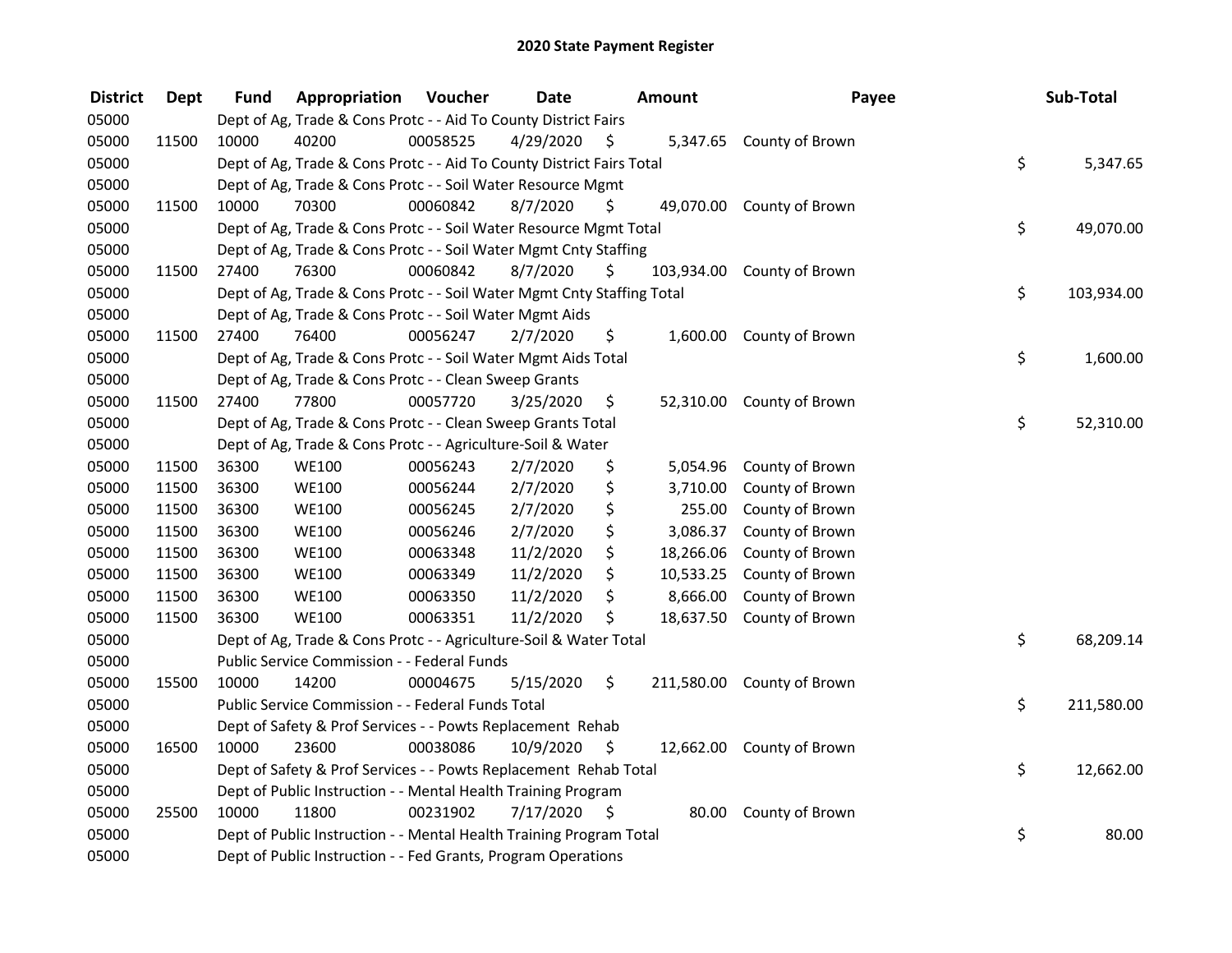| <b>District</b> | <b>Dept</b> | <b>Fund</b> | Appropriation                                                       | Voucher  | <b>Date</b> | Amount             | Payee           | Sub-Total          |
|-----------------|-------------|-------------|---------------------------------------------------------------------|----------|-------------|--------------------|-----------------|--------------------|
| 05000           | 25500       | 10000       | 14100                                                               | 00241529 | 9/30/2020   | \$<br>320.00       | County of Brown |                    |
| 05000           |             |             | Dept of Public Instruction - - Fed Grants, Program Operations Total |          |             |                    |                 | \$<br>320.00       |
| 05000           |             |             | Dept of Public Instruction - - High Cost Spec Ed State Aid          |          |             |                    |                 |                    |
| 05000           | 25500       | 10000       | 20400                                                               | 00229278 | 6/15/2020   | \$<br>12,634.00    | County of Brown |                    |
| 05000           |             |             | Dept of Public Instruction - - High Cost Spec Ed State Aid Total    |          |             |                    |                 | \$<br>12,634.00    |
| 05000           |             |             | Dept of Public Instruction - - Spec Ed & Schl Age Parents Aid       |          |             |                    |                 |                    |
| 05000           | 25500       | 10000       | 20600                                                               | 00207577 | 1/21/2020   | \$<br>209,913.00   | County of Brown |                    |
| 05000           | 25500       | 10000       | 20600                                                               | 00211431 | 2/18/2020   | \$<br>209,914.00   | County of Brown |                    |
| 05000           | 25500       | 10000       | 20600                                                               | 00215442 | 3/16/2020   | \$<br>209,913.00   | County of Brown |                    |
| 05000           | 25500       | 10000       | 20600                                                               | 00226473 | 6/8/2020    | \$<br>362,313.00   | County of Brown |                    |
| 05000           | 25500       | 10000       | 20600                                                               | 00245664 | 11/16/2020  | \$<br>250,874.00   | County of Brown |                    |
| 05000           | 25500       | 10000       | 20600                                                               | 00250510 | 12/21/2020  | \$<br>250,874.00   | County of Brown |                    |
| 05000           |             |             | Dept of Public Instruction - - Spec Ed & Schl Age Parents Aid Total |          |             |                    |                 | \$<br>1,493,801.00 |
| 05000           |             |             | Dept of Public Instruction - - Aids For School Lunches And Nu       |          |             |                    |                 |                    |
| 05000           | 25500       | 10000       | 20900                                                               | 00225017 | 5/27/2020   | \$<br>835.28       | County of Brown |                    |
| 05000           |             |             | Dept of Public Instruction - - Aids For School Lunches And Nu Total |          |             |                    |                 | \$<br>835.28       |
| 05000           |             |             | Dept of Public Instruction - - Aid To County Children With Di       |          |             |                    |                 |                    |
| 05000           | 25500       | 10000       | 23100                                                               | 00228796 | 6/15/2020   | \$<br>1,779,662.00 | County of Brown |                    |
| 05000           |             |             | Dept of Public Instruction - - Aid To County Children With Di Total |          |             |                    |                 | \$<br>1,779,662.00 |
| 05000           |             |             | Dept of Public Instruction - - Federal Aids, Local Aid              |          |             |                    |                 |                    |
| 05000           | 25500       | 10000       | 24100                                                               | 00208301 | 1/21/2020   | \$<br>1,171.60     | County of Brown |                    |
| 05000           | 25500       | 10000       | 24100                                                               | 00208310 | 1/21/2020   | \$<br>2,198.38     | County of Brown |                    |
| 05000           | 25500       | 10000       | 24100                                                               | 00210530 | 2/10/2020   | \$<br>1,137.90     | County of Brown |                    |
| 05000           | 25500       | 10000       | 24100                                                               | 00210532 | 2/10/2020   | \$<br>2,830.44     | County of Brown |                    |
| 05000           | 25500       | 10000       | 24100                                                               | 00215941 | 3/16/2020   | \$<br>1,266.70     | County of Brown |                    |
| 05000           | 25500       | 10000       | 24100                                                               | 00215949 | 3/16/2020   | \$<br>2,597.77     | County of Brown |                    |
| 05000           | 25500       | 10000       | 24100                                                               | 00219731 | 4/13/2020   | \$<br>1,413.50     | County of Brown |                    |
| 05000           | 25500       | 10000       | 24100                                                               | 00220461 | 4/20/2020   | \$<br>1,487.70     | County of Brown |                    |
| 05000           | 25500       | 10000       | 24100                                                               | 00224439 | 5/18/2020   | \$<br>1,075.50     | County of Brown |                    |
| 05000           | 25500       | 10000       | 24100                                                               | 00230014 | 6/15/2020   | \$<br>850.60       | County of Brown |                    |
| 05000           | 25500       | 10000       | 24100                                                               | 00233494 | 7/20/2020   | \$<br>1,009.70     | County of Brown |                    |
| 05000           | 25500       | 10000       | 24100                                                               | 00237318 | 8/31/2020   | \$<br>1,019.14     | County of Brown |                    |
| 05000           | 25500       | 10000       | 24100                                                               | 00241760 | 9/28/2020   | \$<br>1,313.56     | County of Brown |                    |
| 05000           | 25500       | 10000       | 24100                                                               | 00244054 | 10/26/2020  | \$<br>879.42       | County of Brown |                    |
| 05000           | 25500       | 10000       | 24100                                                               | 00245123 | 11/10/2020  | \$<br>1,126.88     | County of Brown |                    |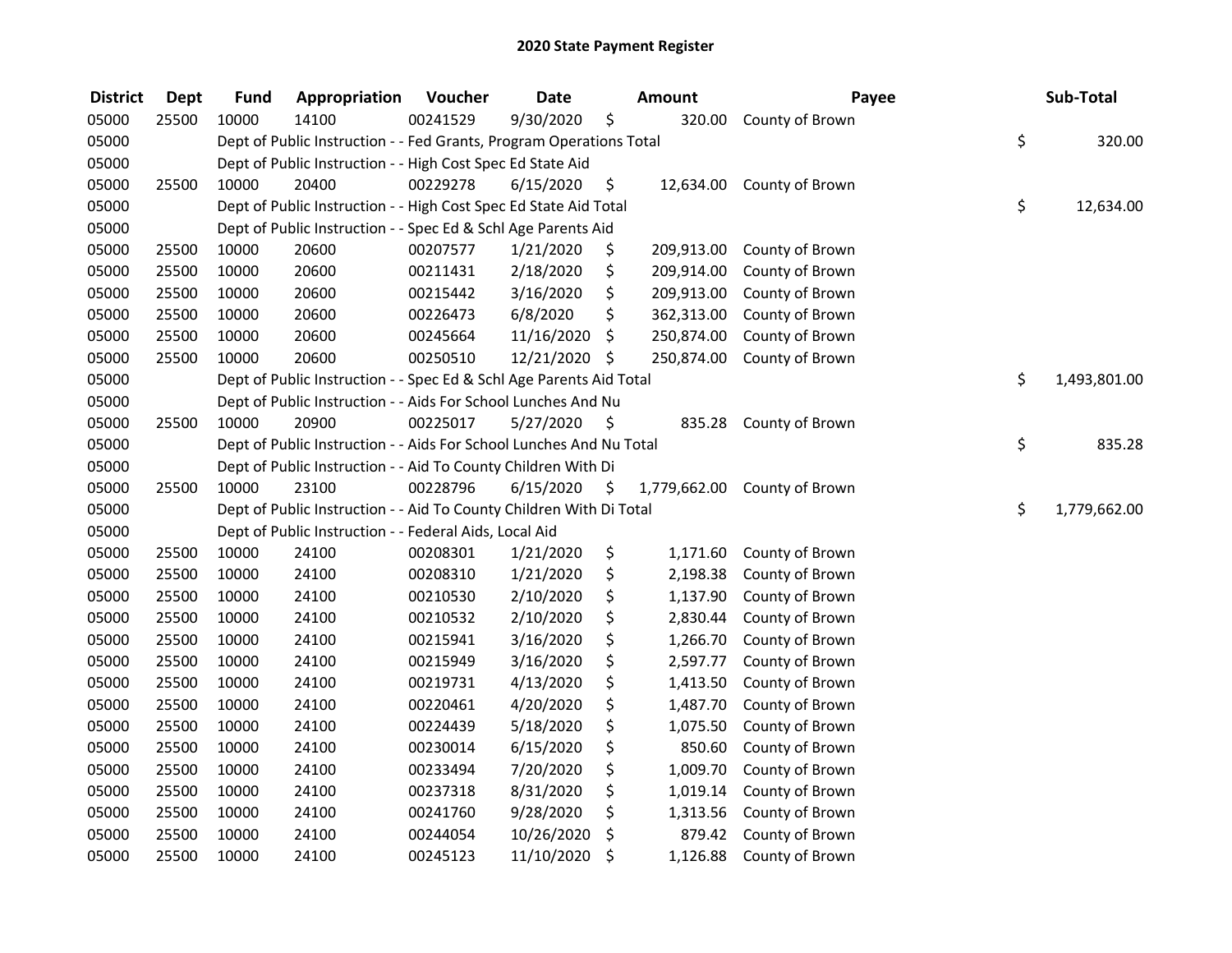| <b>District</b> | <b>Dept</b> | <b>Fund</b> | Appropriation                                                       | Voucher  | <b>Date</b>   |     | Amount   | Payee                    | Sub-Total       |
|-----------------|-------------|-------------|---------------------------------------------------------------------|----------|---------------|-----|----------|--------------------------|-----------------|
| 05000           | 25500       | 10000       | 24100                                                               | 00251035 | 12/21/2020 \$ |     | 1,295.06 | County of Brown          |                 |
| 05000           |             |             | Dept of Public Instruction - - Federal Aids, Local Aid Total        |          |               |     |          |                          | \$<br>22,673.85 |
| 05000           |             |             | Dept of Public Instruction - - Federal Funds, Local Assistanc       |          |               |     |          |                          |                 |
| 05000           | 25500       | 10000       | 34300                                                               | 00222429 | 5/4/2020      | \$  | 636.40   | County of Brown          |                 |
| 05000           |             |             | Dept of Public Instruction - - Federal Funds, Local Assistanc Total |          |               |     |          |                          | \$<br>636.40    |
| 05000           |             |             | Dept of Natural Resources - - GPO-Federal Funds                     |          |               |     |          |                          |                 |
| 05000           | 37000       | 10000       | 44100                                                               | 00445683 | 11/12/2020 \$ |     |          | 1,000.00 County of Brown |                 |
| 05000           |             |             | Dept of Natural Resources - - GPO-Federal Funds Total               |          |               |     |          |                          | \$<br>1,000.00  |
| 05000           |             |             | Dept of Natural Resources - - Envir Plan Aids - Loc Wat Qual        |          |               |     |          |                          |                 |
| 05000           | 37000       | 10000       | 60400                                                               | 00394907 | 3/9/2020      | \$  | 2,785.76 | County of Brown          |                 |
| 05000           | 37000       | 10000       | 60400                                                               | 00394911 | 3/11/2020     | \$  | 2,000.00 | County of Brown          |                 |
| 05000           |             |             | Dept of Natural Resources - - Envir Plan Aids - Loc Wat Qual Total  |          |               |     |          |                          | \$<br>4,785.76  |
| 05000           |             |             | Dept of Natural Resources - - Envir Plan Aids - Fed                 |          |               |     |          |                          |                 |
| 05000           | 37000       | 10000       | 68400                                                               | 00394907 | 3/9/2020      | \$  | 9,652.29 | County of Brown          |                 |
| 05000           | 37000       | 10000       | 68400                                                               | 00394911 | 3/11/2020     | \$  | 2,947.71 | County of Brown          |                 |
| 05000           |             |             | Dept of Natural Resources - - Envir Plan Aids - Fed Total           |          |               |     |          |                          | \$<br>12,600.00 |
| 05000           |             |             | Dept of Natural Resources - - Gen Program Ops-State Funds           |          |               |     |          |                          |                 |
| 05000           | 37000       | 21200       | 16100                                                               | 00388122 | 2/21/2020     | \$, | 5,000.00 | County of Brown          |                 |
| 05000           |             |             | Dept of Natural Resources - - Gen Program Ops-State Funds Total     |          |               |     |          |                          | \$<br>5,000.00  |
| 05000           |             |             | Dept of Natural Resources - - Taxes & Assessmts-Conserv Fund        |          |               |     |          |                          |                 |
| 05000           | 37000       | 21200       | 16900                                                               | 00383486 | 1/21/2020     | \$  | 364.90   | County of Brown          |                 |
| 05000           | 37000       | 21200       | 16900                                                               | 00383487 | 1/21/2020     | \$  | 198.83   | County of Brown          |                 |
| 05000           | 37000       | 21200       | 16900                                                               | 00383488 | 1/21/2020     | \$  | 2,875.31 | County of Brown          |                 |
| 05000           | 37000       | 21200       | 16900                                                               | 00383489 | 1/21/2020     | \$  | 938.55   | County of Brown          |                 |
| 05000           | 37000       | 21200       | 16900                                                               | 00383490 | 1/21/2020     | \$  | 2,762.63 | County of Brown          |                 |
| 05000           | 37000       | 21200       | 16900                                                               | 00383491 | 1/21/2020     | \$  | 3,544.87 | County of Brown          |                 |
| 05000           | 37000       | 21200       | 16900                                                               | 00383492 | 1/21/2020     | \$  | 48.50    | County of Brown          |                 |
| 05000           | 37000       | 21200       | 16900                                                               | 00383493 | 1/21/2020     | \$  | 48.50    | County of Brown          |                 |
| 05000           | 37000       | 21200       | 16900                                                               | 00383494 | 1/21/2020     | \$  | 30.00    | County of Brown          |                 |
| 05000           | 37000       | 21200       | 16900                                                               | 00383495 | 1/21/2020     | \$  | 30.00    | County of Brown          |                 |
| 05000           | 37000       | 21200       | 16900                                                               | 00383496 | 1/21/2020     | \$  | 30.00    | County of Brown          |                 |
| 05000           | 37000       | 21200       | 16900                                                               | 00383497 | 1/21/2020     | \$  | 170.07   | County of Brown          |                 |
| 05000           | 37000       | 21200       | 16900                                                               | 00383498 | 1/21/2020     | \$  | 33.03    | County of Brown          |                 |
| 05000           | 37000       | 21200       | 16900                                                               | 00383499 | 1/21/2020     | \$  | 11.00    | County of Brown          |                 |
| 05000           | 37000       | 21200       | 16900                                                               | 00383500 | 1/21/2020     | \$  | 11.00    | County of Brown          |                 |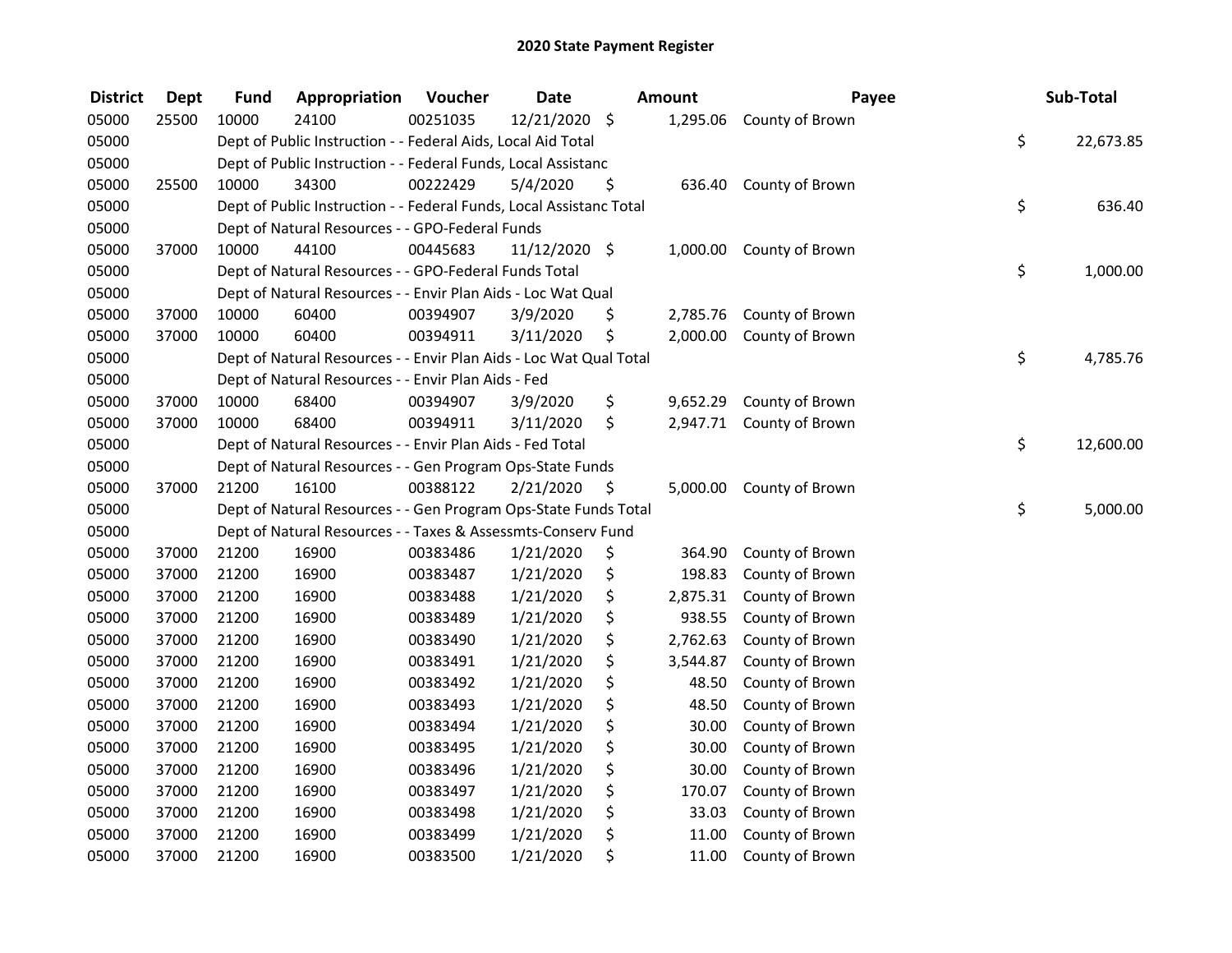| <b>District</b> | <b>Dept</b> | <b>Fund</b> | Appropriation                                                      | Voucher  | <b>Date</b> |     | Amount    | Payee                     | Sub-Total       |
|-----------------|-------------|-------------|--------------------------------------------------------------------|----------|-------------|-----|-----------|---------------------------|-----------------|
| 05000           | 37000       | 21200       | 16900                                                              | 00383501 | 1/21/2020   | \$  | 11.00     | County of Brown           |                 |
| 05000           | 37000       | 21200       | 16900                                                              | 00383502 | 1/21/2020   | \$  | 11.00     | County of Brown           |                 |
| 05000           | 37000       | 21200       | 16900                                                              | 00383503 | 1/21/2020   | \$  | 11.00     | County of Brown           |                 |
| 05000           | 37000       | 21200       | 16900                                                              | 00383504 | 1/21/2020   | \$  | 28.80     | County of Brown           |                 |
| 05000           | 37000       | 21200       | 16900                                                              | 00383505 | 1/21/2020   | \$  | 28.80     | County of Brown           |                 |
| 05000           | 37000       | 21200       | 16900                                                              | 00383506 | 1/21/2020   | \$  | 48.50     | County of Brown           |                 |
| 05000           | 37000       | 21200       | 16900                                                              | 00383507 | 1/21/2020   | \$  | 48.50     | County of Brown           |                 |
| 05000           | 37000       | 21200       | 16900                                                              | 00383508 | 1/21/2020   | \$. | 4.83      | County of Brown           |                 |
| 05000           |             |             | Dept of Natural Resources - - Taxes & Assessmts-Conserv Fund Total |          |             |     |           |                           | \$<br>11,289.62 |
| 05000           |             |             | Dept of Natural Resources - - GPO -Federal Funds                   |          |             |     |           |                           |                 |
| 05000           | 37000       | 21200       | 38100                                                              | 00393863 | 3/6/2020    | \$  | 12,082.06 | County of Brown           |                 |
| 05000           |             |             | Dept of Natural Resources - - GPO -Federal Funds Total             |          |             |     |           |                           | \$<br>12,082.06 |
| 05000           |             |             | Dept of Natural Resources - - Enf A - Boating Enforcement          |          |             |     |           |                           |                 |
| 05000           | 37000       | 21200       | 55000                                                              | 00393863 | 3/6/2020    | \$  |           | 24,753.48 County of Brown |                 |
| 05000           |             |             | Dept of Natural Resources - - Enf A - Boating Enforcement Total    |          |             |     |           |                           | \$<br>24,753.48 |
| 05000           |             |             | Dept of Natural Resources - - Enf A - Atv & Utv Enforcement        |          |             |     |           |                           |                 |
| 05000           | 37000       | 21200       | 55100                                                              | 00436244 | 9/18/2020   | \$  | 5,448.22  | County of Brown           |                 |
| 05000           |             |             | Dept of Natural Resources - - Enf A - Atv & Utv Enforcement Total  |          |             |     |           |                           | \$<br>5,448.22  |
| 05000           |             |             | Dept of Natural Resources - - Enf A - Snow Enforcement             |          |             |     |           |                           |                 |
| 05000           | 37000       | 21200       | 55200                                                              | 00436423 | 9/24/2020   | \$  |           | 5,417.25 County of Brown  |                 |
| 05000           |             |             | Dept of Natural Resources - - Enf A - Snow Enforcement Total       |          |             |     |           |                           | \$<br>5,417.25  |
| 05000           |             |             | Dept of Natural Resources - - Wildlife Damage Claims & Abat        |          |             |     |           |                           |                 |
| 05000           | 37000       | 21200       | 55300                                                              | 00394592 | 3/6/2020    | \$  |           | 11,074.01 County of Brown |                 |
| 05000           | 37000       | 21200       | 55300                                                              | 00428800 | 8/13/2020   | \$  | 10,920.82 | County of Brown           |                 |
| 05000           |             |             | Dept of Natural Resources - - Wildlife Damage Claims & Abat Total  |          |             |     |           |                           | \$<br>21,994.83 |
| 05000           |             |             | Dept of Natural Resources - - Resaids - County Cons Aids           |          |             |     |           |                           |                 |
| 05000           | 37000       | 21200       | 56300                                                              | 00434681 | 9/14/2020   | \$  |           | 1,396.00 County of Brown  |                 |
| 05000           |             |             | Dept of Natural Resources - - Resaids - County Cons Aids Total     |          |             |     |           |                           | \$<br>1,396.00  |
| 05000           |             |             | Dept of Natural Resources - - Ra- Suppl Snow Trail Aids            |          |             |     |           |                           |                 |
| 05000           | 37000       | 21200       | 56900                                                              | 00393852 | 3/4/2020    | \$  |           | 8,293.08 County of Brown  |                 |
| 05000           |             |             | Dept of Natural Resources - - Ra- Suppl Snow Trail Aids Total      |          |             |     |           |                           | \$<br>8,293.08  |
| 05000           |             |             | Dept of Natural Resources - - Ra- Cnty Snow Trail & Area Aid       |          |             |     |           |                           |                 |
| 05000           | 37000       | 21200       | 57400                                                              | 00438915 | 10/1/2020   | \$  | 420.00    | County of Brown           |                 |
| 05000           |             |             | Dept of Natural Resources - - Ra- Cnty Snow Trail & Area Aid Total |          |             |     |           |                           | \$<br>420.00    |
| 05000           |             |             | Dept of Natural Resources - - Ra- Snowmobile Trail Areas           |          |             |     |           |                           |                 |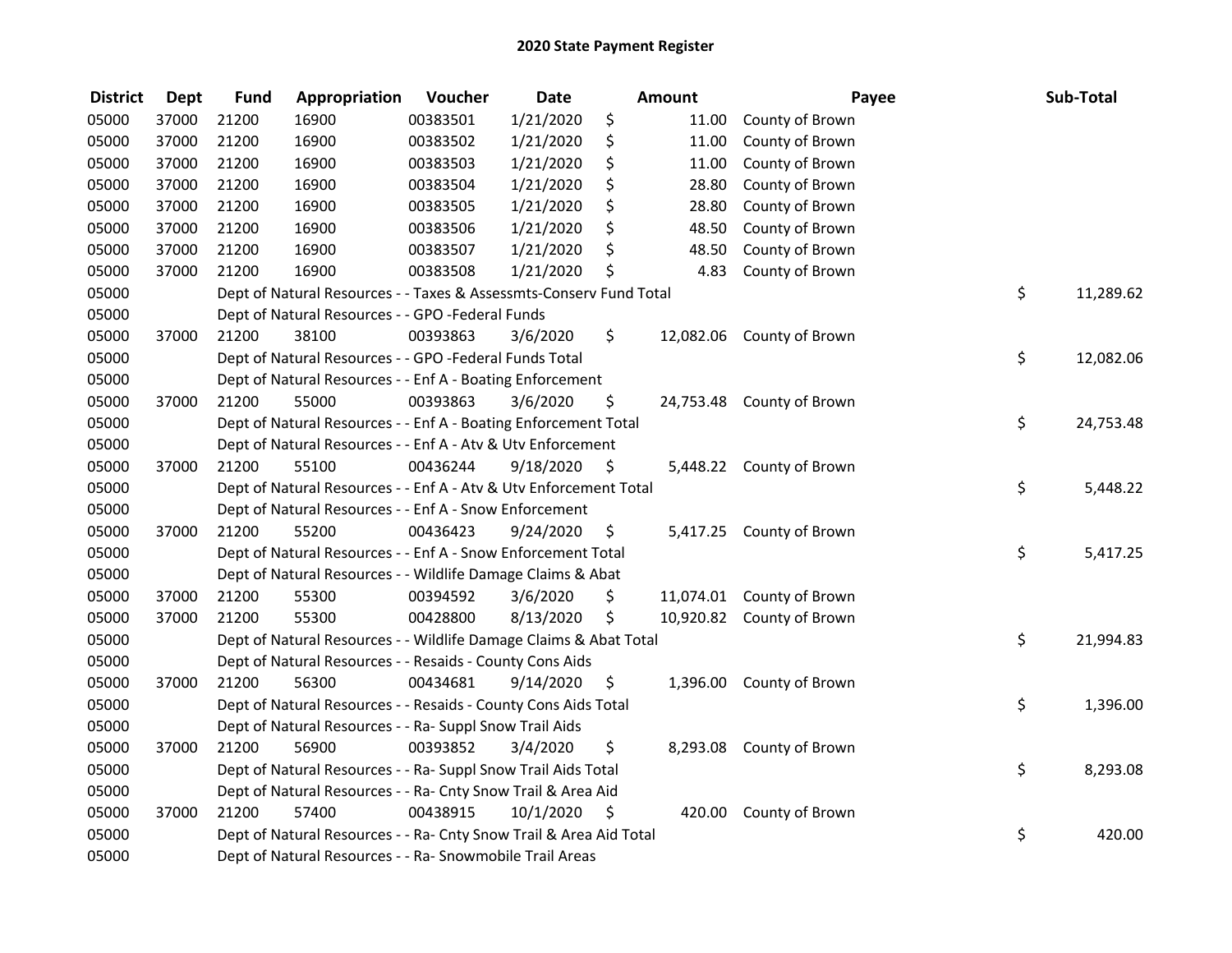| <b>District</b> | <b>Dept</b> | <b>Fund</b> | Appropriation                                                     | Voucher  | <b>Date</b>   |    | Amount       | Payee                     | Sub-Total          |
|-----------------|-------------|-------------|-------------------------------------------------------------------|----------|---------------|----|--------------|---------------------------|--------------------|
| 05000           | 37000       | 21200       | 57500                                                             | 00393852 | 3/4/2020      | \$ | 14,112.73    | County of Brown           |                    |
| 05000           | 37000       | 21200       | 57500                                                             | 00438915 | 10/1/2020     | \$ | 58,650.00    | County of Brown           |                    |
| 05000           |             |             | Dept of Natural Resources - - Ra- Snowmobile Trail Areas Total    |          |               |    |              |                           | \$<br>72,762.73    |
| 05000           |             |             | Dept of Natural Resources - - GPO--State Funds                    |          |               |    |              |                           |                    |
| 05000           | 37000       | 21200       | 86100                                                             | 00410748 | 6/3/2020      | \$ | 28.00        | County of Brown           |                    |
| 05000           | 37000       | 21200       | 86100                                                             | 00416524 | 7/2/2020      | \$ | 5.00         | County of Brown           |                    |
| 05000           | 37000       | 21200       | 86100                                                             | 00433130 | 9/3/2020      | \$ | 16.00        | County of Brown           |                    |
| 05000           | 37000       | 21200       | 86100                                                             | 00441721 | 10/15/2020    | \$ | 2.00         | County of Brown           |                    |
| 05000           |             |             | Dept of Natural Resources - - GPO--State Funds Total              |          |               |    |              |                           | \$<br>51.00        |
| 05000           |             |             | Dept of Natural Resources - - Land Acquisition                    |          |               |    |              |                           |                    |
| 05000           | 37000       | 36300       | TA100                                                             | 00394535 | 3/6/2020      | \$ | 8.00         | County of Brown           |                    |
| 05000           |             |             | Dept of Natural Resources - - Land Acquisition Total              |          |               |    |              |                           | \$<br>8.00         |
| 05000           |             |             | Dept of Natural Resources - - GPO - Sd Water Loan Prog, Fed       |          |               |    |              |                           |                    |
| 05000           | 37000       | 57300       | 48200                                                             | 00400349 | 4/8/2020      | \$ | 4,712.00     | County of Brown           |                    |
| 05000           | 37000       | 57300       | 48200                                                             | 00431933 | 8/26/2020     | \$ | 4,712.00     | County of Brown           |                    |
| 05000           | 37000       | 57300       | 48200                                                             | 00436829 | 10/21/2020 \$ |    | 4,712.00     | County of Brown           |                    |
| 05000           |             |             | Dept of Natural Resources - - GPO - Sd Water Loan Prog, Fed Total |          |               |    |              |                           | \$<br>14,136.00    |
| 05000           |             |             | WI Dept of Transportation - - Eldly&Disa Co/Aid Sf                |          |               |    |              |                           |                    |
| 05000           | 39500       | 21100       | 16800                                                             | 00481632 | 1/15/2020     | \$ | 557,438.00   | County of Brown           |                    |
| 05000           |             |             | WI Dept of Transportation - - Eldly&Disa Co/Aid Sf Total          |          |               |    |              |                           | \$<br>557,438.00   |
| 05000           |             |             | WI Dept of Transportation - - Trans Aids To Co.-Sf                |          |               |    |              |                           |                    |
| 05000           | 39500       | 21100       | 19000                                                             | 00475428 | 1/6/2020      | \$ | 1,237,597.34 | County of Brown           |                    |
| 05000           | 39500       | 21100       | 19000                                                             | 00542275 | 7/6/2020      | \$ | 2,475,194.68 | County of Brown           |                    |
| 05000           | 39500       | 21100       | 19000                                                             | 00585101 | 10/5/2020     | Ś. | 1,237,597.34 | County of Brown           |                    |
| 05000           |             |             | WI Dept of Transportation - - Trans Aids To Co.-Sf Total          |          |               |    |              |                           | \$<br>4,950,389.36 |
| 05000           |             |             | WI Dept of Transportation - - Loc Rd Imp Prg St Fd                |          |               |    |              |                           |                    |
| 05000           | 39500       | 21100       | 27800                                                             | 00555781 | 7/31/2020     | \$ | 9,290.36     | County of Brown           |                    |
| 05000           |             |             | WI Dept of Transportation - - Loc Rd Imp Prg St Fd Total          |          |               |    |              |                           | \$<br>9,290.36     |
| 05000           |             |             | WI Dept of Transportation - - Maj Hwy Dev St Fd                   |          |               |    |              |                           |                    |
| 05000           | 39500       | 21100       | 36200                                                             | 00496428 | 2/25/2020     | \$ |              | 12,055.94 County of Brown |                    |
| 05000           |             |             | WI Dept of Transportation - - Maj Hwy Dev St Fd Total             |          |               |    |              |                           | \$<br>12,055.94    |
| 05000           |             |             | WI Dept of Transportation - - St Hwy Rehab, Sf                    |          |               |    |              |                           |                    |
| 05000           | 39500       | 21100       | 36300                                                             | 00497347 | 3/18/2020     | \$ | 4.00         | County of Brown           |                    |
| 05000           | 39500       | 21100       | 36300                                                             | 00507320 | 3/27/2020     | \$ | 2.00         | County of Brown           |                    |
| 05000           | 39500       | 21100       | 36300                                                             | 00626217 | 12/14/2020    | \$ | 1,179.45     | County of Brown           |                    |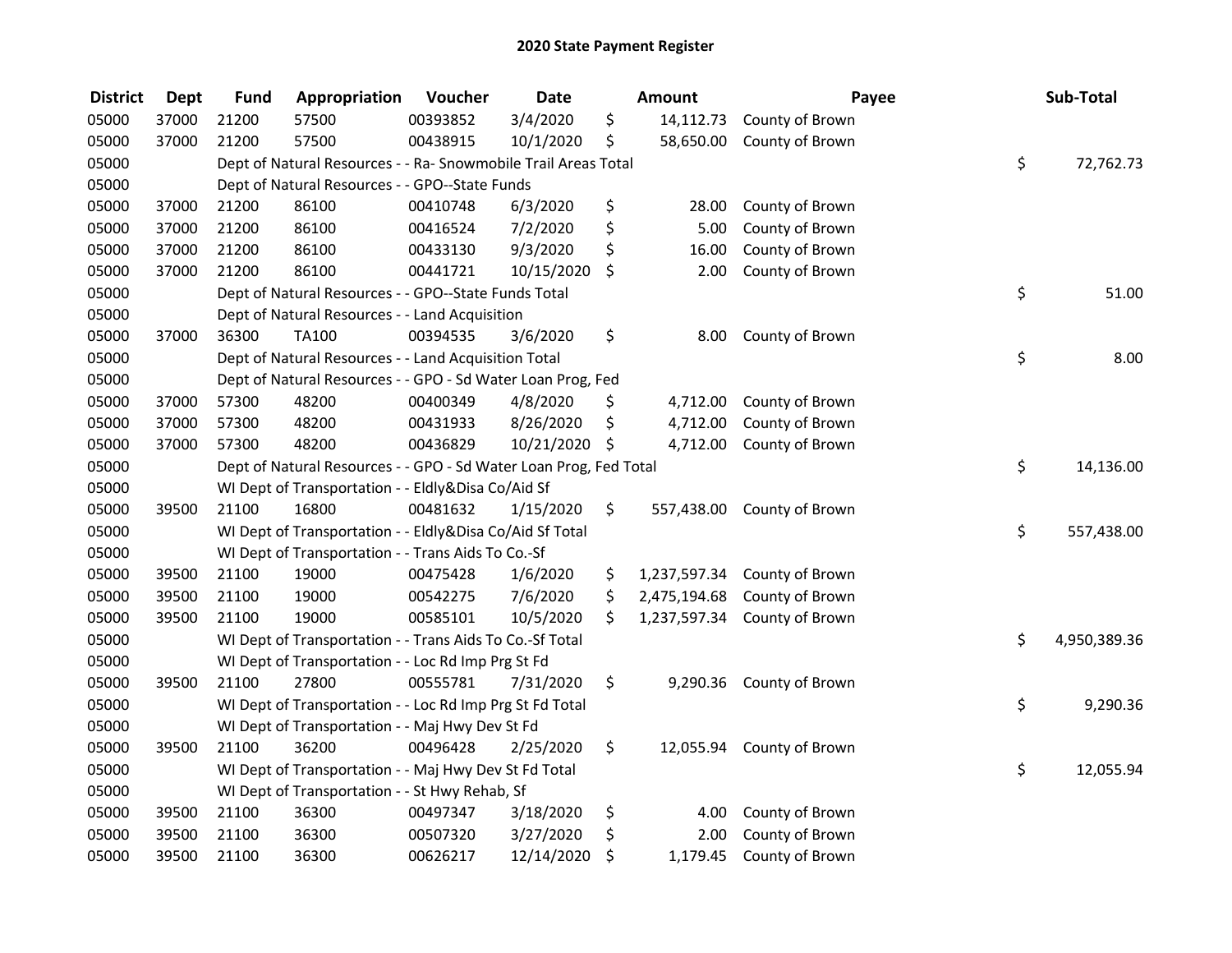| <b>District</b> | <b>Dept</b> | Fund  | Appropriation                                            | Voucher  | <b>Date</b> | Amount           | Payee           | Sub-Total        |
|-----------------|-------------|-------|----------------------------------------------------------|----------|-------------|------------------|-----------------|------------------|
| 05000           |             |       | WI Dept of Transportation - - St Hwy Rehab, Sf Total     |          |             |                  |                 | \$<br>1,185.45   |
| 05000           |             |       | WI Dept of Transportation - - Hwy Mgmt & Opers Sf        |          |             |                  |                 |                  |
| 05000           | 39500       | 21100 | 36500                                                    | 00480749 | 1/13/2020   | \$<br>1,895.94   | County of Brown |                  |
| 05000           | 39500       | 21100 | 36500                                                    | 00496428 | 2/25/2020   | \$<br>2,430.00   | County of Brown |                  |
| 05000           | 39500       | 21100 | 36500                                                    | 00504955 | 3/23/2020   | \$<br>1,269.00   | County of Brown |                  |
| 05000           | 39500       | 21100 | 36500                                                    | 00511573 | 4/3/2020    | \$<br>1,269.00   | County of Brown |                  |
| 05000           | 39500       | 21100 | 36500                                                    | 00530899 | 5/29/2020   | \$<br>2,565.00   | County of Brown |                  |
| 05000           | 39500       | 21100 | 36500                                                    | 00539950 | 6/19/2020   | \$<br>2,914.34   | County of Brown |                  |
| 05000           | 39500       | 21100 | 36500                                                    | 00561281 | 8/5/2020    | \$<br>1,296.00   | County of Brown |                  |
| 05000           | 39500       | 21100 | 36500                                                    | 00574935 | 8/28/2020   | \$<br>1,296.00   | County of Brown |                  |
| 05000           | 39500       | 21100 | 36500                                                    | 00596333 | 10/9/2020   | \$<br>1,323.00   | County of Brown |                  |
| 05000           | 39500       | 21100 | 36500                                                    | 00622447 | 12/3/2020   | \$<br>1,323.00   | County of Brown |                  |
| 05000           | 39500       | 21100 | 36500                                                    | 00626217 | 12/14/2020  | \$<br>1,323.00   | County of Brown |                  |
| 05000           |             |       | WI Dept of Transportation - - Hwy Mgmt & Opers Sf Total  |          |             |                  |                 | \$<br>18,904.28  |
| 05000           |             |       | WI Dept of Transportation - - Wi Lift Brdg Op/M Sf       |          |             |                  |                 |                  |
| 05000           | 39500       | 21100 | 36600                                                    | 00480749 | 1/13/2020   | \$<br>42,970.43  | County of Brown |                  |
| 05000           | 39500       | 21100 | 36600                                                    | 00504955 | 3/23/2020   | \$<br>46,983.69  | County of Brown |                  |
| 05000           | 39500       | 21100 | 36600                                                    | 00510125 | 3/31/2020   | \$<br>33,263.73  | County of Brown |                  |
| 05000           | 39500       | 21100 | 36600                                                    | 00518675 | 4/24/2020   | \$<br>30,223.54  | County of Brown |                  |
| 05000           | 39500       | 21100 | 36600                                                    | 00529315 | 5/21/2020   | \$<br>46,669.13  | County of Brown |                  |
| 05000           | 39500       | 21100 | 36600                                                    | 00539950 | 6/19/2020   | \$<br>69,143.53  | County of Brown |                  |
| 05000           | 39500       | 21100 | 36600                                                    | 00553650 | 7/23/2020   | \$<br>74,495.83  | County of Brown |                  |
| 05000           | 39500       | 21100 | 36600                                                    | 00572459 | 8/21/2020   | \$<br>42,783.52  | County of Brown |                  |
| 05000           | 39500       | 21100 | 36600                                                    | 00588183 | 9/22/2020   | \$<br>59,099.81  | County of Brown |                  |
| 05000           | 39500       | 21100 | 36600                                                    | 00616906 | 11/18/2020  | \$<br>40,532.45  | County of Brown |                  |
| 05000           | 39500       | 21100 | 36600                                                    | 00619198 | 11/23/2020  | \$<br>42,155.02  | County of Brown |                  |
| 05000           | 39500       | 21100 | 36600                                                    | 00634744 | 12/30/2020  | \$<br>39,405.66  | County of Brown |                  |
| 05000           |             |       | WI Dept of Transportation - - Wi Lift Brdg Op/M Sf Total |          |             |                  |                 | \$<br>567,726.34 |
| 05000           |             |       | WI Dept of Transportation - - Routine Maint Sf           |          |             |                  |                 |                  |
| 05000           | 39500       | 21100 | 36800                                                    | 00480749 | 1/13/2020   | \$<br>337,391.18 | County of Brown |                  |
| 05000           | 39500       | 21100 | 36800                                                    | 00492525 | 2/20/2020   | \$<br>170,603.90 | County of Brown |                  |
| 05000           | 39500       | 21100 | 36800                                                    | 00492526 | 2/20/2020   | \$<br>17,702.55  | County of Brown |                  |
| 05000           | 39500       | 21100 | 36800                                                    | 00496428 | 2/25/2020   | \$<br>543,809.75 | County of Brown |                  |
| 05000           | 39500       | 21100 | 36800                                                    | 00500665 | 3/9/2020    | \$<br>168.55     | County of Brown |                  |
| 05000           | 39500       | 21100 | 36800                                                    | 00503415 | 3/17/2020   | \$<br>635,973.17 | County of Brown |                  |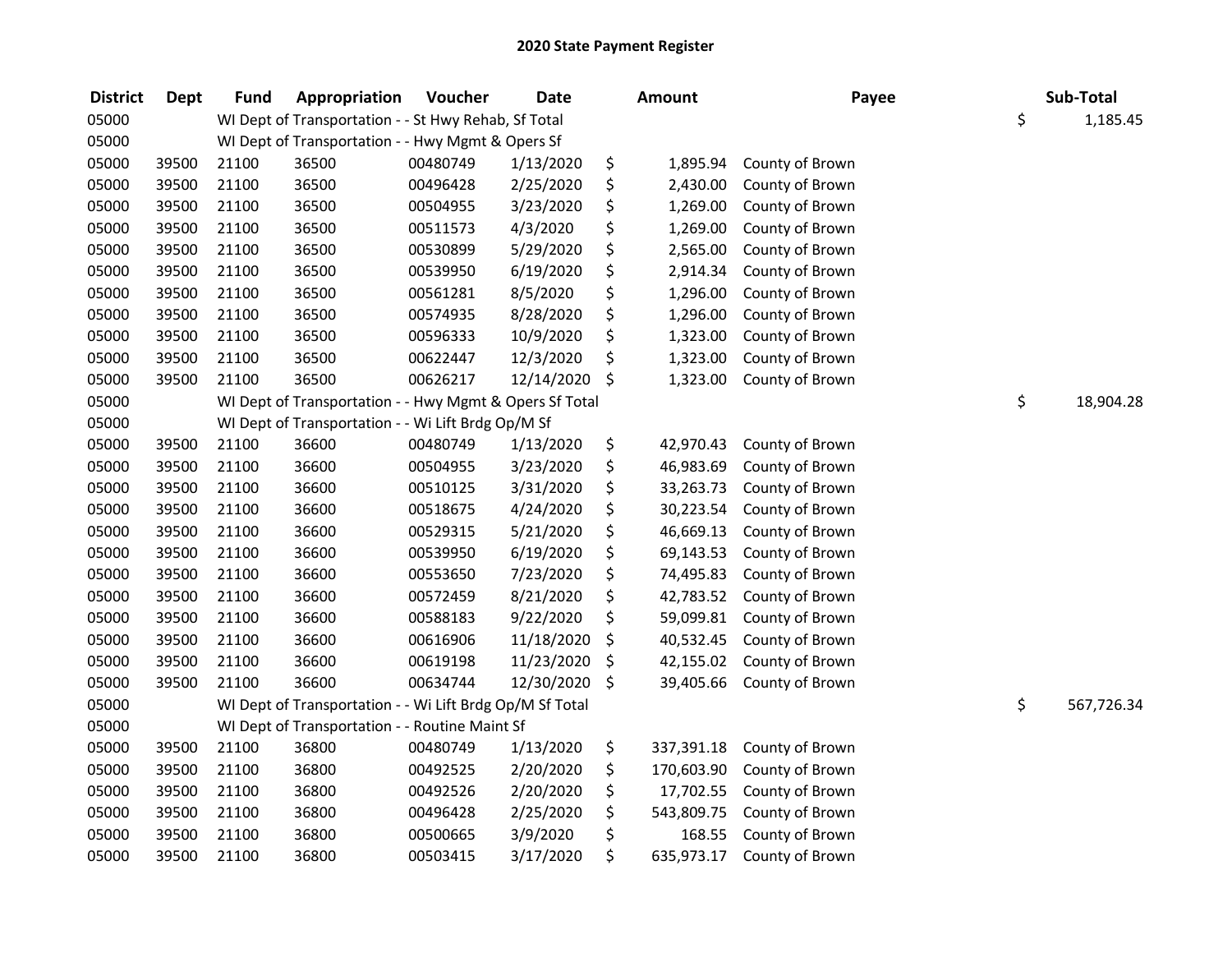| <b>District</b> | Dept  | <b>Fund</b> | Appropriation | Voucher  | <b>Date</b> | Amount             | Payee                       | Sub-Total |
|-----------------|-------|-------------|---------------|----------|-------------|--------------------|-----------------------------|-----------|
| 05000           | 39500 | 21100       | 36800         | 00504955 | 3/23/2020   | \$<br>81,480.97    | County of Brown             |           |
| 05000           | 39500 | 21100       | 36800         | 00508310 | 3/26/2020   | \$<br>522,668.47   | County of Brown             |           |
| 05000           | 39500 | 21100       | 36800         | 00509709 | 3/31/2020   | \$<br>5,858.57     | County of Brown             |           |
| 05000           | 39500 | 21100       | 36800         | 00510258 | 4/1/2020    | \$<br>11,256.83    | County of Brown             |           |
| 05000           | 39500 | 21100       | 36800         | 00511573 | 4/3/2020    | \$<br>46,900.55    | County of Brown             |           |
| 05000           | 39500 | 21100       | 36800         | 00516263 | 4/16/2020   | \$<br>280.91       | County of Brown             |           |
| 05000           | 39500 | 21100       | 36800         | 00516405 | 4/17/2020   | \$<br>387,670.04   | County of Brown             |           |
| 05000           | 39500 | 21100       | 36800         | 00521912 | 5/4/2020    | \$<br>64,235.23    | County of Brown             |           |
| 05000           | 39500 | 21100       | 36800         | 00525766 | 5/13/2020   | \$<br>56,756.90    | County of Brown             |           |
| 05000           | 39500 | 21100       | 36800         | 00527442 | 5/15/2020   | \$<br>5,948.62     | County of Brown             |           |
| 05000           | 39500 | 21100       | 36800         | 00530861 | 5/27/2020   | \$<br>360,199.56   | County of Brown             |           |
| 05000           | 39500 | 21100       | 36800         | 00530899 | 5/29/2020   | \$<br>23,965.02    | County of Brown             |           |
| 05000           | 39500 | 21100       | 36800         | 00536429 | 6/12/2020   | \$<br>12,451.98    | County of Brown             |           |
| 05000           | 39500 | 21100       | 36800         | 00539950 | 6/19/2020   | \$<br>17,015.33    | County of Brown             |           |
| 05000           | 39500 | 21100       | 36800         | 00539999 | 6/22/2020   | \$<br>6,386.71     | County of Brown             |           |
| 05000           | 39500 | 21100       | 36800         | 00542270 | 6/26/2020   | \$<br>245,225.71   | County of Brown             |           |
| 05000           | 39500 | 21100       | 36800         | 00550710 | 7/13/2020   | \$<br>2,353.18     | County of Brown             |           |
| 05000           | 39500 | 21100       | 36800         | 00554095 | 7/22/2020   | \$<br>299,207.73   | County of Brown             |           |
| 05000           | 39500 | 21100       | 36800         | 00560607 | 8/4/2020    | \$<br>73,476.16    | County of Brown             |           |
| 05000           | 39500 | 21100       | 36800         | 00561281 | 8/5/2020    | \$<br>54,581.97    | County of Brown             |           |
| 05000           | 39500 | 21100       | 36800         | 00570610 | 8/19/2020   | \$<br>204,308.08   | County of Brown             |           |
| 05000           | 39500 | 21100       | 36800         | 00570614 | 8/19/2020   | \$<br>7,341.35     | County of Brown             |           |
| 05000           | 39500 | 21100       | 36800         | 00571858 | 8/21/2020   | \$<br>50,492.51    | County of Brown             |           |
| 05000           | 39500 | 21100       | 36800         | 00574157 | 8/26/2020   | \$<br>49,336.98    | County of Brown             |           |
| 05000           | 39500 | 21100       | 36800         | 00574158 | 8/26/2020   | \$<br>12,680.57    | County of Brown             |           |
| 05000           | 39500 | 21100       | 36800         | 00574159 | 8/26/2020   | \$<br>33,493.18    | County of Brown             |           |
| 05000           | 39500 | 21100       | 36800         | 00574161 | 8/26/2020   | \$<br>(49, 336.98) | County of Brown             |           |
| 05000           | 39500 | 21100       | 36800         | 00574162 | 8/26/2020   | \$                 | (12,680.57) County of Brown |           |
| 05000           | 39500 | 21100       | 36800         | 00574163 | 8/26/2020   | \$                 | (33,493.18) County of Brown |           |
| 05000           | 39500 | 21100       | 36800         | 00574935 | 8/28/2020   | \$<br>33,994.82    | County of Brown             |           |
| 05000           | 39500 | 21100       | 36800         | 00583477 | 9/16/2020   | \$<br>4,805.01     | County of Brown             |           |
| 05000           | 39500 | 21100       | 36800         | 00592588 | 9/30/2020   | \$<br>194,761.24   | County of Brown             |           |
| 05000           | 39500 | 21100       | 36800         | 00593173 | 10/1/2020   | \$<br>18,844.43    | County of Brown             |           |
| 05000           | 39500 | 21100       | 36800         | 00596333 | 10/9/2020   | \$<br>18,884.08    | County of Brown             |           |
| 05000           | 39500 | 21100       | 36800         | 00606373 | 10/27/2020  | \$<br>20,323.26    | County of Brown             |           |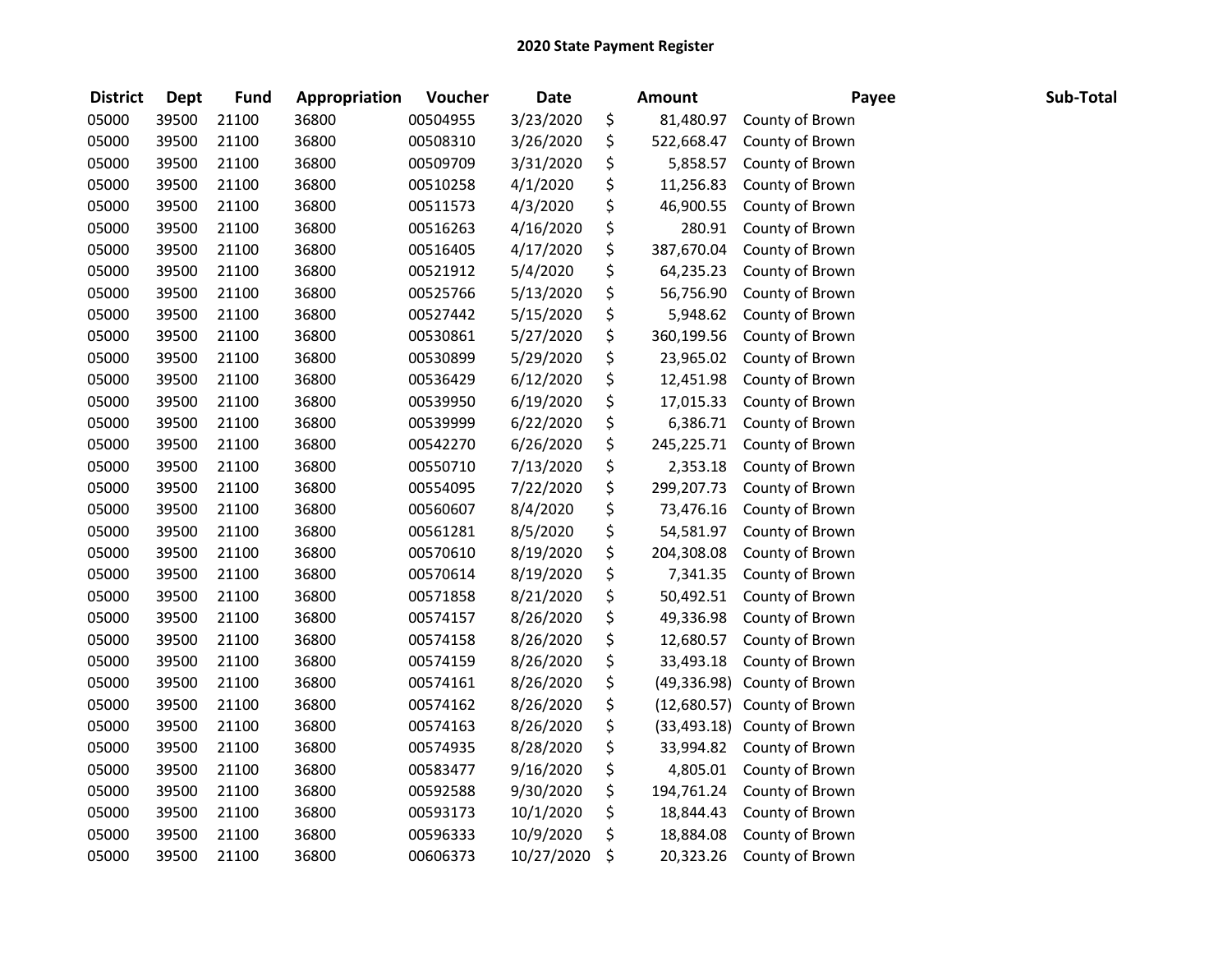| <b>District</b> | <b>Dept</b> | <b>Fund</b> | Appropriation                                                      | Voucher  | <b>Date</b> | <b>Amount</b>    | Payee           | Sub-Total          |
|-----------------|-------------|-------------|--------------------------------------------------------------------|----------|-------------|------------------|-----------------|--------------------|
| 05000           | 39500       | 21100       | 36800                                                              | 00609104 | 11/2/2020   | \$<br>74,243.67  | County of Brown |                    |
| 05000           | 39500       | 21100       | 36800                                                              | 00609105 | 11/2/2020   | \$<br>142,395.03 | County of Brown |                    |
| 05000           | 39500       | 21100       | 36800                                                              | 00622393 | 12/2/2020   | \$<br>5,973.69   | County of Brown |                    |
| 05000           | 39500       | 21100       | 36800                                                              | 00622447 | 12/3/2020   | \$<br>7,477.41   | County of Brown |                    |
| 05000           | 39500       | 21100       | 36800                                                              | 00623858 | 12/7/2020   | \$<br>30,922.68  | County of Brown |                    |
| 05000           | 39500       | 21100       | 36800                                                              | 00623859 | 12/7/2020   | \$<br>173,118.69 | County of Brown |                    |
| 05000           | 39500       | 21100       | 36800                                                              | 00626217 | 12/14/2020  | \$<br>11,794.82  | County of Brown |                    |
| 05000           | 39500       | 21100       | 36800                                                              | 00629366 | 12/18/2020  | \$<br>1,459.25   | County of Brown |                    |
| 05000           |             |             | WI Dept of Transportation - - Routine Maint Sf Total               |          |             |                  |                 | \$<br>4,984,709.56 |
| 05000           |             |             | WI Dept of Transportation - - St Hwy Rehab Fed Fd                  |          |             |                  |                 |                    |
| 05000           | 39500       | 21100       | 38300                                                              | 00504955 | 3/23/2020   | \$<br>2,855.79   | County of Brown |                    |
| 05000           |             |             | WI Dept of Transportation - - St Hwy Rehab Fed Fd Total            |          |             |                  |                 | \$<br>2,855.79     |
| 05000           |             |             | WI Dept of Transportation - - Dept Mgt & Oper St Fd                |          |             |                  |                 |                    |
| 05000           | 39500       | 21100       | 46100                                                              | 00500091 | 3/6/2020    | \$<br>5,444.36   | County of Brown |                    |
| 05000           | 39500       | 21100       | 46100                                                              | 00503360 | 3/17/2020   | \$<br>349.29     | County of Brown |                    |
| 05000           | 39500       | 21100       | 46100                                                              | 00523002 | 5/8/2020    | \$<br>4,611.15   | County of Brown |                    |
| 05000           | 39500       | 21100       | 46100                                                              | 00558571 | 8/3/2020    | \$<br>4,805.26   | County of Brown |                    |
| 05000           | 39500       | 21100       | 46100                                                              | 00605318 | 10/26/2020  | \$<br>4,708.09   | County of Brown |                    |
| 05000           |             |             | WI Dept of Transportation - - Dept Mgt & Oper St Fd Total          |          |             |                  |                 | \$<br>19,918.14    |
| 05000           |             |             | WI Dept of Transportation - - Dept Mgt & Opr Fed Fd                |          |             |                  |                 |                    |
| 05000           | 39500       | 21100       | 48100                                                              | 00500091 | 3/6/2020    | \$<br>74,027.58  | County of Brown |                    |
| 05000           | 39500       | 21100       | 48100                                                              | 00503360 | 3/17/2020   | \$<br>4,749.27   | County of Brown |                    |
| 05000           | 39500       | 21100       | 48100                                                              | 00523002 | 5/8/2020    | \$<br>68,954.35  | County of Brown |                    |
| 05000           | 39500       | 21100       | 48100                                                              | 00558571 | 8/3/2020    | \$<br>71,857.05  | County of Brown |                    |
| 05000           | 39500       | 21100       | 48100                                                              | 00605318 | 10/26/2020  | \$<br>70,403.99  | County of Brown |                    |
| 05000           |             |             | WI Dept of Transportation - - Dept Mgt & Opr Fed Fd Total          |          |             |                  |                 | \$<br>289,992.24   |
| 05000           |             |             | Department of Corrections - - General Program Operations           |          |             |                  |                 |                    |
| 05000           | 41000       | 10000       | 10100                                                              | 00363739 | 6/4/2020    | \$<br>23.00      | County of Brown |                    |
| 05000           |             |             | Department of Corrections - - General Program Operations Total     |          |             |                  |                 | \$<br>23.00        |
| 05000           |             |             | Department of Corrections - - Services For Drunken Driving O       |          |             |                  |                 |                    |
| 05000           | 41000       | 10000       | 10300                                                              | 00351992 | 4/9/2020    | \$<br>20.00      | County of Brown |                    |
| 05000           | 41000       | 10000       | 10300                                                              | 00363529 | 6/3/2020    | \$<br>275.00     | County of Brown |                    |
| 05000           | 41000       | 10000       | 10300                                                              | 00401620 | 12/28/2020  | \$<br>275.00     | County of Brown |                    |
| 05000           |             |             | Department of Corrections - - Services For Drunken Driving O Total |          |             |                  |                 | \$<br>570.00       |
| 05000           |             |             | Department of Corrections - - Institutional Repair And Maint       |          |             |                  |                 |                    |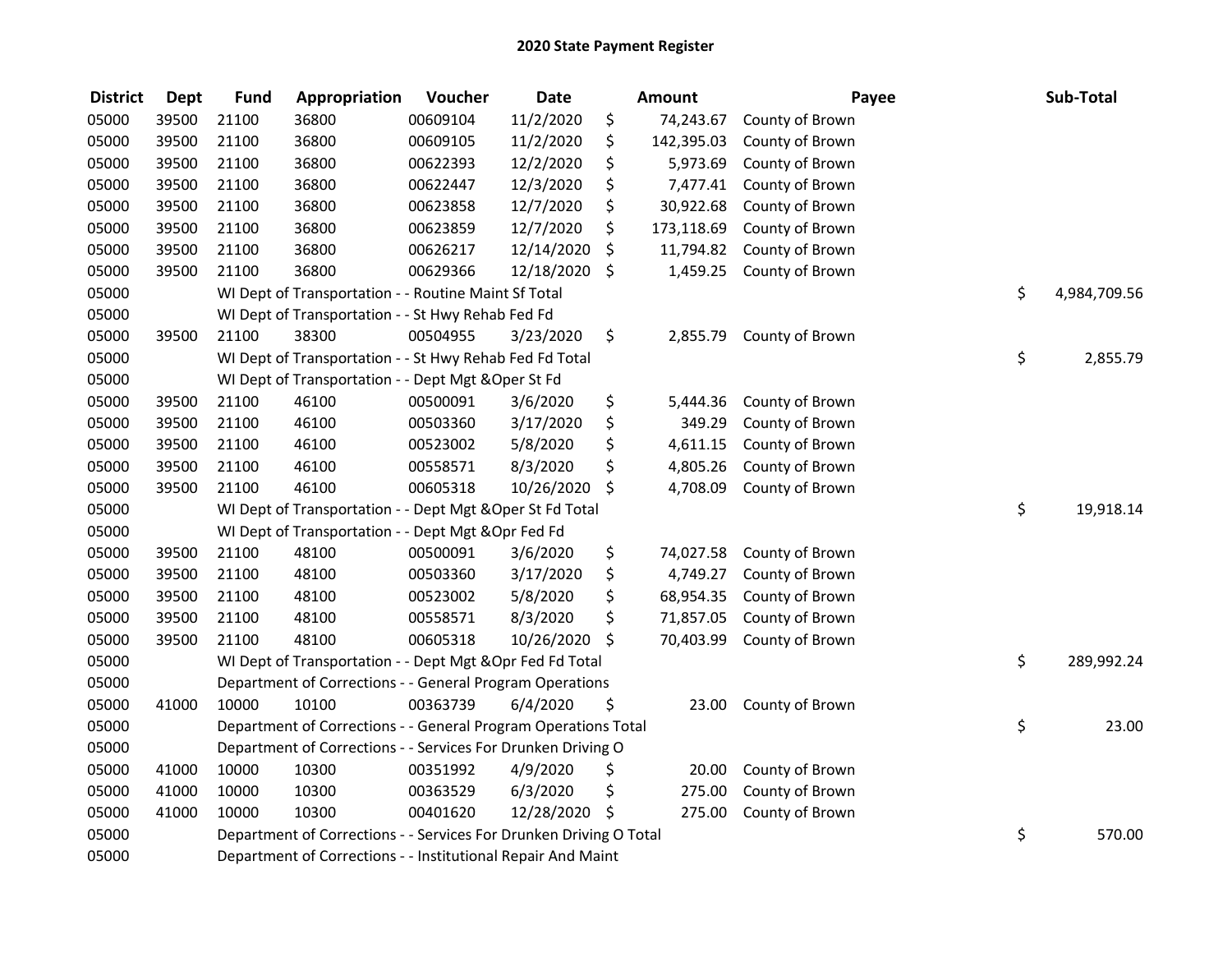| <b>District</b> | <b>Dept</b> | <b>Fund</b> | Appropriation                                                      | Voucher  | <b>Date</b>   |                     | <b>Amount</b> | Payee                                                                                                         | Sub-Total        |
|-----------------|-------------|-------------|--------------------------------------------------------------------|----------|---------------|---------------------|---------------|---------------------------------------------------------------------------------------------------------------|------------------|
| 05000           | 41000       | 10000       | 11000                                                              | 00338808 | 2/21/2020     | \$                  | 1,813.98      | County of Brown                                                                                               |                  |
| 05000           | 41000       | 10000       | 11000                                                              | 00343725 | 3/20/2020     | \$                  | 1,711.36      | County of Brown                                                                                               |                  |
| 05000           | 41000       | 10000       | 11000                                                              | 00389056 | 10/15/2020    | \$                  | 156.94        | County of Brown                                                                                               |                  |
| 05000           | 41000       | 10000       | 11000                                                              | 00392060 | 11/12/2020 \$ |                     | 780.57        | County of Brown                                                                                               |                  |
| 05000           |             |             | Department of Corrections - - Institutional Repair And Maint Total |          |               |                     |               |                                                                                                               | \$<br>4,462.85   |
| 05000           |             |             | Department of Corrections - - Purchased Services For Offende       |          |               |                     |               |                                                                                                               |                  |
| 05000           | 41000       | 10000       | 11100                                                              | 00378492 | 8/18/2020     | - \$                | 275.00        | County of Brown                                                                                               |                  |
| 05000           |             |             | Department of Corrections - - Purchased Services For Offende Total |          |               |                     |               |                                                                                                               | \$<br>275.00     |
| 05000           |             |             | Department of Corrections - - Corrections Contracts And Agre       |          |               |                     |               |                                                                                                               |                  |
| 05000           | 41000       | 10000       | 11400                                                              | 00344719 | 3/3/2020      | \$                  | 3,774.00      | County of Brown                                                                                               |                  |
| 05000           | 41000       | 10000       | 11400                                                              | 00354740 | 4/23/2020     | \$                  | 11,578.50     | County of Brown                                                                                               |                  |
| 05000           | 41000       | 10000       | 11400                                                              | 00359774 | 5/22/2020     | \$                  | 56,863.30     | County of Brown                                                                                               |                  |
| 05000           | 41000       | 10000       | 11400                                                              | 00367211 | 6/23/2020     | \$                  | 89,128.72     | County of Brown                                                                                               |                  |
| 05000           | 41000       | 10000       | 11400                                                              | 00373196 | 7/17/2020     | \$                  | 80,586.36     | County of Brown                                                                                               |                  |
| 05000           | 41000       | 10000       | 11400                                                              | 00379152 | 8/21/2020     | \$                  | 23,877.44     | County of Brown                                                                                               |                  |
| 05000           | 41000       | 10000       | 11400                                                              | 00380239 | 8/27/2020     | \$                  | 4,425.56      | County of Brown                                                                                               |                  |
| 05000           | 41000       | 10000       | 11400                                                              | 00399235 | 12/11/2020    | \$                  | 66,126.10     | County of Brown                                                                                               |                  |
| 05000           | 41000       | 10000       | 11400                                                              | 00399240 | 12/11/2020    | \$                  | 70,603.12     | County of Brown                                                                                               |                  |
| 05000           | 41000       | 10000       | 11400                                                              | 00399242 | 12/11/2020    | \$                  | 34,426.74     | County of Brown                                                                                               |                  |
| 05000           | 41000       | 10000       | 11400                                                              | 00399708 | 12/16/2020 \$ |                     | 15,952.60     | County of Brown                                                                                               |                  |
| 05000           |             |             | Department of Corrections - - Corrections Contracts And Agre Total |          |               |                     |               |                                                                                                               | \$<br>457,342.44 |
| 05000           |             |             |                                                                    |          |               |                     |               | Department of Corrections - - Reimbursing Counties For Probation, Extended Supervision And Parole Holds       |                  |
| 05000           | 41000       | 10000       | 11600                                                              | 00392481 | 11/5/2020     | $\ddot{\mathsf{s}}$ |               | 248,760.00 County of Brown                                                                                    |                  |
| 05000           |             |             |                                                                    |          |               |                     |               | Department of Corrections - - Reimbursing Counties For Probation, Extended Supervision And Parole Holds Total | \$<br>248,760.00 |
| 05000           |             |             | Department of Corrections - - Probation, Parole And Extended       |          |               |                     |               |                                                                                                               |                  |
| 05000           | 41000       | 10000       | 18700                                                              | 00335537 | 1/31/2020     | \$                  | 40.00         | County of Brown                                                                                               |                  |
| 05000           | 41000       | 10000       | 18700                                                              | 00351980 | 4/22/2020     | \$                  | 52.50         | County of Brown                                                                                               |                  |
| 05000           | 41000       | 10000       | 18700                                                              | 00372778 | 7/17/2020     | \$                  | 47.50         | County of Brown                                                                                               |                  |
| 05000           | 41000       | 10000       | 18700                                                              | 00380289 | 8/28/2020     | \$                  | 10.00         | County of Brown                                                                                               |                  |
| 05000           | 41000       | 10000       | 18700                                                              | 00388928 | 10/30/2020    | \$                  | 8.75          | County of Brown                                                                                               |                  |
| 05000           | 41000       | 10000       | 18700                                                              | 00390118 | 11/13/2020    | \$                  | 16.23         | County of Brown                                                                                               |                  |
| 05000           | 41000       | 10000       | 18700                                                              | 00397346 | 12/4/2020     | \$                  | 2.00          | County of Brown                                                                                               |                  |
| 05000           | 41000       | 10000       | 18700                                                              | 00397354 | 12/18/2020    | -\$                 | 6.35          | County of Brown                                                                                               |                  |
| 05000           |             |             | Department of Corrections - - Probation, Parole And Extended Total |          |               |                     |               |                                                                                                               | \$<br>183.33     |
| 05000           |             |             | Child Abuse & Neglect Prev Bd - - General Aids                     |          |               |                     |               |                                                                                                               |                  |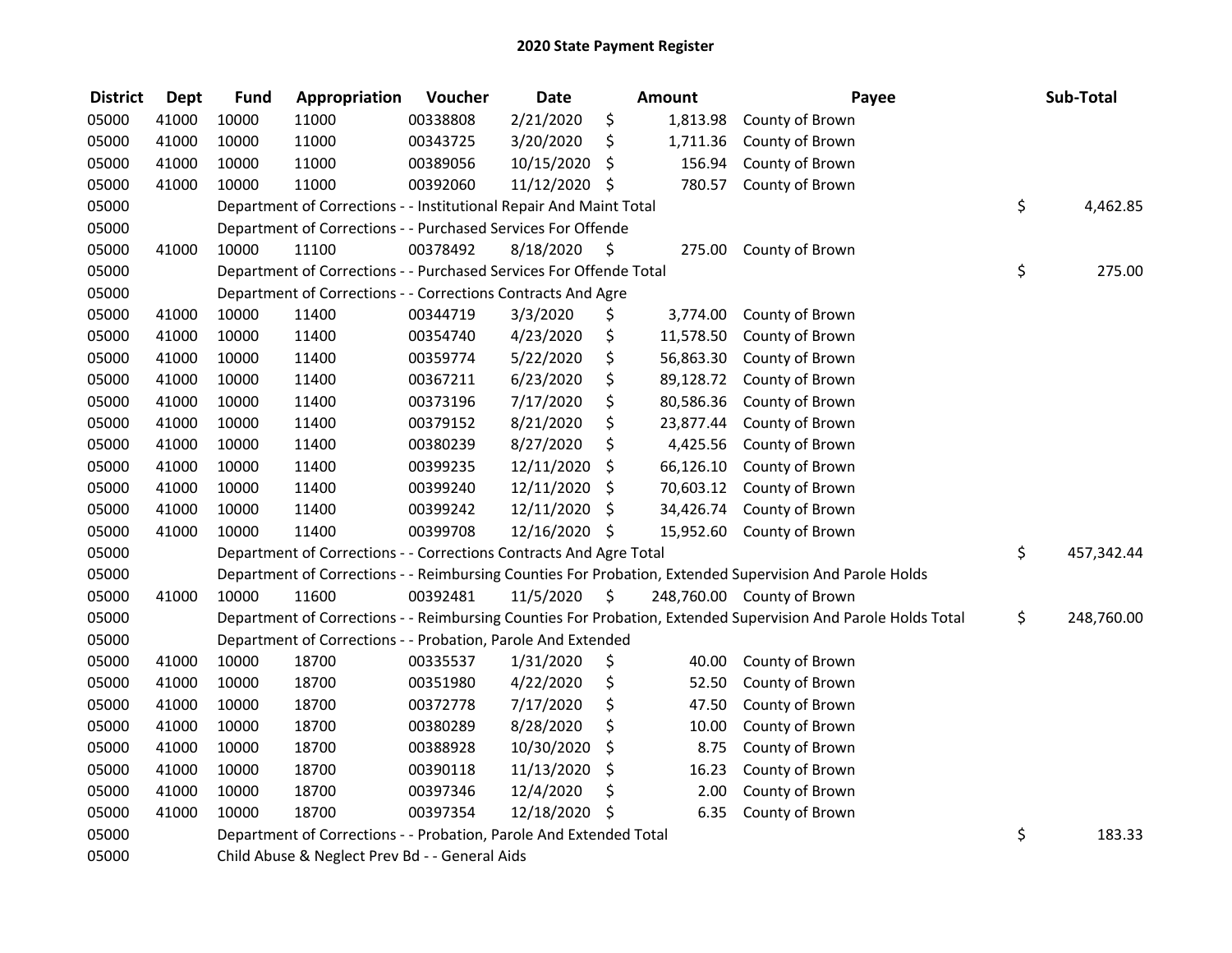| <b>District</b> | <b>Dept</b> | <b>Fund</b> | Appropriation                                                          | Voucher  | <b>Date</b>   | Amount          | Payee           | Sub-Total           |
|-----------------|-------------|-------------|------------------------------------------------------------------------|----------|---------------|-----------------|-----------------|---------------------|
| 05000           | 43300       | 10000       | 99000                                                                  | 00002350 | 4/24/2020     | \$<br>33,868.17 | County of Brown |                     |
| 05000           |             |             | Child Abuse & Neglect Prev Bd - - General Aids Total                   |          |               |                 |                 | \$<br>33,868.17     |
| 05000           |             |             | Department of Health Services - - State/Federal Aids                   |          |               |                 |                 |                     |
| 05000           | 43500       | 10000       | 00000                                                                  | 92007    | $1/1/2020$ \$ | 562,929.00      | County of Brown |                     |
| 05000           | 43500       | 10000       | 00000                                                                  | 92008    | $2/1/2020$ \$ | 717,856.00      | County of Brown |                     |
| 05000           | 43500       | 10000       | 00000                                                                  | 92009    | $3/1/2020$ \$ | 495,946.00      | County of Brown |                     |
| 05000           | 43500       | 10000       | 00000                                                                  | 92010    | $4/1/2020$ \$ | 372,154.00      | County of Brown |                     |
| 05000           | 43500       | 10000       | 00000                                                                  | 92011    | $5/1/2020$ \$ | 3,096,811.00    | County of Brown |                     |
| 05000           | 43500       | 10000       | 00000                                                                  | 92012    | $6/1/2020$ \$ | 1,145,156.00    | County of Brown |                     |
| 05000           | 43500       | 10000       | 00000                                                                  | 92013    | $6/1/2020$ \$ | 231,881.00      | County of Brown |                     |
| 05000           | 43500       | 10000       | 00000                                                                  | 92100    | 7/1/2020 \$   | 3,538,450.00    | County of Brown |                     |
| 05000           | 43500       | 10000       | 00000                                                                  | 92101    | 8/1/2020 \$   | 3,744,185.00    | County of Brown |                     |
| 05000           | 43500       | 10000       | 00000                                                                  | 92102    | $9/1/2020$ \$ | 2,125,898.00    | County of Brown |                     |
| 05000           | 43500       | 10000       | 00000                                                                  | 92103    | 10/1/2020 \$  | 1,958,053.00    | County of Brown |                     |
| 05000           | 43500       | 10000       | 00000                                                                  | 92104    | 11/1/2020 \$  | 717,927.00      | County of Brown |                     |
| 05000           | 43500       | 10000       | 00000                                                                  | 92105    | 12/1/2020 \$  | 1,728,772.00    | County of Brown |                     |
| 05000           |             |             | Department of Health Services - - State/Federal Aids Total             |          |               |                 |                 | \$<br>20,436,018.00 |
| 05000           |             |             | Department of Health Services - - Public Health Dispensaries And       |          |               |                 |                 |                     |
| 05000           | 43500       | 10000       | 10700                                                                  | 00341129 | 2/28/2020     | \$<br>1,092.36  | County of Brown |                     |
| 05000           | 43500       | 10000       | 10700                                                                  | 00341130 | 2/28/2020     | \$<br>537.03    | County of Brown |                     |
| 05000           | 43500       | 10000       | 10700                                                                  | 00342518 | 2/20/2020     | \$<br>2,500.00  | County of Brown |                     |
| 05000           | 43500       | 10000       | 10700                                                                  | 00355556 | 5/8/2020      | \$<br>15.61     | County of Brown |                     |
| 05000           | 43500       | 10000       | 10700                                                                  | 00355557 | 5/1/2020      | \$<br>74.95     | County of Brown |                     |
| 05000           | 43500       | 10000       | 10700                                                                  | 00357933 | 5/29/2020     | \$<br>35.94     | County of Brown |                     |
| 05000           | 43500       | 10000       | 10700                                                                  | 00366814 | 7/24/2020     | \$<br>9.48      | County of Brown |                     |
| 05000           | 43500       | 10000       | 10700                                                                  | 00394346 | 12/30/2020    | \$<br>387.18    | County of Brown |                     |
| 05000           |             |             | Department of Health Services - - Public Health Dispensaries And Total |          |               |                 |                 | \$<br>4,652.55      |
| 05000           |             |             | Department of Health Services - - Federal Projects Operations          |          |               |                 |                 |                     |
| 05000           | 43500       | 10000       | 14900                                                                  | 00346674 | 3/6/2020      | \$<br>1,400.00  | County of Brown |                     |
| 05000           | 43500       | 10000       | 14900                                                                  | 00375275 | 9/11/2020     | \$<br>600.00    | County of Brown |                     |
| 05000           |             |             | Department of Health Services - - Federal Projects Operations Total    |          |               |                 |                 | \$<br>2,000.00      |
| 05000           |             |             | Department of Health Services - - Federal Project Aids                 |          |               |                 |                 |                     |
| 05000           | 43500       | 10000       | 15000                                                                  | 00335989 | 1/17/2020     | \$<br>50.00     | County of Brown |                     |
| 05000           | 43500       | 10000       | 15000                                                                  | 00364495 | 7/6/2020      | \$<br>4,500.00  | County of Brown |                     |
| 05000           |             |             | Department of Health Services - - Federal Project Aids Total           |          |               |                 |                 | \$<br>4,550.00      |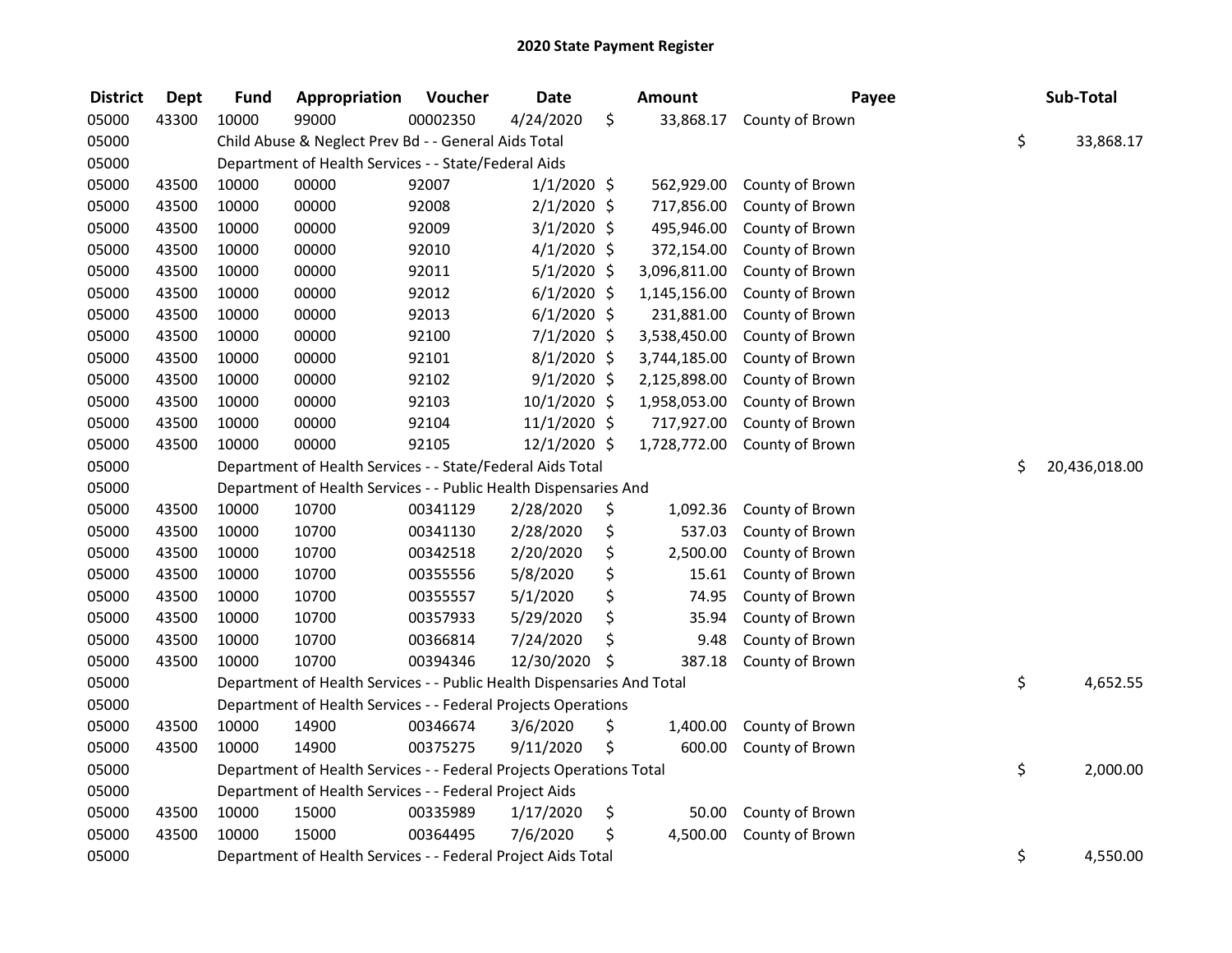| <b>District</b> | <b>Dept</b> | <b>Fund</b> | Appropriation                                                      | Voucher  | <b>Date</b> | <b>Amount</b>  | Payee           | Sub-Total    |
|-----------------|-------------|-------------|--------------------------------------------------------------------|----------|-------------|----------------|-----------------|--------------|
| 05000           |             |             | Department of Health Services - - General Program Operations       |          |             |                |                 |              |
| 05000           | 43500       | 10000       | 40100                                                              | 00334419 | 1/8/2020    | \$<br>1.50     | County of Brown |              |
| 05000           | 43500       | 10000       | 40100                                                              | 00340139 | 2/11/2020   | \$<br>1.00     | County of Brown |              |
| 05000           | 43500       | 10000       | 40100                                                              | 00340140 | 2/11/2020   | \$<br>15.00    | County of Brown |              |
| 05000           | 43500       | 10000       | 40100                                                              | 00343127 | 2/19/2020   | \$<br>1.50     | County of Brown |              |
| 05000           | 43500       | 10000       | 40100                                                              | 00344582 | 2/26/2020   | \$<br>1.00     | County of Brown |              |
| 05000           | 43500       | 10000       | 40100                                                              | 00344583 | 2/26/2020   | \$<br>15.00    | County of Brown |              |
| 05000           | 43500       | 10000       | 40100                                                              | 00346159 | 3/4/2020    | \$<br>1.50     | County of Brown |              |
| 05000           | 43500       | 10000       | 40100                                                              | 00354905 | 4/21/2020   | \$<br>15.00    | County of Brown |              |
| 05000           | 43500       | 10000       | 40100                                                              | 00359429 | 5/20/2020   | \$<br>$1.00\,$ | County of Brown |              |
| 05000           | 43500       | 10000       | 40100                                                              | 00359430 | 5/20/2020   | \$<br>15.00    | County of Brown |              |
| 05000           | 43500       | 10000       | 40100                                                              | 00359433 | 5/20/2020   | \$<br>1.50     | County of Brown |              |
| 05000           | 43500       | 10000       | 40100                                                              | 00365095 | 6/30/2020   | \$<br>1.50     | County of Brown |              |
| 05000           | 43500       | 10000       | 40100                                                              | 00368139 | 7/15/2020   | \$<br>1.50     | County of Brown |              |
| 05000           | 43500       | 10000       | 40100                                                              | 00370517 | 7/30/2020   | \$<br>1.50     | County of Brown |              |
| 05000           | 43500       | 10000       | 40100                                                              | 00373036 | 8/17/2020   | \$<br>1.00     | County of Brown |              |
| 05000           | 43500       | 10000       | 40100                                                              | 00373037 | 8/17/2020   | \$<br>15.00    | County of Brown |              |
| 05000           | 43500       | 10000       | 40100                                                              | 00380162 | 9/22/2020   | \$<br>1.50     | County of Brown |              |
| 05000           | 43500       | 10000       | 40100                                                              | 00382452 | 10/6/2020   | \$<br>1.00     | County of Brown |              |
| 05000           | 43500       | 10000       | 40100                                                              | 00382453 | 10/6/2020   | \$<br>15.00    | County of Brown |              |
| 05000           | 43500       | 10000       | 40100                                                              | 00385126 | 10/20/2020  | \$<br>15.00    | County of Brown |              |
| 05000           | 43500       | 10000       | 40100                                                              | 00388182 | 11/3/2020   | \$<br>1.50     | County of Brown |              |
| 05000           | 43500       | 10000       | 40100                                                              | 00395659 | 12/8/2020   | \$<br>1.50     | County of Brown |              |
| 05000           | 43500       | 10000       | 40100                                                              | 00397066 | 12/15/2020  | \$<br>1.50     | County of Brown |              |
| 05000           | 43500       | 10000       | 40100                                                              | 00397069 | 12/15/2020  | \$<br>1.50     | County of Brown |              |
| 05000           |             |             | Department of Health Services - - General Program Operations Total |          |             |                |                 | \$<br>128.00 |
| 05000           |             |             | Department of Health Services - - Medical Assistance State Admin   |          |             |                |                 |              |
| 05000           | 43500       | 10000       | 44000                                                              | 00334419 | 1/8/2020    | \$<br>1.50     | County of Brown |              |
| 05000           | 43500       | 10000       | 44000                                                              | 00340139 | 2/11/2020   | \$<br>1.00     | County of Brown |              |
| 05000           | 43500       | 10000       | 44000                                                              | 00340140 | 2/11/2020   | \$<br>15.00    | County of Brown |              |
| 05000           | 43500       | 10000       | 44000                                                              | 00343127 | 2/19/2020   | \$<br>1.50     | County of Brown |              |
| 05000           | 43500       | 10000       | 44000                                                              | 00344582 | 2/26/2020   | \$<br>1.00     | County of Brown |              |
| 05000           | 43500       | 10000       | 44000                                                              | 00344583 | 2/26/2020   | \$<br>15.00    | County of Brown |              |
| 05000           | 43500       | 10000       | 44000                                                              | 00346159 | 3/4/2020    | \$<br>1.50     | County of Brown |              |
| 05000           | 43500       | 10000       | 44000                                                              | 00354905 | 4/21/2020   | \$<br>15.00    | County of Brown |              |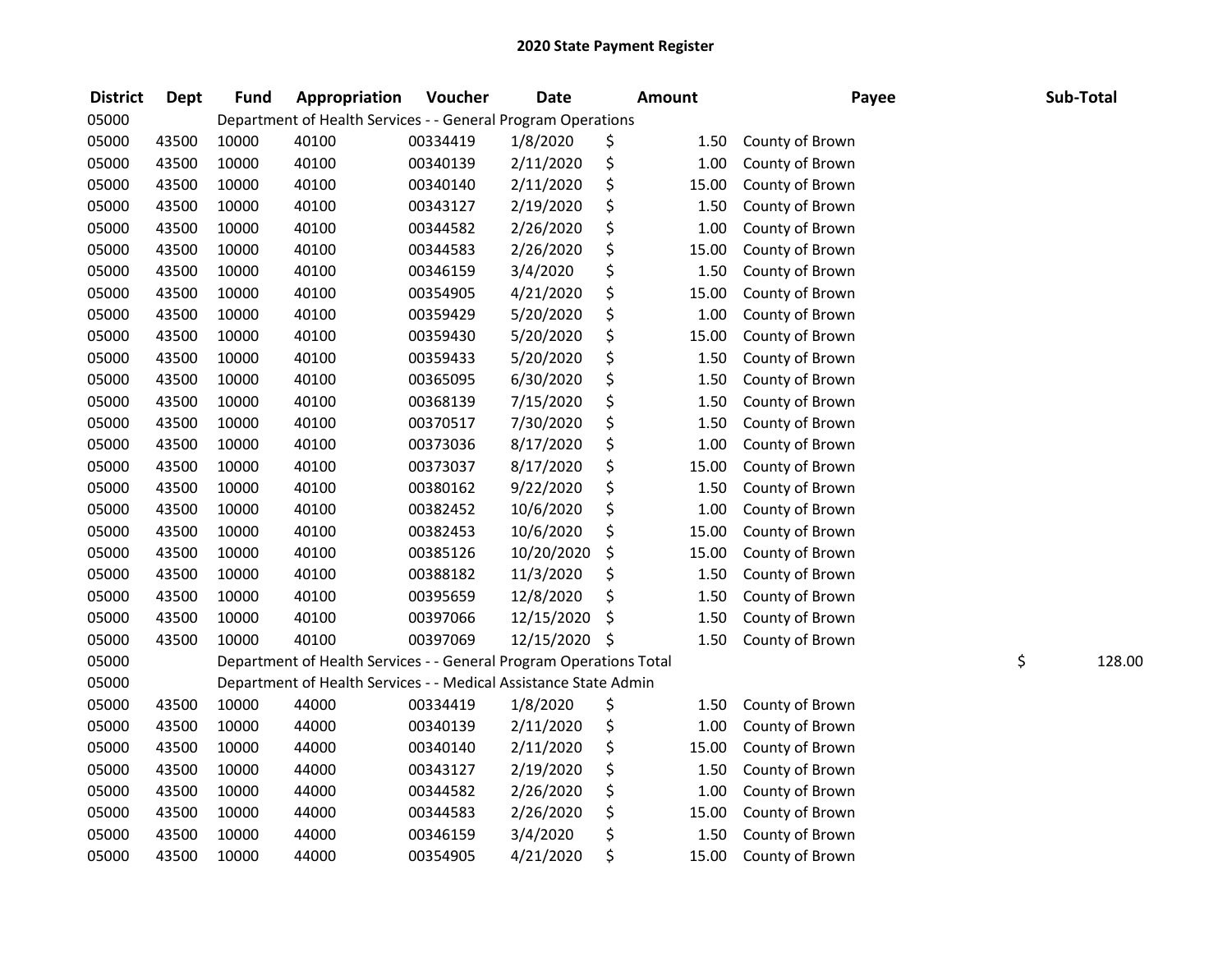| <b>District</b> | <b>Dept</b> | <b>Fund</b> | Appropriation                                                          | Voucher  | <b>Date</b>   | <b>Amount</b>    | Payee           | Sub-Total        |
|-----------------|-------------|-------------|------------------------------------------------------------------------|----------|---------------|------------------|-----------------|------------------|
| 05000           | 43500       | 10000       | 44000                                                                  | 00359429 | 5/20/2020     | \$<br>1.00       | County of Brown |                  |
| 05000           | 43500       | 10000       | 44000                                                                  | 00359430 | 5/20/2020     | \$<br>15.00      | County of Brown |                  |
| 05000           | 43500       | 10000       | 44000                                                                  | 00359433 | 5/20/2020     | \$<br>1.50       | County of Brown |                  |
| 05000           | 43500       | 10000       | 44000                                                                  | 00365095 | 6/30/2020     | \$<br>1.50       | County of Brown |                  |
| 05000           | 43500       | 10000       | 44000                                                                  | 00368139 | 7/15/2020     | \$<br>1.50       | County of Brown |                  |
| 05000           | 43500       | 10000       | 44000                                                                  | 00370517 | 7/30/2020     | \$<br>1.50       | County of Brown |                  |
| 05000           | 43500       | 10000       | 44000                                                                  | 00373036 | 8/17/2020     | \$<br>1.00       | County of Brown |                  |
| 05000           | 43500       | 10000       | 44000                                                                  | 00373037 | 8/17/2020     | \$<br>15.00      | County of Brown |                  |
| 05000           | 43500       | 10000       | 44000                                                                  | 00380162 | 9/22/2020     | \$<br>1.50       | County of Brown |                  |
| 05000           | 43500       | 10000       | 44000                                                                  | 00382452 | 10/6/2020     | \$<br>1.00       | County of Brown |                  |
| 05000           | 43500       | 10000       | 44000                                                                  | 00382453 | 10/6/2020     | \$<br>15.00      | County of Brown |                  |
| 05000           | 43500       | 10000       | 44000                                                                  | 00385126 | 10/20/2020    | \$<br>15.00      | County of Brown |                  |
| 05000           | 43500       | 10000       | 44000                                                                  | 00388182 | 11/3/2020     | \$<br>1.50       | County of Brown |                  |
| 05000           | 43500       | 10000       | 44000                                                                  | 00395659 | 12/8/2020     | \$<br>1.50       | County of Brown |                  |
| 05000           | 43500       | 10000       | 44000                                                                  | 00397066 | 12/15/2020    | \$<br>1.50       | County of Brown |                  |
| 05000           | 43500       | 10000       | 44000                                                                  | 00397069 | 12/15/2020 \$ | 1.50             | County of Brown |                  |
| 05000           |             |             | Department of Health Services - - Medical Assistance State Admin Total |          |               |                  |                 | \$<br>128.00     |
| 05000           |             |             | Department of Health Services - - Interagency And Intra-Agency A       |          |               |                  |                 |                  |
| 05000           | 43500       | 10000       | 46800                                                                  | 00339691 | 2/4/2020      | \$<br>207,964.83 | County of Brown |                  |
| 05000           | 43500       | 10000       | 46800                                                                  | 00381712 | 10/1/2020     | \$<br>595,970.00 | County of Brown |                  |
| 05000           |             |             | Department of Health Services - - Interagency And Intra-Agency A Total |          |               |                  |                 | \$<br>803,934.83 |
| 05000           |             |             | Dept of Children and Families - - Fees For Administrative Servic       |          |               |                  |                 |                  |
| 05000           | 43700       | 10000       | 23100                                                                  | 00065081 | 1/27/2020     | \$<br>630.00     | County of Brown |                  |
| 05000           | 43700       | 10000       | 23100                                                                  | 00069694 | 5/1/2020      | \$<br>660.00     | County of Brown |                  |
| 05000           | 43700       | 10000       | 23100                                                                  | 00072989 | 7/23/2020     | \$<br>95.00      | County of Brown |                  |
| 05000           | 43700       | 10000       | 23100                                                                  | 00076502 | 10/22/2020    | \$<br>135.00     | County of Brown |                  |
| 05000           |             |             | Dept of Children and Families - - Fees For Administrative Servic Total |          |               |                  |                 | \$<br>1,520.00   |
| 05000           |             |             | Dept of Children and Families - - General Aids                         |          |               |                  |                 |                  |
| 05000           | 43700       | 10000       | 99000                                                                  | 00064482 | 1/6/2020      | \$<br>196,348.36 | County of Brown |                  |
| 05000           | 43700       | 10000       | 99000                                                                  | 00065333 | 1/30/2020     | \$<br>397,061.32 | County of Brown |                  |
| 05000           | 43700       | 10000       | 99000                                                                  | 00065632 | 2/5/2020      | \$<br>5,714.41   | County of Brown |                  |
| 05000           | 43700       | 10000       | 99000                                                                  | 00065793 | 2/11/2020     | \$<br>1,188.00   | County of Brown |                  |
| 05000           | 43700       | 10000       | 99000                                                                  | 00066637 | 3/2/2020      | \$<br>179,610.14 | County of Brown |                  |
| 05000           | 43700       | 10000       | 99000                                                                  | 00066767 | 3/3/2020      | \$<br>182,912.01 | County of Brown |                  |
| 05000           | 43700       | 10000       | 99000                                                                  | 00066902 | 3/5/2020      | \$<br>3,991.62   | County of Brown |                  |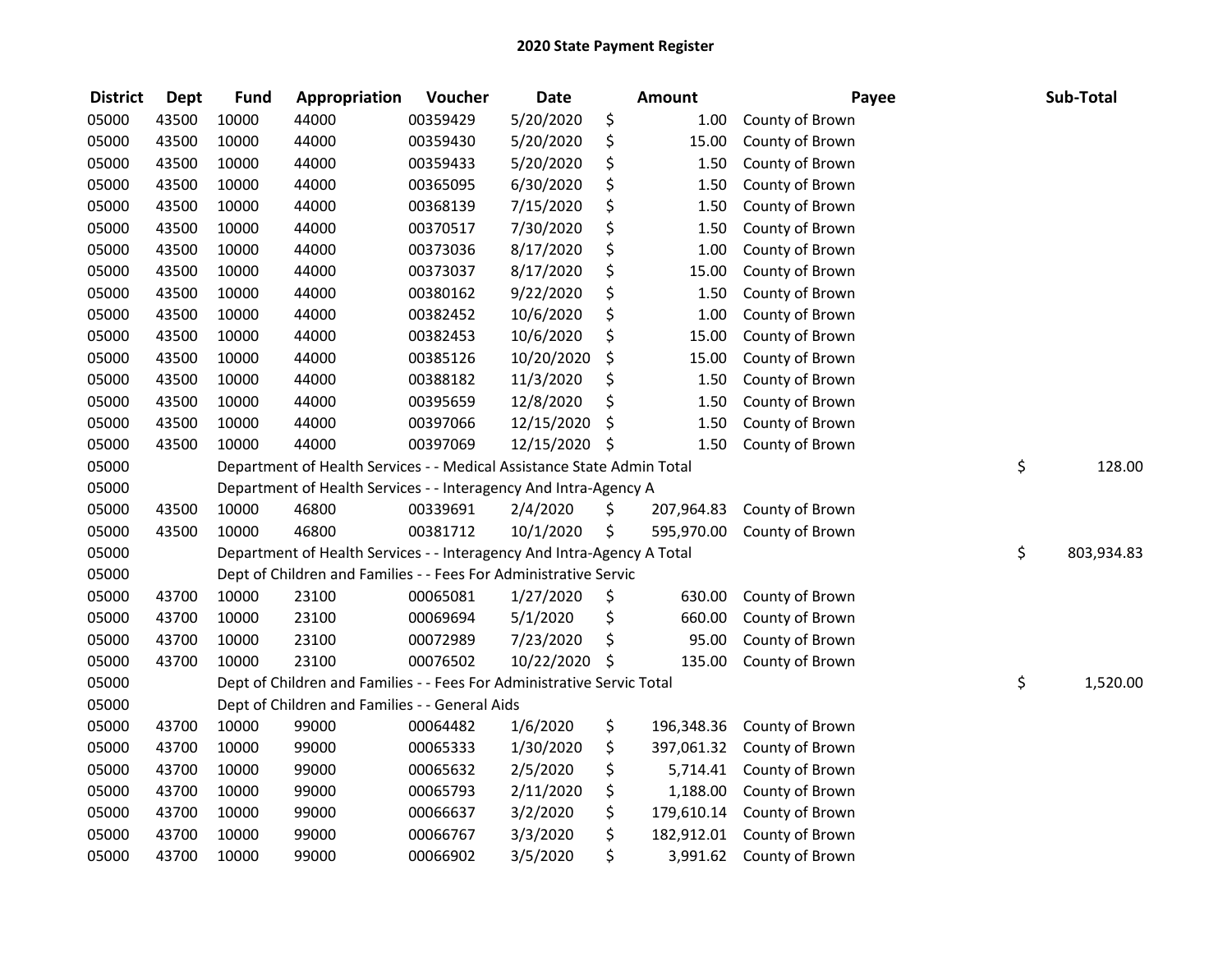| <b>District</b> | <b>Dept</b> | <b>Fund</b> | Appropriation                                              | Voucher  | <b>Date</b> | <b>Amount</b>      | Payee           | Sub-Total           |
|-----------------|-------------|-------------|------------------------------------------------------------|----------|-------------|--------------------|-----------------|---------------------|
| 05000           | 43700       | 10000       | 99000                                                      | 00068228 | 4/6/2020    | \$<br>932,076.27   | County of Brown |                     |
| 05000           | 43700       | 10000       | 99000                                                      | 00068229 | 4/3/2020    | \$<br>888,894.08   | County of Brown |                     |
| 05000           | 43700       | 10000       | 99000                                                      | 00069344 | 4/27/2020   | \$<br>535.86       | County of Brown |                     |
| 05000           | 43700       | 10000       | 99000                                                      | 00069345 | 4/30/2020   | \$<br>690,686.87   | County of Brown |                     |
| 05000           | 43700       | 10000       | 99000                                                      | 00069878 | 5/5/2020    | \$<br>458,407.66   | County of Brown |                     |
| 05000           | 43700       | 10000       | 99000                                                      | 00070023 | 5/8/2020    | \$<br>49,350.00    | County of Brown |                     |
| 05000           | 43700       | 10000       | 99000                                                      | 00070257 | 5/13/2020   | \$<br>600.00       | County of Brown |                     |
| 05000           | 43700       | 10000       | 99000                                                      | 00070842 | 6/5/2020    | \$<br>446,431.56   | County of Brown |                     |
| 05000           | 43700       | 10000       | 99000                                                      | 00071467 | 6/17/2020   | \$<br>27,619.00    | County of Brown |                     |
| 05000           | 43700       | 10000       | 99000                                                      | 00072011 | 6/30/2020   | \$<br>15,676.00    | County of Brown |                     |
| 05000           | 43700       | 10000       | 99000                                                      | 00072296 | 7/6/2020    | \$<br>503,260.18   | County of Brown |                     |
| 05000           | 43700       | 10000       | 99000                                                      | 00072596 | 7/10/2020   | \$<br>2,053.46     | County of Brown |                     |
| 05000           | 43700       | 10000       | 99000                                                      | 00073303 | 7/30/2020   | \$<br>617,106.36   | County of Brown |                     |
| 05000           | 43700       | 10000       | 99000                                                      | 00073538 | 8/5/2020    | \$<br>171,675.37   | County of Brown |                     |
| 05000           | 43700       | 10000       | 99000                                                      | 00073856 | 8/12/2020   | \$<br>177,547.00   | County of Brown |                     |
| 05000           | 43700       | 10000       | 99000                                                      | 00074645 | 9/8/2020    | \$<br>186,162.82   | County of Brown |                     |
| 05000           | 43700       | 10000       | 99000                                                      | 00074769 | 9/10/2020   | \$<br>3,631,807.00 | County of Brown |                     |
| 05000           | 43700       | 10000       | 99000                                                      | 00075014 | 9/16/2020   | \$<br>9,707.00     | County of Brown |                     |
| 05000           | 43700       | 10000       | 99000                                                      | 00075061 | 9/17/2020   | \$<br>338,600.00   | County of Brown |                     |
| 05000           | 43700       | 10000       | 99000                                                      | 00075062 | 9/17/2020   | \$<br>25,031.00    | County of Brown |                     |
| 05000           | 43700       | 10000       | 99000                                                      | 00075190 | 9/18/2020   | \$<br>178,797.84   | County of Brown |                     |
| 05000           | 43700       | 10000       | 99000                                                      | 00075826 | 10/1/2020   | \$<br>4,457.52     | County of Brown |                     |
| 05000           | 43700       | 10000       | 99000                                                      | 00075885 | 10/5/2020   | \$<br>480,349.01   | County of Brown |                     |
| 05000           | 43700       | 10000       | 99000                                                      | 00076778 | 10/30/2020  | \$<br>461,889.09   | County of Brown |                     |
| 05000           | 43700       | 10000       | 99000                                                      | 00077005 | 11/5/2020   | \$<br>506,312.39   | County of Brown |                     |
| 05000           | 43700       | 10000       | 99000                                                      | 00077137 | 11/6/2020   | \$<br>37,696.00    | County of Brown |                     |
| 05000           | 43700       | 10000       | 99000                                                      | 00077233 | 11/10/2020  | \$<br>45,988.00    | County of Brown |                     |
| 05000           | 43700       | 10000       | 99000                                                      | 00078138 | 12/4/2020   | \$<br>48,360.00    | County of Brown |                     |
| 05000           | 43700       | 10000       | 99000                                                      | 00078223 | 12/7/2020   | \$<br>232,143.96   | County of Brown |                     |
| 05000           |             |             | Dept of Children and Families - - General Aids Total       |          |             |                    |                 | \$<br>12,136,047.16 |
| 05000           |             |             | Dept of Workforce Development - - Auxiliary Services       |          |             |                    |                 |                     |
| 05000           | 44500       | 10000       | 13000                                                      | 00304238 | 11/3/2020   | \$<br>135.00       | County of Brown |                     |
| 05000           | 44500       | 10000       | 13000                                                      | 00307368 | 12/2/2020   | \$<br>245.00       | County of Brown |                     |
| 05000           |             |             | Dept of Workforce Development - - Auxiliary Services Total |          |             |                    |                 | \$<br>380.00        |
| 05000           |             |             | Dept of Workforce Development - - Ui Admin Fed             |          |             |                    |                 |                     |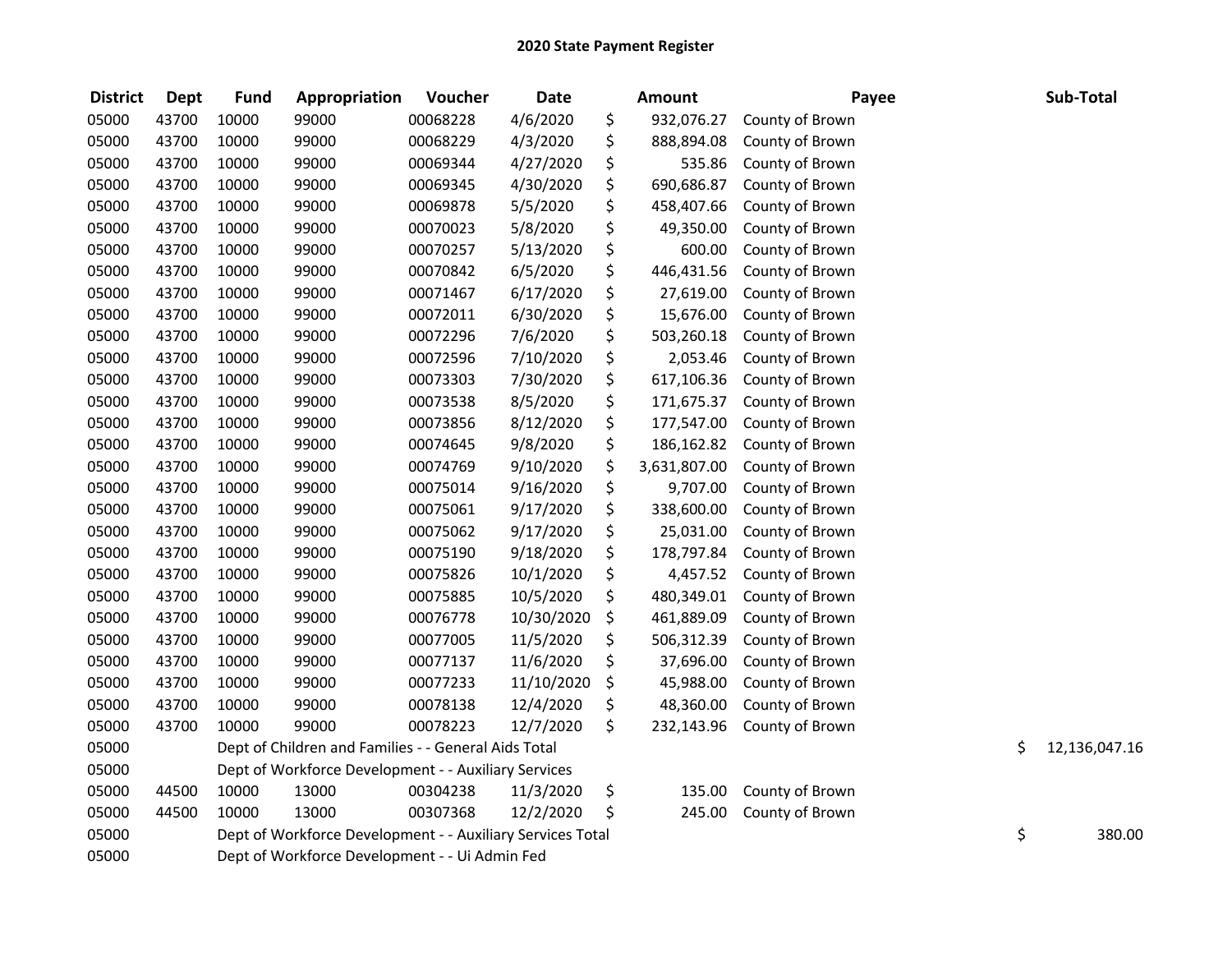| <b>District</b> | <b>Dept</b> | Fund  | Appropriation                                                         | Voucher  | <b>Date</b>   | <b>Amount</b>   | Payee           | Sub-Total       |
|-----------------|-------------|-------|-----------------------------------------------------------------------|----------|---------------|-----------------|-----------------|-----------------|
| 05000           | 44500       | 10000 | 15100                                                                 | 00267612 | 1/14/2020     | \$<br>290.00    | County of Brown |                 |
| 05000           | 44500       | 10000 | 15100                                                                 | 00267683 | 1/15/2020     | \$<br>80.00     | County of Brown |                 |
| 05000           | 44500       | 10000 | 15100                                                                 | 00267684 | 1/15/2020     | \$<br>80.00     | County of Brown |                 |
| 05000           | 44500       | 10000 | 15100                                                                 | 00267687 | 1/15/2020     | \$<br>80.00     | County of Brown |                 |
| 05000           | 44500       | 10000 | 15100                                                                 | 00268849 | 1/23/2020     | \$<br>3.00      | County of Brown |                 |
| 05000           | 44500       | 10000 | 15100                                                                 | 00270852 | 2/4/2020      | \$<br>210.00    | County of Brown |                 |
| 05000           | 44500       | 10000 | 15100                                                                 | 00275582 | 3/3/2020      | \$<br>265.00    | County of Brown |                 |
| 05000           | 44500       | 10000 | 15100                                                                 | 00280566 | 4/2/2020      | \$<br>245.00    | County of Brown |                 |
| 05000           | 44500       | 10000 | 15100                                                                 | 00284464 | 5/4/2020      | \$<br>190.00    | County of Brown |                 |
| 05000           | 44500       | 10000 | 15100                                                                 | 00287312 | 6/2/2020      | \$<br>165.00    | County of Brown |                 |
| 05000           | 44500       | 10000 | 15100                                                                 | 00290132 | 7/2/2020      | \$<br>190.00    | County of Brown |                 |
| 05000           | 44500       | 10000 | 15100                                                                 | 00293573 | 8/4/2020      | \$<br>165.00    | County of Brown |                 |
| 05000           | 44500       | 10000 | 15100                                                                 | 00296605 | 9/2/2020      | \$<br>130.00    | County of Brown |                 |
| 05000           | 44500       | 10000 | 15100                                                                 | 00300276 | 10/2/2020     | \$<br>190.00    | County of Brown |                 |
| 05000           |             |       | Dept of Workforce Development - - Ui Admin Fed Total                  |          |               |                 |                 | \$<br>2,283.00  |
| 05000           |             |       | Dept of Workforce Development - - Wc Ops Uninsured Emplyr Admin       |          |               |                 |                 |                 |
| 05000           | 44500       | 22700 | 17700                                                                 | 00288524 | 6/16/2020     | \$<br>10.00     | County of Brown |                 |
| 05000           | 44500       | 22700 | 17700                                                                 | 00288525 | 6/16/2020     | \$<br>170.00    | County of Brown |                 |
| 05000           | 44500       | 22700 | 17700                                                                 | 00288526 | 6/16/2020     | \$<br>125.00    | County of Brown |                 |
| 05000           | 44500       | 22700 | 17700                                                                 | 00296941 | 9/3/2020      | \$<br>90.00     | County of Brown |                 |
| 05000           | 44500       | 22700 | 17700                                                                 | 00296942 | 9/3/2020      | \$<br>15.00     | County of Brown |                 |
| 05000           | 44500       | 22700 | 17700                                                                 | 00296943 | 9/3/2020      | \$<br>5.00      | County of Brown |                 |
| 05000           |             |       | Dept of Workforce Development - - Wc Ops Uninsured Emplyr Admin Total |          |               |                 |                 | \$<br>415.00    |
| 05000           |             |       | Department of Justice - - Drug Trafficking Resp Grants                |          |               |                 |                 |                 |
| 05000           | 45500       | 10000 | 20800                                                                 | 00086318 | 7/27/2020     | \$<br>9,061.67  | County of Brown |                 |
| 05000           | 45500       | 10000 | 20800                                                                 | 00090595 | 11/16/2020    | \$<br>31,753.00 | County of Brown |                 |
| 05000           | 45500       | 10000 | 20800                                                                 | 00090916 | 11/30/2020 \$ | 15,938.33       | County of Brown |                 |
| 05000           |             |       | Department of Justice - - Drug Trafficking Resp Grants Total          |          |               |                 |                 | \$<br>56,753.00 |
| 05000           |             |       | Department of Justice - - Crime Laboratories, Dna                     |          |               |                 |                 |                 |
| 05000           | 45500       | 10000 | 22100                                                                 | 00085801 | 7/16/2020     | \$<br>8,030.00  | County of Brown |                 |
| 05000           |             |       | Department of Justice - - Crime Laboratories, Dna Total               |          |               |                 |                 | \$<br>8,030.00  |
| 05000           |             |       | Department of Justice - - Drug Crimes Enforcement, Local              |          |               |                 |                 |                 |
| 05000           | 45500       | 10000 | 22500                                                                 | 00078031 | 1/10/2020     | \$<br>33,922.00 | County of Brown |                 |
| 05000           |             |       | Department of Justice - - Drug Crimes Enforcement, Local Total        |          |               |                 |                 | \$<br>33,922.00 |
| 05000           |             |       | Department of Justice - - Law Enforcement Train, Local                |          |               |                 |                 |                 |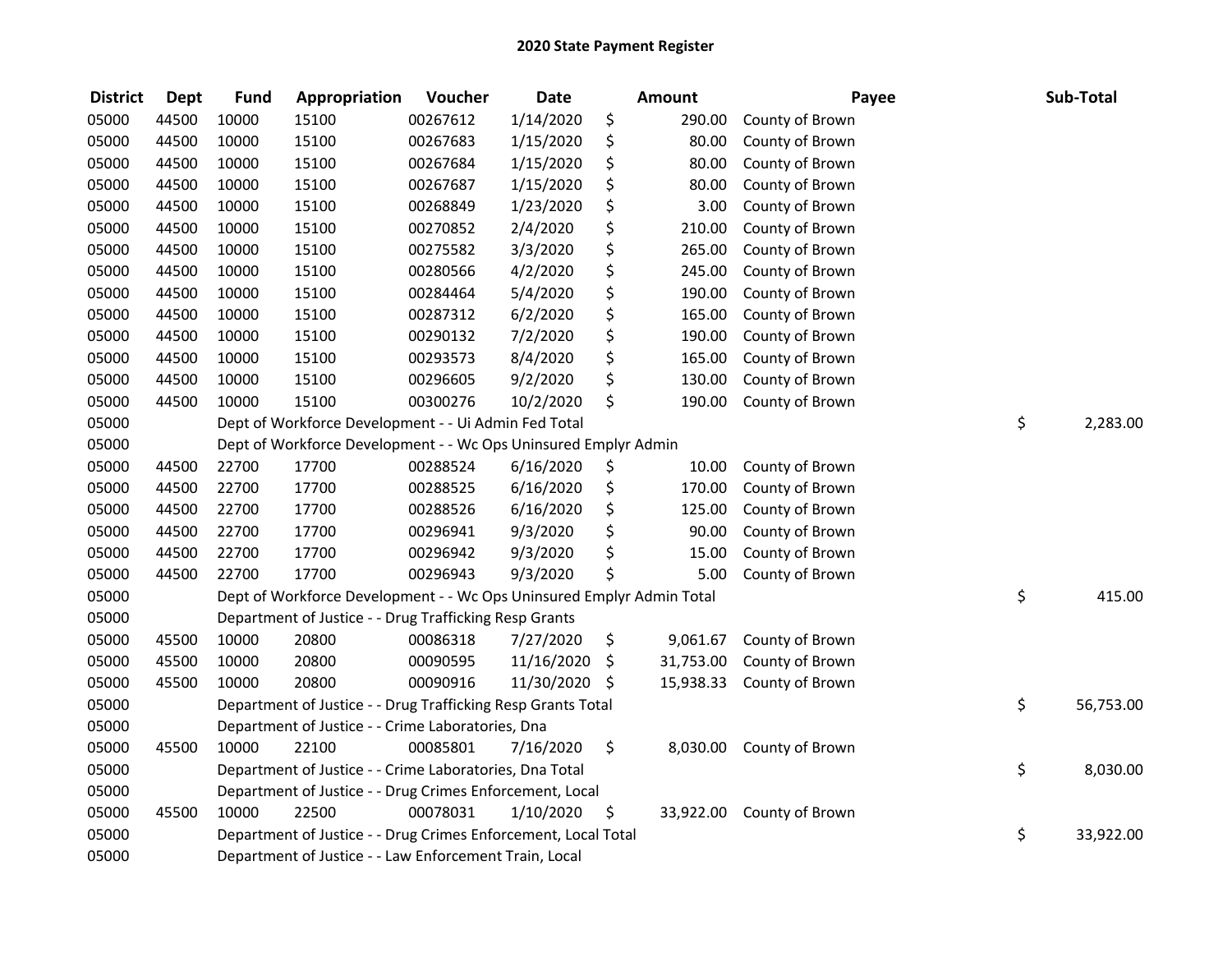| <b>District</b> | <b>Dept</b> | <b>Fund</b> | Appropriation                                                 | Voucher  | <b>Date</b>   | <b>Amount</b>   | Payee           | Sub-Total        |
|-----------------|-------------|-------------|---------------------------------------------------------------|----------|---------------|-----------------|-----------------|------------------|
| 05000           | 45500       | 10000       | 23100                                                         | 00091076 | 11/27/2020 \$ | 45,760.00       | County of Brown |                  |
| 05000           |             |             | Department of Justice - - Law Enforcement Train, Local Total  |          |               |                 |                 | \$<br>45,760.00  |
| 05000           |             |             | Department of Justice - - Federal Aid, State Operations       |          |               |                 |                 |                  |
| 05000           | 45500       | 10000       | 24100                                                         | 00078819 | 1/23/2020     | \$<br>159.57    | County of Brown |                  |
| 05000           | 45500       | 10000       | 24100                                                         | 00084116 | 6/1/2020      | \$<br>3,593.50  | County of Brown |                  |
| 05000           |             |             | Department of Justice - - Federal Aid, State Operations Total |          |               |                 |                 | \$<br>3,753.07   |
| 05000           |             |             | Department of Justice - - Federal Aid, Local Assistance       |          |               |                 |                 |                  |
| 05000           | 45500       | 10000       | 25100                                                         | 00078837 | 1/24/2020     | \$<br>20,736.50 | County of Brown |                  |
| 05000           | 45500       | 10000       | 25100                                                         | 00080585 | 2/27/2020     | \$<br>1,731.21  | County of Brown |                  |
| 05000           | 45500       | 10000       | 25100                                                         | 00083221 | 5/7/2020      | \$<br>3,276.97  | County of Brown |                  |
| 05000           | 45500       | 10000       | 25100                                                         | 00083521 | 5/18/2020     | \$<br>2,209.41  | County of Brown |                  |
| 05000           | 45500       | 10000       | 25100                                                         | 00084370 | 6/2/2020      | \$<br>1,802.92  | County of Brown |                  |
| 05000           | 45500       | 10000       | 25100                                                         | 00084624 | 6/10/2020     | \$<br>2,325.82  | County of Brown |                  |
| 05000           | 45500       | 10000       | 25100                                                         | 00086358 | 7/27/2020     | \$<br>7,551.00  | County of Brown |                  |
| 05000           | 45500       | 10000       | 25100                                                         | 00086857 | 8/6/2020      | \$<br>3,057.36  | County of Brown |                  |
| 05000           | 45500       | 10000       | 25100                                                         | 00086883 | 8/6/2020      | \$<br>417.39    | County of Brown |                  |
| 05000           | 45500       | 10000       | 25100                                                         | 00088023 | 9/10/2020     | \$<br>834.12    | County of Brown |                  |
| 05000           | 45500       | 10000       | 25100                                                         | 00089797 | 11/5/2020     | \$<br>20,736.50 | County of Brown |                  |
| 05000           | 45500       | 10000       | 25100                                                         | 00090243 | 11/9/2020     | \$<br>2,118.36  | County of Brown |                  |
| 05000           | 45500       | 10000       | 25100                                                         | 00090613 | 11/16/2020    | \$<br>2,403.68  | County of Brown |                  |
| 05000           |             |             | Department of Justice - - Federal Aid, Local Assistance Total |          |               |                 |                 | \$<br>69,201.24  |
| 05000           |             |             | Department of Justice - - County-Tribal Programs, Local       |          |               |                 |                 |                  |
| 05000           | 45500       | 10000       | 26300                                                         | 00078426 | 1/15/2020     | \$<br>34,687.00 | County of Brown |                  |
| 05000           |             |             | Department of Justice - - County-Tribal Programs, Local Total |          |               |                 |                 | \$<br>34,687.00  |
| 05000           |             |             | Department of Justice - - Alt Prosecution Alcohol Drugs       |          |               |                 |                 |                  |
| 05000           | 45500       | 10000       | 27100                                                         | 00080307 | 2/27/2020     | \$<br>27,854.22 | County of Brown |                  |
| 05000           | 45500       | 10000       | 27100                                                         | 00084673 | 6/11/2020     | \$<br>56,614.41 | County of Brown |                  |
| 05000           | 45500       | 10000       | 27100                                                         | 00086940 | 8/6/2020      | \$<br>55,314.36 | County of Brown |                  |
| 05000           | 45500       | 10000       | 27100                                                         | 00090008 | 11/5/2020     | \$<br>47,783.23 | County of Brown |                  |
| 05000           |             |             | Department of Justice - - Alt Prosecution Alcohol Drugs Total |          |               |                 |                 | \$<br>187,566.22 |
| 05000           |             |             | Department of Justice - - Internet Crimes Against Childr      |          |               |                 |                 |                  |
| 05000           | 45500       | 10000       | 28400                                                         | 00083122 | 5/4/2020      | \$<br>427.15    | County of Brown |                  |
| 05000           | 45500       | 10000       | 28400                                                         | 00090198 | 11/10/2020    | \$<br>645.60    | County of Brown |                  |
| 05000           | 45500       | 10000       | 28400                                                         | 00092378 | 12/28/2020    | \$<br>415.13    | County of Brown |                  |
| 05000           | 45500       | 10000       | 28400                                                         | 00092384 | 12/29/2020    | \$<br>1,178.96  | County of Brown |                  |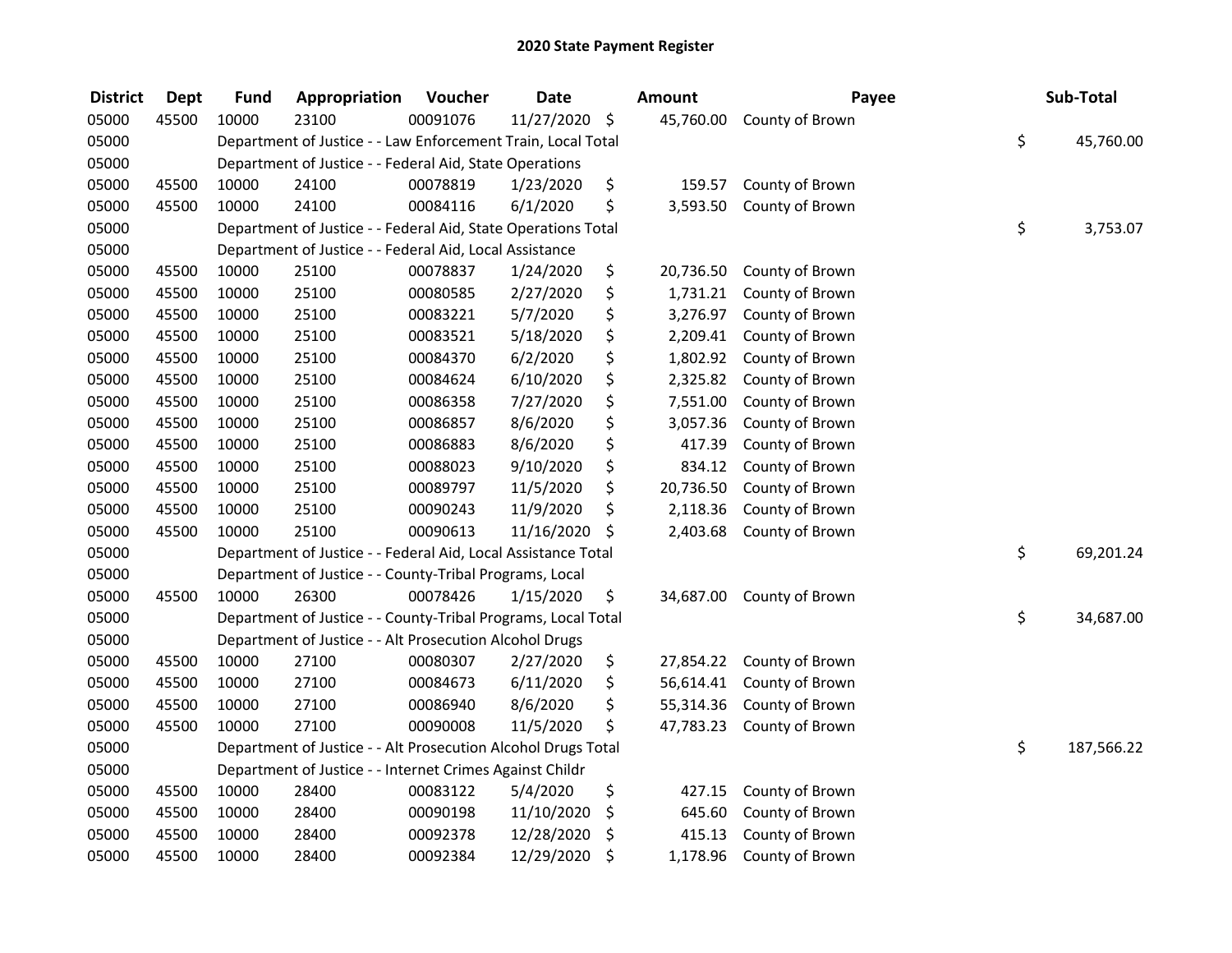| <b>District</b> | <b>Dept</b> | Fund  | Appropriation                                                           | Voucher  | <b>Date</b>   | Amount           | Payee                     | Sub-Total        |
|-----------------|-------------|-------|-------------------------------------------------------------------------|----------|---------------|------------------|---------------------------|------------------|
| 05000           |             |       | Department of Justice - - Internet Crimes Against Childr Total          |          |               |                  |                           | \$<br>2,666.84   |
| 05000           |             |       | Department of Justice - - Alternatives To Incarceration                 |          |               |                  |                           |                  |
| 05000           | 45500       | 10000 | 28700                                                                   | 00080307 | 2/27/2020     | \$               | 10,000.00 County of Brown |                  |
| 05000           |             |       | Department of Justice - - Alternatives To Incarceration Total           |          |               |                  |                           | \$<br>10,000.00  |
| 05000           |             |       | Department of Justice - - Crime Victim Witness Assist                   |          |               |                  |                           |                  |
| 05000           | 45500       | 10000 | 53200                                                                   | 00086006 | 7/16/2020     | \$               | 82,368.52 County of Brown |                  |
| 05000           |             |       | Department of Justice - - Crime Victim Witness Assist Total             |          |               |                  |                           | \$<br>82,368.52  |
| 05000           |             |       | Department of Justice - - County Reimb Victim-Witness                   |          |               |                  |                           |                  |
| 05000           | 45500       | 10000 | 53900                                                                   | 00080459 | 2/25/2020     | \$               | 68,741.42 County of Brown |                  |
| 05000           |             |       | Department of Justice - - County Reimb Victim-Witness Total             |          |               |                  |                           | \$<br>68,741.42  |
| 05000           |             |       | Department of Justice - - Federal Aid, Victim Assistance                |          |               |                  |                           |                  |
| 05000           | 45500       | 10000 | 54200                                                                   | 00080236 | 2/25/2020     | \$<br>23,063.00  | County of Brown           |                  |
| 05000           | 45500       | 10000 | 54200                                                                   | 00083439 | 5/11/2020     | \$<br>22,565.00  | County of Brown           |                  |
| 05000           | 45500       | 10000 | 54200                                                                   | 00083728 | 5/26/2020     | \$<br>24,847.00  | County of Brown           |                  |
| 05000           | 45500       | 10000 | 54200                                                                   | 00087311 | 8/25/2020     | \$<br>24,087.00  | County of Brown           |                  |
| 05000           | 45500       | 10000 | 54200                                                                   | 00087616 | 8/28/2020     | \$<br>36,411.00  | County of Brown           |                  |
| 05000           | 45500       | 10000 | 54200                                                                   | 00090702 | 11/19/2020    | \$<br>25,334.00  | County of Brown           |                  |
| 05000           | 45500       | 10000 | 54200                                                                   | 00091395 | 12/3/2020     | \$<br>22,791.00  | County of Brown           |                  |
| 05000           |             |       | Department of Justice - - Federal Aid, Victim Assistance Total          |          |               |                  |                           | \$<br>179,098.00 |
| 05000           |             |       | Department of Military Affairs - - Emergency Response Equipment         |          |               |                  |                           |                  |
| 05000           | 46500       | 10000 | 30800                                                                   | 00071819 | 1/14/2020     | \$<br>7,475.13   | County of Brown           |                  |
| 05000           | 46500       | 10000 | 30800                                                                   | 00086705 | 12/15/2020 \$ | 7,335.79         | County of Brown           |                  |
| 05000           |             |       | Department of Military Affairs - - Emergency Response Equipment Total   |          |               |                  |                           | \$<br>14,810.92  |
| 05000           |             |       | Department of Military Affairs - - Regional Emergency Response Gr       |          |               |                  |                           |                  |
| 05000           | 46500       | 10000 | 31300                                                                   | 00079859 | 7/3/2020      | \$<br>4,220.48   | County of Brown           |                  |
| 05000           |             |       | Department of Military Affairs - - Regional Emergency Response Gr Total |          |               |                  |                           | \$<br>4,220.48   |
| 05000           |             |       | Department of Military Affairs - - Local Emer Planning Grants           |          |               |                  |                           |                  |
| 05000           | 46500       | 10000 | 33700                                                                   | 00086487 | 12/9/2020     | \$<br>66,362.73  | County of Brown           |                  |
| 05000           |             |       | Department of Military Affairs - - Local Emer Planning Grants Total     |          |               |                  |                           | \$<br>66,362.73  |
| 05000           |             |       | Department of Military Affairs - - Federal Aid, Local Assistance        |          |               |                  |                           |                  |
| 05000           | 46500       | 10000 | 34200                                                                   | 00072433 | 1/22/2020     | \$<br>5,125.96   | County of Brown           |                  |
| 05000           | 46500       | 10000 | 34200                                                                   | 00072989 | 1/28/2020     | \$<br>117,431.14 | County of Brown           |                  |
| 05000           | 46500       | 10000 | 34200                                                                   | 00077167 | 4/30/2020     | \$<br>5,220.62   | County of Brown           |                  |
| 05000           | 46500       | 10000 | 34200                                                                   | 00081382 | 8/7/2020      | \$<br>2,844.69   | County of Brown           |                  |
| 05000           | 46500       | 10000 | 34200                                                                   | 00085071 | 11/3/2020     | \$<br>4,884.28   | County of Brown           |                  |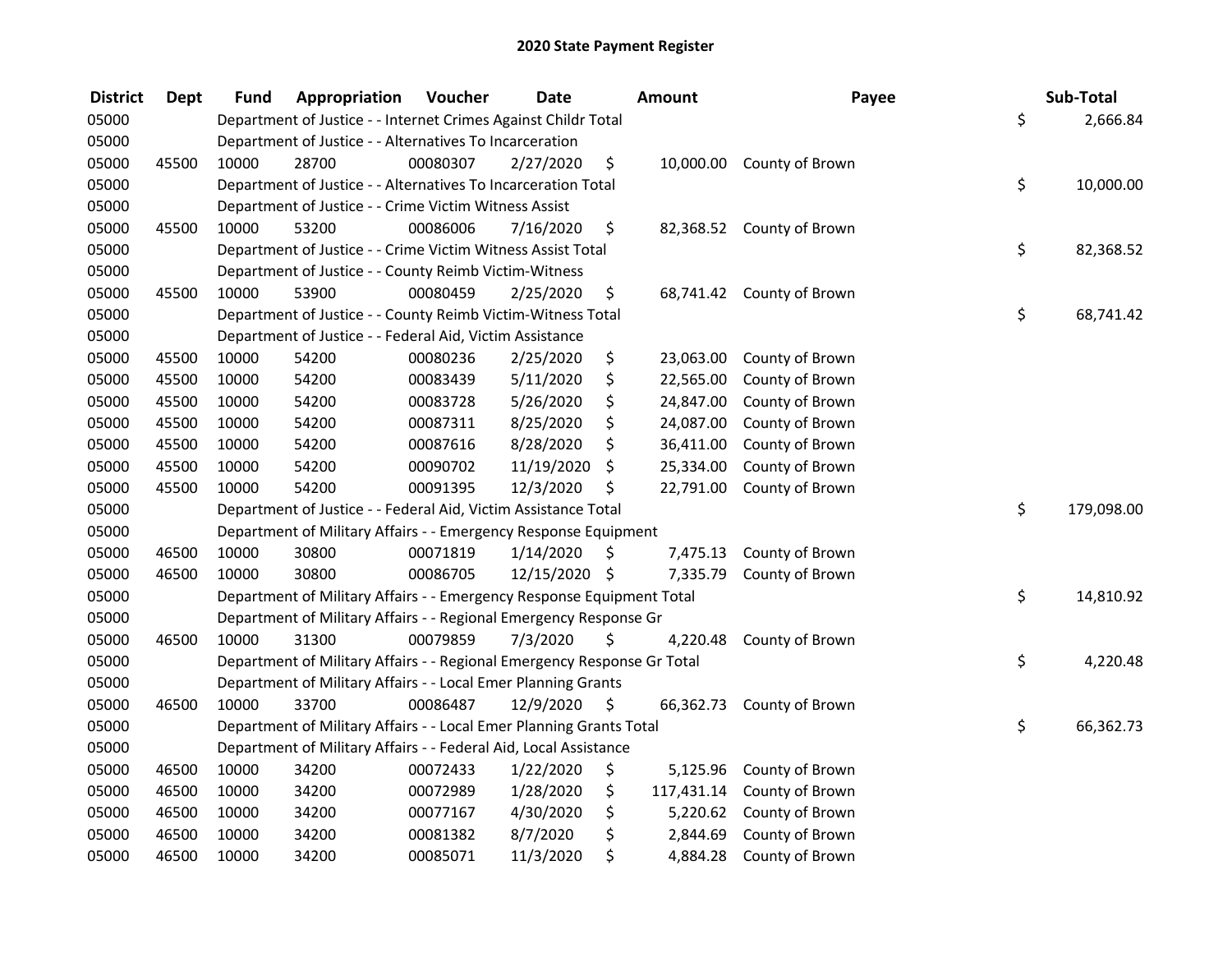| <b>District</b> | <b>Dept</b> | <b>Fund</b> | Appropriation                                                           | Voucher  | <b>Date</b>   | Amount             | Payee           | Sub-Total          |
|-----------------|-------------|-------------|-------------------------------------------------------------------------|----------|---------------|--------------------|-----------------|--------------------|
| 05000           |             |             | Department of Military Affairs - - Federal Aid, Local Assistance Total  |          |               |                    |                 | \$<br>135,506.69   |
| 05000           |             |             | Department of Military Affairs - - Federal Aid, Homeland Security       |          |               |                    |                 |                    |
| 05000           | 46500       | 10000       | 35000                                                                   | 00071494 | 1/7/2020      | \$<br>6,000.00     | County of Brown |                    |
| 05000           | 46500       | 10000       | 35000                                                                   | 00081378 | 8/7/2020      | \$<br>279,607.00   | County of Brown |                    |
| 05000           | 46500       | 10000       | 35000                                                                   | 00083462 | 9/25/2020     | \$<br>28,350.00    | County of Brown |                    |
| 05000           | 46500       | 10000       | 35000                                                                   | 00085493 | 11/12/2020    | \$<br>4,479.42     | County of Brown |                    |
| 05000           | 46500       | 10000       | 35000                                                                   | 00086244 | 12/3/2020     | \$<br>75,996.11    | County of Brown |                    |
| 05000           | 46500       | 10000       | 35000                                                                   | 00086727 | 12/15/2020    | \$<br>20,833.00    | County of Brown |                    |
| 05000           |             |             | Department of Military Affairs - - Federal Aid, Homeland Security Total |          |               |                    |                 | \$<br>415,265.53   |
| 05000           |             |             | Department of Military Affairs - - Next Generation 911                  |          |               |                    |                 |                    |
| 05000           | 46500       | 23900       | 36800                                                                   | 00084446 | 10/16/2020 \$ | 525.00             | County of Brown |                    |
| 05000           |             |             | Department of Military Affairs - - Next Generation 911 Total            |          |               |                    |                 | \$<br>525.00       |
| 05000           |             |             | Department of Military Affairs - - St Emerg Response Bd Grant Pif       |          |               |                    |                 |                    |
| 05000           | 46500       | 27200       | 36400                                                                   | 00073899 | 2/12/2020     | \$<br>67,546.26    | County of Brown |                    |
| 05000           |             |             | Department of Military Affairs - - St Emerg Response Bd Grant Pif Total |          |               |                    |                 | \$<br>67,546.26    |
| 05000           |             |             | Department of Veterans Affairs - - County Grants                        |          |               |                    |                 |                    |
| 05000           | 48500       | 58200       | 26700                                                                   | 00077434 | 2/24/2020     | \$<br>13,000.00    | County of Brown |                    |
| 05000           |             |             | Department of Veterans Affairs - - County Grants Total                  |          |               |                    |                 | \$<br>13,000.00    |
| 05000           |             |             | Department of Administration - - Federal Aid                            |          |               |                    |                 |                    |
| 05000           | 50500       | 10000       | 14200                                                                   | 00118834 | 3/11/2020     | \$<br>13,760.00    | County of Brown |                    |
| 05000           | 50500       | 10000       | 14200                                                                   | 00126574 | 8/11/2020     | \$<br>175,112.14   | County of Brown |                    |
| 05000           | 50500       | 10000       | 14200                                                                   | 00129707 | 10/1/2020     | \$<br>617,691.78   | County of Brown |                    |
| 05000           | 50500       | 10000       | 14200                                                                   | 00132881 | 11/23/2020    | \$<br>21,405.66    | County of Brown |                    |
| 05000           | 50500       | 10000       | 14200                                                                   | 00134129 | 12/9/2020     | \$<br>3,474,020.08 | County of Brown |                    |
| 05000           | 50500       | 10000       | 14200                                                                   | 00136086 | 12/16/2020    | \$<br>452,846.98   | County of Brown |                    |
| 05000           |             |             | Department of Administration - - Federal Aid Total                      |          |               |                    |                 | \$<br>4,754,836.64 |
| 05000           |             |             | Department of Administration - - Federal Aid, Local Assistance          |          |               |                    |                 |                    |
| 05000           | 50500       | 10000       | 15500                                                                   | 00115866 | 1/15/2020     | \$<br>20,139.00    | County of Brown |                    |
| 05000           | 50500       | 10000       | 15500                                                                   | 00117642 | 2/18/2020     | \$<br>11,386.00    | County of Brown |                    |
| 05000           | 50500       | 10000       | 15500                                                                   | 00118351 | 3/2/2020      | \$<br>9,759.00     | County of Brown |                    |
| 05000           | 50500       | 10000       | 15500                                                                   | 00120967 | 4/15/2020     | \$<br>592.00       | County of Brown |                    |
| 05000           | 50500       | 10000       | 15500                                                                   | 00122598 | 5/15/2020     | \$<br>10,406.00    | County of Brown |                    |
| 05000           | 50500       | 10000       | 15500                                                                   | 00123916 | 6/16/2020     | \$<br>11,874.00    | County of Brown |                    |
| 05000           | 50500       | 10000       | 15500                                                                   | 00125560 | 7/15/2020     | \$<br>13,620.00    | County of Brown |                    |
| 05000           | 50500       | 10000       | 15500                                                                   | 00127220 | 8/17/2020     | \$<br>2,640.00     | County of Brown |                    |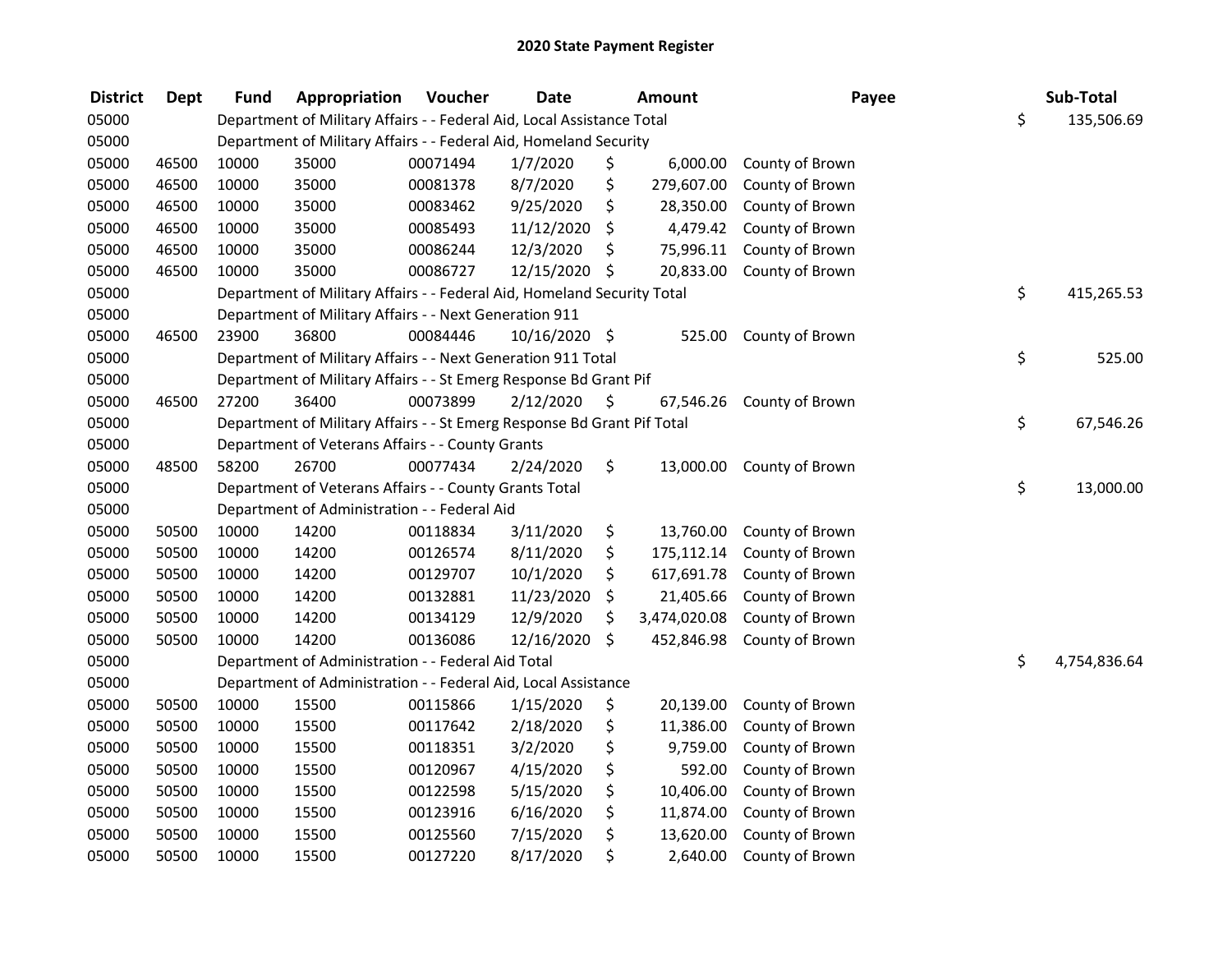| <b>District</b> | <b>Dept</b> | <b>Fund</b> | Appropriation                                                         | Voucher  | <b>Date</b> | <b>Amount</b>    | Payee           | Sub-Total          |
|-----------------|-------------|-------------|-----------------------------------------------------------------------|----------|-------------|------------------|-----------------|--------------------|
| 05000           | 50500       | 10000       | 15500                                                                 | 00128732 | 9/15/2020   | \$<br>2,871.00   | County of Brown |                    |
| 05000           | 50500       | 10000       | 15500                                                                 | 00131016 | 10/15/2020  | \$<br>7,553.00   | County of Brown |                    |
| 05000           | 50500       | 10000       | 15500                                                                 | 00132903 | 11/17/2020  | \$<br>13,134.00  | County of Brown |                    |
| 05000           | 50500       | 10000       | 15500                                                                 | 00133596 | 12/1/2020   | \$<br>6,001.00   | County of Brown |                    |
| 05000           | 50500       | 10000       | 15500                                                                 | 00136727 | 12/15/2020  | \$<br>30,758.00  | County of Brown |                    |
| 05000           |             |             | Department of Administration - - Federal Aid, Local Assistance Total  |          |             |                  |                 | \$<br>140,733.00   |
| 05000           |             |             | Department of Administration - - Federal Aid, Local Assistance        |          |             |                  |                 |                    |
| 05000           | 50500       | 10000       | 74300                                                                 | 00117261 | 2/12/2020   | \$<br>354,569.00 | County of Brown |                    |
| 05000           | 50500       | 10000       | 74300                                                                 | 00122185 | 5/15/2020   | \$<br>110,336.00 | County of Brown |                    |
| 05000           | 50500       | 10000       | 74300                                                                 | 00127246 | 8/20/2020   | \$<br>152,102.92 | County of Brown |                    |
| 05000           | 50500       | 10000       | 74300                                                                 | 00136933 | 12/30/2020  | \$<br>601,095.06 | County of Brown |                    |
| 05000           |             |             | Department of Administration - - Federal Aid, Local Assistance Total  |          |             |                  |                 | \$<br>1,218,102.98 |
| 05000           |             |             | Department of Administration - - Low-Income Assistance Grants         |          |             |                  |                 |                    |
| 05000           | 50500       | 23500       | 37100                                                                 | 00115866 | 1/15/2020   | \$<br>19,177.00  | County of Brown |                    |
| 05000           | 50500       | 23500       | 37100                                                                 | 00117642 | 2/18/2020   | \$<br>11,416.00  | County of Brown |                    |
| 05000           | 50500       | 23500       | 37100                                                                 | 00118351 | 3/2/2020    | \$<br>9,538.00   | County of Brown |                    |
| 05000           | 50500       | 23500       | 37100                                                                 | 00120967 | 4/15/2020   | \$<br>22,018.00  | County of Brown |                    |
| 05000           | 50500       | 23500       | 37100                                                                 | 00122598 | 5/15/2020   | \$<br>13,844.00  | County of Brown |                    |
| 05000           | 50500       | 23500       | 37100                                                                 | 00123916 | 6/16/2020   | \$<br>14,467.00  | County of Brown |                    |
| 05000           | 50500       | 23500       | 37100                                                                 | 00125560 | 7/15/2020   | \$<br>24,458.00  | County of Brown |                    |
| 05000           | 50500       | 23500       | 37100                                                                 | 00127220 | 8/17/2020   | \$<br>22,538.00  | County of Brown |                    |
| 05000           | 50500       | 23500       | 37100                                                                 | 00128732 | 9/15/2020   | \$<br>17,275.00  | County of Brown |                    |
| 05000           | 50500       | 23500       | 37100                                                                 | 00131016 | 10/15/2020  | \$<br>15,826.00  | County of Brown |                    |
| 05000           | 50500       | 23500       | 37100                                                                 | 00132903 | 11/17/2020  | \$<br>6,585.00   | County of Brown |                    |
| 05000           | 50500       | 23500       | 37100                                                                 | 00136727 | 12/15/2020  | \$<br>14,384.00  | County of Brown |                    |
| 05000           |             |             | Department of Administration - - Low-Income Assistance Grants Total   |          |             |                  |                 | \$<br>191,526.00   |
| 05000           |             |             | Department of Administration - - Land Information Program; Loca       |          |             |                  |                 |                    |
| 05000           | 50500       | 26900       | 17300                                                                 | 00117279 | 2/13/2020   | \$<br>1,000.00   | County of Brown |                    |
| 05000           | 50500       | 26900       | 17300                                                                 | 00123244 | 6/2/2020    | \$<br>20,000.00  | County of Brown |                    |
| 05000           |             |             | Department of Administration - - Land Information Program; Loca Total |          |             |                  |                 | \$<br>21,000.00    |
| 05000           |             |             | Elections Commission - - 2018 Hava Election Security                  |          |             |                  |                 |                    |
| 05000           | 51000       | 22000       | 18200                                                                 | 00004209 | 8/14/2020   | \$<br>94,787.90  | County of Brown |                    |
| 05000           | 51000       | 22000       | 18200                                                                 | 00004935 | 12/8/2020   | \$<br>10,000.00  | County of Brown |                    |
| 05000           |             |             | Elections Commission - - 2018 Hava Election Security Total            |          |             |                  |                 | \$<br>104,787.90   |
| 05000           |             |             | Public Defender Board - - Trial Representation                        |          |             |                  |                 |                    |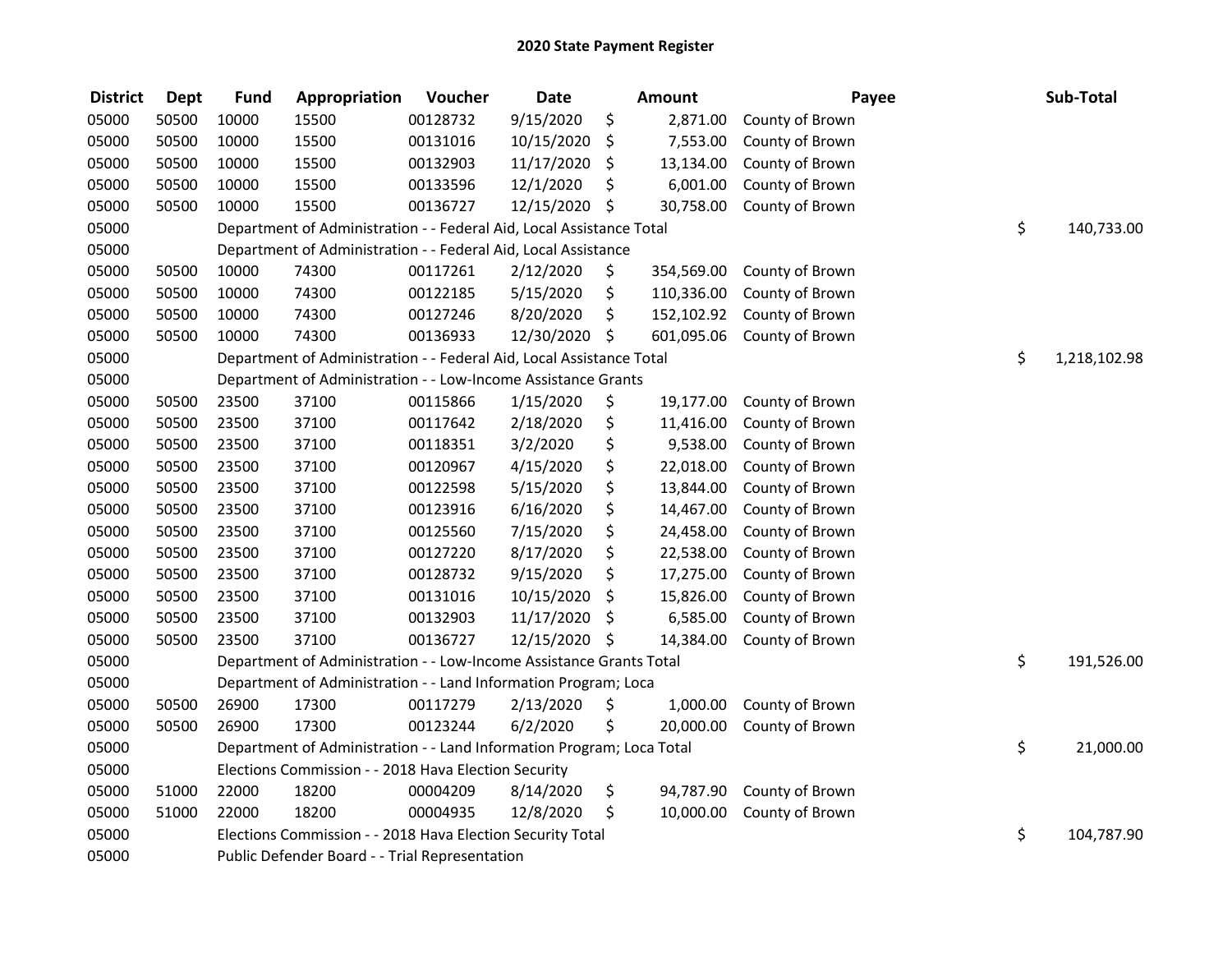| <b>District</b> | <b>Dept</b> | <b>Fund</b> | Appropriation                                        | Voucher  | <b>Date</b> | <b>Amount</b>  | Payee                                                                                                   | Sub-Total       |
|-----------------|-------------|-------------|------------------------------------------------------|----------|-------------|----------------|---------------------------------------------------------------------------------------------------------|-----------------|
| 05000           | 55000       | 10000       | 10300                                                | 00235571 | 3/6/2020    | \$<br>1.00     | County of Brown                                                                                         |                 |
| 05000           | 55000       | 10000       | 10300                                                | 00250701 | 6/18/2020   | \$<br>1.10     | County of Brown                                                                                         |                 |
| 05000           | 55000       | 10000       | 10300                                                | 00250702 | 6/18/2020   | \$<br>0.60     | County of Brown                                                                                         |                 |
| 05000           | 55000       | 10000       | 10300                                                | 00254405 | 7/3/2020    | \$<br>1.70     | County of Brown                                                                                         |                 |
| 05000           |             |             | Public Defender Board - - Trial Representation Total |          |             |                |                                                                                                         | \$<br>4.40      |
| 05000           |             |             |                                                      |          |             |                | Public Defender Board - - Transcript, Discovery and Records Provided to the Public Defender Board       |                 |
| 05000           | 55000       | 10000       | 10600                                                | 00234813 | 2/14/2020   | \$<br>31.20    | County of Brown                                                                                         |                 |
| 05000           | 55000       | 10000       | 10600                                                | 00234814 | 2/14/2020   | \$<br>130.60   | County of Brown                                                                                         |                 |
| 05000           | 55000       | 10000       | 10600                                                | 00234926 | 2/14/2020   | \$<br>4,935.00 | County of Brown                                                                                         |                 |
| 05000           | 55000       | 10000       | 10600                                                | 00235622 | 2/21/2020   | \$<br>6.55     | County of Brown                                                                                         |                 |
| 05000           | 55000       | 10000       | 10600                                                | 00235624 | 2/21/2020   | \$<br>57.75    | County of Brown                                                                                         |                 |
| 05000           | 55000       | 10000       | 10600                                                | 00235629 | 2/21/2020   | \$<br>1.10     | County of Brown                                                                                         |                 |
| 05000           | 55000       | 10000       | 10600                                                | 00235630 | 2/21/2020   | \$<br>19.05    | County of Brown                                                                                         |                 |
| 05000           | 55000       | 10000       | 10600                                                | 00247362 | 5/13/2020   | \$<br>35.14    | County of Brown                                                                                         |                 |
| 05000           | 55000       | 10000       | 10600                                                | 00247363 | 5/13/2020   | \$<br>19.57    | County of Brown                                                                                         |                 |
| 05000           | 55000       | 10000       | 10600                                                | 00247364 | 5/13/2020   | \$<br>10.50    | County of Brown                                                                                         |                 |
| 05000           | 55000       | 10000       | 10600                                                | 00247365 | 5/13/2020   | \$<br>10.00    | County of Brown                                                                                         |                 |
| 05000           | 55000       | 10000       | 10600                                                | 00247366 | 5/13/2020   | \$<br>157.20   | County of Brown                                                                                         |                 |
| 05000           | 55000       | 10000       | 10600                                                | 00250054 | 6/8/2020    | \$<br>10.50    | County of Brown                                                                                         |                 |
| 05000           | 55000       | 10000       | 10600                                                | 00255930 | 7/15/2020   | \$<br>189.40   | County of Brown                                                                                         |                 |
| 05000           | 55000       | 10000       | 10600                                                | 00257583 | 7/31/2020   | \$<br>1,430.00 | County of Brown                                                                                         |                 |
| 05000           | 55000       | 10000       | 10600                                                | 00257584 | 7/31/2020   | \$<br>1,220.00 | County of Brown                                                                                         |                 |
| 05000           | 55000       | 10000       | 10600                                                | 00257585 | 7/31/2020   | \$<br>2,515.00 | County of Brown                                                                                         |                 |
| 05000           | 55000       | 10000       | 10600                                                | 00265147 | 10/23/2020  | \$<br>10.00    | County of Brown                                                                                         |                 |
| 05000           | 55000       | 10000       | 10600                                                | 00265148 | 10/23/2020  | \$<br>318.60   | County of Brown                                                                                         |                 |
| 05000           | 55000       | 10000       | 10600                                                | 00270782 | 12/15/2020  | \$<br>21.75    | County of Brown                                                                                         |                 |
| 05000           |             |             |                                                      |          |             |                | Public Defender Board - - Transcript, Discovery and Records Provided to the Public Defender Board Total | \$<br>11,128.91 |
| 05000           |             |             | Department of Revenue - - Warrants and Satisfactions |          |             |                |                                                                                                         |                 |
| 05000           | 56600       | 10000       | 10100                                                | 00154740 | 1/17/2020   | \$<br>210.50   | County of Brown                                                                                         |                 |
| 05000           | 56600       | 10000       | 10100                                                | 00155857 | 2/7/2020    | \$<br>210.50   | County of Brown                                                                                         |                 |
| 05000           | 56600       | 10000       | 10100                                                | 00155858 | 2/7/2020    | \$<br>210.50   | County of Brown                                                                                         |                 |
| 05000           | 56600       | 10000       | 10100                                                | 00160059 | 3/11/2020   | \$<br>210.50   | County of Brown                                                                                         |                 |
| 05000           | 56600       | 10000       | 10100                                                | 00163374 | 4/2/2020    | \$<br>210.50   | County of Brown                                                                                         |                 |
| 05000           | 56600       | 10000       | 10100                                                | 00163649 | 4/3/2020    | \$<br>210.50   | County of Brown                                                                                         |                 |
| 05000           | 56600       | 10000       | 10100                                                | 00173448 | 6/19/2020   | \$<br>210.50   | County of Brown                                                                                         |                 |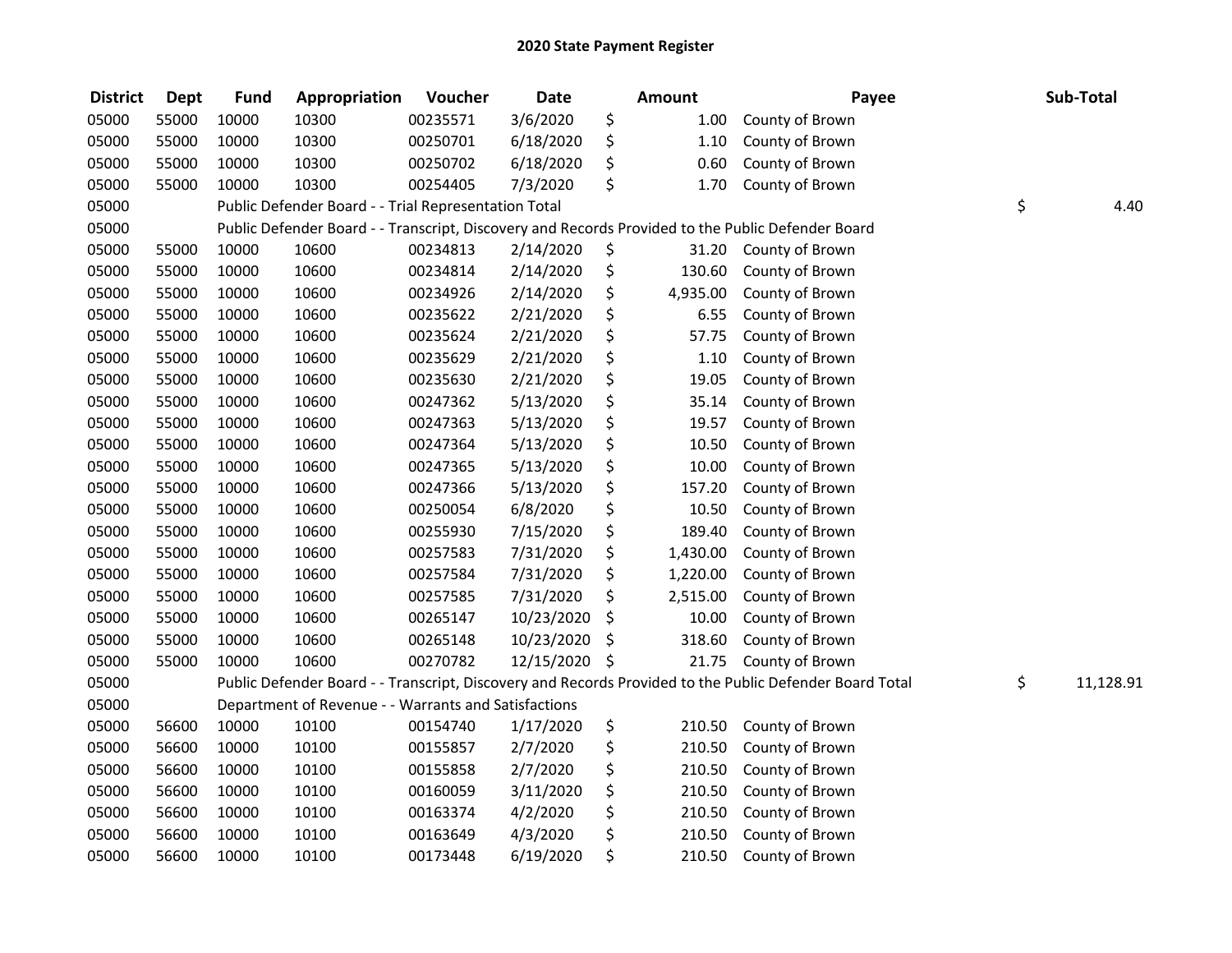| <b>District</b> | <b>Dept</b> | <b>Fund</b> | Appropriation                                                         | Voucher  | <b>Date</b>   |     | <b>Amount</b> | Payee                      | Sub-Total           |
|-----------------|-------------|-------------|-----------------------------------------------------------------------|----------|---------------|-----|---------------|----------------------------|---------------------|
| 05000           | 56600       | 10000       | 10100                                                                 | 00174054 | 7/10/2020     | \$  | 210.50        | County of Brown            |                     |
| 05000           | 56600       | 10000       | 10100                                                                 | 00174935 | 7/22/2020     | \$  | 210.50        | County of Brown            |                     |
| 05000           | 56600       | 10000       | 10100                                                                 | 00179425 | 9/3/2020      | \$  | 210.50        | County of Brown            |                     |
| 05000           | 56600       | 10000       | 10100                                                                 | 00185753 | 11/27/2020    | \$  | 80.00         | County of Brown            |                     |
| 05000           |             |             | Department of Revenue - - Warrants and Satisfactions Total            |          |               |     |               |                            | \$<br>2,185.00      |
| 05000           |             |             | Circuit Courts - - Circuit Court Costs                                |          |               |     |               |                            |                     |
| 05000           | 62500       | 10000       | 10500                                                                 | 00001739 | 1/17/2020     | \$  | 399,594.00    | County of Brown            |                     |
| 05000           | 62500       | 10000       | 10500                                                                 | 00001933 | 7/17/2020     | \$  | 662,015.00    | County of Brown            |                     |
| 05000           |             |             | Circuit Courts - - Circuit Court Costs Total                          |          |               |     |               |                            | \$<br>1,061,609.00  |
| 05000           |             |             | Shared Revenue and Tax Relief - - County And Municipal Aid            |          |               |     |               |                            |                     |
| 05000           | 83500       | 10000       | 10500                                                                 | 00067570 | 7/27/2020     | \$. | 397,577.77    | County of Brown            |                     |
| 05000           | 83500       | 10000       | 10500                                                                 | 00071532 | 11/16/2020 \$ |     | 2,252,940.69  | County of Brown            |                     |
| 05000           |             |             | Shared Revenue and Tax Relief - - County And Municipal Aid Total      |          |               |     |               |                            | \$<br>2,650,518.46  |
| 05000           |             |             | Shared Revenue and Tax Relief - - Exempt Computer Aid                 |          |               |     |               |                            |                     |
| 05000           | 83500       | 10000       | 10900                                                                 | 00064577 | 7/27/2020     | \$  |               | 631,305.26 County of Brown |                     |
| 05000           |             |             | Shared Revenue and Tax Relief - - Exempt Computer Aid Total           |          |               |     |               |                            | \$<br>631,305.26    |
| 05000           |             |             | Shared Revenue and Tax Relief - - Utility Aid                         |          |               |     |               |                            |                     |
| 05000           | 83500       | 10000       | 11000                                                                 | 00067570 | 7/27/2020     | \$  | 86,320.65     | County of Brown            |                     |
| 05000           | 83500       | 10000       | 11000                                                                 | 00071532 | 11/16/2020 \$ |     | 585,253.47    | County of Brown            |                     |
| 05000           |             |             | Shared Revenue and Tax Relief - - Utility Aid Total                   |          |               |     |               |                            | \$<br>671,574.12    |
| 05000           |             |             | Shared Revenue and Tax Relief - - Personal Property Aid               |          |               |     |               |                            |                     |
| 05000           | 83500       | 10000       | 11100                                                                 | 00059940 | 5/4/2020      | \$  | 595,621.36    | County of Brown            |                     |
| 05000           |             |             | Shared Revenue and Tax Relief - - Personal Property Aid Total         |          |               |     |               |                            | \$<br>595,621.36    |
| 05000           |             |             | Shared Revenue and Tax Relief - - School Lvy Tx/First Dollar Cr       |          |               |     |               |                            |                     |
| 05000           | 83500       | 10000       | 30200                                                                 | 00063906 | 7/27/2020     | \$  | 2,184,011.97  | County of Brown            |                     |
| 05000           | 83500       | 10000       | 30200                                                                 | 00067297 | 7/27/2020     | \$  | 14,970,068.26 | County of Brown            |                     |
| 05000           |             |             | Shared Revenue and Tax Relief - - School Lvy Tx/First Dollar Cr Total |          |               |     |               |                            | \$<br>17,154,080.23 |
| 05000           |             |             | Shared Revenue and Tax Relief - - Lottery & Gaming Credit             |          |               |     |               |                            |                     |
| 05000           | 83500       | 52100       | 36300                                                                 | 00055629 | 3/23/2020     | \$  | 4,585,755.10  | County of Brown            |                     |
| 05000           |             |             | Shared Revenue and Tax Relief - - Lottery & Gaming Credit Total       |          |               |     |               |                            | \$<br>4,585,755.10  |
| 05000           |             |             | Building Commission - - Brown Co Innovation Center                    |          |               |     |               |                            |                     |
| 05000           | 86700       | 36300       | <b>ZCS10</b>                                                          | DFD00573 | 5/6/2020      | \$  | 280,555.59    | County of Brown            |                     |
| 05000           |             |             | Building Commission - - Brown Co Innovation Center Total              |          |               |     |               |                            | \$<br>280,555.59    |
| 05000 Total     |             |             |                                                                       |          |               |     |               |                            | \$<br>85,143,909.01 |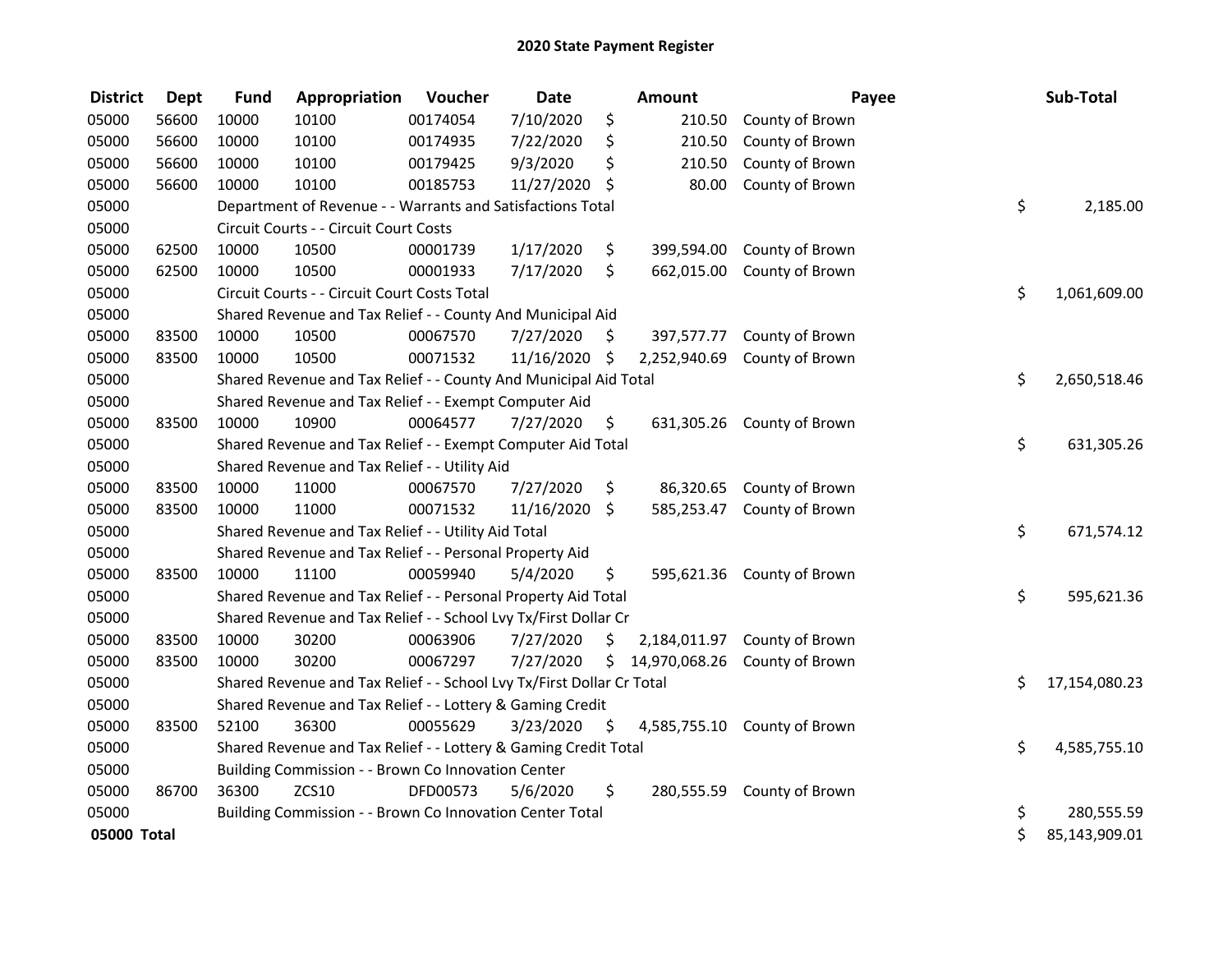| <b>District</b> | <b>Dept</b> | Fund  | Appropriation                                                      | Voucher  | <b>Date</b>     |      | Amount |                         | Payee | Sub-Total  |
|-----------------|-------------|-------|--------------------------------------------------------------------|----------|-----------------|------|--------|-------------------------|-------|------------|
| 05010           |             |       | Dept of Safety & Prof Services - - Fire Dues Distribution          |          |                 |      |        |                         |       |            |
| 05010           | 16500       | 10000 | 22500                                                              | 00035663 | 7/20/2020       | \$   |        | 6,550.79 Town Of Eaton  |       |            |
| 05010           |             |       | Dept of Safety & Prof Services - - Fire Dues Distribution Total    |          |                 |      |        |                         | \$    | 6,550.79   |
| 05010           |             |       | Dept of Natural Resources - - Resaids - Cnty Forst, Cl & Mfl       |          |                 |      |        |                         |       |            |
| 05010           | 37000       | 21200 | 57100                                                              | 00416751 | 6/18/2020       | - \$ |        | 9.60 Town Of Eaton      |       |            |
| 05010           |             |       | Dept of Natural Resources - - Resaids - Cnty Forst, Cl & Mfl Total |          |                 |      |        |                         | \$    | 9.60       |
| 05010           |             |       | Dept of Natural Resources - - Fin Asst For Responsible Units       |          |                 |      |        |                         |       |            |
| 05010           | 37000       | 27400 | 67000                                                              | 00412628 | 5/29/2020       | - \$ |        | 3,314.09 Town Of Eaton  |       |            |
| 05010           |             |       | Dept of Natural Resources - - Fin Asst For Responsible Units Total |          |                 |      |        |                         | \$    | 3,314.09   |
| 05010           |             |       | Dept of Natural Resources - - Recycling Consolidation Grants       |          |                 |      |        |                         |       |            |
| 05010           | 37000       | 27400 | 67300                                                              | 00412628 | 5/29/2020       | \$   |        | 415.96 Town Of Eaton    |       |            |
| 05010           |             |       | Dept of Natural Resources - - Recycling Consolidation Grants Total |          |                 |      |        |                         | \$    | 415.96     |
| 05010           |             |       | WI Dept of Transportation - - Trns Aids To Mnc.-Sf                 |          |                 |      |        |                         |       |            |
| 05010           | 39500       | 21100 | 19100                                                              | 00475594 | 1/6/2020        | \$   |        | 28,218.15 Town Of Eaton |       |            |
| 05010           | 39500       | 21100 | 19100                                                              | 00505449 | 4/6/2020        | \$   |        | 28,218.15 Town Of Eaton |       |            |
| 05010           | 39500       | 21100 | 19100                                                              | 00542441 | 7/6/2020        | \$   |        | 28,218.15 Town Of Eaton |       |            |
| 05010           | 39500       | 21100 | 19100                                                              | 00585267 | 10/5/2020       | \$   |        | 28,218.15 Town Of Eaton |       |            |
| 05010           |             |       | WI Dept of Transportation - - Trns Aids To Mnc.-Sf Total           |          |                 |      |        |                         | \$    | 112,872.60 |
| 05010           |             |       | WI Dept of Transportation - - Loc Rd Imp Prg St Fd                 |          |                 |      |        |                         |       |            |
| 05010           | 39500       | 21100 | 27800                                                              | 00482113 | 1/15/2020       | \$   |        | 14,977.23 Town Of Eaton |       |            |
| 05010           |             |       | WI Dept of Transportation - - Loc Rd Imp Prg St Fd Total           |          |                 |      |        |                         | \$    | 14,977.23  |
| 05010           |             |       | Department of Administration - - Federal Aid                       |          |                 |      |        |                         |       |            |
| 05010           | 50500       | 10000 | 14200                                                              | 00134131 | $12/10/2020$ \$ |      |        | 26,792.00 Town Of Eaton |       |            |
| 05010           |             |       | Department of Administration - - Federal Aid Total                 |          |                 |      |        |                         | \$    | 26,792.00  |
| 05010           |             |       | Elections Commission - - 2018 Hava Election Security               |          |                 |      |        |                         |       |            |
| 05010           | 51000       | 22000 | 18200                                                              | 00003566 | 7/1/2020        | \$   |        | 1,342.90 Town Of Eaton  |       |            |
| 05010           |             |       | Elections Commission - - 2018 Hava Election Security Total         |          |                 |      |        |                         | \$    | 1,342.90   |
| 05010           |             |       | Shared Revenue and Tax Relief - - County And Municipal Aid         |          |                 |      |        |                         |       |            |
| 05010           | 83500       | 10000 | 10500                                                              | 00067547 | 7/27/2020       | \$   |        | 3,548.26 Town Of Eaton  |       |            |
| 05010           | 83500       | 10000 | 10500                                                              | 00071508 | 11/16/2020 \$   |      |        | 20,106.80 Town Of Eaton |       |            |
| 05010           |             |       | Shared Revenue and Tax Relief - - County And Municipal Aid Total   |          |                 |      |        |                         | \$    | 23,655.06  |
| 05010           |             |       | Shared Revenue and Tax Relief - - Exempt Computer Aid              |          |                 |      |        |                         |       |            |
| 05010           | 83500       | 10000 | 10900                                                              | 00064735 | 7/27/2020       | \$   |        | 259.82 Town Of Eaton    |       |            |
| 05010           |             |       | Shared Revenue and Tax Relief - - Exempt Computer Aid Total        |          |                 |      |        |                         | \$    | 259.82     |
| 05010           |             |       | Shared Revenue and Tax Relief - - Personal Property Aid            |          |                 |      |        |                         |       |            |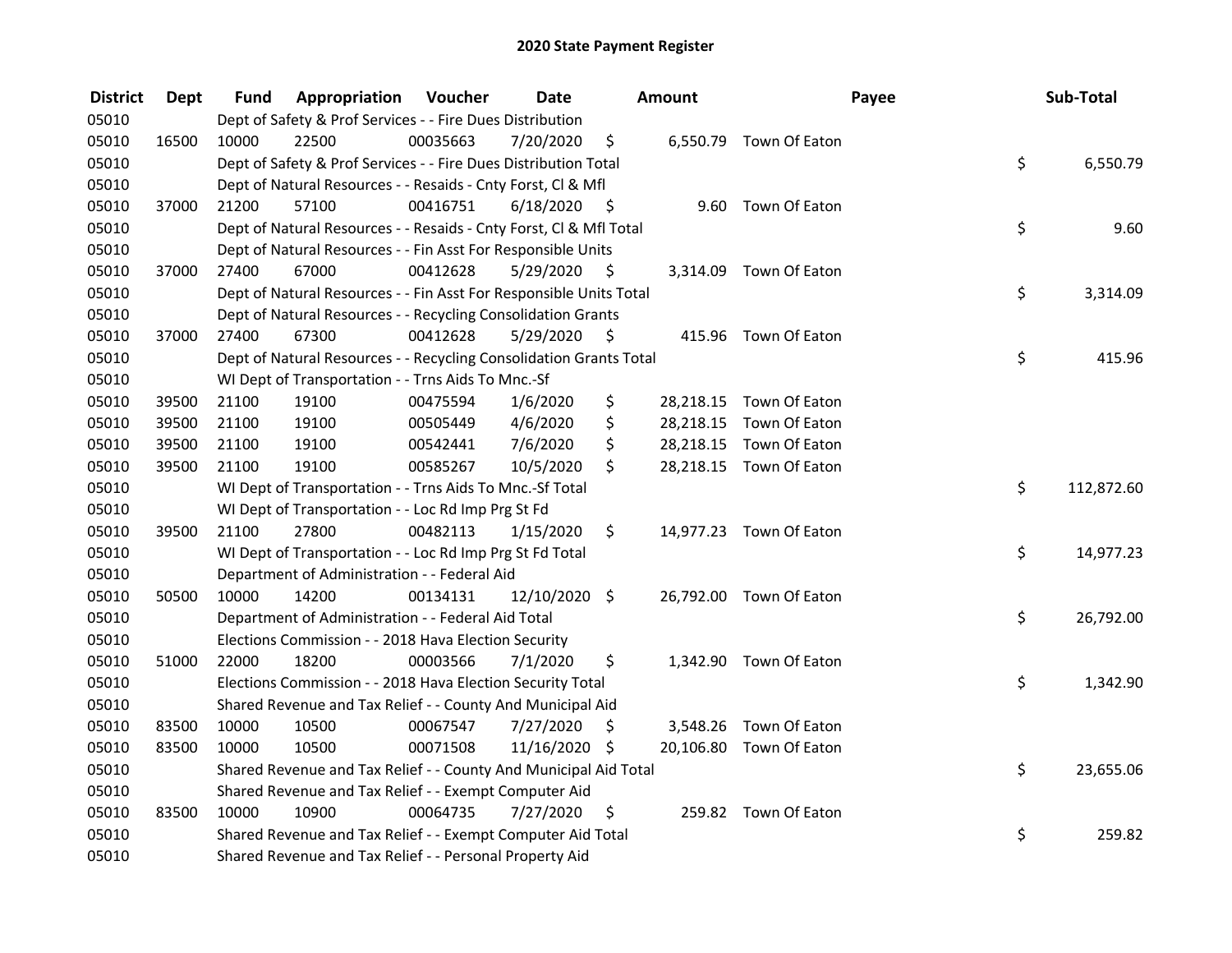| <b>District</b> | Dept  | <b>Fund</b> | <b>Appropriation</b>                                          | Voucher  | Date     | Amount |                         | Pavee | Sub-Total  |
|-----------------|-------|-------------|---------------------------------------------------------------|----------|----------|--------|-------------------------|-------|------------|
| 05010           | 83500 | 10000       | 11100                                                         | 00060102 | 5/4/2020 |        | 15,276.93 Town Of Eaton |       |            |
| 05010           |       |             | Shared Revenue and Tax Relief - - Personal Property Aid Total |          |          |        |                         |       | 15,276.93  |
| 05010 Total     |       |             |                                                               |          |          |        |                         |       | 205,466.98 |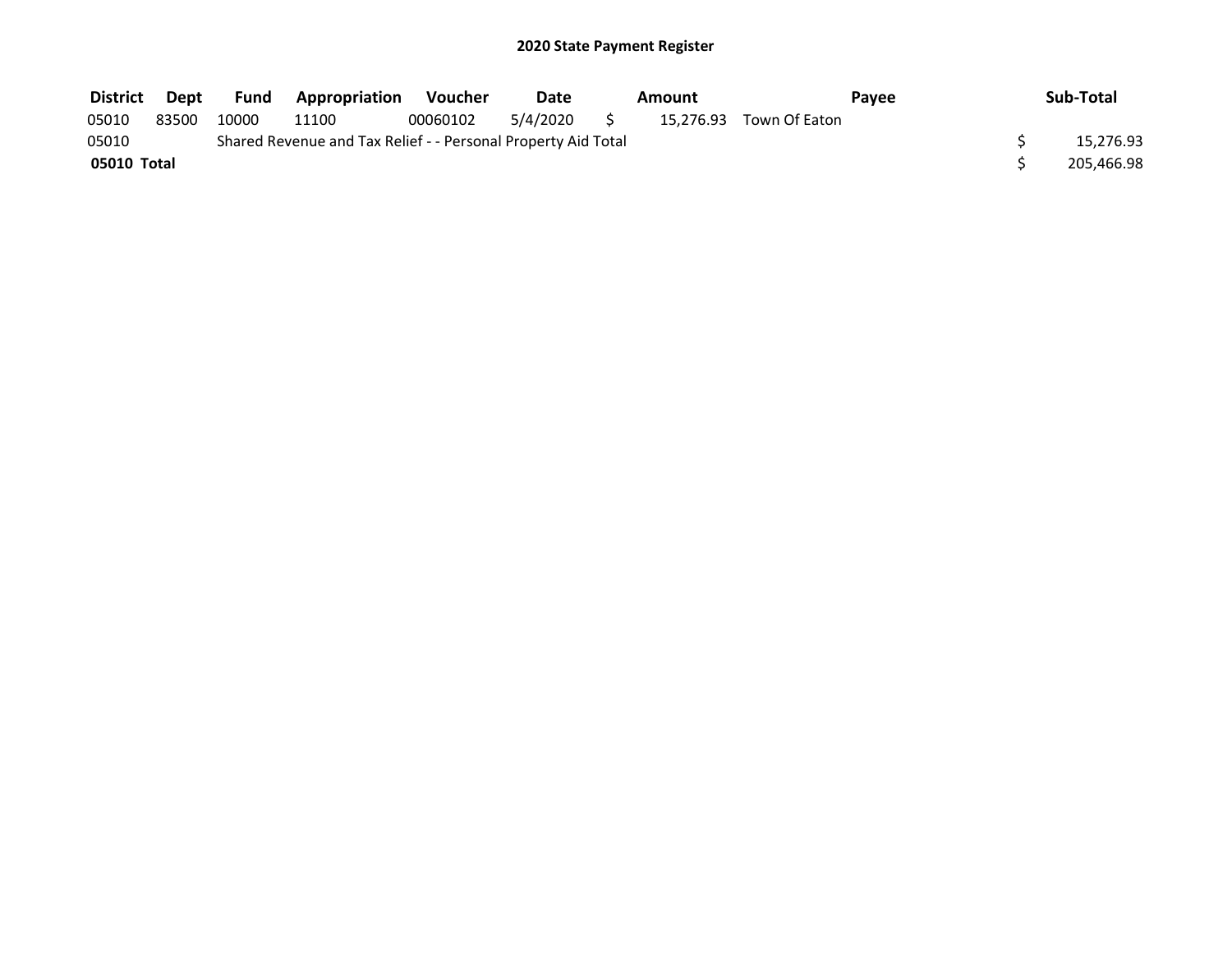| <b>District</b> | <b>Dept</b> | Fund  | Appropriation                                                      | Voucher  | <b>Date</b>   |      | Amount    | Payee                      | Sub-Total        |
|-----------------|-------------|-------|--------------------------------------------------------------------|----------|---------------|------|-----------|----------------------------|------------------|
| 05012           |             |       | Dept of Safety & Prof Services - - Fire Dues Distribution          |          |               |      |           |                            |                  |
| 05012           | 16500       | 10000 | 22500                                                              | 00035664 | 7/20/2020     | \$   |           | 4,753.94 Town of Glenmore  |                  |
| 05012           |             |       | Dept of Safety & Prof Services - - Fire Dues Distribution Total    |          |               |      |           |                            | \$<br>4,753.94   |
| 05012           |             |       | Dept of Natural Resources - - Resaids - Cnty Forst, Cl & Mfl       |          |               |      |           |                            |                  |
| 05012           | 37000       | 21200 | 57100                                                              | 00416752 | 6/18/2020     | - \$ |           | 3.20 Town of Glenmore      |                  |
| 05012           |             |       | Dept of Natural Resources - - Resaids - Cnty Forst, CI & Mfl Total |          |               |      |           |                            | \$<br>3.20       |
| 05012           |             |       | Dept of Natural Resources - - Fin Asst For Responsible Units       |          |               |      |           |                            |                  |
| 05012           | 37000       | 27400 | 67000                                                              | 00413430 | 5/29/2020     | - \$ |           | 1,731.12 Town of Glenmore  |                  |
| 05012           |             |       | Dept of Natural Resources - - Fin Asst For Responsible Units Total |          |               |      |           |                            | \$<br>1,731.12   |
| 05012           |             |       | WI Dept of Transportation - - Trns Aids To Mnc.-Sf                 |          |               |      |           |                            |                  |
| 05012           | 39500       | 21100 | 19100                                                              | 00475595 | 1/6/2020      | \$   | 39,485.70 | Town of Glenmore           |                  |
| 05012           | 39500       | 21100 | 19100                                                              | 00505450 | 4/6/2020      | \$   | 39,485.70 | Town of Glenmore           |                  |
| 05012           | 39500       | 21100 | 19100                                                              | 00542442 | 7/6/2020      | \$   | 39,485.70 | Town of Glenmore           |                  |
| 05012           | 39500       | 21100 | 19100                                                              | 00585268 | 10/5/2020     | \$   |           | 39,485.70 Town of Glenmore |                  |
| 05012           |             |       | WI Dept of Transportation - - Trns Aids To Mnc.-Sf Total           |          |               |      |           |                            | \$<br>157,942.80 |
| 05012           |             |       | Department of Administration - - Federal Aid                       |          |               |      |           |                            |                  |
| 05012           | 50500       | 10000 | 14200                                                              | 00134132 | 12/10/2020 \$ |      | 18,355.00 | Town of Glenmore           |                  |
| 05012           | 50500       | 10000 | 14200                                                              | 00136088 | 12/17/2020 \$ |      |           | 122.45 Town of Glenmore    |                  |
| 05012           |             |       | Department of Administration - - Federal Aid Total                 |          |               |      |           |                            | \$<br>18,477.45  |
| 05012           |             |       | Shared Revenue and Tax Relief - - County And Municipal Aid         |          |               |      |           |                            |                  |
| 05012           | 83500       | 10000 | 10500                                                              | 00067548 | 7/27/2020     | \$   |           | 3,761.94 Town of Glenmore  |                  |
| 05012           | 83500       | 10000 | 10500                                                              | 00071509 | 11/16/2020 \$ |      |           | 21,317.64 Town of Glenmore |                  |
| 05012           |             |       | Shared Revenue and Tax Relief - - County And Municipal Aid Total   |          |               |      |           |                            | \$<br>25,079.58  |
| 05012           |             |       | Shared Revenue and Tax Relief - - Exempt Computer Aid              |          |               |      |           |                            |                  |
| 05012           | 83500       | 10000 | 10900                                                              | 00064736 | 7/27/2020     | \$   |           | 348.15 Town of Glenmore    |                  |
| 05012           |             |       | Shared Revenue and Tax Relief - - Exempt Computer Aid Total        |          |               |      |           |                            | \$<br>348.15     |
| 05012           |             |       | Shared Revenue and Tax Relief - - Utility Aid                      |          |               |      |           |                            |                  |
| 05012           | 83500       | 10000 | 11000                                                              | 00067548 | 7/27/2020     | \$   |           | 417.85 Town of Glenmore    |                  |
| 05012           | 83500       | 10000 | 11000                                                              | 00071509 | 11/16/2020    | \$   |           | 2,413.52 Town of Glenmore  |                  |
| 05012           |             |       | Shared Revenue and Tax Relief - - Utility Aid Total                |          |               |      |           |                            | \$<br>2,831.37   |
| 05012           |             |       | Shared Revenue and Tax Relief - - Personal Property Aid            |          |               |      |           |                            |                  |
| 05012           | 83500       | 10000 | 11100                                                              | 00060103 | 5/4/2020      | \$   |           | 2,297.43 Town of Glenmore  |                  |
| 05012           |             |       | Shared Revenue and Tax Relief - - Personal Property Aid Total      |          |               |      |           |                            | \$<br>2,297.43   |
| 05012           |             |       | Shared Revenue and Tax Relief - - Payments For Municipal Svcs      |          |               |      |           |                            |                  |
| 05012           | 83500       | 10000 | 50100                                                              | 00054689 | 2/3/2020      | \$   |           | 49.49 Town of Glenmore     |                  |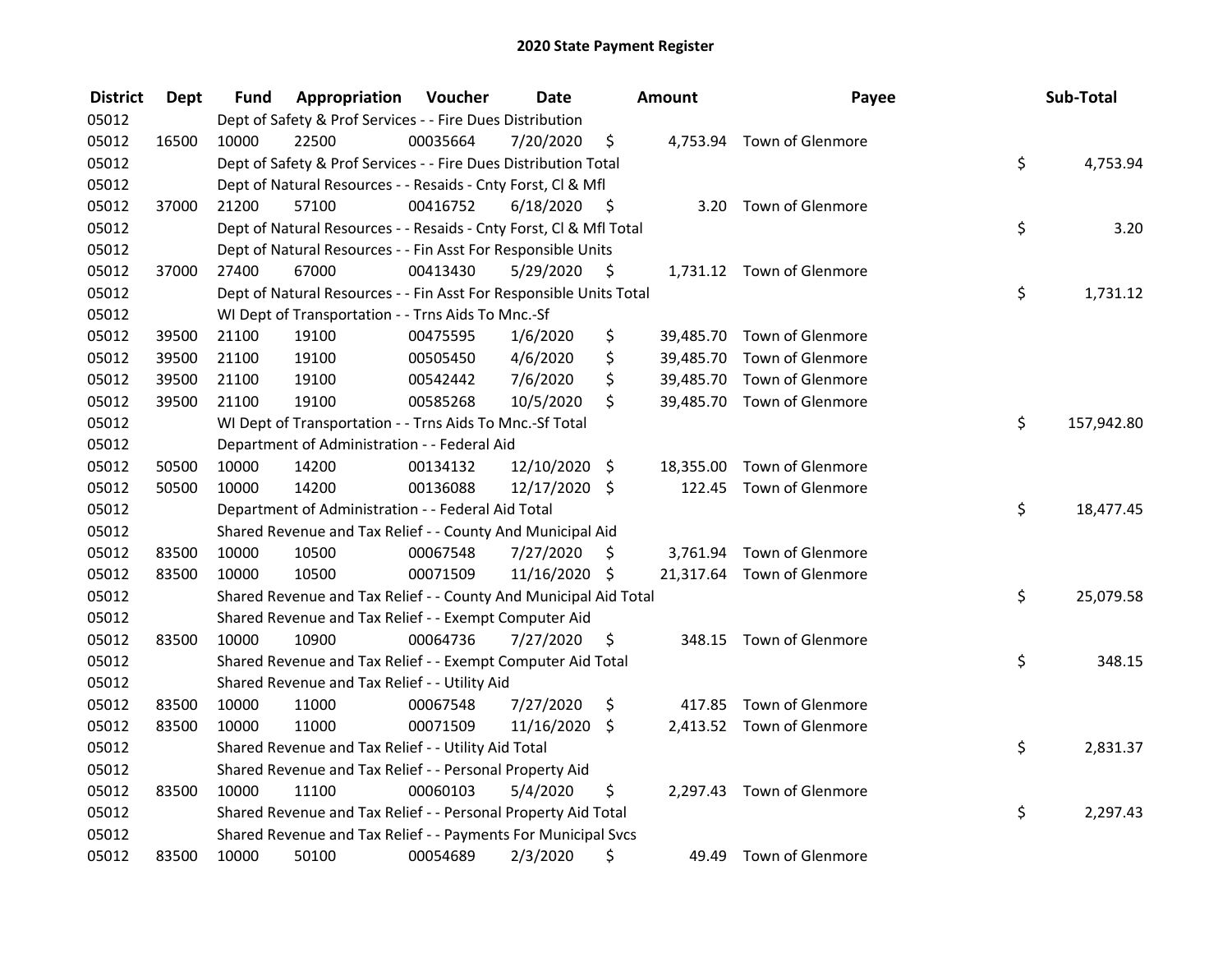| District    | Dept | <b>Fund Appropriation Voucher</b>                                   | Date | Amount | Payee | Sub-Total  |
|-------------|------|---------------------------------------------------------------------|------|--------|-------|------------|
| 05012       |      | Shared Revenue and Tax Relief - - Payments For Municipal Svcs Total |      |        |       | 49.49      |
| 05012 Total |      |                                                                     |      |        |       | 213.514.53 |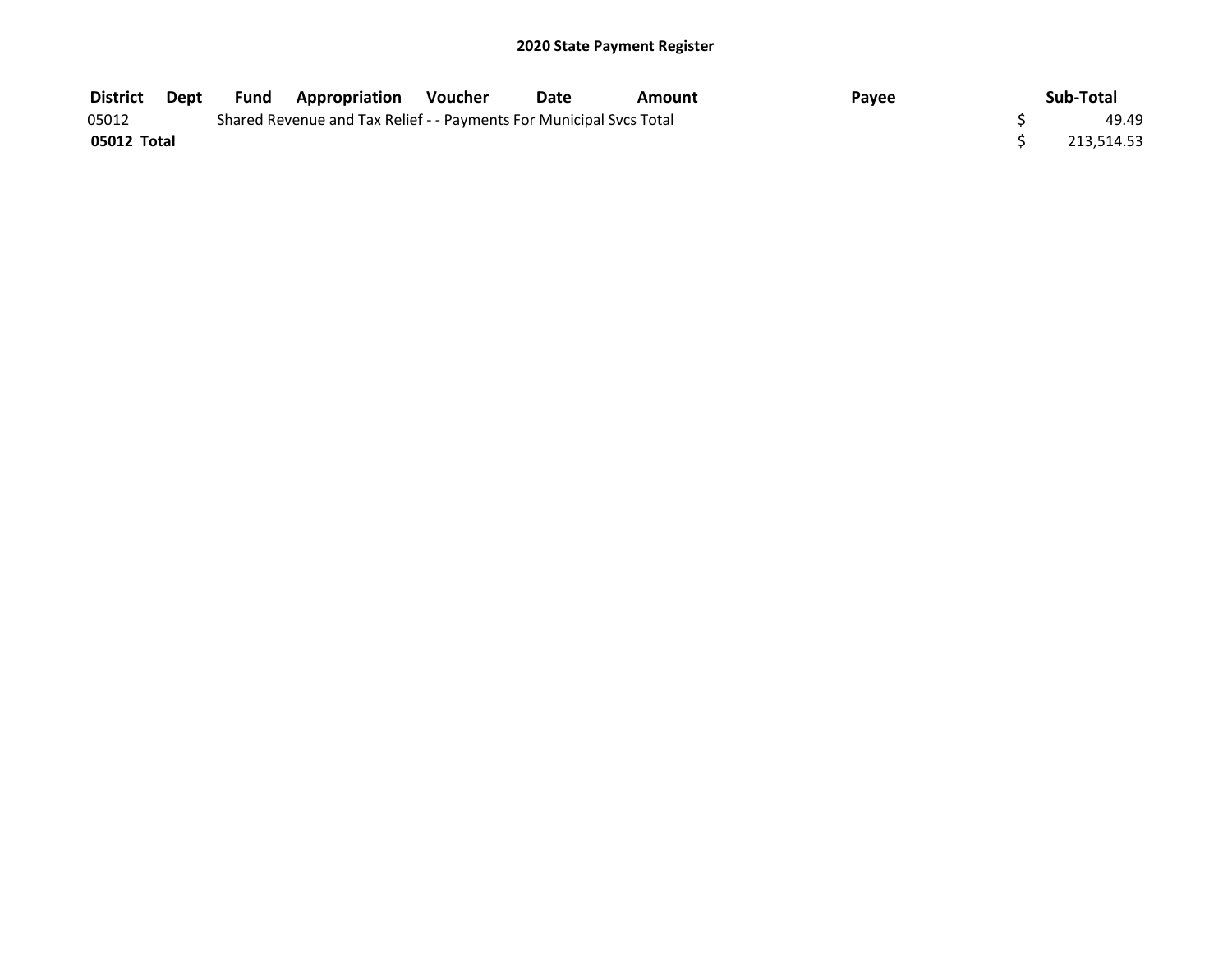| <b>District</b> | <b>Dept</b> | Fund  | Appropriation                                                      | Voucher  | <b>Date</b>   |      | Amount   | Payee                        | Sub-Total        |
|-----------------|-------------|-------|--------------------------------------------------------------------|----------|---------------|------|----------|------------------------------|------------------|
| 05014           |             |       | Dept of Safety & Prof Services - - Fire Dues Distribution          |          |               |      |          |                              |                  |
| 05014           | 16500       | 10000 | 22500                                                              | 00035665 | 7/20/2020     | \$   |          | 10,445.90 Green Bay, Town of |                  |
| 05014           |             |       | Dept of Safety & Prof Services - - Fire Dues Distribution Total    |          |               |      |          |                              | \$<br>10,445.90  |
| 05014           |             |       | Dept of Natural Resources - - Resaids - Cnty Forst, Cl & Mfl       |          |               |      |          |                              |                  |
| 05014           | 37000       | 21200 | 57100                                                              | 00416753 | 6/18/2020     | - \$ |          | 28.96 Green Bay, Town of     |                  |
| 05014           |             |       | Dept of Natural Resources - - Resaids - Cnty Forst, Cl & Mfl Total |          |               |      |          |                              | \$<br>28.96      |
| 05014           |             |       | Dept of Natural Resources - - Fin Asst For Responsible Units       |          |               |      |          |                              |                  |
| 05014           | 37000       | 27400 | 67000                                                              | 00413470 | 5/29/2020     | - \$ |          | 4,352.76 Green Bay, Town of  |                  |
| 05014           |             |       | Dept of Natural Resources - - Fin Asst For Responsible Units Total |          |               |      |          |                              | \$<br>4,352.76   |
| 05014           |             |       | Dept of Natural Resources - - Recycling Consolidation Grants       |          |               |      |          |                              |                  |
| 05014           | 37000       | 27400 | 67300                                                              | 00413470 | 5/29/2020     | -\$  |          | 536.61 Green Bay, Town of    |                  |
| 05014           |             |       | Dept of Natural Resources - - Recycling Consolidation Grants Total |          |               |      |          |                              | \$<br>536.61     |
| 05014           |             |       | WI Dept of Transportation - - Trns Aids To Mnc.-Sf                 |          |               |      |          |                              |                  |
| 05014           | 39500       | 21100 | 19100                                                              | 00475596 | 1/6/2020      | \$   |          | 29,597.85 Green Bay, Town of |                  |
| 05014           | 39500       | 21100 | 19100                                                              | 00505451 | 4/6/2020      | \$   |          | 29,597.85 Green Bay, Town of |                  |
| 05014           | 39500       | 21100 | 19100                                                              | 00542443 | 7/6/2020      | \$   |          | 29,597.85 Green Bay, Town of |                  |
| 05014           | 39500       | 21100 | 19100                                                              | 00585269 | 10/5/2020     | \$   |          | 29,597.85 Green Bay, Town of |                  |
| 05014           |             |       | WI Dept of Transportation - - Trns Aids To Mnc.-Sf Total           |          |               |      |          |                              | \$<br>118,391.40 |
| 05014           |             |       | Department of Administration - - Federal Aid                       |          |               |      |          |                              |                  |
| 05014           | 50500       | 10000 | 14200                                                              | 00134133 | 12/9/2020     | \$   |          | 25,797.23 Green Bay, Town of |                  |
| 05014           |             |       | Department of Administration - - Federal Aid Total                 |          |               |      |          |                              | \$<br>25,797.23  |
| 05014           |             |       | Elections Commission - - 2018 Hava Election Security               |          |               |      |          |                              |                  |
| 05014           | 51000       | 22000 | 18200                                                              | 00004920 | 11/24/2020 \$ |      |          | 1,754.30 Green Bay, Town of  |                  |
| 05014           |             |       | Elections Commission - - 2018 Hava Election Security Total         |          |               |      |          |                              | \$<br>1,754.30   |
| 05014           |             |       | Shared Revenue and Tax Relief - - County And Municipal Aid         |          |               |      |          |                              |                  |
| 05014           | 83500       | 10000 | 10500                                                              | 00067549 | 7/27/2020     | S    |          | 3,103.59 Green Bay, Town of  |                  |
| 05014           | 83500       | 10000 | 10500                                                              | 00071510 | 11/16/2020 \$ |      |          | 17,587.02 Green Bay, Town of |                  |
| 05014           |             |       | Shared Revenue and Tax Relief - - County And Municipal Aid Total   |          |               |      |          |                              | \$<br>20,690.61  |
| 05014           |             |       | Shared Revenue and Tax Relief - - Exempt Computer Aid              |          |               |      |          |                              |                  |
| 05014           | 83500       | 10000 | 10900                                                              | 00064737 | 7/27/2020     | \$   |          | 1,727.24 Green Bay, Town of  |                  |
| 05014           |             |       | Shared Revenue and Tax Relief - - Exempt Computer Aid Total        |          |               |      |          |                              | \$<br>1,727.24   |
| 05014           |             |       | Shared Revenue and Tax Relief - - Utility Aid                      |          |               |      |          |                              |                  |
| 05014           | 83500       | 10000 | 11000                                                              | 00067549 | 7/27/2020     | \$   |          | 822.80 Green Bay, Town of    |                  |
| 05014           | 83500       | 10000 | 11000                                                              | 00071510 | 11/16/2020    | \$   | 9,949.33 | Green Bay, Town of           |                  |
| 05014           |             |       | Shared Revenue and Tax Relief - - Utility Aid Total                |          |               |      |          |                              | \$<br>10,772.13  |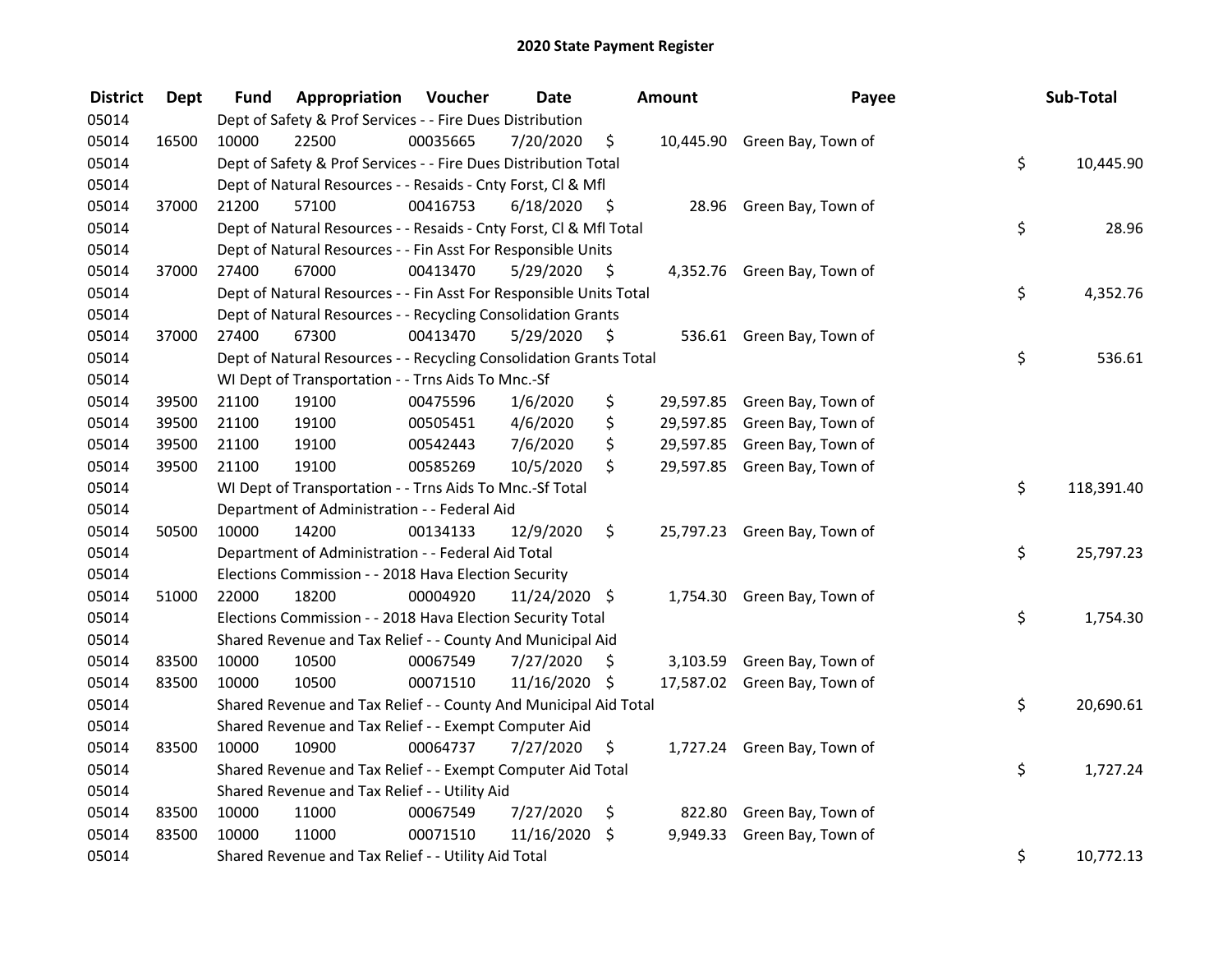| <b>District</b> | Dept  | <b>Fund</b> | <b>Appropriation</b>                                          | <b>Voucher</b> | Date     | Amount | Payee                       | Sub-Total  |
|-----------------|-------|-------------|---------------------------------------------------------------|----------------|----------|--------|-----------------------------|------------|
| 05014           |       |             | Shared Revenue and Tax Relief - - Personal Property Aid       |                |          |        |                             |            |
| 05014           | 83500 | 10000       | 11100                                                         | 00060104       | 5/4/2020 |        | 1,761.79 Green Bay, Town of |            |
| 05014           |       |             | Shared Revenue and Tax Relief - - Personal Property Aid Total |                |          |        |                             | 1.761.79   |
| 05014 Total     |       |             |                                                               |                |          |        |                             | 196,258.93 |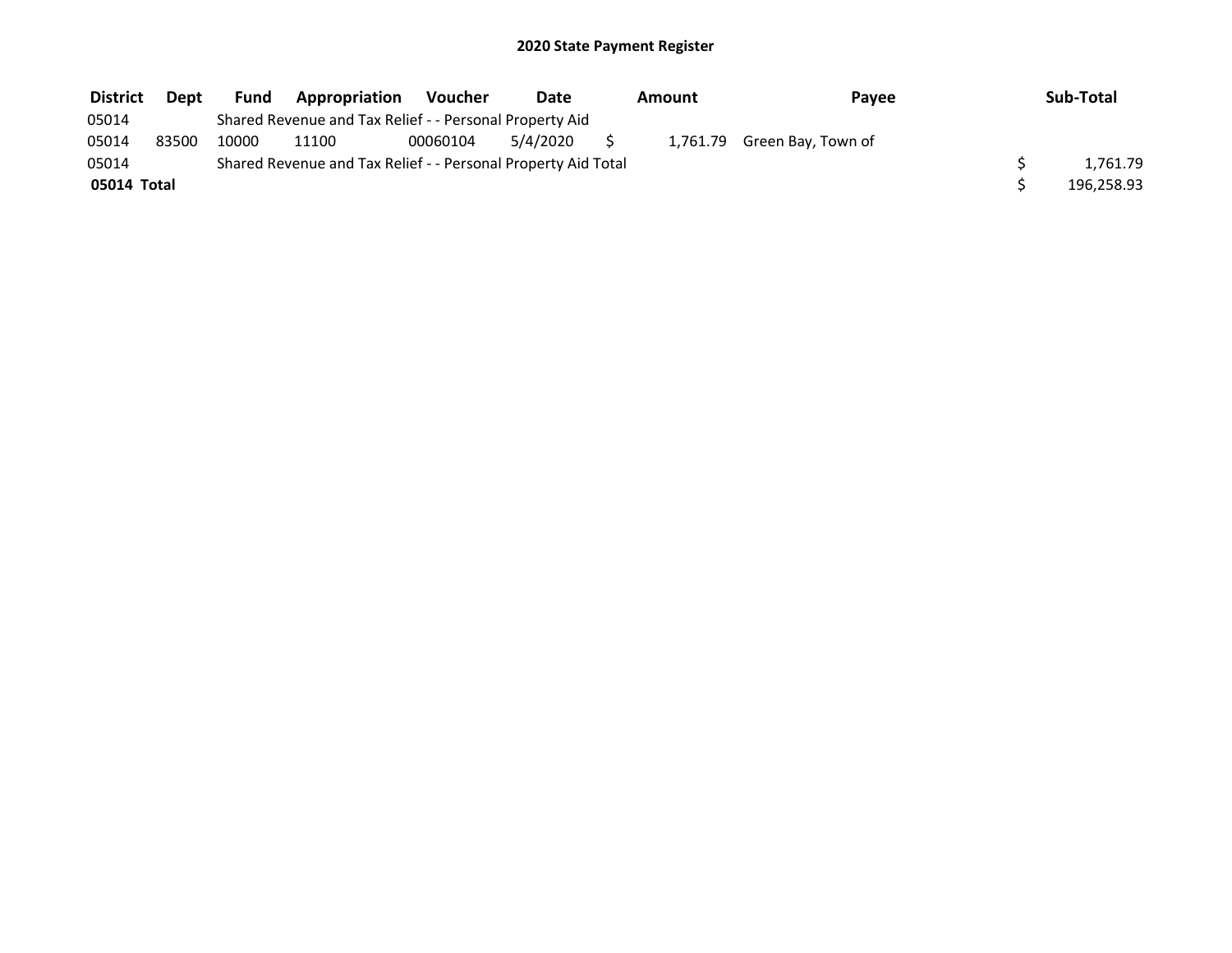| <b>District</b> | <b>Dept</b> | Fund  | Appropriation                                                        | Voucher  | <b>Date</b> |      | Amount   | Payee                     | Sub-Total        |
|-----------------|-------------|-------|----------------------------------------------------------------------|----------|-------------|------|----------|---------------------------|------------------|
| 05018           |             |       | Dept of Safety & Prof Services - - Fire Dues Distribution            |          |             |      |          |                           |                  |
| 05018           | 16500       | 10000 | 22500                                                                | 00035666 | 7/20/2020   | \$   |          | 6,857.79 Town of Holland  |                  |
| 05018           |             |       | Dept of Safety & Prof Services - - Fire Dues Distribution Total      |          |             |      |          |                           | \$<br>6,857.79   |
| 05018           |             |       | Dept of Natural Resources - - Aids In Lieu Of Taxes - Gener          |          |             |      |          |                           |                  |
| 05018           | 37000       | 10000 | 50300                                                                | 00382697 | 1/15/2020   | \$   | 2,140.29 | Town of Holland           |                  |
| 05018           | 37000       | 10000 | 50300                                                                | 00382698 | 1/15/2020   | \$   | 217.41   | Town of Holland           |                  |
| 05018           | 37000       | 10000 | 50300                                                                | 00403659 | 4/21/2020   | \$   |          | 106.59 Town of Holland    |                  |
| 05018           |             |       | Dept of Natural Resources - - Aids In Lieu Of Taxes - Gener Total    |          |             |      |          |                           | \$<br>2,464.29   |
| 05018           |             |       | Dept of Natural Resources - - Resaids - Cnty Forst, Cl & Mfl         |          |             |      |          |                           |                  |
| 05018           | 37000       | 21200 | 57100                                                                | 00416754 | 6/18/2020   | - \$ |          | 194.50 Town of Holland    |                  |
| 05018           |             |       | Dept of Natural Resources - - Resaids - Cnty Forst, Cl & Mfl Total   |          |             |      |          |                           | \$<br>194.50     |
| 05018           |             |       | Dept of Natural Resources - - Aids In Lieu Of Taxes - Sum S          |          |             |      |          |                           |                  |
| 05018           | 37000       | 21200 | 57900                                                                | 00403660 | 4/21/2020   | -\$  |          | 291.14 Town of Holland    |                  |
| 05018           |             |       | Dept of Natural Resources - - Aids In Lieu Of Taxes - Sum S Total    |          |             |      |          |                           | \$<br>291.14     |
| 05018           |             |       | Dept of Natural Resources - - Fin Asst For Responsible Units         |          |             |      |          |                           |                  |
| 05018           | 37000       | 27400 | 67000                                                                | 00413102 | 5/29/2020   | \$   |          | 3,193.66 Town of Holland  |                  |
| 05018           |             |       | Dept of Natural Resources - - Fin Asst For Responsible Units Total   |          |             |      |          |                           | \$<br>3,193.66   |
| 05018           |             |       | WI Dept of Transportation - - Trns Aids To Mnc.-Sf                   |          |             |      |          |                           |                  |
| 05018           | 39500       | 21100 | 19100                                                                | 00475597 | 1/6/2020    | \$   |          | 36,318.96 Town of Holland |                  |
| 05018           | 39500       | 21100 | 19100                                                                | 00505452 | 4/6/2020    | \$   |          | 36,318.96 Town of Holland |                  |
| 05018           | 39500       | 21100 | 19100                                                                | 00542444 | 7/6/2020    | \$   |          | 36,318.96 Town of Holland |                  |
| 05018           | 39500       | 21100 | 19100                                                                | 00585270 | 10/5/2020   | \$   |          | 36,318.96 Town of Holland |                  |
| 05018           |             |       | WI Dept of Transportation - - Trns Aids To Mnc.-Sf Total             |          |             |      |          |                           | \$<br>145,275.84 |
| 05018           |             |       | Department of Administration - - Federal Aid                         |          |             |      |          |                           |                  |
| 05018           | 50500       | 10000 | 14200                                                                | 00129709 | 10/2/2020   | \$   | 2,008.26 | Town of Holland           |                  |
| 05018           | 50500       | 10000 | 14200                                                                | 00134134 | 12/10/2020  | \$   |          | 10,705.29 Town of Holland |                  |
| 05018           |             |       | Department of Administration - - Federal Aid Total                   |          |             |      |          |                           | \$<br>12,713.55  |
| 05018           |             |       | Department of Administration - - Hv Trans Ln Annual Impact Fee       |          |             |      |          |                           |                  |
| 05018           | 50500       | 10000 | 17400                                                                | 00121289 | 5/1/2020    | \$   |          | 7,880.00 Town of Holland  |                  |
| 05018           |             |       | Department of Administration - - Hv Trans Ln Annual Impact Fee Total |          |             |      |          |                           | \$<br>7,880.00   |
| 05018           |             |       | Elections Commission - - 2018 Hava Election Security                 |          |             |      |          |                           |                  |
| 05018           | 51000       | 22000 | 18200                                                                | 00004388 | 9/9/2020    | \$   |          | 1,331.90 Town of Holland  |                  |
| 05018           |             |       | Elections Commission - - 2018 Hava Election Security Total           |          |             |      |          |                           | \$<br>1,331.90   |
| 05018           |             |       | Shared Revenue and Tax Relief - - County And Municipal Aid           |          |             |      |          |                           |                  |
| 05018           | 83500       | 10000 | 10500                                                                | 00067550 | 7/27/2020   | \$   |          | 7,100.46 Town of Holland  |                  |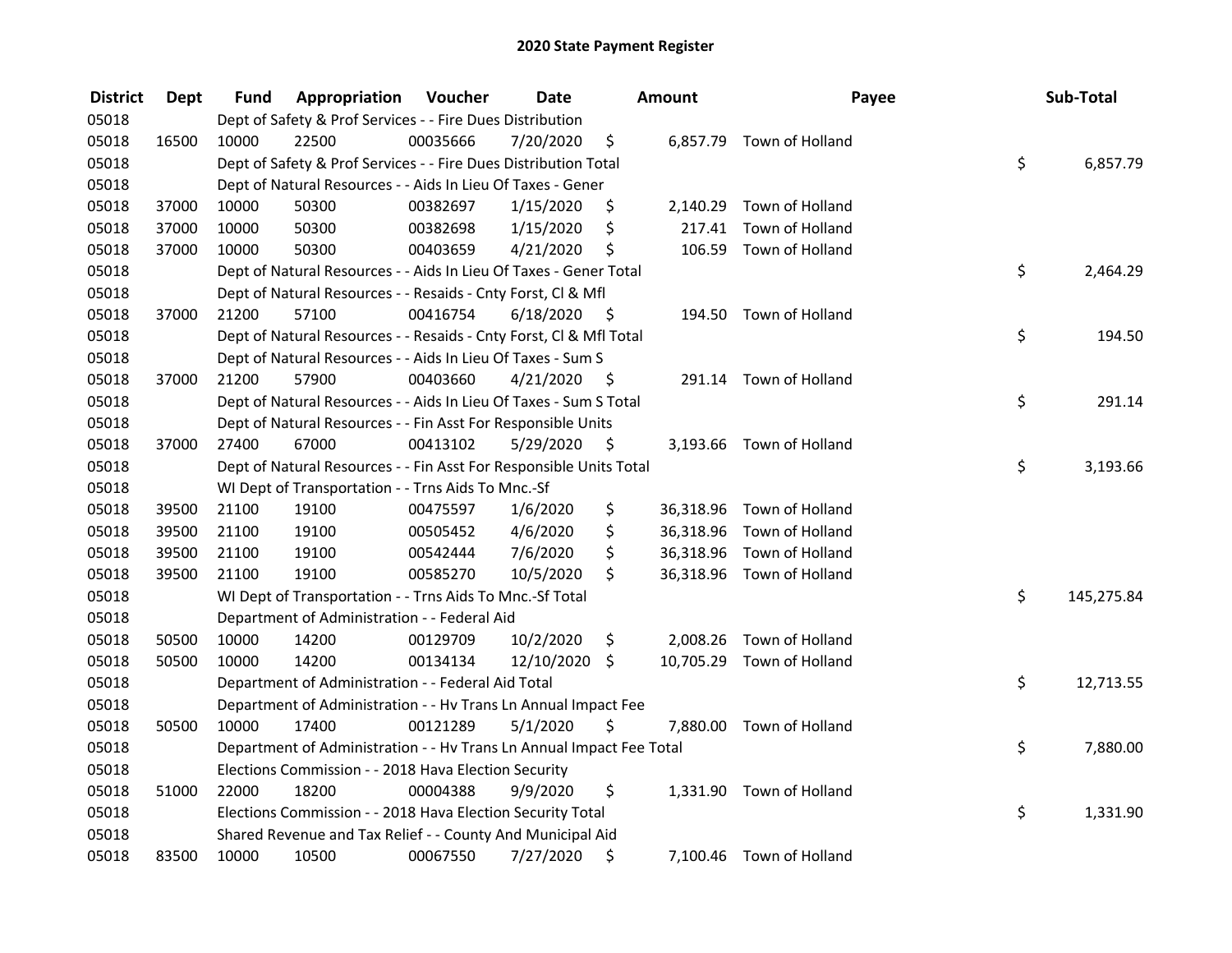| <b>District</b> | Dept  | <b>Fund</b> | Appropriation                                                    | <b>Voucher</b> | <b>Date</b>   | <b>Amount</b> | Pavee           | Sub-Total  |
|-----------------|-------|-------------|------------------------------------------------------------------|----------------|---------------|---------------|-----------------|------------|
| 05018           | 83500 | 10000       | 10500                                                            | 00071511       | 11/16/2020 \$ | 40.235.95     | Town of Holland |            |
| 05018           |       |             | Shared Revenue and Tax Relief - - County And Municipal Aid Total |                |               |               |                 | 47,336.41  |
| 05018           |       |             | Shared Revenue and Tax Relief - - Exempt Computer Aid            |                |               |               |                 |            |
| 05018           | 83500 | 10000       | 10900                                                            | 00064738       | 7/27/2020     | 119.51        | Town of Holland |            |
| 05018           |       |             | Shared Revenue and Tax Relief - - Exempt Computer Aid Total      |                |               |               |                 | 119.51     |
| 05018           |       |             | Shared Revenue and Tax Relief - - Personal Property Aid          |                |               |               |                 |            |
| 05018           | 83500 | 10000       | 11100                                                            | 00060105       | 5/4/2020      | 1.834.29      | Town of Holland |            |
| 05018           |       |             | Shared Revenue and Tax Relief - - Personal Property Aid Total    |                |               |               |                 | 1,834.29   |
| 05018 Total     |       |             |                                                                  |                |               |               |                 | 229,492.88 |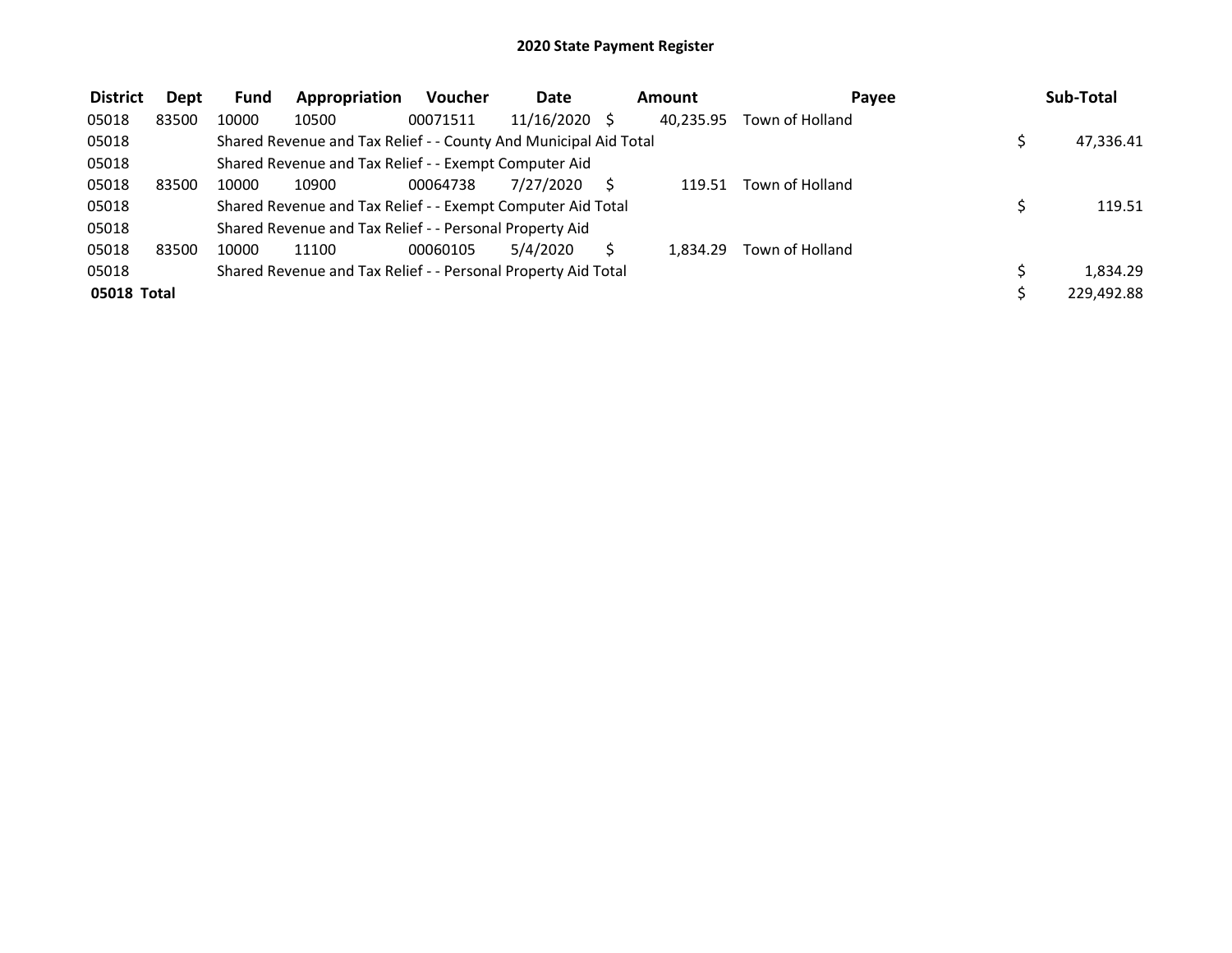| <b>District</b> | Dept  | <b>Fund</b> | Appropriation                                                      | Voucher  | <b>Date</b>   |      | Amount | Payee                      | Sub-Total        |
|-----------------|-------|-------------|--------------------------------------------------------------------|----------|---------------|------|--------|----------------------------|------------------|
| 05022           |       |             | Dept of Safety & Prof Services - - Fire Dues Distribution          |          |               |      |        |                            |                  |
| 05022           | 16500 | 10000       | 22500                                                              | 00035667 | 7/20/2020     | \$   |        | 4,843.16 Town Of Humboldt  |                  |
| 05022           |       |             | Dept of Safety & Prof Services - - Fire Dues Distribution Total    |          |               |      |        |                            | \$<br>4,843.16   |
| 05022           |       |             | Dept of Natural Resources - - Resaids - Cnty Forst, Cl & Mfl       |          |               |      |        |                            |                  |
| 05022           | 37000 | 21200       | 57100                                                              | 00416755 | 6/18/2020     | - \$ |        | 25.25 Town Of Humboldt     |                  |
| 05022           |       |             | Dept of Natural Resources - - Resaids - Cnty Forst, Cl & Mfl Total |          |               |      |        |                            | \$<br>25.25      |
| 05022           |       |             | Dept of Natural Resources - - Fin Asst For Responsible Units       |          |               |      |        |                            |                  |
| 05022           | 37000 | 27400       | 67000                                                              | 00412968 | 5/29/2020     | \$   |        | 2,483.78 Town Of Humboldt  |                  |
| 05022           |       |             | Dept of Natural Resources - - Fin Asst For Responsible Units Total |          |               |      |        |                            | \$<br>2,483.78   |
| 05022           |       |             | WI Dept of Transportation - - Trns Aids To Mnc.-Sf                 |          |               |      |        |                            |                  |
| 05022           | 39500 | 21100       | 19100                                                              | 00475598 | 1/6/2020      | \$   |        | 24,085.62 Town Of Humboldt |                  |
| 05022           | 39500 | 21100       | 19100                                                              | 00505453 | 4/6/2020      | \$   |        | 24,085.62 Town Of Humboldt |                  |
| 05022           | 39500 | 21100       | 19100                                                              | 00542445 | 7/6/2020      | \$   |        | 24,085.62 Town Of Humboldt |                  |
| 05022           | 39500 | 21100       | 19100                                                              | 00585271 | 10/5/2020     | \$   |        | 24,085.62 Town Of Humboldt |                  |
| 05022           |       |             | WI Dept of Transportation - - Trns Aids To Mnc.-Sf Total           |          |               |      |        |                            | \$<br>96,342.48  |
| 05022           |       |             | Department of Administration - - Federal Aid                       |          |               |      |        |                            |                  |
| 05022           | 50500 | 10000       | 14200                                                              | 00129710 | 10/2/2020     | \$   |        | 1,338.48 Town Of Humboldt  |                  |
| 05022           | 50500 | 10000       | 14200                                                              | 00132070 | 11/13/2020    | \$   |        | 6,037.02 Town Of Humboldt  |                  |
| 05022           | 50500 | 10000       | 14200                                                              | 00134135 | 12/10/2020 \$ |      |        | 6,624.29 Town Of Humboldt  |                  |
| 05022           |       |             | Department of Administration - - Federal Aid Total                 |          |               |      |        |                            | \$<br>13,999.79  |
| 05022           |       |             | Elections Commission - - 2018 Hava Election Security               |          |               |      |        |                            |                  |
| 05022           | 51000 | 22000       | 18200                                                              | 00003511 | 6/30/2020     | \$   |        | 1,155.90 Town Of Humboldt  |                  |
| 05022           |       |             | Elections Commission - - 2018 Hava Election Security Total         |          |               |      |        |                            | \$<br>1,155.90   |
| 05022           |       |             | Shared Revenue and Tax Relief - - County And Municipal Aid         |          |               |      |        |                            |                  |
| 05022           | 83500 | 10000       | 10500                                                              | 00067551 | 7/27/2020     | \$   |        | 9,272.66 Town Of Humboldt  |                  |
| 05022           | 83500 | 10000       | 10500                                                              | 00071512 | 11/16/2020 \$ |      |        | 52,545.09 Town Of Humboldt |                  |
| 05022           |       |             | Shared Revenue and Tax Relief - - County And Municipal Aid Total   |          |               |      |        |                            | \$<br>61,817.75  |
| 05022           |       |             | Shared Revenue and Tax Relief - - Exempt Computer Aid              |          |               |      |        |                            |                  |
| 05022           | 83500 | 10000       | 10900                                                              | 00064739 | 7/27/2020     | S    |        | 64.43 Town Of Humboldt     |                  |
| 05022           |       |             | Shared Revenue and Tax Relief - - Exempt Computer Aid Total        |          |               |      |        |                            | \$<br>64.43      |
| 05022           |       |             | Shared Revenue and Tax Relief - - Personal Property Aid            |          |               |      |        |                            |                  |
| 05022           | 83500 | 10000       | 11100                                                              | 00060106 | 5/4/2020      | \$   |        | 2,511.54 Town Of Humboldt  |                  |
| 05022           |       |             | Shared Revenue and Tax Relief - - Personal Property Aid Total      |          |               |      |        |                            | \$<br>2,511.54   |
| 05022 Total     |       |             |                                                                    |          |               |      |        |                            | \$<br>183,244.08 |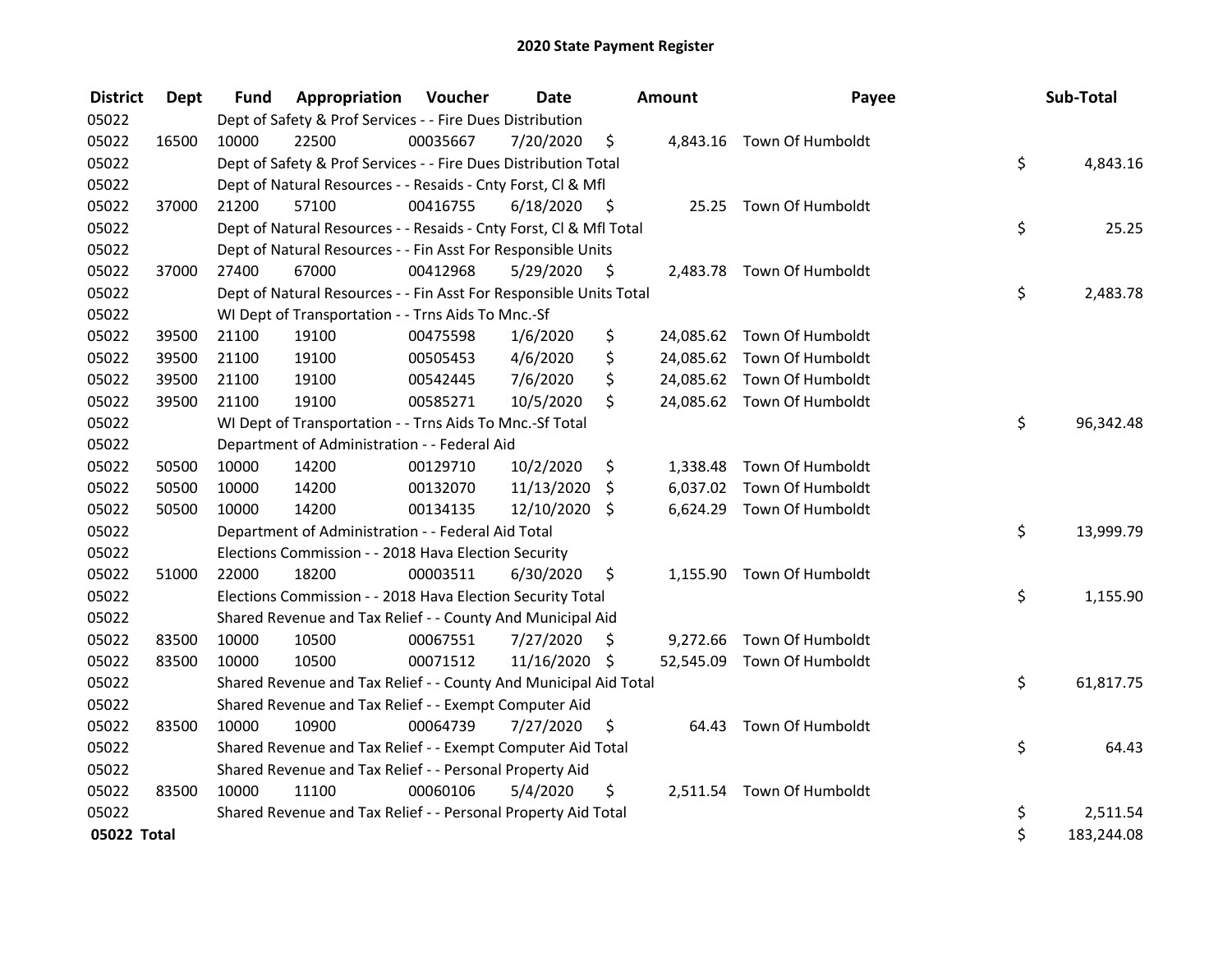| <b>District</b> | <b>Dept</b> | Fund  | Appropriation                                                      | Voucher  | <b>Date</b> |      | Amount | Payee                       | Sub-Total        |
|-----------------|-------------|-------|--------------------------------------------------------------------|----------|-------------|------|--------|-----------------------------|------------------|
| 05024           |             |       | Dept of Safety & Prof Services - - Fire Dues Distribution          |          |             |      |        |                             |                  |
| 05024           | 16500       | 10000 | 22500                                                              | 00035668 | 7/17/2020   | \$   |        | 30,432.58 Town Of Lawrence  |                  |
| 05024           |             |       | Dept of Safety & Prof Services - - Fire Dues Distribution Total    |          |             |      |        |                             | \$<br>30,432.58  |
| 05024           |             |       | Dept of Natural Resources - - Aids In Lieu Of Taxes - Sum S        |          |             |      |        |                             |                  |
| 05024           | 37000       | 21200 | 57900                                                              | 00404549 | 4/21/2020   | - \$ |        | 16.90 Town Of Lawrence      |                  |
| 05024           |             |       | Dept of Natural Resources - - Aids In Lieu Of Taxes - Sum S Total  |          |             |      |        |                             | \$<br>16.90      |
| 05024           |             |       | Dept of Natural Resources - - Rec & Resource Aids, Fed             |          |             |      |        |                             |                  |
| 05024           | 37000       | 21200 | 58300                                                              | 00377158 | 1/2/2020    | \$   |        | 1,303.89 Town Of Lawrence   |                  |
| 05024           |             |       | Dept of Natural Resources - - Rec & Resource Aids, Fed Total       |          |             |      |        |                             | \$<br>1,303.89   |
| 05024           |             |       | Dept of Natural Resources - - Fin Asst For Responsible Units       |          |             |      |        |                             |                  |
| 05024           | 37000       | 27400 | 67000                                                              | 00413424 | 5/29/2020   | - \$ |        | 1,290.62 Town Of Lawrence   |                  |
| 05024           |             |       | Dept of Natural Resources - - Fin Asst For Responsible Units Total |          |             |      |        |                             | \$<br>1,290.62   |
| 05024           |             |       | WI Dept of Transportation - - Trns Aids To Mnc.-Sf                 |          |             |      |        |                             |                  |
| 05024           | 39500       | 21100 | 19100                                                              | 00475599 | 1/6/2020    | \$   |        | 61,816.72 Town Of Lawrence  |                  |
| 05024           | 39500       | 21100 | 19100                                                              | 00505454 | 4/6/2020    | \$   |        | 61,816.72 Town Of Lawrence  |                  |
| 05024           | 39500       | 21100 | 19100                                                              | 00549155 | 7/8/2020    | \$   |        | 61,816.72 Town Of Lawrence  |                  |
| 05024           | 39500       | 21100 | 19100                                                              | 00585272 | 10/5/2020   | \$.  |        | 61,816.72 Town Of Lawrence  |                  |
| 05024           |             |       | WI Dept of Transportation - - Trns Aids To Mnc.-Sf Total           |          |             |      |        |                             | \$<br>247,266.88 |
| 05024           |             |       | WI Dept of Transportation - - Local Rds, Grants Sf                 |          |             |      |        |                             |                  |
| 05024           | 39500       | 21100 | 27000                                                              | 00591225 | 9/28/2020   | \$   |        | 458,548.06 Town Of Lawrence |                  |
| 05024           |             |       | WI Dept of Transportation - - Local Rds, Grants Sf Total           |          |             |      |        |                             | \$<br>458,548.06 |
| 05024           |             |       | WI Dept of Transportation - - Loc Rd Imp Prg St Fd                 |          |             |      |        |                             |                  |
| 05024           | 39500       | 21100 | 27800                                                              | 00591175 | 9/28/2020   | \$   |        | 13,484.79 Town Of Lawrence  |                  |
| 05024           |             |       | WI Dept of Transportation - - Loc Rd Imp Prg St Fd Total           |          |             |      |        |                             | \$<br>13,484.79  |
| 05024           |             |       | Department of Administration - - Federal Aid                       |          |             |      |        |                             |                  |
| 05024           | 50500       | 10000 | 14200                                                              | 00134136 | 12/9/2020   | \$   |        | 92,505.00 Town Of Lawrence  |                  |
| 05024           | 50500       | 10000 | 14200                                                              | 00136089 | 12/16/2020  | \$   |        | 1,753.31 Town Of Lawrence   |                  |
| 05024           |             |       | Department of Administration - - Federal Aid Total                 |          |             |      |        |                             | \$<br>94,258.31  |
| 05024           |             |       | Elections Commission - - 2018 Hava Election Security               |          |             |      |        |                             |                  |
| 05024           | 51000       | 22000 | 18200                                                              | 00004333 | 8/26/2020   | \$   |        | 4,270.00 Town Of Lawrence   |                  |
| 05024           |             |       | Elections Commission - - 2018 Hava Election Security Total         |          |             |      |        |                             | \$<br>4,270.00   |
| 05024           |             |       | Shared Revenue and Tax Relief - - County And Municipal Aid         |          |             |      |        |                             |                  |
| 05024           | 83500       | 10000 | 10500                                                              | 00067552 | 7/27/2020   | \$   |        | 2,702.25 Town Of Lawrence   |                  |
| 05024           | 83500       | 10000 | 10500                                                              | 00071513 | 11/16/2020  | \$   |        | 15,312.76 Town Of Lawrence  |                  |
| 05024           |             |       | Shared Revenue and Tax Relief - - County And Municipal Aid Total   |          |             |      |        |                             | \$<br>18,015.01  |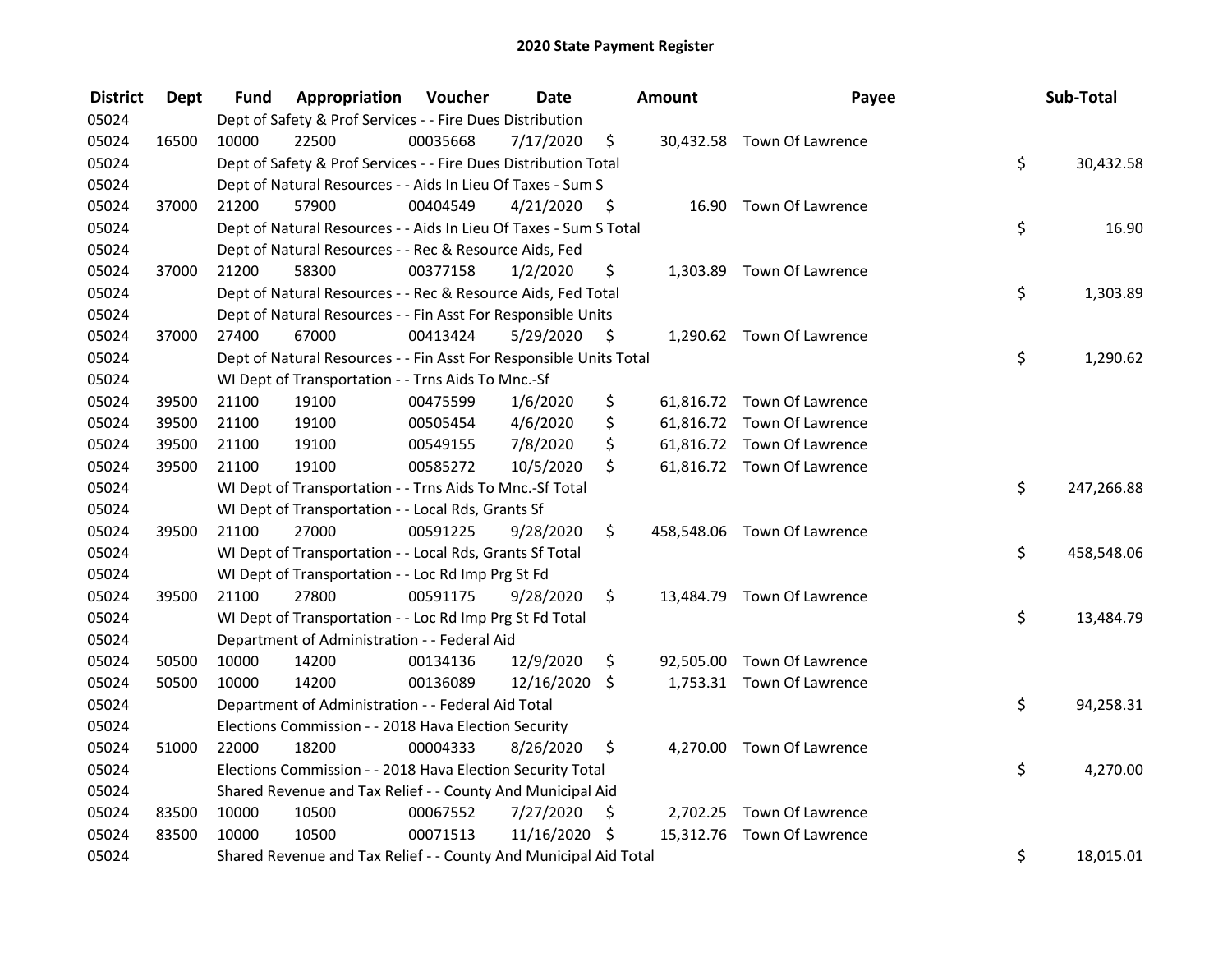| <b>District</b> | Dept  | Fund  | Appropriation                                                                 | <b>Voucher</b> | Date       |      | <b>Amount</b> | Payee                      | Sub-Total       |
|-----------------|-------|-------|-------------------------------------------------------------------------------|----------------|------------|------|---------------|----------------------------|-----------------|
| 05024           |       |       | Shared Revenue and Tax Relief - - Exempt Computer Aid                         |                |            |      |               |                            |                 |
| 05024           | 83500 | 10000 | 10900                                                                         | 00064740       | 7/27/2020  | S    | 6,323.87      | Town Of Lawrence           |                 |
| 05024           |       |       | Shared Revenue and Tax Relief - - Exempt Computer Aid Total                   |                |            |      |               |                            | \$<br>6,323.87  |
| 05024           |       |       | Shared Revenue and Tax Relief - - Utility Aid                                 |                |            |      |               |                            |                 |
| 05024           | 83500 | 10000 | 11000                                                                         | 00067552       | 7/27/2020  | - S  | 1.011.35      | Town Of Lawrence           |                 |
| 05024           | 83500 | 10000 | 11000                                                                         | 00071513       | 11/16/2020 | -S   |               | 21,432.09 Town Of Lawrence |                 |
| 05024           |       |       | Shared Revenue and Tax Relief - - Utility Aid Total                           |                |            |      |               |                            | \$<br>22,443.44 |
| 05024           |       |       | Shared Revenue and Tax Relief - - Personal Property Aid                       |                |            |      |               |                            |                 |
| 05024           | 83500 | 10000 | 11100                                                                         | 00060107       | 5/4/2020   | Ś.   | 8,447.26      | Town Of Lawrence           |                 |
| 05024           |       |       | Shared Revenue and Tax Relief - - Personal Property Aid Total                 |                |            |      |               |                            | \$<br>8,447.26  |
| 05024           |       |       | Shared Revenue and Tax Relief - - State Aid; Video Service Provider Fee       |                |            |      |               |                            |                 |
| 05024           | 83500 | 10000 | 11200                                                                         | 00064062       | 7/27/2020  | - \$ | 5,576.20      | Town Of Lawrence           |                 |
| 05024           |       |       | Shared Revenue and Tax Relief - - State Aid; Video Service Provider Fee Total |                |            |      |               |                            | 5,576.20        |
| 05024 Total     |       |       |                                                                               |                |            |      |               |                            | 911,677.81      |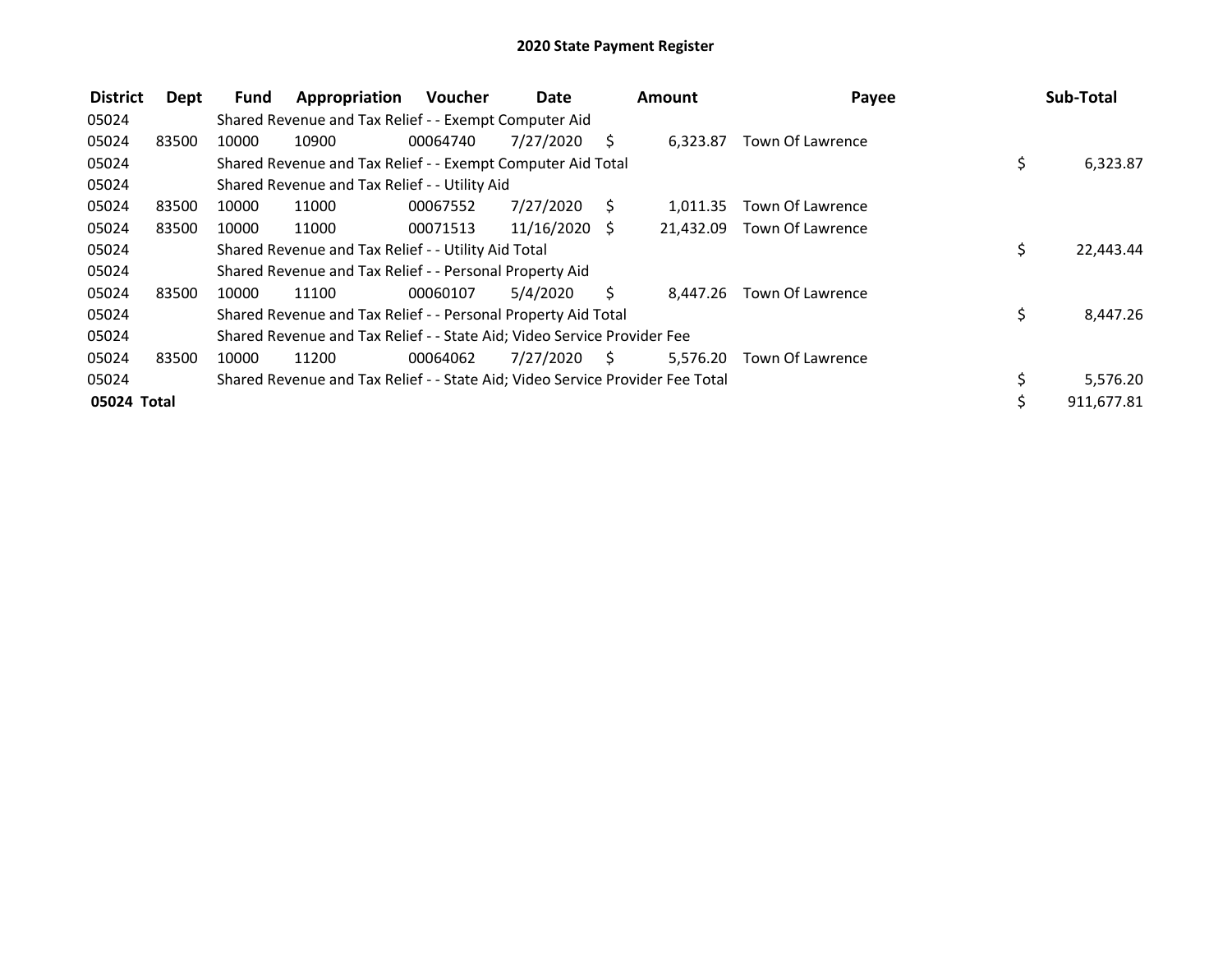| <b>District</b> | <b>Dept</b> | Fund  | Appropriation                                                      | Voucher  | <b>Date</b>   |                     | Amount   | Payee                       | Sub-Total        |
|-----------------|-------------|-------|--------------------------------------------------------------------|----------|---------------|---------------------|----------|-----------------------------|------------------|
| 05025           |             |       | Dept of Safety & Prof Services - - Fire Dues Distribution          |          |               |                     |          |                             |                  |
| 05025           | 16500       | 10000 | 22500                                                              | 00035669 | 7/20/2020     | \$                  |          | 44,141.21 Town of Ledgeview |                  |
| 05025           |             |       | Dept of Safety & Prof Services - - Fire Dues Distribution Total    |          |               |                     |          |                             | \$<br>44,141.21  |
| 05025           |             |       | Dept of Natural Resources - - Resaids - Cnty Forst, Cl & Mfl       |          |               |                     |          |                             |                  |
| 05025           | 37000       | 21200 | 57100                                                              | 00416756 | 6/18/2020     | - \$                |          | 8.00 Town of Ledgeview      |                  |
| 05025           |             |       | Dept of Natural Resources - - Resaids - Cnty Forst, CI & Mfl Total |          |               |                     |          |                             | \$<br>8.00       |
| 05025           |             |       | Dept of Natural Resources - - Fin Asst For Responsible Units       |          |               |                     |          |                             |                  |
| 05025           | 37000       | 27400 | 67000                                                              | 00413018 | 5/29/2020     | $\ddot{\mathsf{s}}$ |          | 15,578.75 Town of Ledgeview |                  |
| 05025           |             |       | Dept of Natural Resources - - Fin Asst For Responsible Units Total |          |               |                     |          |                             | \$<br>15,578.75  |
| 05025           |             |       | WI Dept of Transportation - - Trns Aids To Mnc.-Sf                 |          |               |                     |          |                             |                  |
| 05025           | 39500       | 21100 | 19100                                                              | 00475600 | 1/6/2020      | \$                  |          | 93,356.56 Town of Ledgeview |                  |
| 05025           | 39500       | 21100 | 19100                                                              | 00505455 | 4/6/2020      | \$                  |          | 93,356.56 Town of Ledgeview |                  |
| 05025           | 39500       | 21100 | 19100                                                              | 00542447 | 7/6/2020      | \$                  |          | 93,356.56 Town of Ledgeview |                  |
| 05025           | 39500       | 21100 | 19100                                                              | 00585273 | 10/5/2020     | \$                  |          | 93,356.58 Town of Ledgeview |                  |
| 05025           |             |       | WI Dept of Transportation - - Trns Aids To Mnc.-Sf Total           |          |               |                     |          |                             | \$<br>373,426.26 |
| 05025           |             |       | Department of Administration - - Federal Aid                       |          |               |                     |          |                             |                  |
| 05025           | 50500       | 10000 | 14200                                                              | 00129711 | 10/2/2020     | \$                  |          | 54,382.01 Town of Ledgeview |                  |
| 05025           | 50500       | 10000 | 14200                                                              | 00132071 | 11/13/2020    | \$                  | 2,152.06 | Town of Ledgeview           |                  |
| 05025           | 50500       | 10000 | 14200                                                              | 00134137 | 12/10/2020 \$ |                     |          | 75,704.93 Town of Ledgeview |                  |
| 05025           |             |       | Department of Administration - - Federal Aid Total                 |          |               |                     |          |                             | \$<br>132,239.00 |
| 05025           |             |       | Elections Commission - - 2018 Hava Election Security               |          |               |                     |          |                             |                  |
| 05025           | 51000       | 22000 | 18200                                                              | 00003775 | 7/9/2020      | \$                  |          | 5,913.40 Town of Ledgeview  |                  |
| 05025           |             |       | Elections Commission - - 2018 Hava Election Security Total         |          |               |                     |          |                             | \$<br>5,913.40   |
| 05025           |             |       | Shared Revenue and Tax Relief - - County And Municipal Aid         |          |               |                     |          |                             |                  |
| 05025           | 83500       | 10000 | 10500                                                              | 00067553 | 7/27/2020     | \$.                 |          | 3,726.62 Town of Ledgeview  |                  |
| 05025           | 83500       | 10000 | 10500                                                              | 00071514 | 11/16/2020 \$ |                     |          | 21,117.48 Town of Ledgeview |                  |
| 05025           |             |       | Shared Revenue and Tax Relief - - County And Municipal Aid Total   |          |               |                     |          |                             | \$<br>24,844.10  |
| 05025           |             |       | Shared Revenue and Tax Relief - - Exempt Computer Aid              |          |               |                     |          |                             |                  |
| 05025           | 83500       | 10000 | 10900                                                              | 00064741 | 7/27/2020     | \$                  |          | 3,140.63 Town of Ledgeview  |                  |
| 05025           |             |       | Shared Revenue and Tax Relief - - Exempt Computer Aid Total        |          |               |                     |          |                             | \$<br>3,140.63   |
| 05025           |             |       | Shared Revenue and Tax Relief - - Utility Aid                      |          |               |                     |          |                             |                  |
| 05025           | 83500       | 10000 | 11000                                                              | 00067553 | 7/27/2020     | \$                  | 147.80   | Town of Ledgeview           |                  |
| 05025           | 83500       | 10000 | 11000                                                              | 00071514 | 11/16/2020    | \$                  |          | 870.68 Town of Ledgeview    |                  |
| 05025           |             |       | Shared Revenue and Tax Relief - - Utility Aid Total                |          |               |                     |          |                             | \$<br>1,018.48   |
| 05025           |             |       | Shared Revenue and Tax Relief - - Personal Property Aid            |          |               |                     |          |                             |                  |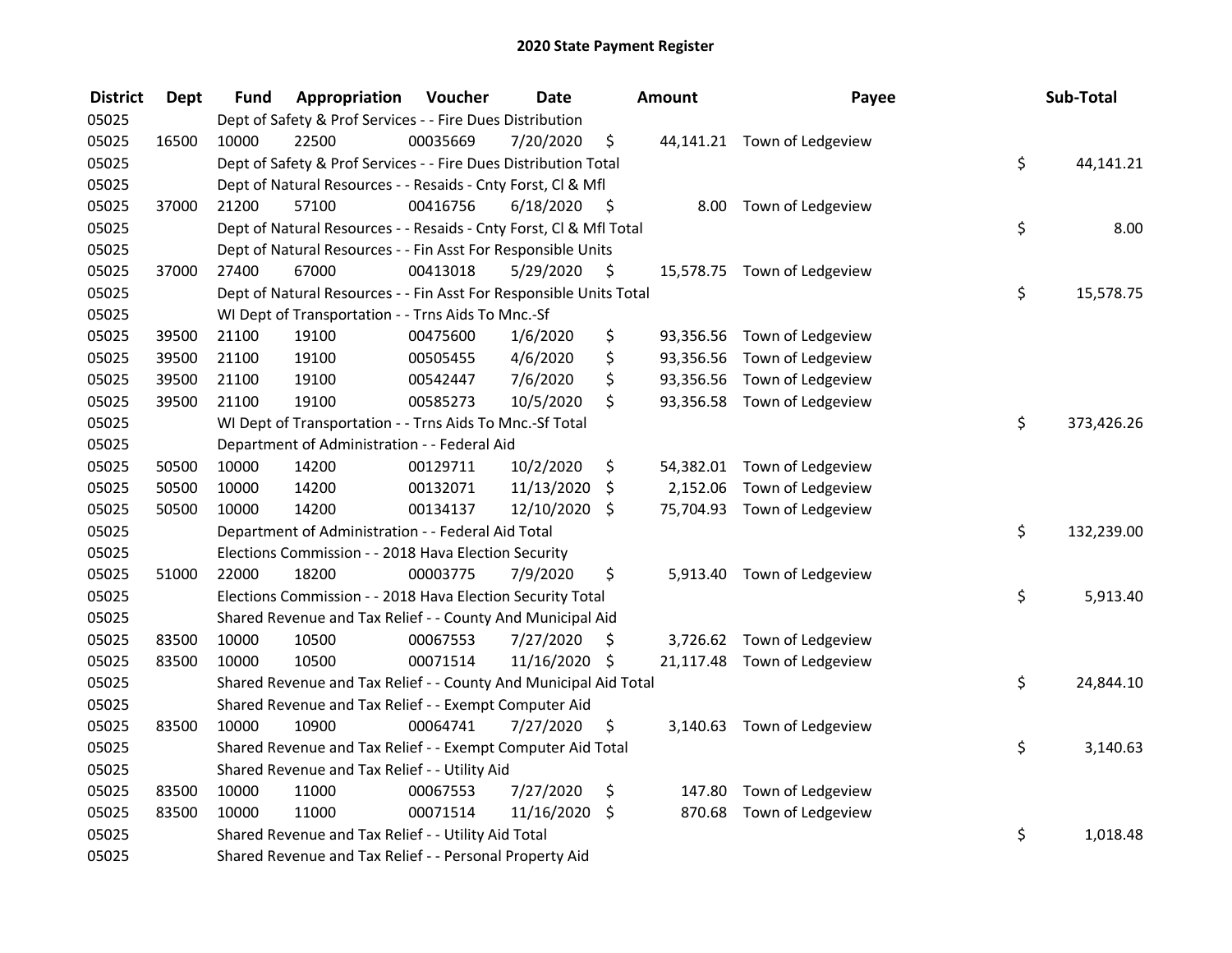| <b>District</b> | Dept  | <b>Fund</b> | Appropriation                                                                 | Voucher  | <b>Date</b> |    | Amount   | Payee             | Sub-Total  |
|-----------------|-------|-------------|-------------------------------------------------------------------------------|----------|-------------|----|----------|-------------------|------------|
| 05025           | 83500 | 10000       | 11100                                                                         | 00060108 | 5/4/2020    |    | 7,343.52 | Town of Ledgeview |            |
| 05025           | 83500 | 10000       | 11100                                                                         | 00062362 | 5/4/2020    |    | 4,615.91 | Town of Ledgeview |            |
| 05025           |       |             | Shared Revenue and Tax Relief - - Personal Property Aid Total                 |          |             |    |          |                   | 11,959.43  |
| 05025           |       |             | Shared Revenue and Tax Relief - - State Aid; Video Service Provider Fee       |          |             |    |          |                   |            |
| 05025           | 83500 | 10000       | 11200                                                                         | 00064063 | 7/27/2020   | S. | 7,527.25 | Town of Ledgeview |            |
| 05025           |       |             | Shared Revenue and Tax Relief - - State Aid; Video Service Provider Fee Total |          |             |    |          |                   | 7.527.25   |
| 05025           |       |             | Shared Revenue and Tax Relief - - Payments For Municipal Svcs                 |          |             |    |          |                   |            |
| 05025           | 83500 | 10000       | 50100                                                                         | 00054698 | 2/3/2020    |    | 294.05   | Town of Ledgeview |            |
| 05025           |       |             | Shared Revenue and Tax Relief - - Payments For Municipal Svcs Total           |          |             |    |          |                   | 294.05     |
| 05025 Total     |       |             |                                                                               |          |             |    |          |                   | 620,090.56 |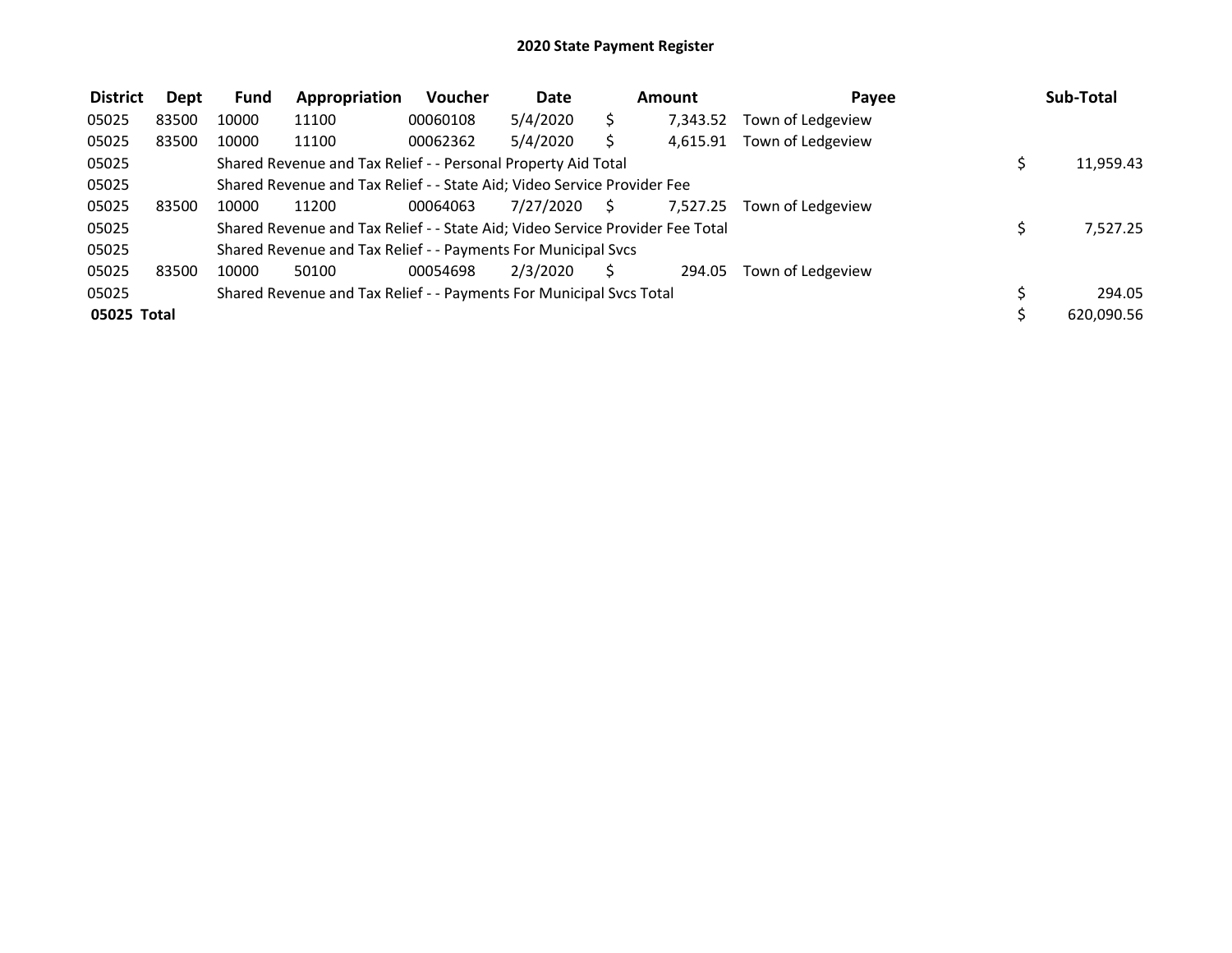| <b>District</b> | <b>Dept</b> | Fund  | Appropriation                                                      | Voucher  | <b>Date</b>   |                     | Amount | Payee                      | Sub-Total        |
|-----------------|-------------|-------|--------------------------------------------------------------------|----------|---------------|---------------------|--------|----------------------------|------------------|
| 05026           |             |       | Dept of Safety & Prof Services - - Fire Dues Distribution          |          |               |                     |        |                            |                  |
| 05026           | 16500       | 10000 | 22500                                                              | 00035670 | 7/20/2020     | \$                  |        | 5,774.70 Town Of Morrison  |                  |
| 05026           |             |       | Dept of Safety & Prof Services - - Fire Dues Distribution Total    |          |               |                     |        |                            | \$<br>5,774.70   |
| 05026           |             |       | Dept of Natural Resources - - Resaids - Cnty Forst, Cl & Mfl       |          |               |                     |        |                            |                  |
| 05026           | 37000       | 21200 | 57100                                                              | 00416757 | 6/18/2020     | $\ddot{\mathsf{s}}$ |        | 203.34 Town Of Morrison    |                  |
| 05026           |             |       | Dept of Natural Resources - - Resaids - Cnty Forst, Cl & Mfl Total |          |               |                     |        |                            | \$<br>203.34     |
| 05026           |             |       | Dept of Natural Resources - - Fin Asst For Responsible Units       |          |               |                     |        |                            |                  |
| 05026           | 37000       | 27400 | 67000                                                              | 00412858 | 5/29/2020     | - \$                |        | 4,134.09 Town Of Morrison  |                  |
| 05026           |             |       | Dept of Natural Resources - - Fin Asst For Responsible Units Total |          |               |                     |        |                            | \$<br>4,134.09   |
| 05026           |             |       | WI Dept of Transportation - - Trns Aids To Mnc.-Sf                 |          |               |                     |        |                            |                  |
| 05026           | 39500       | 21100 | 19100                                                              | 00475601 | 1/6/2020      | \$                  |        | 35,175.78 Town Of Morrison |                  |
| 05026           | 39500       | 21100 | 19100                                                              | 00505456 | 4/6/2020      | \$                  |        | 35,175.78 Town Of Morrison |                  |
| 05026           | 39500       | 21100 | 19100                                                              | 00542448 | 7/6/2020      | \$                  |        | 35,175.78 Town Of Morrison |                  |
| 05026           | 39500       | 21100 | 19100                                                              | 00585274 | 10/5/2020     | \$                  |        | 35,175.78 Town Of Morrison |                  |
| 05026           |             |       | WI Dept of Transportation - - Trns Aids To Mnc.-Sf Total           |          |               |                     |        |                            | \$<br>140,703.12 |
| 05026           |             |       | Department of Administration - - Federal Aid                       |          |               |                     |        |                            |                  |
| 05026           | 50500       | 10000 | 14200                                                              | 00129712 | 10/2/2020     | \$                  |        | 4,715.71 Town Of Morrison  |                  |
| 05026           | 50500       | 10000 | 14200                                                              | 00132072 | 11/13/2020    | \$                  |        | 5,756.68 Town Of Morrison  |                  |
| 05026           | 50500       | 10000 | 14200                                                              | 00134138 | 12/10/2020    | \$                  |        | 15,750.61 Town Of Morrison |                  |
| 05026           | 50500       | 10000 | 14200                                                              | 00136090 | 12/17/2020    | \$                  |        | 1,765.21 Town Of Morrison  |                  |
| 05026           |             |       | Department of Administration - - Federal Aid Total                 |          |               |                     |        |                            | \$<br>27,988.21  |
| 05026           |             |       | Elections Commission - - 2018 Hava Election Security               |          |               |                     |        |                            |                  |
| 05026           | 51000       | 22000 | 18200                                                              | 00004381 | 9/9/2020      | \$                  |        | 1,252.70 Town Of Morrison  |                  |
| 05026           |             |       | Elections Commission - - 2018 Hava Election Security Total         |          |               |                     |        |                            | \$<br>1,252.70   |
| 05026           |             |       | Shared Revenue and Tax Relief - - County And Municipal Aid         |          |               |                     |        |                            |                  |
| 05026           | 83500       | 10000 | 10500                                                              | 00067554 | 7/27/2020     | \$                  |        | 10,086.91 Town Of Morrison |                  |
| 05026           | 83500       | 10000 | 10500                                                              | 00071515 | 11/16/2020 \$ |                     |        | 57,159.17 Town Of Morrison |                  |
| 05026           |             |       | Shared Revenue and Tax Relief - - County And Municipal Aid Total   |          |               |                     |        |                            | \$<br>67,246.08  |
| 05026           |             |       | Shared Revenue and Tax Relief - - Exempt Computer Aid              |          |               |                     |        |                            |                  |
| 05026           | 83500       | 10000 | 10900                                                              | 00064742 | 7/27/2020     | \$                  |        | 51.97 Town Of Morrison     |                  |
| 05026           |             |       | Shared Revenue and Tax Relief - - Exempt Computer Aid Total        |          |               |                     |        |                            | \$<br>51.97      |
| 05026           |             |       | Shared Revenue and Tax Relief - - Personal Property Aid            |          |               |                     |        |                            |                  |
| 05026           | 83500       | 10000 | 11100                                                              | 00060109 | 5/4/2020      | \$                  |        | 1,185.56 Town Of Morrison  |                  |
| 05026           |             |       | Shared Revenue and Tax Relief - - Personal Property Aid Total      |          |               |                     |        |                            | \$<br>1,185.56   |
| 05026 Total     |             |       |                                                                    |          |               |                     |        |                            | \$<br>248,539.77 |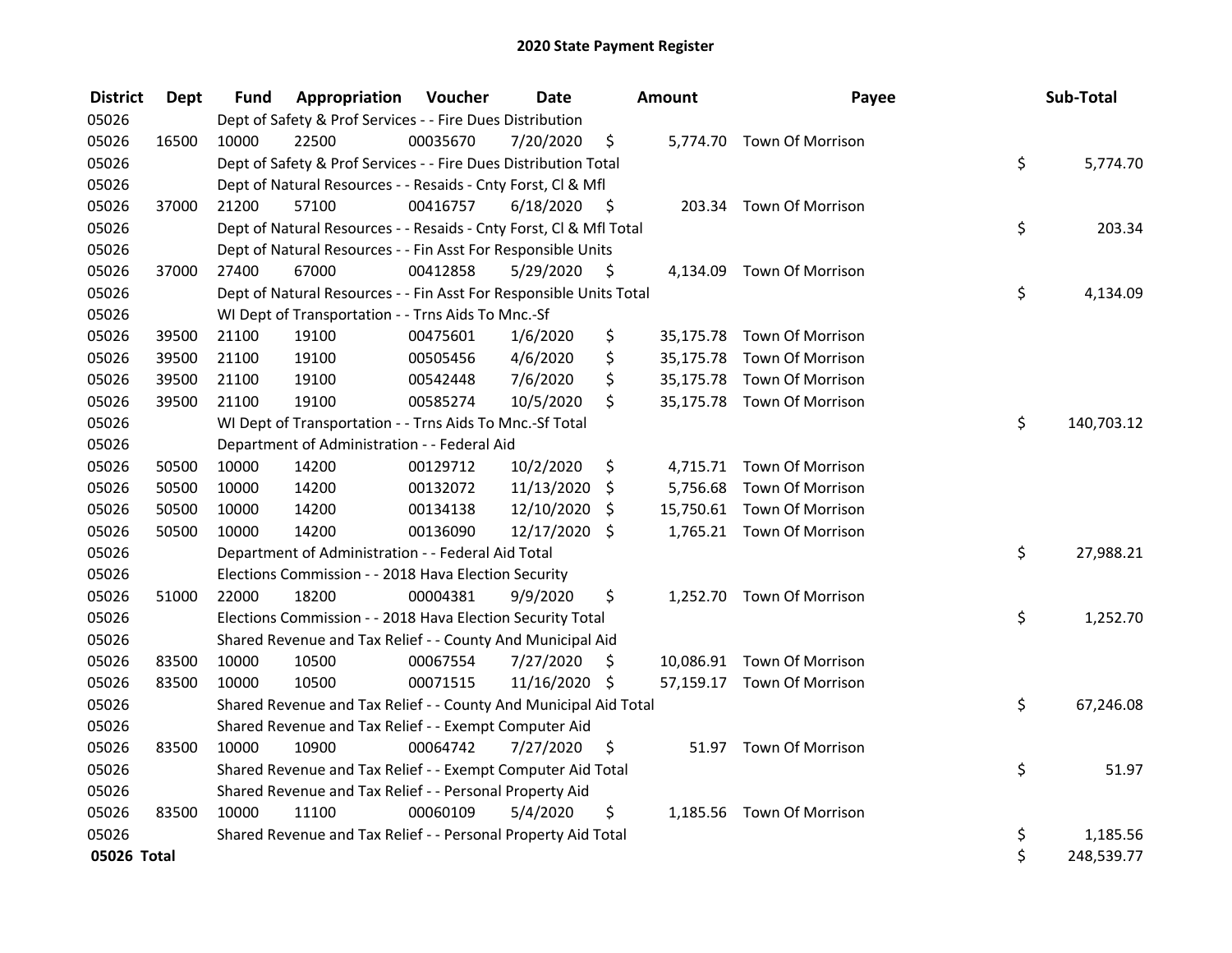| <b>District</b> | <b>Dept</b> | Fund  | Appropriation                                                      | Voucher  | <b>Date</b>   |         | <b>Amount</b> | Payee                         | Sub-Total        |
|-----------------|-------------|-------|--------------------------------------------------------------------|----------|---------------|---------|---------------|-------------------------------|------------------|
| 05028           |             |       | Dept of Safety & Prof Services - - Fire Dues Distribution          |          |               |         |               |                               |                  |
| 05028           | 16500       | 10000 | 22500                                                              | 00035671 | 7/20/2020     | \$      |               | 7,265.55 Town of New Denmark  |                  |
| 05028           |             |       | Dept of Safety & Prof Services - - Fire Dues Distribution Total    |          |               |         |               |                               | \$<br>7,265.55   |
| 05028           |             |       | Dept of Natural Resources - - Aids In Lieu Of Taxes - Gener        |          |               |         |               |                               |                  |
| 05028           | 37000       | 10000 | 50300                                                              | 00382751 | 1/15/2020     | - \$    |               | 417.54 Town of New Denmark    |                  |
| 05028           |             |       | Dept of Natural Resources - - Aids In Lieu Of Taxes - Gener Total  |          |               |         |               |                               | \$<br>417.54     |
| 05028           |             |       | Dept of Natural Resources - - Resaids - Cnty Forst, Cl & Mfl       |          |               |         |               |                               |                  |
| 05028           | 37000       | 21200 | 57100                                                              | 00416758 | 6/18/2020     | - \$    |               | 60.70 Town of New Denmark     |                  |
| 05028           |             |       | Dept of Natural Resources - - Resaids - Cnty Forst, Cl & Mfl Total |          |               |         |               |                               | \$<br>60.70      |
| 05028           |             |       | Dept of Natural Resources - - Fin Asst For Responsible Units       |          |               |         |               |                               |                  |
| 05028           | 37000       | 27400 | 67000                                                              | 00413154 | 5/29/2020     | - \$    |               | 4,863.78 Town of New Denmark  |                  |
| 05028           |             |       | Dept of Natural Resources - - Fin Asst For Responsible Units Total |          |               |         |               |                               | \$<br>4,863.78   |
| 05028           |             |       | WI Dept of Transportation - - Trns Aids To Mnc.-Sf                 |          |               |         |               |                               |                  |
| 05028           | 39500       | 21100 | 19100                                                              | 00475602 | 1/6/2020      | \$      |               | 39,341.16 Town of New Denmark |                  |
| 05028           | 39500       | 21100 | 19100                                                              | 00505457 | 4/6/2020      | \$      |               | 39,341.16 Town of New Denmark |                  |
| 05028           | 39500       | 21100 | 19100                                                              | 00542449 | 7/6/2020      | \$      |               | 39,341.16 Town of New Denmark |                  |
| 05028           | 39500       | 21100 | 19100                                                              | 00585275 | 10/5/2020     | \$      |               | 39,341.16 Town of New Denmark |                  |
| 05028           |             |       | WI Dept of Transportation - - Trns Aids To Mnc.-Sf Total           |          |               |         |               |                               | \$<br>157,364.64 |
| 05028           |             |       | Department of Administration - - Federal Aid                       |          |               |         |               |                               |                  |
| 05028           | 50500       | 10000 | 14200                                                              | 00134139 | 12/10/2020    | $\zeta$ | 25,459.00     | Town of New Denmark           |                  |
| 05028           | 50500       | 10000 | 14200                                                              | 00136091 | 12/17/2020 \$ |         |               | 304.42 Town of New Denmark    |                  |
| 05028           |             |       | Department of Administration - - Federal Aid Total                 |          |               |         |               |                               | \$<br>25,763.42  |
| 05028           |             |       | Elections Commission - - 2018 Hava Election Security               |          |               |         |               |                               |                  |
| 05028           | 51000       | 22000 | 18200                                                              | 00004286 | 8/20/2020     | \$      |               | 1,358.30 Town of New Denmark  |                  |
| 05028           |             |       | Elections Commission - - 2018 Hava Election Security Total         |          |               |         |               |                               | \$<br>1,358.30   |
| 05028           |             |       | Shared Revenue and Tax Relief - - County And Municipal Aid         |          |               |         |               |                               |                  |
| 05028           | 83500       | 10000 | 10500                                                              | 00067555 | 7/27/2020     | S       |               | 4,276.06 Town of New Denmark  |                  |
| 05028           | 83500       | 10000 | 10500                                                              | 00071516 | 11/16/2020 \$ |         |               | 24,230.98 Town of New Denmark |                  |
| 05028           |             |       | Shared Revenue and Tax Relief - - County And Municipal Aid Total   |          |               |         |               |                               | \$<br>28,507.04  |
| 05028           |             |       | Shared Revenue and Tax Relief - - Exempt Computer Aid              |          |               |         |               |                               |                  |
| 05028           | 83500       | 10000 | 10900                                                              | 00064743 | 7/27/2020     | \$      |               | 1,053.81 Town of New Denmark  |                  |
| 05028           |             |       | Shared Revenue and Tax Relief - - Exempt Computer Aid Total        |          |               |         |               |                               | \$<br>1,053.81   |
| 05028           |             |       | Shared Revenue and Tax Relief - - Utility Aid                      |          |               |         |               |                               |                  |
| 05028           | 83500       | 10000 | 11000                                                              | 00067555 | 7/27/2020     | \$      | 2.39          | Town of New Denmark           |                  |
| 05028           | 83500       | 10000 | 11000                                                              | 00071516 | 11/16/2020    | $\zeta$ |               | 13.81 Town of New Denmark     |                  |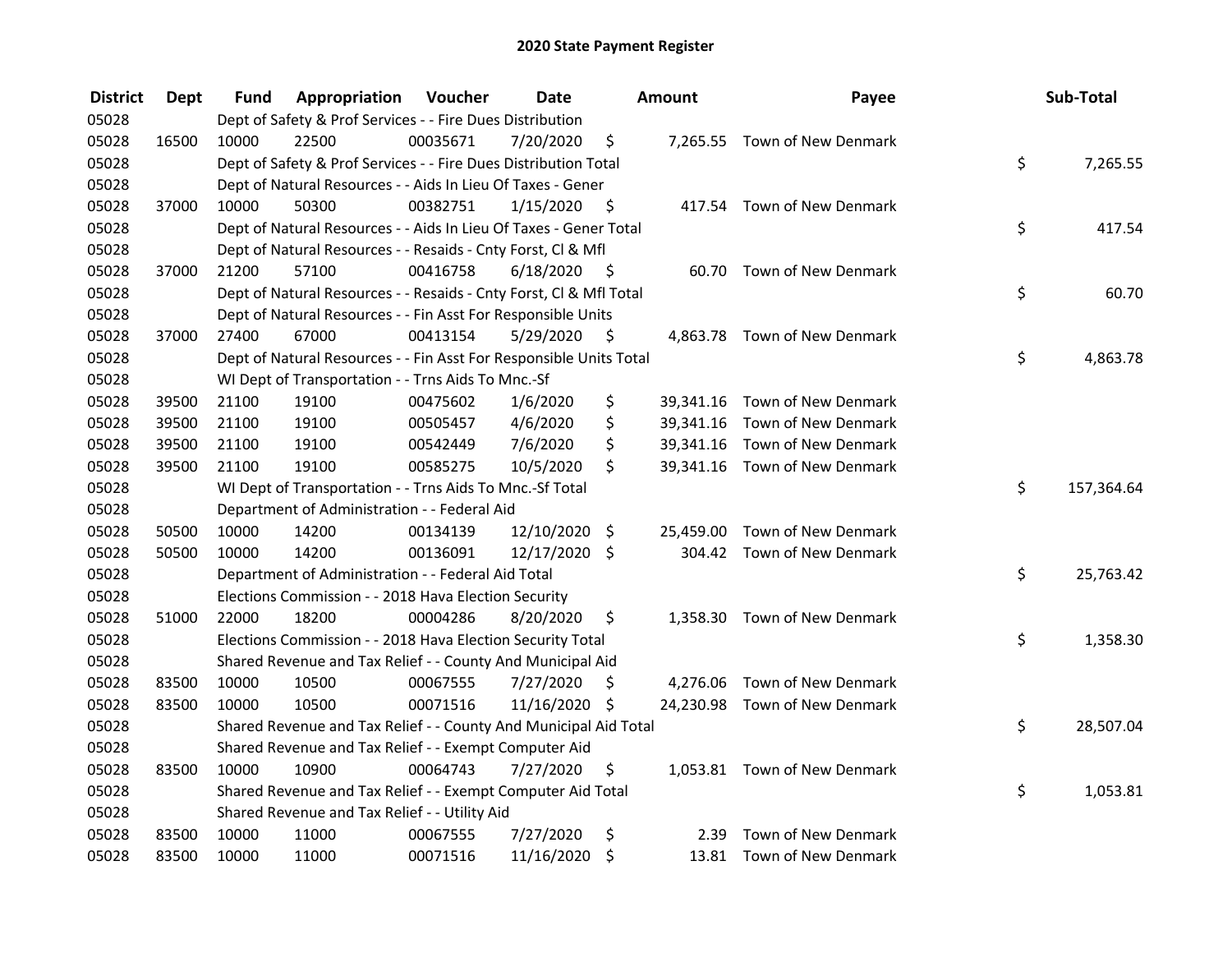| <b>District</b> | <b>Dept</b> | <b>Fund</b> | Appropriation                                                 | Voucher  | <b>Date</b> | Amount | Payee                         | Sub-Total  |
|-----------------|-------------|-------------|---------------------------------------------------------------|----------|-------------|--------|-------------------------------|------------|
| 05028           |             |             | Shared Revenue and Tax Relief - - Utility Aid Total           |          |             |        |                               | 16.20      |
| 05028           |             |             | Shared Revenue and Tax Relief - - Personal Property Aid       |          |             |        |                               |            |
| 05028           | 83500       | 10000       | 11100                                                         | 00060110 | 5/4/2020    |        | 20,158.30 Town of New Denmark |            |
| 05028           |             |             | Shared Revenue and Tax Relief - - Personal Property Aid Total |          |             |        |                               | 20,158.30  |
| 05028 Total     |             |             |                                                               |          |             |        |                               | 246,829.28 |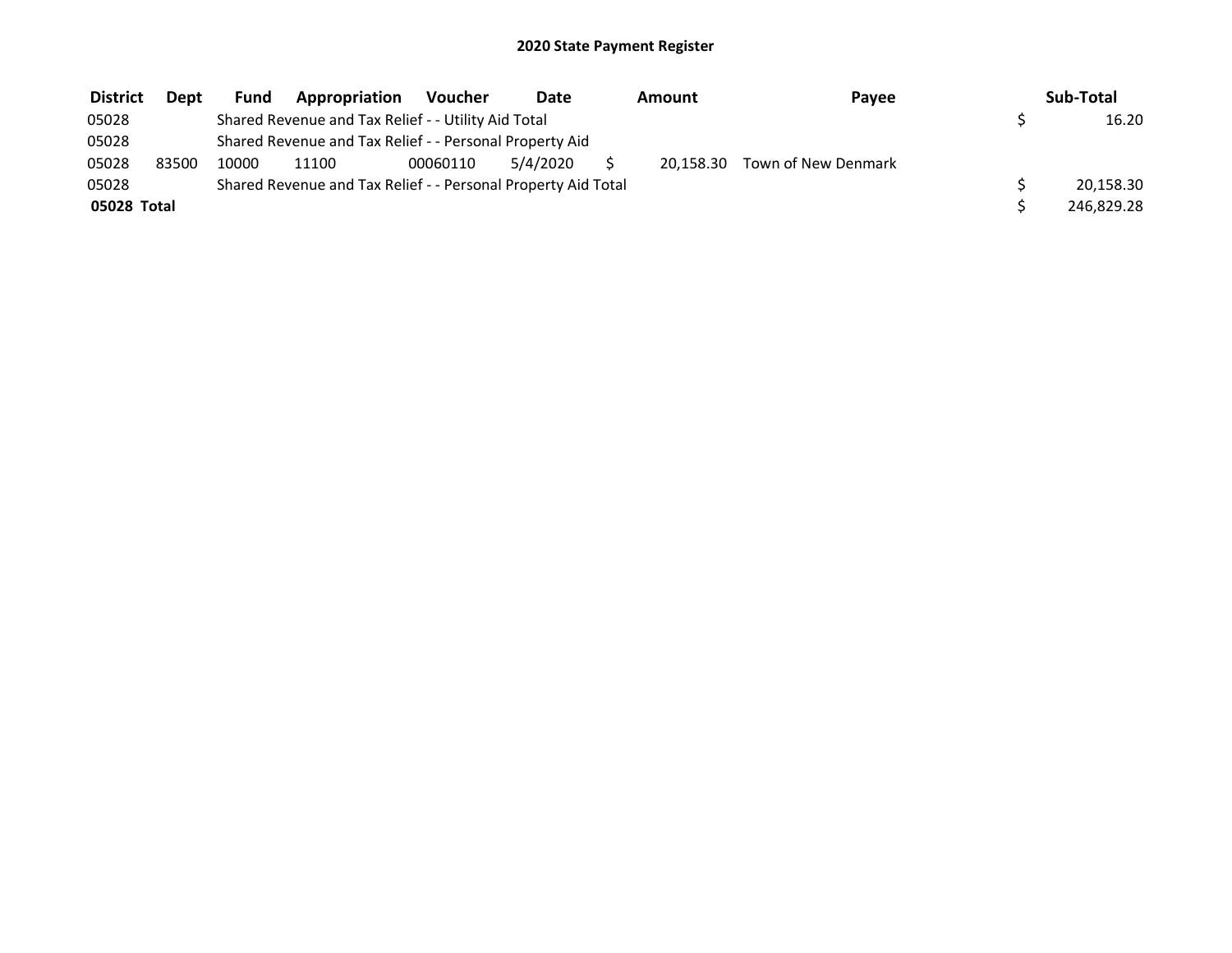| <b>District</b> | <b>Dept</b> | Fund  | <b>Appropriation Voucher</b>                                         |          | <b>Date</b>   |      | Amount | Payee                        | Sub-Total        |
|-----------------|-------------|-------|----------------------------------------------------------------------|----------|---------------|------|--------|------------------------------|------------------|
| 05030           |             |       | Dept of Safety & Prof Services - - Fire Dues Distribution            |          |               |      |        |                              |                  |
| 05030           | 16500       | 10000 | 22500                                                                | 00035672 | 7/20/2020     | \$   |        | 12,083.78 Town Of Pittsfield |                  |
| 05030           |             |       | Dept of Safety & Prof Services - - Fire Dues Distribution Total      |          |               |      |        |                              | \$<br>12,083.78  |
| 05030           |             |       | Dept of Natural Resources - - Aids In Lieu Of Taxes - Gener          |          |               |      |        |                              |                  |
| 05030           | 37000       | 10000 | 50300                                                                | 00382729 | 1/15/2020     | - \$ |        | 1,150.22 Town Of Pittsfield  |                  |
| 05030           |             |       | Dept of Natural Resources - - Aids In Lieu Of Taxes - Gener Total    |          |               |      |        |                              | \$<br>1,150.22   |
| 05030           |             |       | Dept of Natural Resources - - Resaids - Cnty Forst, Cl & Mfl         |          |               |      |        |                              |                  |
| 05030           | 37000       | 21200 | 57100                                                                | 00416759 | 6/18/2020     | - \$ |        | 60.00 Town Of Pittsfield     |                  |
| 05030           |             |       | Dept of Natural Resources - - Resaids - Cnty Forst, Cl & Mfl Total   |          |               |      |        |                              | \$<br>60.00      |
| 05030           |             |       | Dept of Natural Resources - - Fin Asst For Responsible Units         |          |               |      |        |                              |                  |
| 05030           | 37000       | 27400 | 67000                                                                | 00412773 | 5/29/2020     | \$   |        | 3,581.09 Town Of Pittsfield  |                  |
| 05030           |             |       | Dept of Natural Resources - - Fin Asst For Responsible Units Total   |          |               |      |        |                              | \$<br>3,581.09   |
| 05030           |             |       | WI Dept of Transportation - - Trns Aids To Mnc.-Sf                   |          |               |      |        |                              |                  |
| 05030           | 39500       | 21100 | 19100                                                                | 00475603 | 1/6/2020      | \$   |        | 37,501.56 Town Of Pittsfield |                  |
| 05030           | 39500       | 21100 | 19100                                                                | 00505458 | 4/6/2020      | \$   |        | 37,501.56 Town Of Pittsfield |                  |
| 05030           | 39500       | 21100 | 19100                                                                | 00542450 | 7/6/2020      | \$   |        | 37,501.56 Town Of Pittsfield |                  |
| 05030           | 39500       | 21100 | 19100                                                                | 00585276 | 10/5/2020     | \$   |        | 37,501.56 Town Of Pittsfield |                  |
| 05030           |             |       | WI Dept of Transportation - - Trns Aids To Mnc.-Sf Total             |          |               |      |        |                              | \$<br>150,006.24 |
| 05030           |             |       | Department of Administration - - Federal Aid                         |          |               |      |        |                              |                  |
| 05030           | 50500       | 10000 | 14200                                                                | 00134140 | 12/10/2020 \$ |      |        | 43,075.72 Town Of Pittsfield |                  |
| 05030           |             |       | Department of Administration - - Federal Aid Total                   |          |               |      |        |                              | \$<br>43,075.72  |
| 05030           |             |       | Department of Administration - - Hv Trans Ln Annual Impact Fee       |          |               |      |        |                              |                  |
| 05030           | 50500       | 10000 | 17400                                                                | 00121343 | 5/1/2020      | \$   |        | 33,620.00 Town Of Pittsfield |                  |
| 05030           |             |       | Department of Administration - - Hv Trans Ln Annual Impact Fee Total |          |               |      |        |                              | \$<br>33,620.00  |
| 05030           |             |       | Elections Commission - - 2018 Hava Election Security                 |          |               |      |        |                              |                  |
| 05030           | 51000       | 22000 | 18200                                                                | 00003869 | 7/16/2020     | \$   |        | 2,275.70 Town Of Pittsfield  |                  |
| 05030           |             |       | Elections Commission - - 2018 Hava Election Security Total           |          |               |      |        |                              | \$<br>2,275.70   |
| 05030           |             |       | Shared Revenue and Tax Relief - - County And Municipal Aid           |          |               |      |        |                              |                  |
| 05030           | 83500       | 10000 | 10500                                                                | 00067556 | 7/27/2020     | \$   |        | 5,078.22 Town Of Pittsfield  |                  |
| 05030           | 83500       | 10000 | 10500                                                                | 00071517 | 11/16/2020 \$ |      |        | 28,776.61 Town Of Pittsfield |                  |
| 05030           |             |       | Shared Revenue and Tax Relief - - County And Municipal Aid Total     |          |               |      |        |                              | \$<br>33,854.83  |
| 05030           |             |       | Shared Revenue and Tax Relief - - Exempt Computer Aid                |          |               |      |        |                              |                  |
| 05030           | 83500       | 10000 | 10900                                                                | 00064744 | 7/27/2020     | \$   |        | 205.77 Town Of Pittsfield    |                  |
| 05030           |             |       | Shared Revenue and Tax Relief - - Exempt Computer Aid Total          |          |               |      |        |                              | \$<br>205.77     |
| 05030           |             |       | Shared Revenue and Tax Relief - - Personal Property Aid              |          |               |      |        |                              |                  |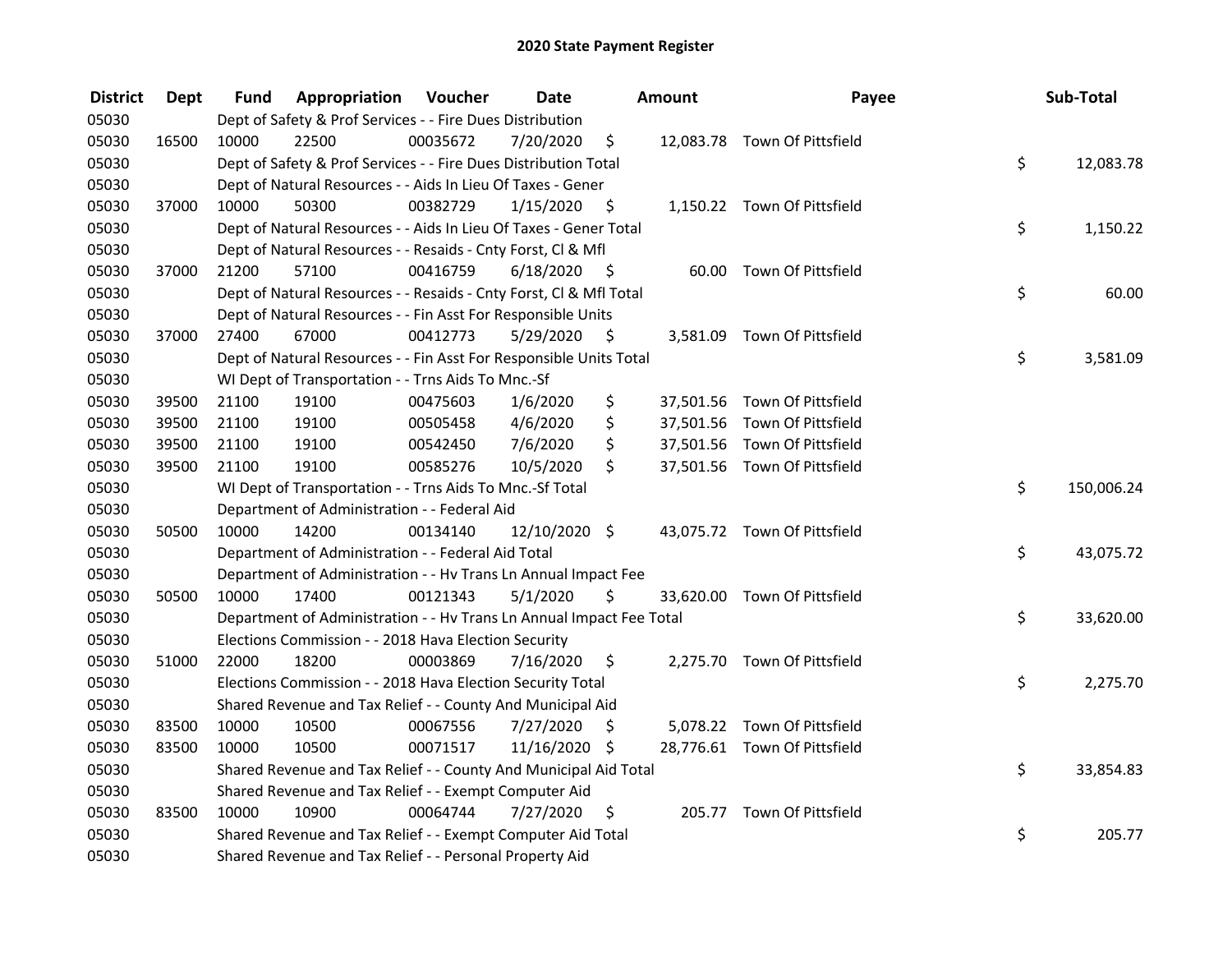| <b>District</b> | <b>Dept</b> | Fund  | Appropriation                                                                 | Voucher  | Date         | Amount   | Pavee                       | Sub-Total  |
|-----------------|-------------|-------|-------------------------------------------------------------------------------|----------|--------------|----------|-----------------------------|------------|
| 05030           | 83500       | 10000 | 11100                                                                         | 00060111 | 5/4/2020     | 2.592.34 | Town Of Pittsfield          |            |
| 05030           |             |       | Shared Revenue and Tax Relief - - Personal Property Aid Total                 |          |              |          |                             | 2,592.34   |
| 05030           |             |       | Shared Revenue and Tax Relief - - State Aid; Video Service Provider Fee       |          |              |          |                             |            |
| 05030           | 83500       | 10000 | 11200                                                                         | 00064064 | 7/27/2020 \$ |          | 1.461.44 Town Of Pittsfield |            |
| 05030           |             |       | Shared Revenue and Tax Relief - - State Aid; Video Service Provider Fee Total |          |              |          |                             | 1.461.44   |
| 05030 Total     |             |       |                                                                               |          |              |          |                             | 283,967.13 |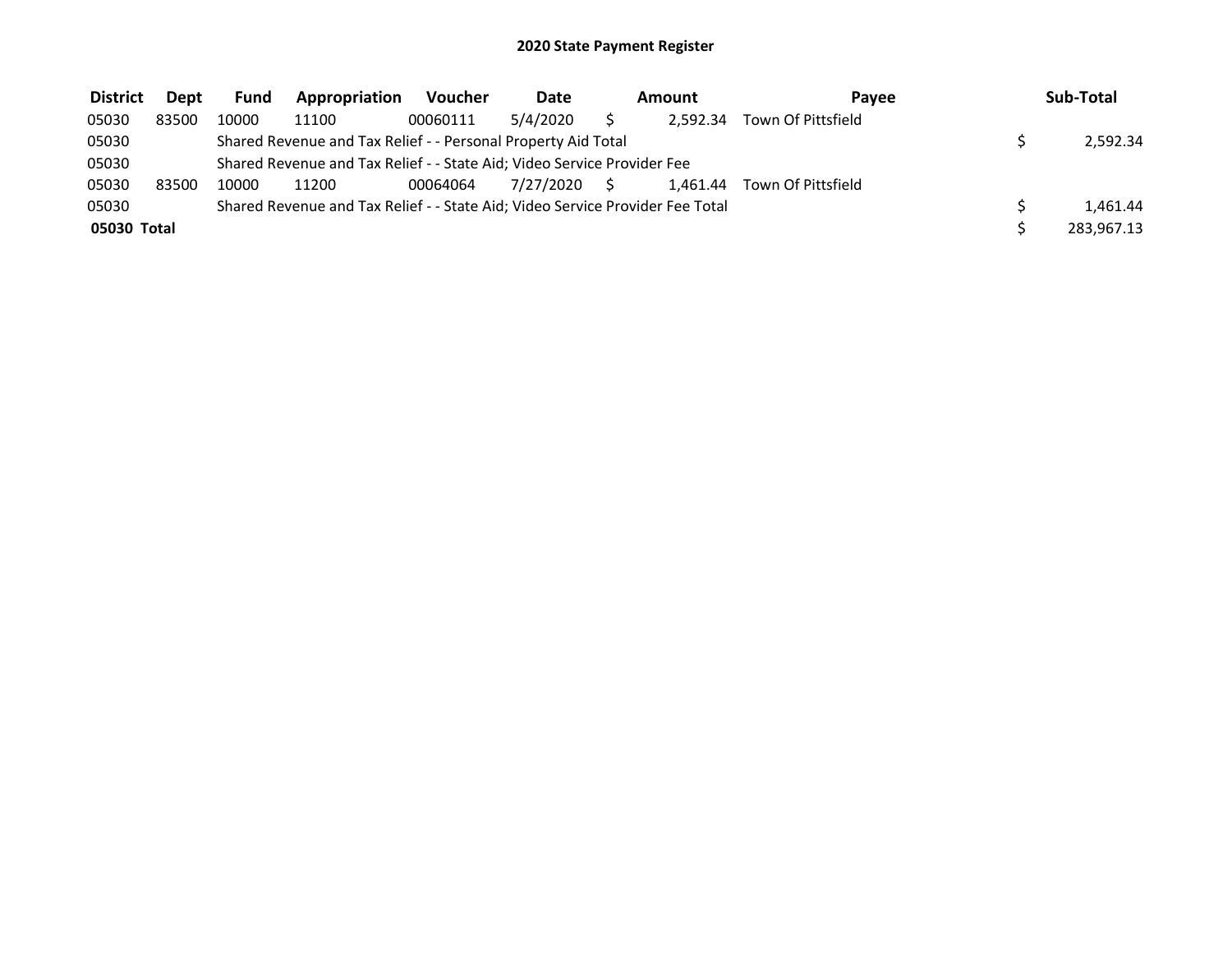| <b>District</b> | Dept  | Fund  | Appropriation                                                      | Voucher  | <b>Date</b>   |      | Amount | Payee                      | Sub-Total        |
|-----------------|-------|-------|--------------------------------------------------------------------|----------|---------------|------|--------|----------------------------|------------------|
| 05034           |       |       | Dept of Safety & Prof Services - - Fire Dues Distribution          |          |               |      |        |                            |                  |
| 05034           | 16500 | 10000 | 22500                                                              | 00035673 | 7/20/2020     | \$   |        | 8,855.30 Town of Rockland  |                  |
| 05034           |       |       | Dept of Safety & Prof Services - - Fire Dues Distribution Total    |          |               |      |        |                            | \$<br>8,855.30   |
| 05034           |       |       | Dept of Natural Resources - - Aids In Lieu Of Taxes - Gener        |          |               |      |        |                            |                  |
| 05034           | 37000 | 10000 | 50300                                                              | 00382723 | 1/15/2020     | - \$ |        | 5,073.31 Town of Rockland  |                  |
| 05034           |       |       | Dept of Natural Resources - - Aids In Lieu Of Taxes - Gener Total  |          |               |      |        |                            | \$<br>5,073.31   |
| 05034           |       |       | Dept of Natural Resources - - Resaids - Cnty Forst, Cl & Mfl       |          |               |      |        |                            |                  |
| 05034           | 37000 | 21200 | 57100                                                              | 00416760 | 6/18/2020     | - \$ |        | 4.00 Town of Rockland      |                  |
| 05034           |       |       | Dept of Natural Resources - - Resaids - Cnty Forst, Cl & Mfl Total |          |               |      |        |                            | \$<br>4.00       |
| 05034           |       |       | Dept of Natural Resources - - Fin Asst For Responsible Units       |          |               |      |        |                            |                  |
| 05034           | 37000 | 27400 | 67000                                                              | 00413158 | 5/29/2020     | - \$ |        | 2,408.52 Town of Rockland  |                  |
| 05034           |       |       | Dept of Natural Resources - - Fin Asst For Responsible Units Total |          |               |      |        |                            | \$<br>2,408.52   |
| 05034           |       |       | WI Dept of Transportation - - Trns Aids To Mnc.-Sf                 |          |               |      |        |                            |                  |
| 05034           | 39500 | 21100 | 19100                                                              | 00475604 | 1/6/2020      | \$   |        | 27,515.16 Town of Rockland |                  |
| 05034           | 39500 | 21100 | 19100                                                              | 00505459 | 4/6/2020      | \$   |        | 27,515.16 Town of Rockland |                  |
| 05034           | 39500 | 21100 | 19100                                                              | 00542451 | 7/6/2020      | \$   |        | 27,515.16 Town of Rockland |                  |
| 05034           | 39500 | 21100 | 19100                                                              | 00585277 | 10/5/2020     | \$   |        | 27,515.16 Town of Rockland |                  |
| 05034           |       |       | WI Dept of Transportation - - Trns Aids To Mnc.-Sf Total           |          |               |      |        |                            | \$<br>110,060.64 |
| 05034           |       |       | Department of Administration - - Federal Aid                       |          |               |      |        |                            |                  |
| 05034           | 50500 | 10000 | 14200                                                              | 00129713 | 10/2/2020     | \$   |        | 3,697.73 Town of Rockland  |                  |
| 05034           | 50500 | 10000 | 14200                                                              | 00134141 | 12/10/2020 \$ |      |        | 26,313.27 Town of Rockland |                  |
| 05034           |       |       | Department of Administration - - Federal Aid Total                 |          |               |      |        |                            | \$<br>30,011.00  |
| 05034           |       |       | Elections Commission - - 2018 Hava Election Security               |          |               |      |        |                            |                  |
| 05034           | 51000 | 22000 | 18200                                                              | 00004411 | 9/9/2020      | \$   |        | 1,559.60 Town of Rockland  |                  |
| 05034           |       |       | Elections Commission - - 2018 Hava Election Security Total         |          |               |      |        |                            | \$<br>1,559.60   |
| 05034           |       |       | Shared Revenue and Tax Relief - - County And Municipal Aid         |          |               |      |        |                            |                  |
| 05034           | 83500 | 10000 | 10500                                                              | 00067557 | 7/27/2020     | \$   |        | 2,769.29 Town of Rockland  |                  |
| 05034           | 83500 | 10000 | 10500                                                              | 00071518 | 11/16/2020 \$ |      |        | 15,692.61 Town of Rockland |                  |
| 05034           |       |       | Shared Revenue and Tax Relief - - County And Municipal Aid Total   |          |               |      |        |                            | \$<br>18,461.90  |
| 05034           |       |       | Shared Revenue and Tax Relief - - Exempt Computer Aid              |          |               |      |        |                            |                  |
| 05034           | 83500 | 10000 | 10900                                                              | 00064745 | 7/27/2020     | \$   |        | 109.12 Town of Rockland    |                  |
| 05034           |       |       | Shared Revenue and Tax Relief - - Exempt Computer Aid Total        |          |               |      |        |                            | \$<br>109.12     |
| 05034           |       |       | Shared Revenue and Tax Relief - - Utility Aid                      |          |               |      |        |                            |                  |
| 05034           | 83500 | 10000 | 11000                                                              | 00067557 | 7/27/2020     | \$   |        | 410.02 Town of Rockland    |                  |
| 05034           | 83500 | 10000 | 11000                                                              | 00071518 | 11/16/2020    | \$   |        | 2,364.42 Town of Rockland  |                  |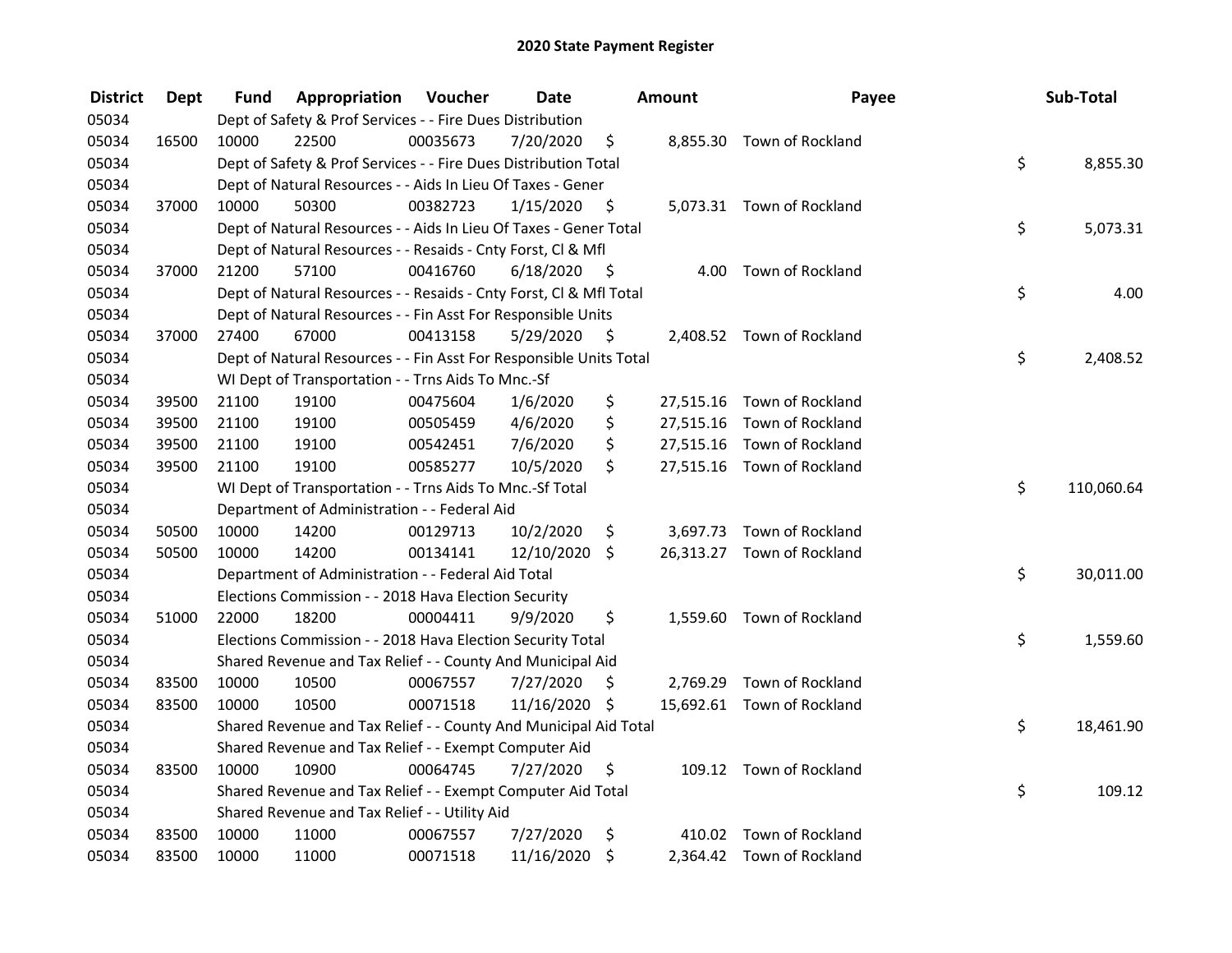| <b>District</b> | <b>Dept</b> | <b>Fund</b> | Appropriation                                                                 | <b>Voucher</b> | Date      |    | Amount   | Payee            | Sub-Total  |
|-----------------|-------------|-------------|-------------------------------------------------------------------------------|----------------|-----------|----|----------|------------------|------------|
| 05034           |             |             | Shared Revenue and Tax Relief - - Utility Aid Total                           |                |           |    |          |                  | 2,774.44   |
| 05034           |             |             | Shared Revenue and Tax Relief - - Personal Property Aid                       |                |           |    |          |                  |            |
| 05034           | 83500       | 10000       | 11100                                                                         | 00060112       | 5/4/2020  |    | 3.265.36 | Town of Rockland |            |
| 05034           |             |             | Shared Revenue and Tax Relief - - Personal Property Aid Total                 |                |           |    |          |                  | 3,265.36   |
| 05034           |             |             | Shared Revenue and Tax Relief - - State Aid; Video Service Provider Fee       |                |           |    |          |                  |            |
| 05034           | 83500       | 10000       | 11200                                                                         | 00064065       | 7/27/2020 | S. | 369.82   | Town of Rockland |            |
| 05034           |             |             | Shared Revenue and Tax Relief - - State Aid; Video Service Provider Fee Total |                |           |    |          |                  | 369.82     |
| 05034 Total     |             |             |                                                                               |                |           |    |          |                  | 182,953.01 |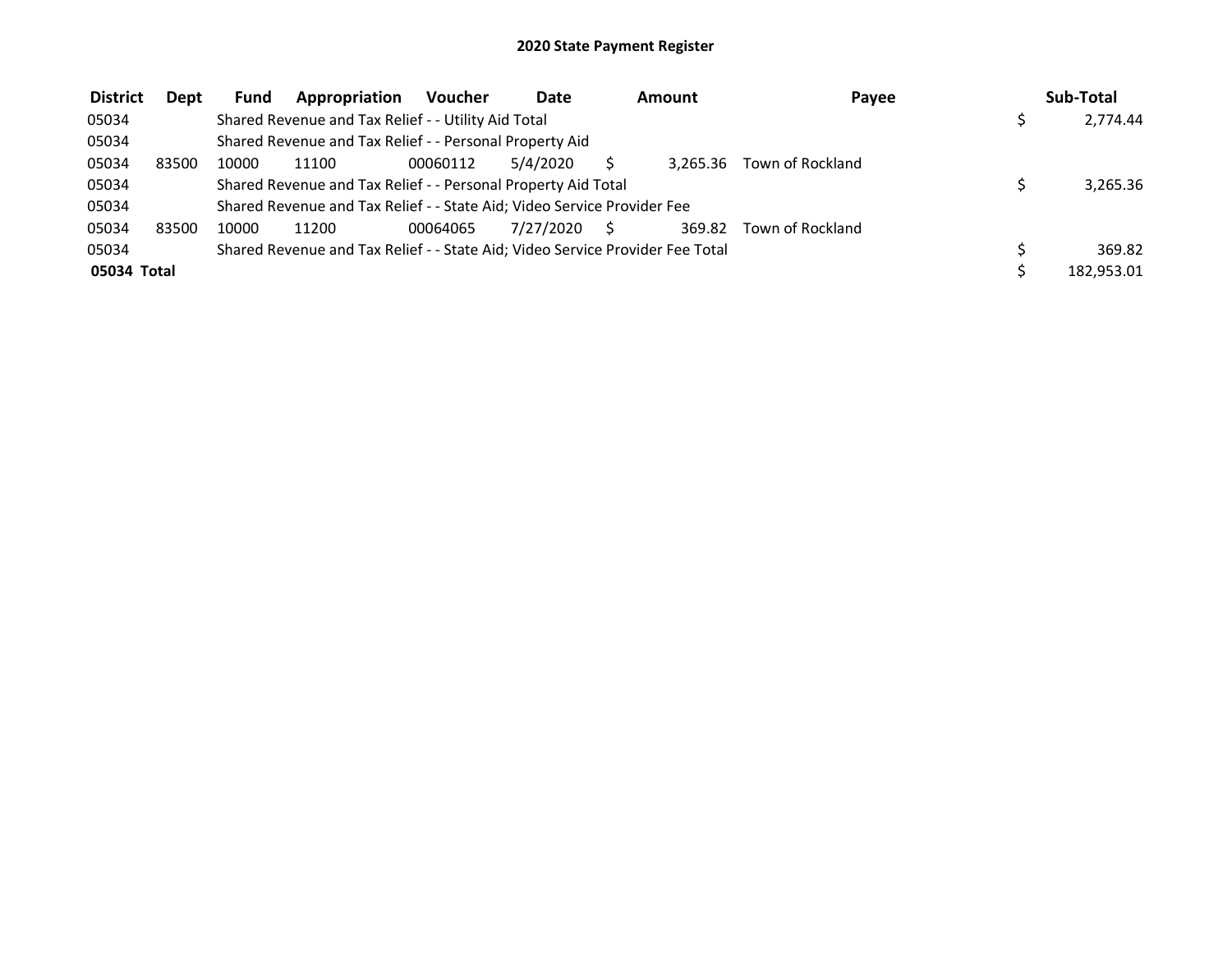| <b>District</b> | <b>Dept</b> | Fund  | Appropriation                                                      | Voucher  | <b>Date</b>   |      | <b>Amount</b> |                          | Payee | Sub-Total  |
|-----------------|-------------|-------|--------------------------------------------------------------------|----------|---------------|------|---------------|--------------------------|-------|------------|
| 05036           |             |       | Dept of Safety & Prof Services - - Fire Dues Distribution          |          |               |      |               |                          |       |            |
| 05036           | 16500       | 10000 | 22500                                                              | 00035674 | 7/20/2020     | \$   |               | 14,960.92 Scott, Town of |       |            |
| 05036           |             |       | Dept of Safety & Prof Services - - Fire Dues Distribution Total    |          |               |      |               |                          | \$    | 14,960.92  |
| 05036           |             |       | Dept of Natural Resources - - Aids In Lieu Of Taxes - Gener        |          |               |      |               |                          |       |            |
| 05036           | 37000       | 10000 | 50300                                                              | 00382722 | 1/15/2020     | \$   |               | 8,952.26 Scott, Town of  |       |            |
| 05036           |             |       | Dept of Natural Resources - - Aids In Lieu Of Taxes - Gener Total  |          |               |      |               |                          | \$    | 8,952.26   |
| 05036           |             |       | Dept of Natural Resources - - Resaids - Cnty Forst, Cl & Mfl       |          |               |      |               |                          |       |            |
| 05036           | 37000       | 21200 | 57100                                                              | 00416761 | 6/18/2020     | - \$ |               | 21.73 Scott, Town of     |       |            |
| 05036           |             |       | Dept of Natural Resources - - Resaids - Cnty Forst, Cl & Mfl Total |          |               |      |               |                          | \$    | 21.73      |
| 05036           |             |       | Dept of Natural Resources - - Fin Asst For Responsible Units       |          |               |      |               |                          |       |            |
| 05036           | 37000       | 27400 | 67000                                                              | 00413343 | 5/29/2020     | - \$ |               | 4,620.55 Scott, Town of  |       |            |
| 05036           |             |       | Dept of Natural Resources - - Fin Asst For Responsible Units Total |          |               |      |               |                          | \$    | 4,620.55   |
| 05036           |             |       | Dept of Natural Resources - - Recycling Consolidation Grants       |          |               |      |               |                          |       |            |
| 05036           | 37000       | 27400 | 67300                                                              | 00413343 | 5/29/2020     | \$.  |               | 923.29 Scott, Town of    |       |            |
| 05036           |             |       | Dept of Natural Resources - - Recycling Consolidation Grants Total |          |               |      |               |                          | \$    | 923.29     |
| 05036           |             |       | WI Dept of Transportation - - Trns Aids To Mnc.-Sf                 |          |               |      |               |                          |       |            |
| 05036           | 39500       | 21100 | 19100                                                              | 00475605 | 1/6/2020      | \$   | 27,889.65     | Scott, Town of           |       |            |
| 05036           | 39500       | 21100 | 19100                                                              | 00505460 | 4/6/2020      | \$   | 27,889.65     | Scott, Town of           |       |            |
| 05036           | 39500       | 21100 | 19100                                                              | 00542452 | 7/6/2020      | \$   | 27,889.65     | Scott, Town of           |       |            |
| 05036           | 39500       | 21100 | 19100                                                              | 00585278 | 10/5/2020     | \$   |               | 27,889.65 Scott, Town of |       |            |
| 05036           |             |       | WI Dept of Transportation - - Trns Aids To Mnc.-Sf Total           |          |               |      |               |                          | \$    | 111,558.60 |
| 05036           |             |       | Department of Administration - - Federal Aid                       |          |               |      |               |                          |       |            |
| 05036           | 50500       | 10000 | 14200                                                              | 00134142 | 12/10/2020 \$ |      |               | 55,017.91 Scott, Town of |       |            |
| 05036           |             |       | Department of Administration - - Federal Aid Total                 |          |               |      |               |                          | \$    | 55,017.91  |
| 05036           |             |       | Elections Commission - - 2018 Hava Election Security               |          |               |      |               |                          |       |            |
| 05036           | 51000       | 22000 | 18200                                                              | 00003961 | 7/28/2020     | \$   |               | 2,986.30 Scott, Town of  |       |            |
| 05036           |             |       | Elections Commission - - 2018 Hava Election Security Total         |          |               |      |               |                          | \$    | 2,986.30   |
| 05036           |             |       | Shared Revenue and Tax Relief - - County And Municipal Aid         |          |               |      |               |                          |       |            |
| 05036           | 83500       | 10000 | 10500                                                              | 00071519 | 11/16/2020 \$ |      |               | 28,837.15 Scott, Town of |       |            |
| 05036           |             |       | Shared Revenue and Tax Relief - - County And Municipal Aid Total   |          |               |      |               |                          | \$    | 28,837.15  |
| 05036           |             |       | Shared Revenue and Tax Relief - - Exempt Computer Aid              |          |               |      |               |                          |       |            |
| 05036           | 83500       | 10000 | 10900                                                              | 00064746 | 7/27/2020     | \$   |               | 361.67 Scott, Town of    |       |            |
| 05036           |             |       | Shared Revenue and Tax Relief - - Exempt Computer Aid Total        |          |               |      |               |                          | \$    | 361.67     |
| 05036           |             |       | Shared Revenue and Tax Relief - - Personal Property Aid            |          |               |      |               |                          |       |            |
| 05036           | 83500       | 10000 | 11100                                                              | 00060113 | 5/4/2020      | \$   |               | 5,407.84 Scott, Town of  |       |            |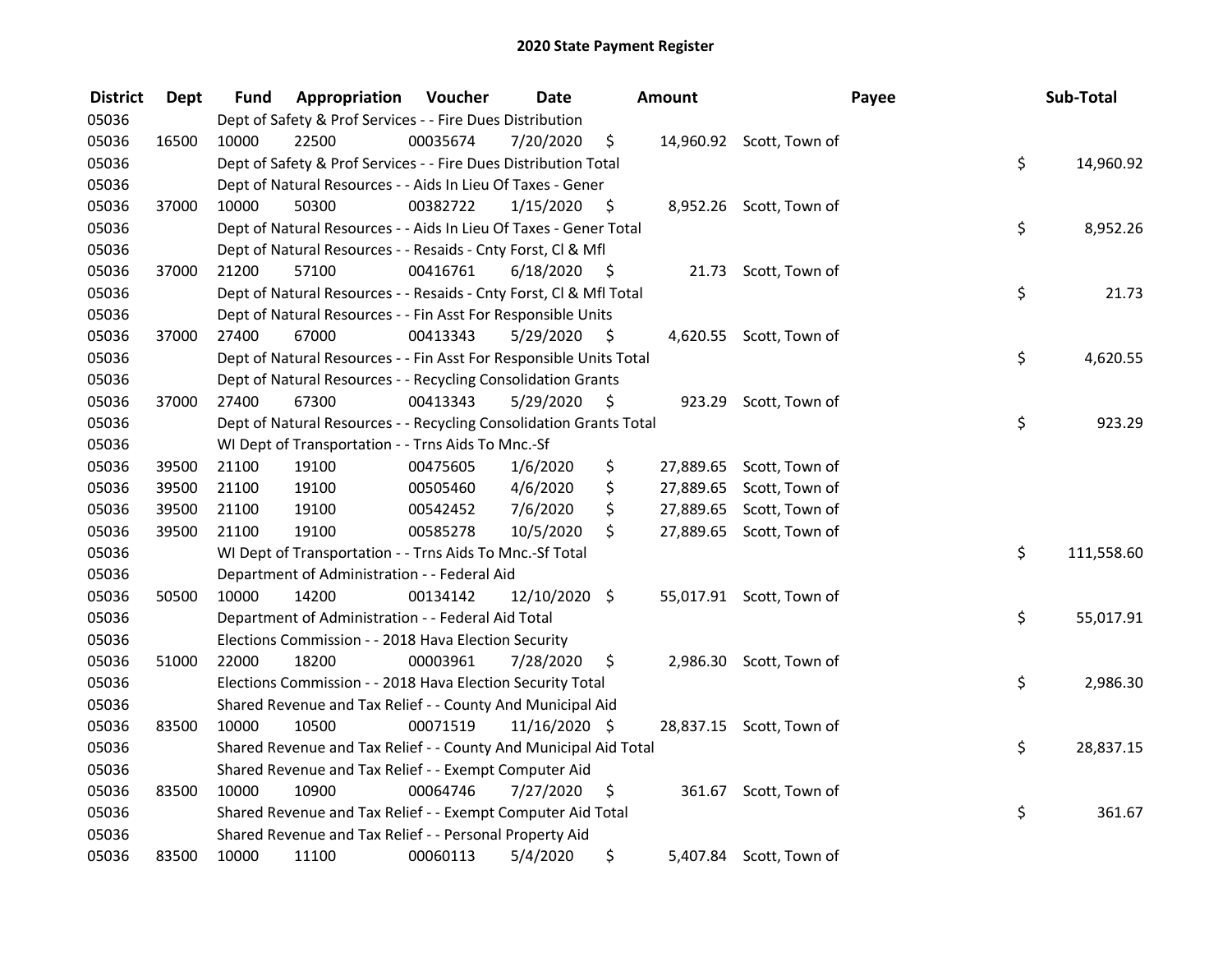| <b>District</b> | Dept  | Fund  | Appropriation                                                                 | Voucher  | Date         | Amount |                         | Payee | Sub-Total  |
|-----------------|-------|-------|-------------------------------------------------------------------------------|----------|--------------|--------|-------------------------|-------|------------|
| 05036           |       |       | Shared Revenue and Tax Relief - - Personal Property Aid Total                 |          |              |        |                         |       | 5.407.84   |
| 05036           |       |       | Shared Revenue and Tax Relief - - State Aid; Video Service Provider Fee       |          |              |        |                         |       |            |
| 05036           | 83500 | 10000 | 11200                                                                         | 00064066 | 7/27/2020 \$ |        | 1,916.34 Scott, Town of |       |            |
| 05036           |       |       | Shared Revenue and Tax Relief - - State Aid; Video Service Provider Fee Total |          |              |        |                         |       | 1.916.34   |
| 05036 Total     |       |       |                                                                               |          |              |        |                         |       | 235,564.56 |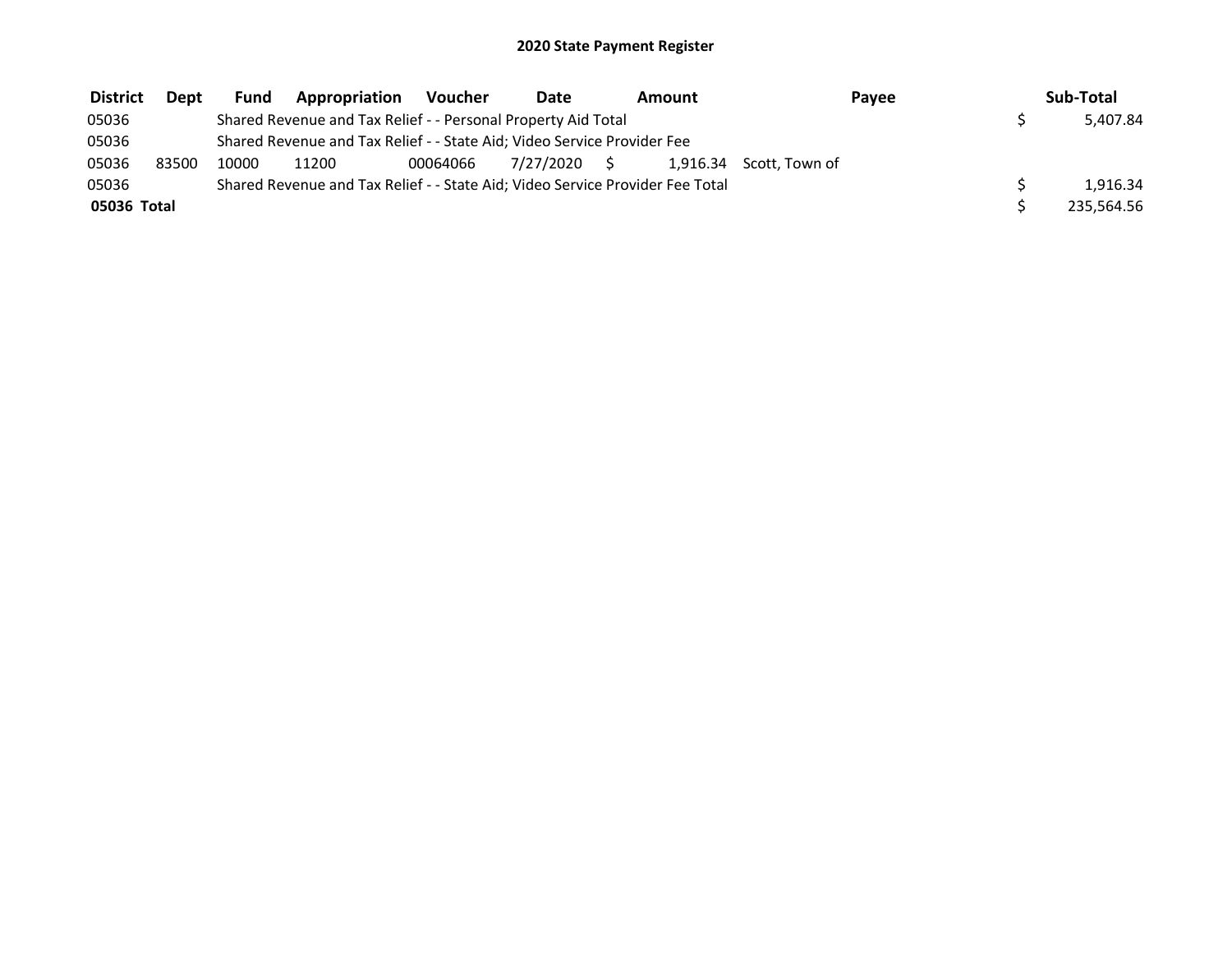| <b>District</b> | <b>Dept</b> | Fund  | Appropriation                                                        | Voucher  | <b>Date</b> |      | <b>Amount</b> | Payee                         | Sub-Total        |
|-----------------|-------------|-------|----------------------------------------------------------------------|----------|-------------|------|---------------|-------------------------------|------------------|
| 05040           |             |       | Dept of Safety & Prof Services - - Fire Dues Distribution            |          |             |      |               |                               |                  |
| 05040           | 16500       | 10000 | 22500                                                                | 00035675 | 7/20/2020   | \$   |               | 9,620.12 Town of Wrightstown  |                  |
| 05040           |             |       | Dept of Safety & Prof Services - - Fire Dues Distribution Total      |          |             |      |               |                               | \$<br>9,620.12   |
| 05040           |             |       | Dept of Natural Resources - - Aids In Lieu Of Taxes - Gener          |          |             |      |               |                               |                  |
| 05040           | 37000       | 10000 | 50300                                                                | 00382766 | 1/15/2020   | \$   |               | 4,639.53 Town of Wrightstown  |                  |
| 05040           |             |       | Dept of Natural Resources - - Aids In Lieu Of Taxes - Gener Total    |          |             |      |               |                               | \$<br>4,639.53   |
| 05040           |             |       | Dept of Natural Resources - - Resaids - Cnty Forst, Cl & Mfl         |          |             |      |               |                               |                  |
| 05040           | 37000       | 21200 | 57100                                                                | 00416762 | 6/18/2020   | - \$ |               | 46.55 Town of Wrightstown     |                  |
| 05040           |             |       | Dept of Natural Resources - - Resaids - Cnty Forst, Cl & Mfl Total   |          |             |      |               |                               | \$<br>46.55      |
| 05040           |             |       | Dept of Natural Resources - - Fin Asst For Responsible Units         |          |             |      |               |                               |                  |
| 05040           | 37000       | 27400 | 67000                                                                | 00413025 | 5/29/2020   | - \$ |               | 4,029.51 Town of Wrightstown  |                  |
| 05040           |             |       | Dept of Natural Resources - - Fin Asst For Responsible Units Total   |          |             |      |               |                               | \$<br>4,029.51   |
| 05040           |             |       | Dept of Natural Resources - - Recycling Consolidation Grants         |          |             |      |               |                               |                  |
| 05040           | 37000       | 27400 | 67300                                                                | 00413025 | 5/29/2020   | \$.  | 583.55        | Town of Wrightstown           |                  |
| 05040           |             |       | Dept of Natural Resources - - Recycling Consolidation Grants Total   |          |             |      |               |                               | \$<br>583.55     |
| 05040           |             |       | WI Dept of Transportation - - Trns Aids To Mnc.-Sf                   |          |             |      |               |                               |                  |
| 05040           | 39500       | 21100 | 19100                                                                | 00475606 | 1/6/2020    | \$   | 36,929.97     | Town of Wrightstown           |                  |
| 05040           | 39500       | 21100 | 19100                                                                | 00505461 | 4/6/2020    | \$   |               | 36,929.97 Town of Wrightstown |                  |
| 05040           | 39500       | 21100 | 19100                                                                | 00542453 | 7/6/2020    | \$   |               | 36,929.97 Town of Wrightstown |                  |
| 05040           | 39500       | 21100 | 19100                                                                | 00585279 | 10/5/2020   | \$   |               | 36,929.97 Town of Wrightstown |                  |
| 05040           |             |       | WI Dept of Transportation - - Trns Aids To Mnc.-Sf Total             |          |             |      |               |                               | \$<br>147,719.88 |
| 05040           |             |       | Department of Administration - - Federal Aid                         |          |             |      |               |                               |                  |
| 05040           | 50500       | 10000 | 14200                                                                | 00129714 | 10/2/2020   | \$   |               | 8,879.22 Town of Wrightstown  |                  |
| 05040           | 50500       | 10000 | 14200                                                                | 00134143 | 12/10/2020  | \$   | 28,707.78     | Town of Wrightstown           |                  |
| 05040           | 50500       | 10000 | 14200                                                                | 00136092 | 12/17/2020  | \$   | 3,989.19      | Town of Wrightstown           |                  |
| 05040           |             |       | Department of Administration - - Federal Aid Total                   |          |             |      |               |                               | \$<br>41,576.19  |
| 05040           |             |       | Department of Administration - - Hv Trans Ln Annual Impact Fee       |          |             |      |               |                               |                  |
| 05040           | 50500       | 10000 | 17400                                                                | 00121291 | 5/1/2020    | \$   |               | 8,119.00 Town of Wrightstown  |                  |
| 05040           |             |       | Department of Administration - - Hv Trans Ln Annual Impact Fee Total |          |             |      |               |                               | \$<br>8,119.00   |
| 05040           |             |       | Elections Commission - - 2018 Hava Election Security                 |          |             |      |               |                               |                  |
| 05040           | 51000       | 22000 | 18200                                                                | 00004350 | 8/28/2020   | \$   |               | 1,801.60 Town of Wrightstown  |                  |
| 05040           |             |       | Elections Commission - - 2018 Hava Election Security Total           |          |             |      |               |                               | \$<br>1,801.60   |
| 05040           |             |       | Shared Revenue and Tax Relief - - County And Municipal Aid           |          |             |      |               |                               |                  |
| 05040           | 83500       | 10000 | 10500                                                                | 00067558 | 7/27/2020   | \$   |               | 9,003.36 Town of Wrightstown  |                  |
| 05040           | 83500       | 10000 | 10500                                                                | 00071520 | 11/16/2020  | \$   |               | 51,019.01 Town of Wrightstown |                  |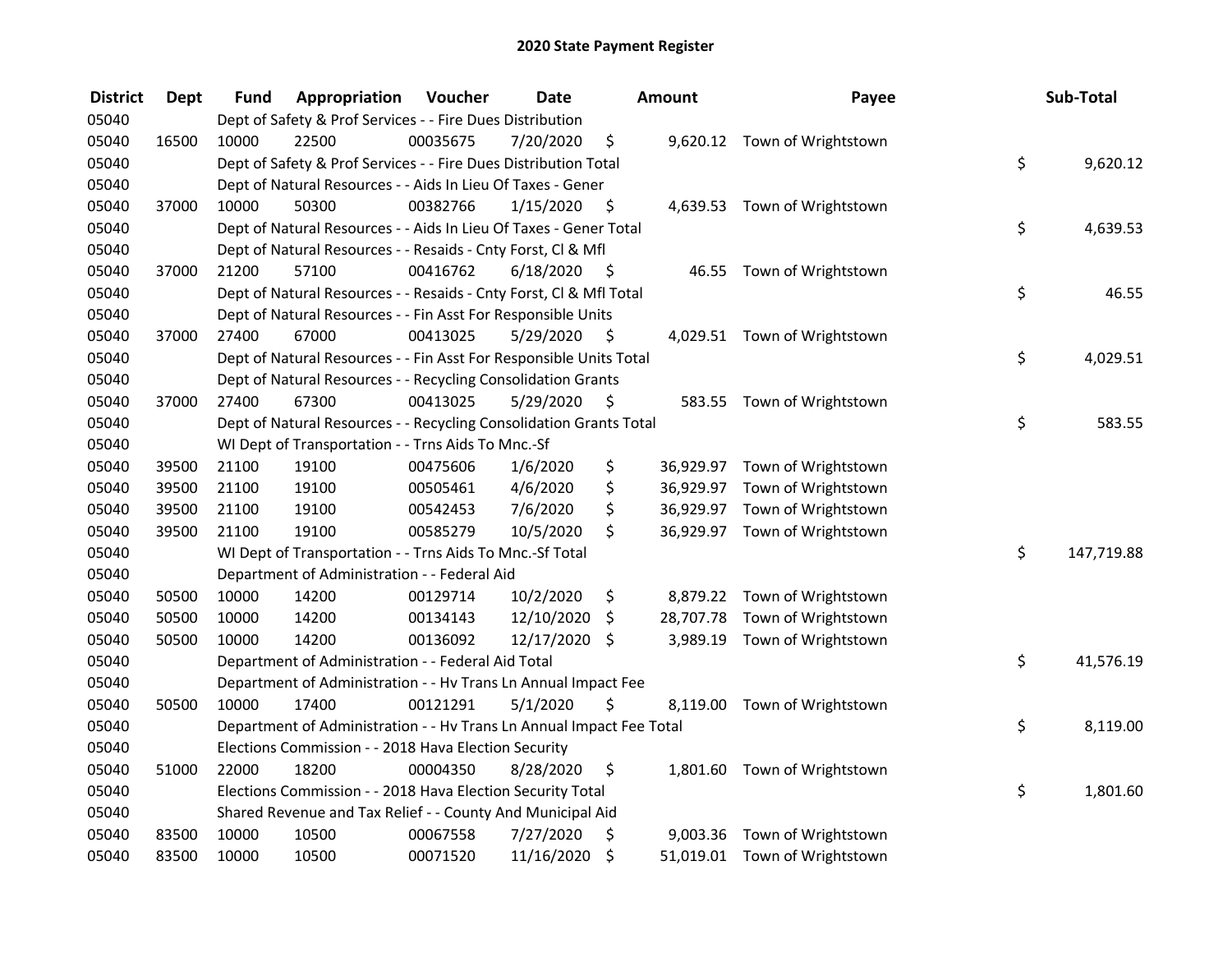| <b>District</b> | Dept  | Fund  | Appropriation                                                                 | <b>Voucher</b> | Date            |                     | <b>Amount</b> | Payee                      | Sub-Total        |
|-----------------|-------|-------|-------------------------------------------------------------------------------|----------------|-----------------|---------------------|---------------|----------------------------|------------------|
| 05040           |       |       | Shared Revenue and Tax Relief - - County And Municipal Aid Total              |                |                 |                     |               |                            | \$<br>60,022.37  |
| 05040           |       |       | Shared Revenue and Tax Relief - - Exempt Computer Aid                         |                |                 |                     |               |                            |                  |
| 05040           | 83500 | 10000 | 10900                                                                         | 00064747       | 7/27/2020       | S.                  |               | 191.22 Town of Wrightstown |                  |
| 05040           |       |       | Shared Revenue and Tax Relief - - Exempt Computer Aid Total                   |                |                 |                     |               |                            | \$<br>191.22     |
| 05040           |       |       | Shared Revenue and Tax Relief - - Utility Aid                                 |                |                 |                     |               |                            |                  |
| 05040           | 83500 | 10000 | 11000                                                                         | 00067558       | 7/27/2020       | S.                  | 1,145.94      | Town of Wrightstown        |                  |
| 05040           | 83500 | 10000 | 11000                                                                         | 00071520       | $11/16/2020$ \$ |                     | 5,806.54      | Town of Wrightstown        |                  |
| 05040           |       |       | Shared Revenue and Tax Relief - - Utility Aid Total                           |                |                 |                     |               |                            | \$<br>6,952.48   |
| 05040           |       |       | Shared Revenue and Tax Relief - - Personal Property Aid                       |                |                 |                     |               |                            |                  |
| 05040           | 83500 | 10000 | 11100                                                                         | 00060114       | 5/4/2020        | S.                  | 3,988.83      | Town of Wrightstown        |                  |
| 05040           |       |       | Shared Revenue and Tax Relief - - Personal Property Aid Total                 |                |                 |                     |               |                            | \$<br>3,988.83   |
| 05040           |       |       | Shared Revenue and Tax Relief - - State Aid; Video Service Provider Fee       |                |                 |                     |               |                            |                  |
| 05040           | 83500 | 10000 | 11200                                                                         | 00064067       | 7/27/2020       | - S                 | 418.27        | Town of Wrightstown        |                  |
| 05040           |       |       | Shared Revenue and Tax Relief - - State Aid; Video Service Provider Fee Total |                |                 |                     |               |                            | \$<br>418.27     |
| 05040           |       |       | Shared Revenue and Tax Relief - - Lottery & Gaming Credit                     |                |                 |                     |               |                            |                  |
| 05040           | 83500 | 52100 | 36300                                                                         | 00055171       | 3/23/2020       | $\ddot{\mathsf{s}}$ | 5,330.28      | Town of Wrightstown        |                  |
| 05040           |       |       | Shared Revenue and Tax Relief - - Lottery & Gaming Credit Total               |                |                 |                     |               |                            | \$<br>5,330.28   |
| 05040 Total     |       |       |                                                                               |                |                 |                     |               |                            | \$<br>295,039.38 |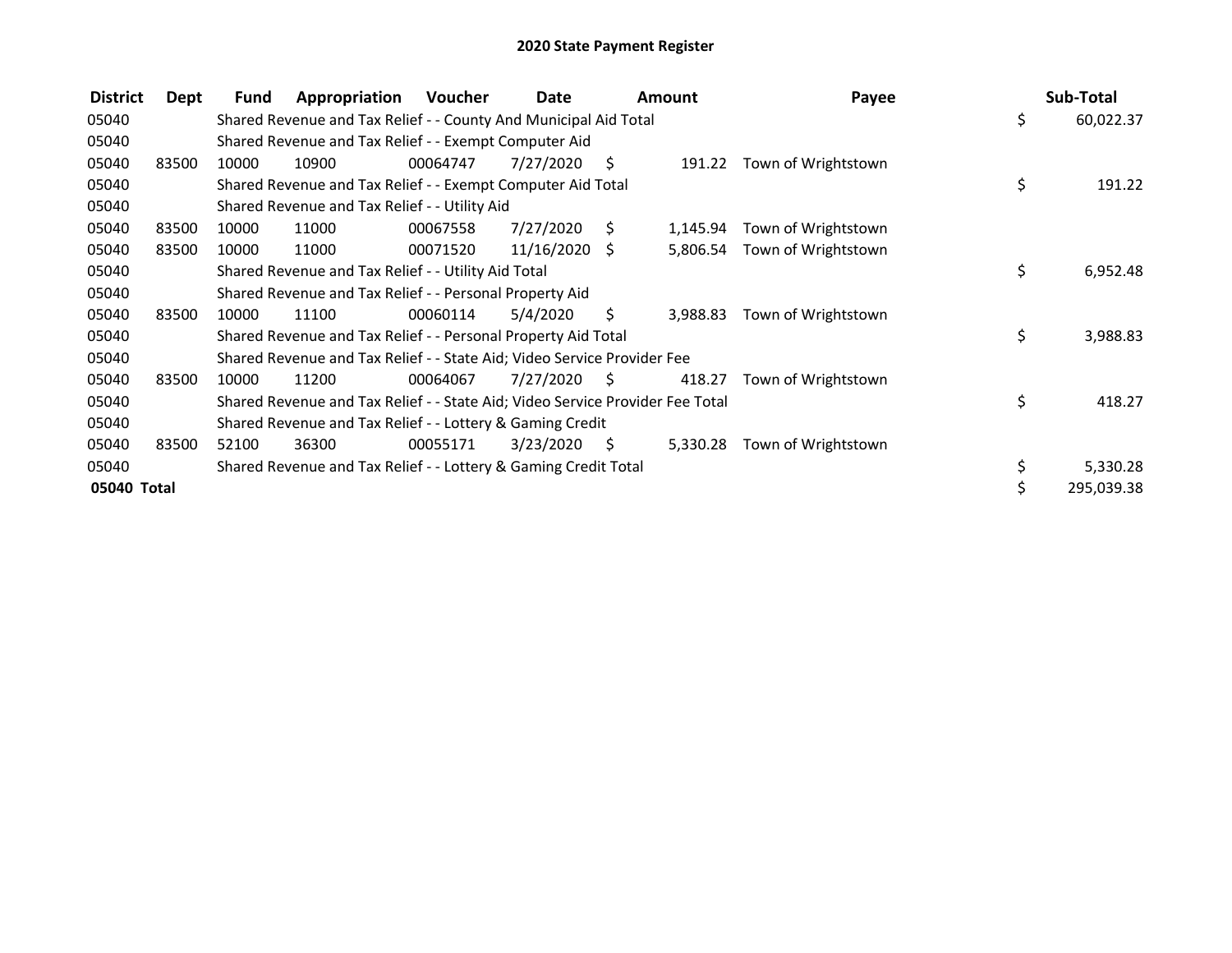| <b>District</b> | <b>Dept</b> | Fund  | Appropriation                                                      | Voucher  | <b>Date</b> |      | <b>Amount</b> | Payee                         | Sub-Total        |
|-----------------|-------------|-------|--------------------------------------------------------------------|----------|-------------|------|---------------|-------------------------------|------------------|
| 05102           |             |       | Dept of Safety & Prof Services - - Fire Dues Distribution          |          |             |      |               |                               |                  |
| 05102           | 16500       | 10000 | 22500                                                              | 00035676 | 7/20/2020   | \$   |               | 43,668.69 Village Of Allouez  |                  |
| 05102           |             |       | Dept of Safety & Prof Services - - Fire Dues Distribution Total    |          |             |      |               |                               | \$<br>43,668.69  |
| 05102           |             |       | Dept of Natural Resources - - Aids In Lieu Of Taxes - Gener        |          |             |      |               |                               |                  |
| 05102           | 37000       | 10000 | 50300                                                              | 00382773 | 1/15/2020   | \$   |               | 1,252.74 Village Of Allouez   |                  |
| 05102           |             |       | Dept of Natural Resources - - Aids In Lieu Of Taxes - Gener Total  |          |             |      |               |                               | \$<br>1,252.74   |
| 05102           |             |       | Dept of Natural Resources - - Aids In Lieu Of Taxes - Sum S        |          |             |      |               |                               |                  |
| 05102           | 37000       | 21200 | 57900                                                              | 00405158 | 4/21/2020   | - \$ |               | 42.70 Village Of Allouez      |                  |
| 05102           |             |       | Dept of Natural Resources - - Aids In Lieu Of Taxes - Sum S Total  |          |             |      |               |                               | \$<br>42.70      |
| 05102           |             |       | Dept of Natural Resources - - Fin Asst For Responsible Units       |          |             |      |               |                               |                  |
| 05102           | 37000       | 27400 | 67000                                                              | 00413054 | 5/29/2020   | \$   |               | 95,009.69 Village Of Allouez  |                  |
| 05102           |             |       | Dept of Natural Resources - - Fin Asst For Responsible Units Total |          |             |      |               |                               | \$<br>95,009.69  |
| 05102           |             |       | Dept of Natural Resources - - Recycling Consolidation Grants       |          |             |      |               |                               |                  |
| 05102           | 37000       | 27400 | 67300                                                              | 00413054 | 5/29/2020   | \$.  |               | 3,481.38 Village Of Allouez   |                  |
| 05102           |             |       | Dept of Natural Resources - - Recycling Consolidation Grants Total |          |             |      |               |                               | \$<br>3,481.38   |
| 05102           |             |       | WI Dept of Transportation - - Trns Aids To Mnc.-Sf                 |          |             |      |               |                               |                  |
| 05102           | 39500       | 21100 | 19100                                                              | 00475607 | 1/6/2020    | \$   | 103,277.86    | Village Of Allouez            |                  |
| 05102           | 39500       | 21100 | 19100                                                              | 00505462 | 4/6/2020    | \$   | 103,277.86    | Village Of Allouez            |                  |
| 05102           | 39500       | 21100 | 19100                                                              | 00542454 | 7/6/2020    | \$   |               | 103,277.86 Village Of Allouez |                  |
| 05102           | 39500       | 21100 | 19100                                                              | 00585280 | 10/5/2020   | \$   |               | 103,277.86 Village Of Allouez |                  |
| 05102           |             |       | WI Dept of Transportation - - Trns Aids To Mnc.-Sf Total           |          |             |      |               |                               | \$<br>413,111.44 |
| 05102           |             |       | WI Dept of Transportation - - Trnsprt Alternats Lf                 |          |             |      |               |                               |                  |
| 05102           | 39500       | 21100 | 22600                                                              | 00540179 | 6/22/2020   | \$.  |               | 28,145.22 Village Of Allouez  |                  |
| 05102           |             |       | WI Dept of Transportation - - Trnsprt Alternats Lf Total           |          |             |      |               |                               | \$<br>28,145.22  |
| 05102           |             |       | Department of Corrections - - General Program Operations           |          |             |      |               |                               |                  |
| 05102           | 41000       | 10000 | 10100                                                              | 00335639 | 5/28/2020   | \$   | 15,000.00     | Village Of Allouez            |                  |
| 05102           | 41000       | 10000 | 10100                                                              | 00335643 | 5/28/2020   | \$   | 15,000.00     | Village Of Allouez            |                  |
| 05102           | 41000       | 10000 | 10100                                                              | 00372665 | 7/17/2020   | \$   | 15,000.00     | Village Of Allouez            |                  |
| 05102           | 41000       | 10000 | 10100                                                              | 00372668 | 7/17/2020   | \$   | 15,000.00     | Village Of Allouez            |                  |
| 05102           |             |       | Department of Corrections - - General Program Operations Total     |          |             |      |               |                               | \$<br>60,000.00  |
| 05102           |             |       | Department of Administration - - Federal Aid                       |          |             |      |               |                               |                  |
| 05102           | 50500       | 10000 | 14200                                                              | 00129715 | 10/2/2020   | \$   |               | 48,484.78 Village Of Allouez  |                  |
| 05102           | 50500       | 10000 | 14200                                                              | 00134144 | 12/10/2020  | \$   |               | 175,755.22 Village Of Allouez |                  |
| 05102           | 50500       | 10000 | 14200                                                              | 00136093 | 12/17/2020  | \$   |               | 9,412.13 Village Of Allouez   |                  |
| 05102           |             |       | Department of Administration - - Federal Aid Total                 |          |             |      |               |                               | \$<br>233,652.13 |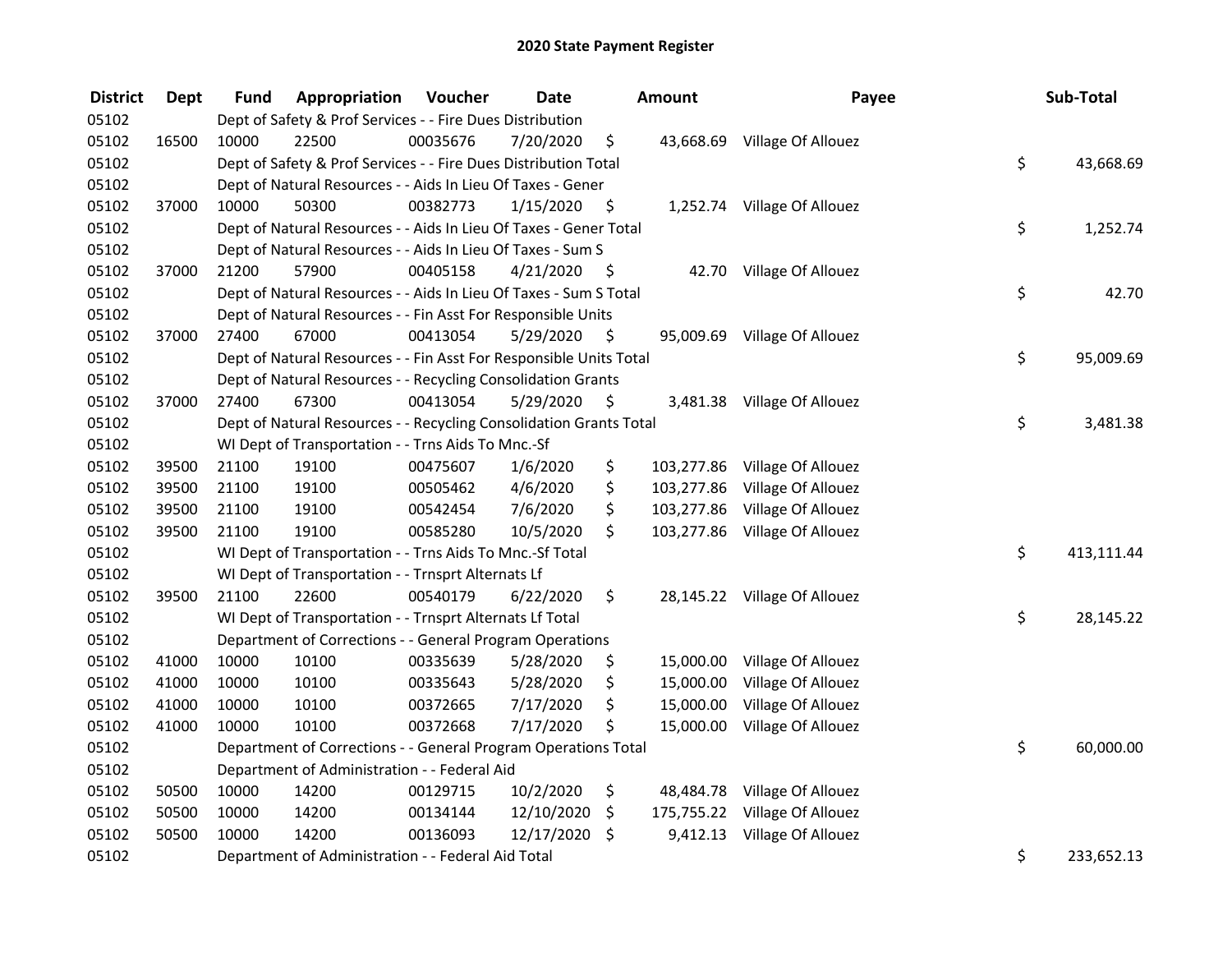| <b>District</b> | Dept  | <b>Fund</b> | Appropriation                                                                 | Voucher  | Date          |    | Amount     | Payee                         | Sub-Total          |
|-----------------|-------|-------------|-------------------------------------------------------------------------------|----------|---------------|----|------------|-------------------------------|--------------------|
| 05102           |       |             | Elections Commission - - 2018 Hava Election Security                          |          |               |    |            |                               |                    |
| 05102           | 51000 | 22000       | 18200                                                                         | 00003637 | 6/30/2020     | \$ |            | 9,708.40 Village Of Allouez   |                    |
| 05102           |       |             | Elections Commission - - 2018 Hava Election Security Total                    |          |               |    |            |                               | \$<br>9,708.40     |
| 05102           |       |             | Shared Revenue and Tax Relief - - Expenditure Restraint Program               |          |               |    |            |                               |                    |
| 05102           | 83500 | 10000       | 10100                                                                         | 00067559 | 7/27/2020     | Ŝ. | 100,846.20 | Village Of Allouez            |                    |
| 05102           |       |             | Shared Revenue and Tax Relief - - Expenditure Restraint Program Total         |          |               |    |            |                               | \$<br>100,846.20   |
| 05102           |       |             | Shared Revenue and Tax Relief - - County And Municipal Aid                    |          |               |    |            |                               |                    |
| 05102           | 83500 | 10000       | 10500                                                                         | 00067559 | 7/27/2020     | S  | 55,947.22  | Village Of Allouez            |                    |
| 05102           | 83500 | 10000       | 10500                                                                         | 00071521 | 11/16/2020 \$ |    |            | 317,034.23 Village Of Allouez |                    |
| 05102           |       |             | Shared Revenue and Tax Relief - - County And Municipal Aid Total              |          |               |    |            |                               | \$<br>372,981.45   |
| 05102           |       |             | Shared Revenue and Tax Relief - - Exempt Computer Aid                         |          |               |    |            |                               |                    |
| 05102           | 83500 | 10000       | 10900                                                                         | 00064748 | 7/27/2020     | S  | 11,312.30  | Village Of Allouez            |                    |
| 05102           | 83500 | 10000       | 10900                                                                         | 00066920 | 7/27/2020     | \$ | 42,244.98  | Village Of Allouez            |                    |
| 05102           |       |             | Shared Revenue and Tax Relief - - Exempt Computer Aid Total                   |          |               |    |            |                               | \$<br>53,557.28    |
| 05102           |       |             | Shared Revenue and Tax Relief - - Personal Property Aid                       |          |               |    |            |                               |                    |
| 05102           | 83500 | 10000       | 11100                                                                         | 00060115 | 5/4/2020      | \$ | 12,182.49  | Village Of Allouez            |                    |
| 05102           | 83500 | 10000       | 11100                                                                         | 00062363 | 5/4/2020      | \$ | 11,884.50  | Village Of Allouez            |                    |
| 05102           |       |             | Shared Revenue and Tax Relief - - Personal Property Aid Total                 |          |               |    |            |                               | \$<br>24,066.99    |
| 05102           |       |             | Shared Revenue and Tax Relief - - State Aid; Video Service Provider Fee       |          |               |    |            |                               |                    |
| 05102           | 83500 | 10000       | 11200                                                                         | 00064068 | 7/27/2020     | Ŝ. | 14,184.13  | Village Of Allouez            |                    |
| 05102           |       |             | Shared Revenue and Tax Relief - - State Aid; Video Service Provider Fee Total |          |               |    |            |                               | \$<br>14,184.13    |
| 05102           |       |             | Shared Revenue and Tax Relief - - Payments For Municipal Svcs                 |          |               |    |            |                               |                    |
| 05102           | 83500 | 10000       | 50100                                                                         | 00054926 | 2/3/2020      | S  | 58,051.69  | Village Of Allouez            |                    |
| 05102           |       |             | Shared Revenue and Tax Relief - - Payments For Municipal Svcs Total           |          |               |    |            |                               | \$<br>58,051.69    |
| 05102 Total     |       |             |                                                                               |          |               |    |            |                               | \$<br>1,511,760.13 |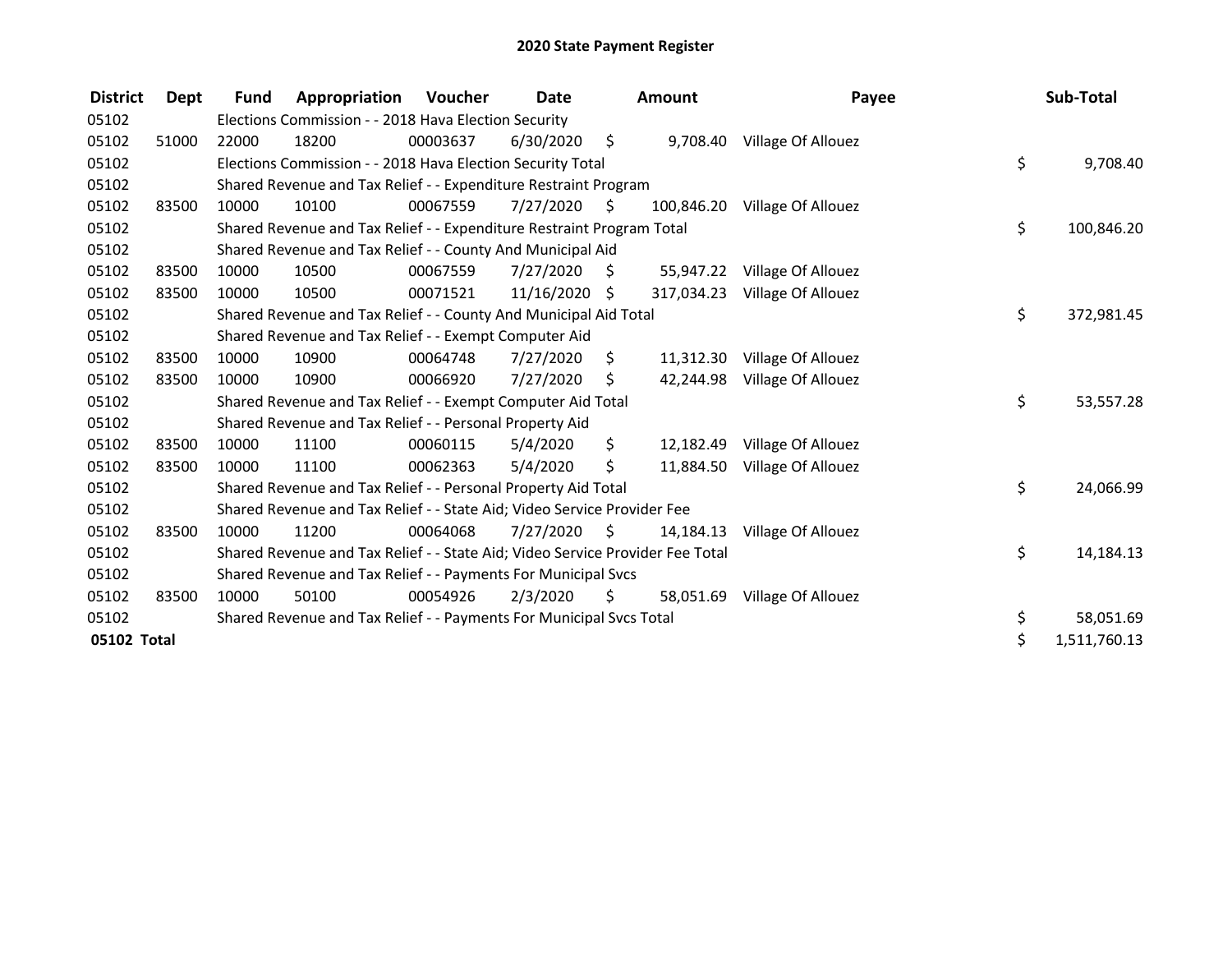| <b>District</b> | <b>Dept</b> | Fund  | Appropriation                                                                   | Voucher  | <b>Date</b>             | <b>Amount</b>    | Payee                            | Sub-Total        |
|-----------------|-------------|-------|---------------------------------------------------------------------------------|----------|-------------------------|------------------|----------------------------------|------------------|
| 05104           |             |       | Dept of Safety & Prof Services - - Fire Dues Distribution                       |          |                         |                  |                                  |                  |
| 05104           | 16500       | 10000 | 22500                                                                           | 00035677 | 7/20/2020               | \$               | 98,546.63 Village Of Ashwaubenon |                  |
| 05104           |             |       | Dept of Safety & Prof Services - - Fire Dues Distribution Total                 |          |                         |                  |                                  | \$<br>98,546.63  |
| 05104           |             |       | Dept of Natural Resources - - Fin Asst For Responsible Units                    |          |                         |                  |                                  |                  |
| 05104           | 37000       | 27400 | 67000                                                                           | 00413464 | 5/29/2020               | \$               | 76,167.00 Village Of Ashwaubenon |                  |
| 05104           |             |       | Dept of Natural Resources - - Fin Asst For Responsible Units Total              |          |                         |                  |                                  | \$<br>76,167.00  |
| 05104           |             |       | WI Dept of Transportation - - Hwy Sfty Loc Aid Ffd                              |          |                         |                  |                                  |                  |
| 05104           | 39500       | 21100 | 18500                                                                           | 00571723 | 8/21/2020               | \$               | 3,855.00 Village Of Ashwaubenon  |                  |
| 05104           |             |       | WI Dept of Transportation - - Hwy Sfty Loc Aid Ffd Total                        |          |                         |                  |                                  | \$<br>3,855.00   |
| 05104           |             |       | WI Dept of Transportation - - Trns Aids To Mnc.-Sf                              |          |                         |                  |                                  |                  |
| 05104           | 39500       | 21100 | 19100                                                                           | 00475608 | 1/6/2020                | \$<br>243,846.56 | Village Of Ashwaubenon           |                  |
| 05104           | 39500       | 21100 | 19100                                                                           | 00505463 | 4/6/2020                | \$<br>243,846.56 | Village Of Ashwaubenon           |                  |
| 05104           | 39500       | 21100 | 19100                                                                           | 00542455 | 7/6/2020                | \$<br>243,846.56 | Village Of Ashwaubenon           |                  |
| 05104           | 39500       | 21100 | 19100                                                                           | 00585281 | 10/5/2020               | \$<br>243,846.56 | Village Of Ashwaubenon           |                  |
| 05104           |             |       | WI Dept of Transportation - - Trns Aids To Mnc.-Sf Total                        |          |                         |                  |                                  | \$<br>975,386.24 |
| 05104           |             |       | WI Dept of Transportation - - Dept Mgt & Oper St Fd                             |          |                         |                  |                                  |                  |
| 05104           | 39500       | 21100 | 46100                                                                           | 00503866 | 3/19/2020               | \$<br>2,880.31   | Village Of Ashwaubenon           |                  |
| 05104           | 39500       | 21100 | 46100                                                                           | 00536414 | 6/12/2020               | \$<br>2,977.13   | Village Of Ashwaubenon           |                  |
| 05104           | 39500       | 21100 | 46100                                                                           | 00588335 | 9/22/2020               | \$<br>3,729.10   | Village Of Ashwaubenon           |                  |
| 05104           | 39500       | 21100 | 46100                                                                           | 00603222 | 11/17/2020              | \$<br>100.00     | Village Of Ashwaubenon           |                  |
| 05104           | 39500       | 21100 | 46100                                                                           | 00625185 | 12/9/2020               | \$<br>2,802.67   | Village Of Ashwaubenon           |                  |
| 05104           |             |       | WI Dept of Transportation - - Dept Mgt & Oper St Fd Total                       |          |                         |                  |                                  | \$<br>12,489.21  |
| 05104           |             |       | WI Dept of Transportation - - Veh Reg/Ins/DI&Air S                              |          |                         |                  |                                  |                  |
| 05104           | 39500       | 21100 | 56300                                                                           | 00492449 | 2/14/2020               | \$<br>25.00      | Village Of Ashwaubenon           |                  |
| 05104           |             |       | WI Dept of Transportation - - Veh Reg/Ins/DI&Air S Total                        |          |                         |                  |                                  | \$<br>25.00      |
| 05104           |             |       | Department of Health Services - - Emergency Medical Services, Ai                |          |                         |                  |                                  |                  |
| 05104           | 43500       | 10000 | 11900                                                                           | 00378974 | 9/15/2020               | \$               | 6,128.64 Village Of Ashwaubenon  |                  |
| 05104           |             |       | Department of Health Services - - Emergency Medical Services, Ai Total          |          |                         |                  |                                  | \$<br>6,128.64   |
| 05104           |             |       | Department of Health Services - - Prepaid Medical Transport Reimbursement       |          |                         |                  |                                  |                  |
| 05104           | 43500       | 10000 | 16300                                                                           |          | AMBULANCE 11/16/2020 \$ |                  | 14,327.19 Village Of Ashwaubenon |                  |
| 05104           |             |       | Department of Health Services - - Prepaid Medical Transport Reimbursement Total |          |                         |                  |                                  | \$<br>14,327.19  |
| 05104           |             |       | Department of Justice - - Drug Trafficking Resp Grants                          |          |                         |                  |                                  |                  |
| 05104           | 45500       | 10000 | 20800                                                                           | 00089665 | 11/4/2020               | \$               | 31,753.00 Village Of Ashwaubenon |                  |
| 05104           |             |       | Department of Justice - - Drug Trafficking Resp Grants Total                    |          |                         |                  |                                  | \$<br>31,753.00  |
| 05104           |             |       | Department of Justice - - Law Enforcement Train, Local                          |          |                         |                  |                                  |                  |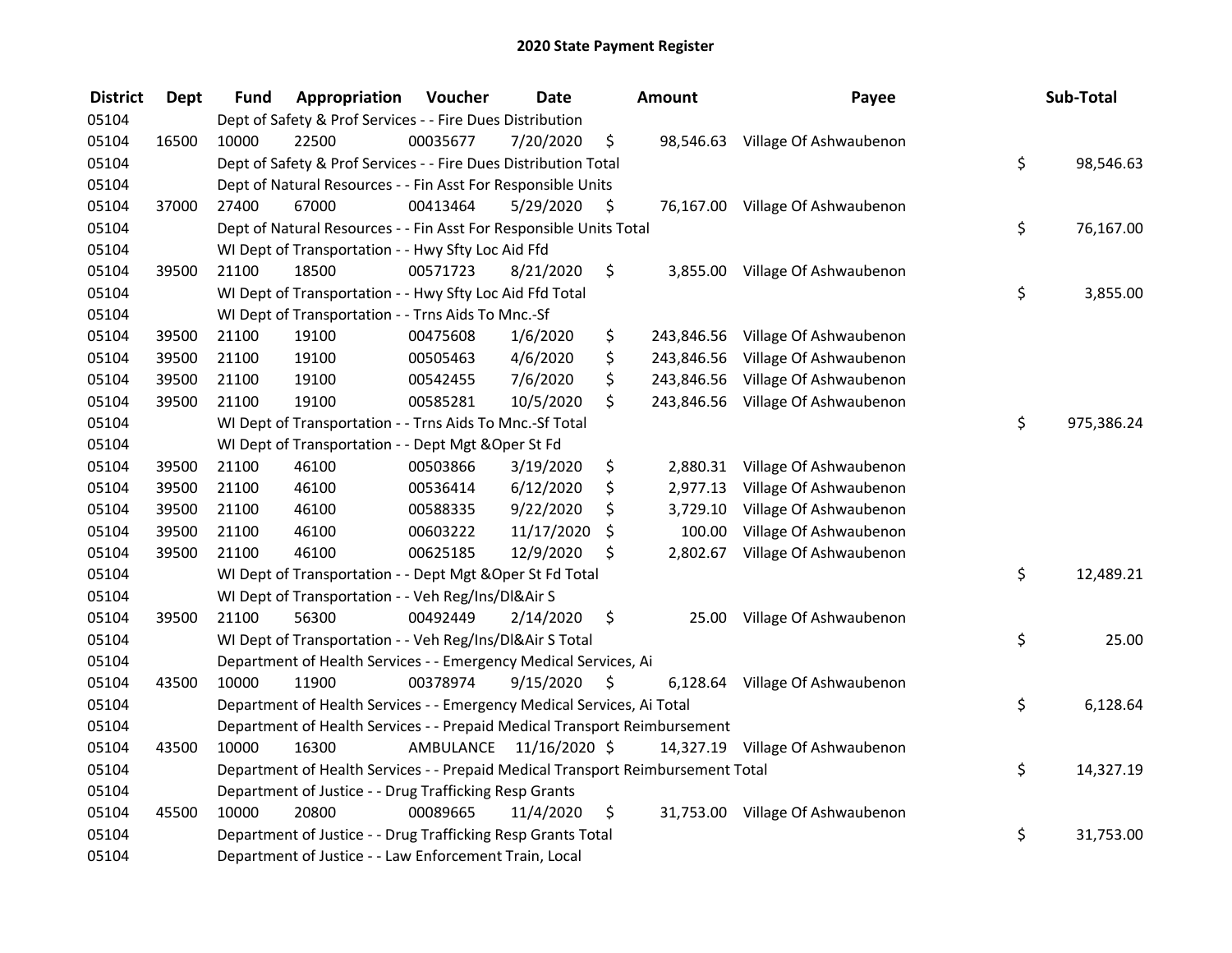| <b>District</b> | <b>Dept</b> | <b>Fund</b> | Appropriation                                                                 | Voucher  | <b>Date</b>   | Amount           | Payee                               | Sub-Total          |
|-----------------|-------------|-------------|-------------------------------------------------------------------------------|----------|---------------|------------------|-------------------------------------|--------------------|
| 05104           | 45500       | 10000       | 23100                                                                         | 00090828 | 11/25/2020 \$ |                  | 8,160.00 Village Of Ashwaubenon     |                    |
| 05104           |             |             | Department of Justice - - Law Enforcement Train, Local Total                  |          |               |                  |                                     | \$<br>8,160.00     |
| 05104           |             |             | Department of Administration - - Federal Aid                                  |          |               |                  |                                     |                    |
| 05104           | 50500       | 10000       | 14200                                                                         | 00129716 | 10/2/2020     | \$               | 76,964.08 Village Of Ashwaubenon    |                    |
| 05104           | 50500       | 10000       | 14200                                                                         | 00134145 | 12/10/2020    | \$               | 197,441.87 Village Of Ashwaubenon   |                    |
| 05104           |             |             | Department of Administration - - Federal Aid Total                            |          |               |                  |                                     | \$<br>274,405.95   |
| 05104           |             |             | Elections Commission - - 2018 Hava Election Security                          |          |               |                  |                                     |                    |
| 05104           | 51000       | 22000       | 18200                                                                         | 00004409 | 9/9/2020      | \$               | 11,412.30 Village Of Ashwaubenon    |                    |
| 05104           |             |             | Elections Commission - - 2018 Hava Election Security Total                    |          |               |                  |                                     | \$<br>11,412.30    |
| 05104           |             |             | Shared Revenue and Tax Relief - - Expenditure Restraint Program               |          |               |                  |                                     |                    |
| 05104           | 83500       | 10000       | 10100                                                                         | 00067560 | 7/27/2020     | \$               | 108,385.71 Village Of Ashwaubenon   |                    |
| 05104           |             |             | Shared Revenue and Tax Relief - - Expenditure Restraint Program Total         |          |               |                  |                                     | \$<br>108,385.71   |
| 05104           |             |             | Shared Revenue and Tax Relief - - County And Municipal Aid                    |          |               |                  |                                     |                    |
| 05104           | 83500       | 10000       | 10500                                                                         | 00067560 | 7/27/2020     | \$               | 32,853.85 Village Of Ashwaubenon    |                    |
| 05104           | 83500       | 10000       | 10500                                                                         | 00071522 | 11/16/2020    | \$               | 171,844.61 Village Of Ashwaubenon   |                    |
| 05104           |             |             | Shared Revenue and Tax Relief - - County And Municipal Aid Total              |          |               |                  |                                     | \$<br>204,698.46   |
| 05104           |             |             | Shared Revenue and Tax Relief - - Exempt Computer Aid                         |          |               |                  |                                     |                    |
| 05104           | 83500       | 10000       | 10900                                                                         | 00064749 | 7/27/2020     | \$               | 243,697.15 Village Of Ashwaubenon   |                    |
| 05104           | 83500       | 10000       | 10900                                                                         | 00066921 | 7/27/2020     | \$               | 968,432.23 Village Of Ashwaubenon   |                    |
| 05104           |             |             | Shared Revenue and Tax Relief - - Exempt Computer Aid Total                   |          |               |                  |                                     | \$<br>1,212,129.38 |
| 05104           |             |             | Shared Revenue and Tax Relief - - Utility Aid                                 |          |               |                  |                                     |                    |
| 05104           | 83500       | 10000       | 11000                                                                         | 00067560 | 7/27/2020     | \$               | 32,375.43 Village Of Ashwaubenon    |                    |
| 05104           | 83500       | 10000       | 11000                                                                         | 00071522 | 11/16/2020    | \$               | 187,134.56 Village Of Ashwaubenon   |                    |
| 05104           |             |             | Shared Revenue and Tax Relief - - Utility Aid Total                           |          |               |                  |                                     | \$<br>219,509.99   |
| 05104           |             |             | Shared Revenue and Tax Relief - - Personal Property Aid                       |          |               |                  |                                     |                    |
| 05104           | 83500       | 10000       | 11100                                                                         | 00060116 | 5/4/2020      | \$               | 141,818.21 Village Of Ashwaubenon   |                    |
| 05104           | 83500       | 10000       | 11100                                                                         | 00062364 | 5/4/2020      | \$               | 199,604.03 Village Of Ashwaubenon   |                    |
| 05104           |             |             | Shared Revenue and Tax Relief - - Personal Property Aid Total                 |          |               |                  |                                     | \$<br>341,422.24   |
| 05104           |             |             | Shared Revenue and Tax Relief - - State Aid; Video Service Provider Fee       |          |               |                  |                                     |                    |
| 05104           | 83500       | 10000       | 11200                                                                         | 00064069 | 7/27/2020     | \$<br>21,593.69  | Village Of Ashwaubenon              |                    |
| 05104           |             |             | Shared Revenue and Tax Relief - - State Aid; Video Service Provider Fee Total |          |               |                  |                                     | \$<br>21,593.69    |
| 05104           |             |             | Shared Revenue and Tax Relief - - School Lvy Tx/First Dollar Cr               |          |               |                  |                                     |                    |
| 05104           | 83500       | 10000       | 30200                                                                         | 00063902 | 7/27/2020     | \$<br>341,295.87 | Village Of Ashwaubenon              |                    |
| 05104           | 83500       | 10000       | 30200                                                                         | 00067293 | 7/27/2020     | \$               | 3,861,280.86 Village Of Ashwaubenon |                    |
| 05104           |             |             | Shared Revenue and Tax Relief - - School Lvy Tx/First Dollar Cr Total         |          |               |                  |                                     | \$<br>4,202,576.73 |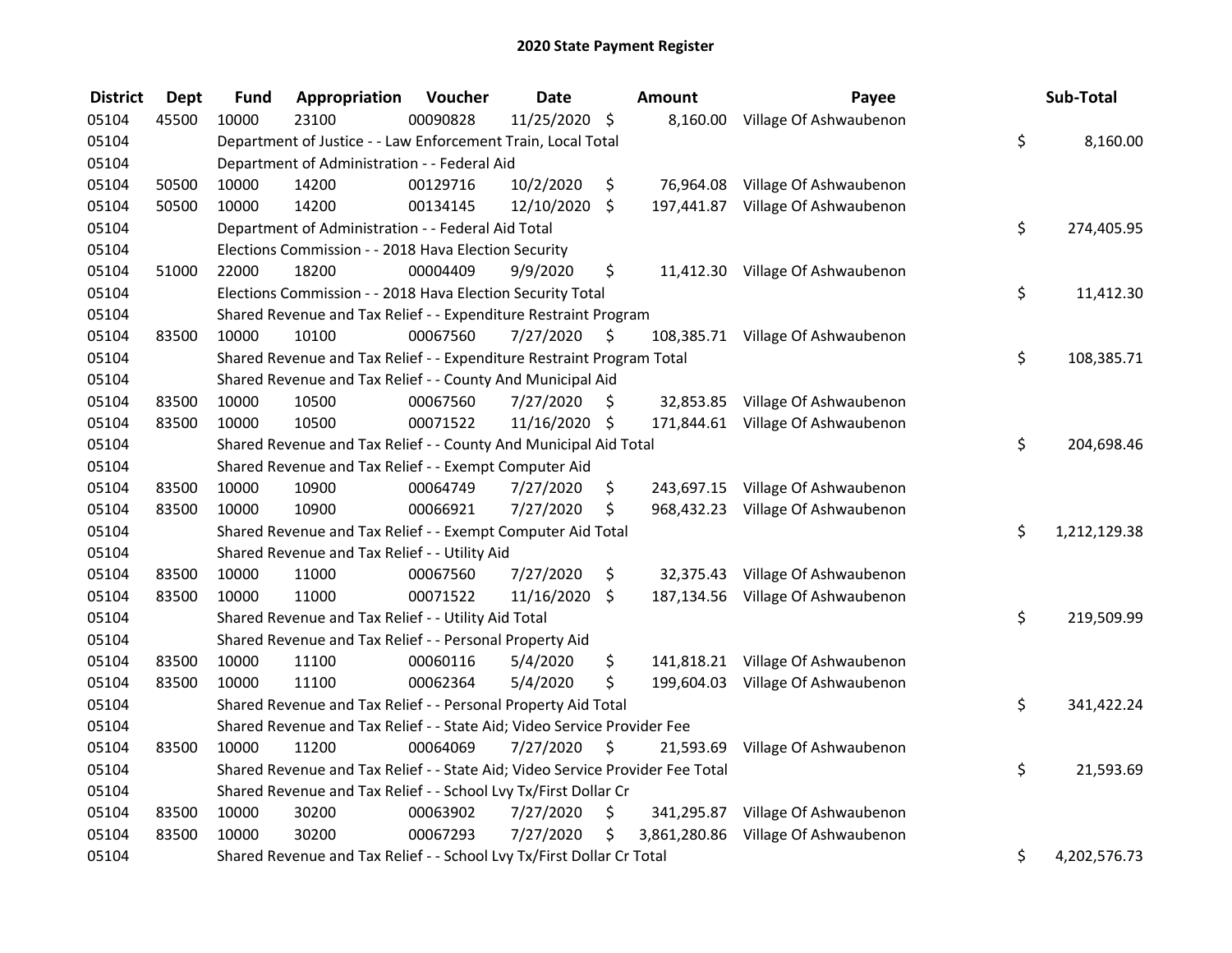| <b>District</b> | <b>Dept</b> | <b>Fund</b> | Appropriation                                                       | <b>Voucher</b> | Date      | Amount     | Pavee                  | Sub-Total    |
|-----------------|-------------|-------------|---------------------------------------------------------------------|----------------|-----------|------------|------------------------|--------------|
| 05104           |             |             | Shared Revenue and Tax Relief - - Payments For Municipal Svcs       |                |           |            |                        |              |
| 05104           | 83500       | 10000       | 50100                                                               | 00054958       | 2/3/2020  | 14.521.23  | Village Of Ashwaubenon |              |
| 05104           |             |             | Shared Revenue and Tax Relief - - Payments For Municipal Svcs Total |                |           |            |                        | 14,521.23    |
| 05104           |             |             | Shared Revenue and Tax Relief - - Lottery & Gaming Credit           |                |           |            |                        |              |
| 05104           | 83500       | 52100       | 36300                                                               | 00055625       | 3/23/2020 | 669.033.72 | Village Of Ashwaubenon |              |
| 05104           |             |             | Shared Revenue and Tax Relief - - Lottery & Gaming Credit Total     |                |           |            |                        | 669,033.72   |
| 05104 Total     |             |             |                                                                     |                |           |            |                        | 8,506,527.31 |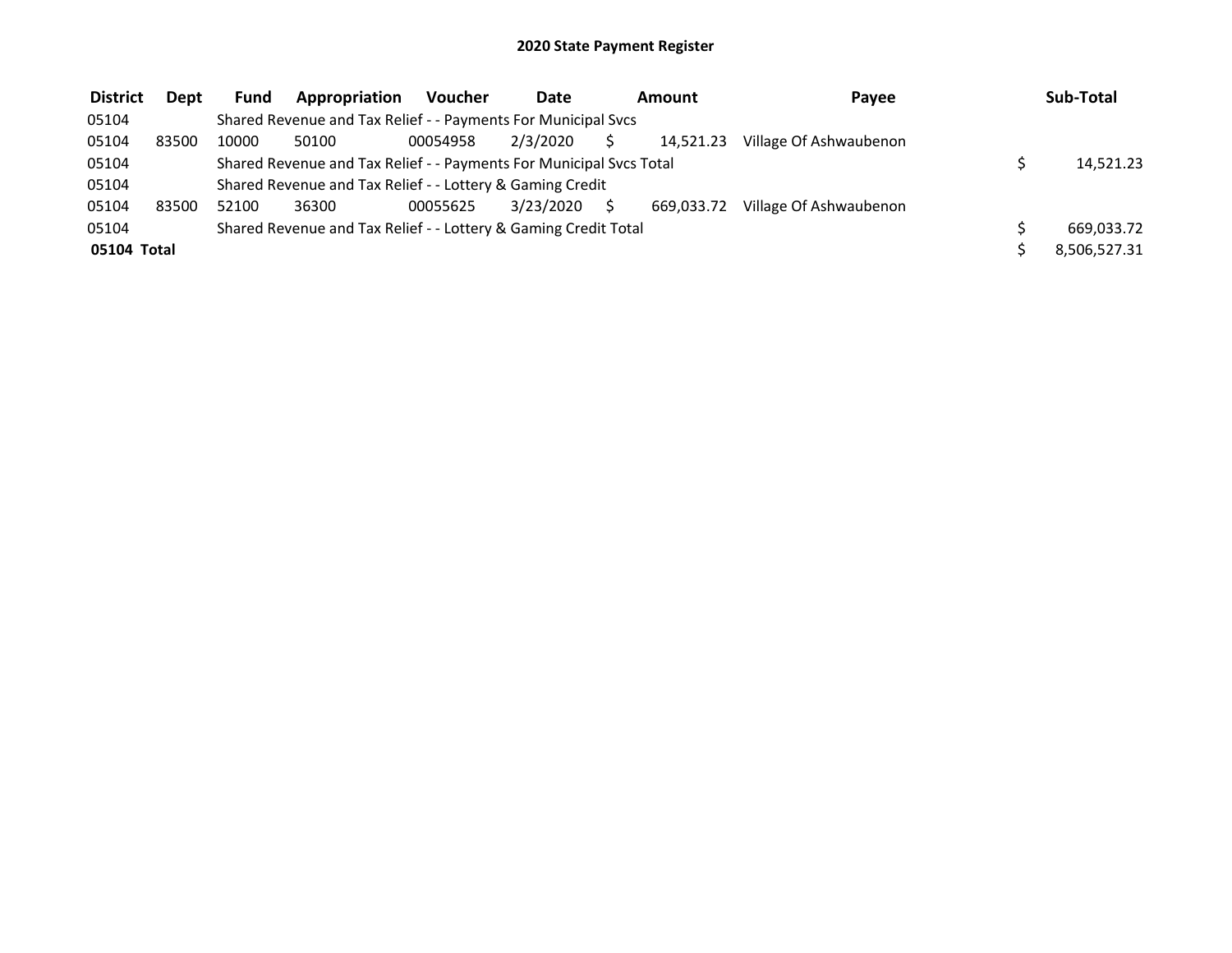| <b>District</b> | <b>Dept</b> | Fund  | Appropriation                                                      | Voucher  | <b>Date</b> |      | Amount     | Payee                          | Sub-Total        |
|-----------------|-------------|-------|--------------------------------------------------------------------|----------|-------------|------|------------|--------------------------------|------------------|
| 05106           |             |       | Dept of Safety & Prof Services - - Fire Dues Distribution          |          |             |      |            |                                |                  |
| 05106           | 16500       | 10000 | 22500                                                              | 00035678 | 7/17/2020   | \$   |            | 59,558.76 Village of Bellevue  |                  |
| 05106           |             |       | Dept of Safety & Prof Services - - Fire Dues Distribution Total    |          |             |      |            |                                | \$<br>59,558.76  |
| 05106           |             |       | Dept of Natural Resources - - Resaids - Cnty Forst, Cl & Mfl       |          |             |      |            |                                |                  |
| 05106           | 37000       | 21200 | 57100                                                              | 00416763 | 6/18/2020   | - \$ |            | 3.60 Village of Bellevue       |                  |
| 05106           |             |       | Dept of Natural Resources - - Resaids - Cnty Forst, Cl & Mfl Total |          |             |      |            |                                | \$<br>3.60       |
| 05106           |             |       | Dept of Natural Resources - - Resaids - Urban Forestry Grant       |          |             |      |            |                                |                  |
| 05106           | 37000       | 21200 | 58700                                                              | 00407048 | 5/4/2020    | \$   |            | 25,000.00 Village of Bellevue  |                  |
| 05106           |             |       | Dept of Natural Resources - - Resaids - Urban Forestry Grant Total |          |             |      |            |                                | \$<br>25,000.00  |
| 05106           |             |       | Dept of Natural Resources - - Fin Asst For Responsible Units       |          |             |      |            |                                |                  |
| 05106           | 37000       | 27400 | 67000                                                              | 00413063 | 5/29/2020   | \$   |            | 41,991.99 Village of Bellevue  |                  |
| 05106           |             |       | Dept of Natural Resources - - Fin Asst For Responsible Units Total |          |             |      |            |                                | \$<br>41,991.99  |
| 05106           |             |       | WI Dept of Transportation - - Trns Aids To Mnc.-Sf                 |          |             |      |            |                                |                  |
| 05106           | 39500       | 21100 | 19100                                                              | 00475609 | 1/6/2020    | \$   |            | 137,016.02 Village of Bellevue |                  |
| 05106           | 39500       | 21100 | 19100                                                              | 00505464 | 4/6/2020    | \$   |            | 137,016.02 Village of Bellevue |                  |
| 05106           | 39500       | 21100 | 19100                                                              | 00542456 | 7/6/2020    | \$   |            | 137,016.02 Village of Bellevue |                  |
| 05106           | 39500       | 21100 | 19100                                                              | 00585282 | 10/5/2020   | \$   |            | 137,016.04 Village of Bellevue |                  |
| 05106           |             |       | WI Dept of Transportation - - Trns Aids To Mnc.-Sf Total           |          |             |      |            |                                | \$<br>548,064.10 |
| 05106           |             |       | WI Dept of Transportation - - Loc Rd Imp Prg St Fd                 |          |             |      |            |                                |                  |
| 05106           | 39500       | 21100 | 27800                                                              | 00497730 | 3/2/2020    | \$   |            | 63,942.45 Village of Bellevue  |                  |
| 05106           |             |       | WI Dept of Transportation - - Loc Rd Imp Prg St Fd Total           |          |             |      |            |                                | \$<br>63,942.45  |
| 05106           |             |       | Department of Administration - - Federal Aid                       |          |             |      |            |                                |                  |
| 05106           | 50500       | 10000 | 14200                                                              | 00126576 | 8/11/2020   | \$   |            | 11,863.97 Village of Bellevue  |                  |
| 05106           | 50500       | 10000 | 14200                                                              | 00129717 | 10/1/2020   | \$   | 100,719.98 | Village of Bellevue            |                  |
| 05106           | 50500       | 10000 | 14200                                                              | 00132073 | 11/12/2020  | \$   | 87,607.63  | Village of Bellevue            |                  |
| 05106           | 50500       | 10000 | 14200                                                              | 00134146 | 12/9/2020   | \$   | 66,435.43  | Village of Bellevue            |                  |
| 05106           | 50500       | 10000 | 14200                                                              | 00136094 | 12/16/2020  | \$   |            | 26,841.02 Village of Bellevue  |                  |
| 05106           |             |       | Department of Administration - - Federal Aid Total                 |          |             |      |            |                                | \$<br>293,468.03 |
| 05106           |             |       | Elections Commission - - 2018 Hava Election Security               |          |             |      |            |                                |                  |
| 05106           | 51000       | 22000 | 18200                                                              | 00003821 | 8/3/2020    | \$   |            | 10,281.50 Village of Bellevue  |                  |
| 05106           |             |       | Elections Commission - - 2018 Hava Election Security Total         |          |             |      |            |                                | \$<br>10,281.50  |
| 05106           |             |       | Shared Revenue and Tax Relief - - County And Municipal Aid         |          |             |      |            |                                |                  |
| 05106           | 83500       | 10000 | 10500                                                              | 00067561 | 7/27/2020   | \$   |            | 46,871.80 Village of Bellevue  |                  |
| 05106           | 83500       | 10000 | 10500                                                              | 00071523 | 11/16/2020  | \$   |            | 265,606.84 Village of Bellevue |                  |
| 05106           |             |       | Shared Revenue and Tax Relief - - County And Municipal Aid Total   |          |             |      |            |                                | \$<br>312,478.64 |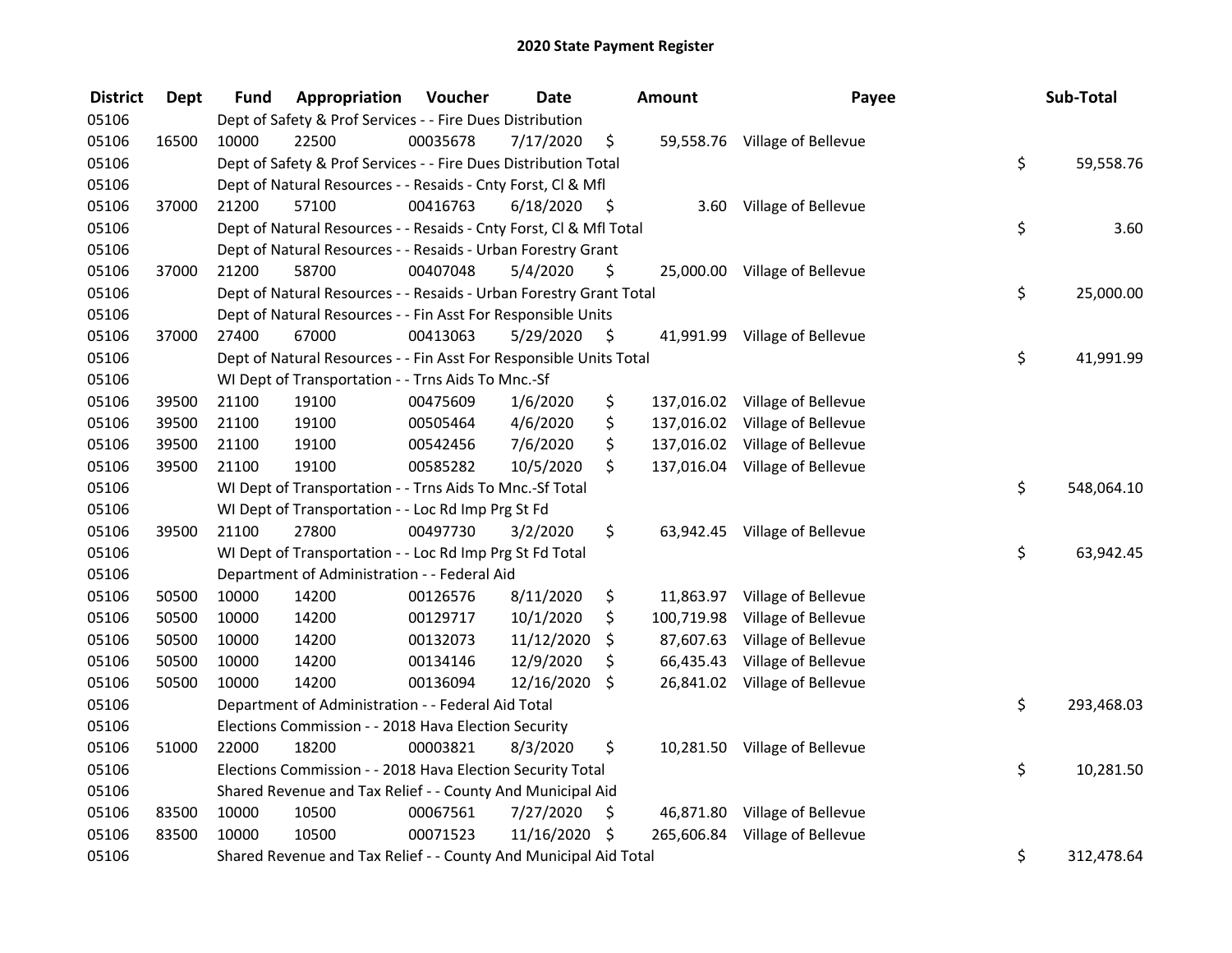| <b>District</b> | Dept  | Fund  | Appropriation                                                                 | Voucher  | Date       |      | <b>Amount</b> | Payee               | Sub-Total          |
|-----------------|-------|-------|-------------------------------------------------------------------------------|----------|------------|------|---------------|---------------------|--------------------|
| 05106           |       |       | Shared Revenue and Tax Relief - - Exempt Computer Aid                         |          |            |      |               |                     |                    |
| 05106           | 83500 | 10000 | 10900                                                                         | 00064750 | 7/27/2020  | S.   | 12,602.01     | Village of Bellevue |                    |
| 05106           | 83500 | 10000 | 10900                                                                         | 00066922 | 7/27/2020  | S    | 5,524.74      | Village of Bellevue |                    |
| 05106           |       |       | Shared Revenue and Tax Relief - - Exempt Computer Aid Total                   |          |            |      |               |                     | \$<br>18,126.75    |
| 05106           |       |       | Shared Revenue and Tax Relief - - Utility Aid                                 |          |            |      |               |                     |                    |
| 05106           | 83500 | 10000 | 11000                                                                         | 00067561 | 7/27/2020  | S.   | 3,430.59      | Village of Bellevue |                    |
| 05106           | 83500 | 10000 | 11000                                                                         | 00071523 | 11/16/2020 | S.   | 68,845.75     | Village of Bellevue |                    |
| 05106           |       |       | Shared Revenue and Tax Relief - - Utility Aid Total                           |          |            |      |               |                     | \$<br>72,276.34    |
| 05106           |       |       | Shared Revenue and Tax Relief - - Personal Property Aid                       |          |            |      |               |                     |                    |
| 05106           | 83500 | 10000 | 11100                                                                         | 00060117 | 5/4/2020   | \$.  | 23,942.02     | Village of Bellevue |                    |
| 05106           | 83500 | 10000 | 11100                                                                         | 00062365 | 5/4/2020   | \$.  | 57,813.48     | Village of Bellevue |                    |
| 05106           |       |       | Shared Revenue and Tax Relief - - Personal Property Aid Total                 |          |            |      |               |                     | \$<br>81,755.50    |
| 05106           |       |       | Shared Revenue and Tax Relief - - State Aid; Video Service Provider Fee       |          |            |      |               |                     |                    |
| 05106           | 83500 | 10000 | 11200                                                                         | 00064070 | 7/27/2020  | S    | 14,058.88     | Village of Bellevue |                    |
| 05106           |       |       | Shared Revenue and Tax Relief - - State Aid; Video Service Provider Fee Total |          |            |      |               |                     | \$<br>14,058.88    |
| 05106           |       |       | Shared Revenue and Tax Relief - - Lottery & Gaming Credit                     |          |            |      |               |                     |                    |
| 05106           | 83500 | 52100 | 36300                                                                         | 00055172 | 3/23/2020  | - \$ | 103,972.08    | Village of Bellevue |                    |
| 05106           |       |       | Shared Revenue and Tax Relief - - Lottery & Gaming Credit Total               |          |            |      |               |                     | \$<br>103,972.08   |
| 05106 Total     |       |       |                                                                               |          |            |      |               |                     | \$<br>1,644,978.62 |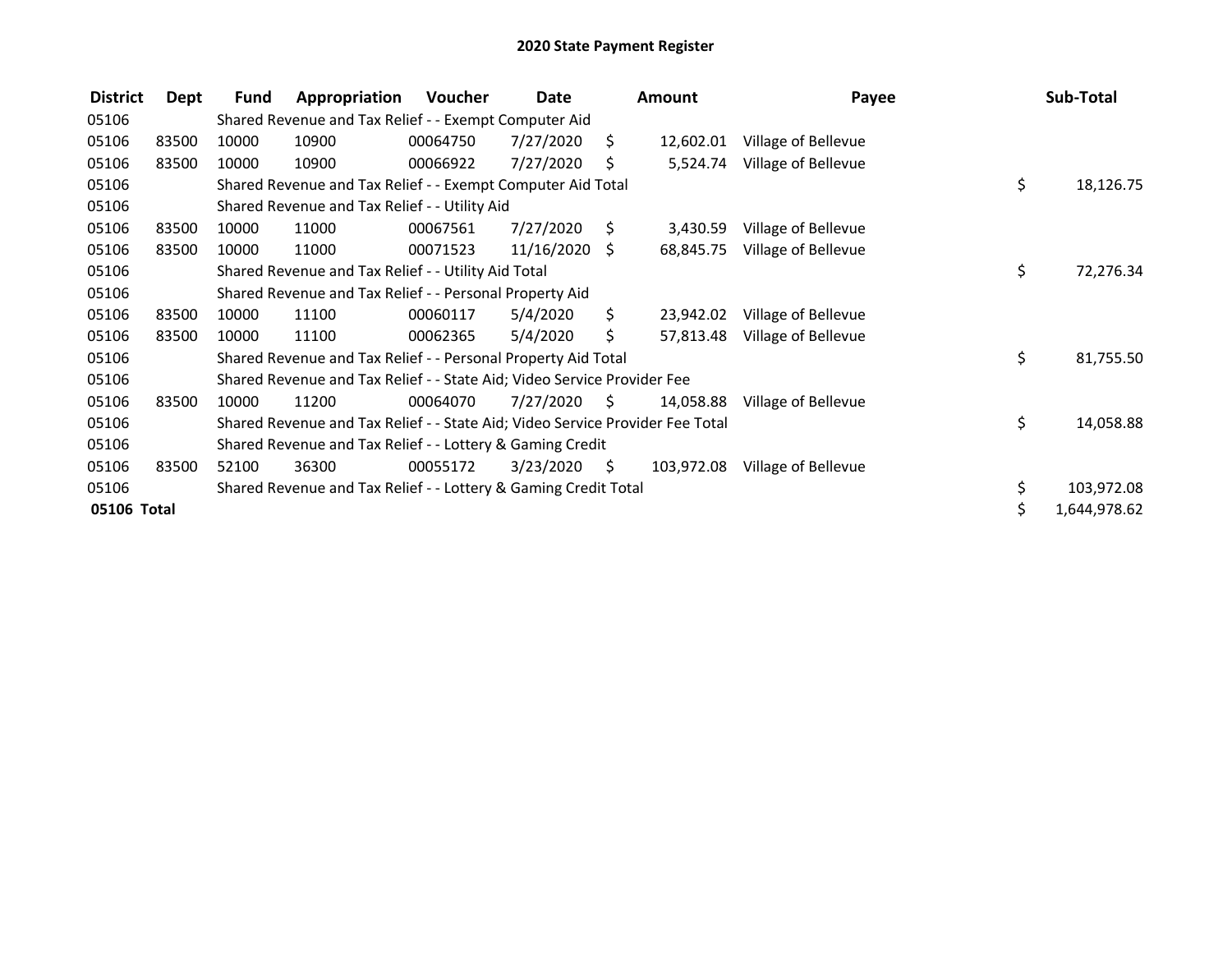| <b>District</b> | <b>Dept</b> | Fund  | Appropriation                                                                 | Voucher  | <b>Date</b>   |      | Amount    | Payee                          | Sub-Total        |
|-----------------|-------------|-------|-------------------------------------------------------------------------------|----------|---------------|------|-----------|--------------------------------|------------------|
| 05116           |             |       | Dept of Safety & Prof Services - - Fire Dues Distribution                     |          |               |      |           |                                |                  |
| 05116           | 16500       | 10000 | 22500                                                                         | 00035679 | 7/20/2020     | \$   |           | 7,404.71 Denmark, Village of   |                  |
| 05116           |             |       | Dept of Safety & Prof Services - - Fire Dues Distribution Total               |          |               |      |           |                                | \$<br>7,404.71   |
| 05116           |             |       | Dept of Natural Resources - - Aids In Lieu Of Taxes - Gener                   |          |               |      |           |                                |                  |
| 05116           | 37000       | 10000 | 50300                                                                         | 00382770 | 1/15/2020     | \$   |           | 2,733.40 Denmark, Village of   |                  |
| 05116           |             |       | Dept of Natural Resources - - Aids In Lieu Of Taxes - Gener Total             |          |               |      |           |                                | \$<br>2,733.40   |
| 05116           |             |       | Dept of Natural Resources - - Fin Asst For Responsible Units                  |          |               |      |           |                                |                  |
| 05116           | 37000       | 27400 | 67000                                                                         | 00412767 | 5/29/2020     | - \$ |           | 6,903.10 Denmark, Village of   |                  |
| 05116           |             |       | Dept of Natural Resources - - Fin Asst For Responsible Units Total            |          |               |      |           |                                | \$<br>6,903.10   |
| 05116           |             |       | WI Dept of Transportation - - Trns Aids To Mnc.-Sf                            |          |               |      |           |                                |                  |
| 05116           | 39500       | 21100 | 19100                                                                         | 00475610 | 1/6/2020      | \$   | 29,849.00 | Denmark, Village of            |                  |
| 05116           | 39500       | 21100 | 19100                                                                         | 00505465 | 4/6/2020      | \$   | 29,849.00 | Denmark, Village of            |                  |
| 05116           | 39500       | 21100 | 19100                                                                         | 00542457 | 7/6/2020      | \$   | 29,849.00 | Denmark, Village of            |                  |
| 05116           | 39500       | 21100 | 19100                                                                         | 00585283 | 10/5/2020     | \$   |           | 29,849.02 Denmark, Village of  |                  |
| 05116           |             |       | WI Dept of Transportation - - Trns Aids To Mnc.-Sf Total                      |          |               |      |           |                                | \$<br>119,396.02 |
| 05116           |             |       | WI Dept of Transportation - - Loc Rd Imp Prg St Fd                            |          |               |      |           |                                |                  |
| 05116           | 39500       | 21100 | 27800                                                                         | 00590269 | 9/25/2020     | \$   |           | 47,962.93 Denmark, Village of  |                  |
| 05116           |             |       | WI Dept of Transportation - - Loc Rd Imp Prg St Fd Total                      |          |               |      |           |                                | \$<br>47,962.93  |
| 05116           |             |       | Shared Revenue and Tax Relief - - County And Municipal Aid                    |          |               |      |           |                                |                  |
| 05116           | 83500       | 10000 | 10500                                                                         | 00067562 | 7/27/2020     | \$.  |           | 36,871.45 Denmark, Village of  |                  |
| 05116           | 83500       | 10000 | 10500                                                                         | 00071524 | 11/16/2020 \$ |      |           | 208,938.21 Denmark, Village of |                  |
| 05116           |             |       | Shared Revenue and Tax Relief - - County And Municipal Aid Total              |          |               |      |           |                                | \$<br>245,809.66 |
| 05116           |             |       | Shared Revenue and Tax Relief - - Exempt Computer Aid                         |          |               |      |           |                                |                  |
| 05116           | 83500       | 10000 | 10900                                                                         | 00064751 | 7/27/2020     | \$   |           | 2,606.46 Denmark, Village of   |                  |
| 05116           |             |       | Shared Revenue and Tax Relief - - Exempt Computer Aid Total                   |          |               |      |           |                                | \$<br>2,606.46   |
| 05116           |             |       | Shared Revenue and Tax Relief - - Utility Aid                                 |          |               |      |           |                                |                  |
| 05116           | 83500       | 10000 | 11000                                                                         | 00067562 | 7/27/2020     | \$   | 601.48    | Denmark, Village of            |                  |
| 05116           | 83500       | 10000 | 11000                                                                         | 00071524 | 11/16/2020    | \$   | 3,687.04  | Denmark, Village of            |                  |
| 05116           |             |       | Shared Revenue and Tax Relief - - Utility Aid Total                           |          |               |      |           |                                | \$<br>4,288.52   |
| 05116           |             |       | Shared Revenue and Tax Relief - - Personal Property Aid                       |          |               |      |           |                                |                  |
| 05116           | 83500       | 10000 | 11100                                                                         | 00060118 | 5/4/2020      | \$   |           | 14,661.97 Denmark, Village of  |                  |
| 05116           |             |       | Shared Revenue and Tax Relief - - Personal Property Aid Total                 |          |               |      |           |                                | \$<br>14,661.97  |
| 05116           |             |       | Shared Revenue and Tax Relief - - State Aid; Video Service Provider Fee       |          |               |      |           |                                |                  |
| 05116           | 83500       | 10000 | 11200                                                                         | 00064071 | 7/27/2020     | \$   | 2,099.29  | Denmark, Village of            |                  |
| 05116           |             |       | Shared Revenue and Tax Relief - - State Aid; Video Service Provider Fee Total |          |               |      |           |                                | \$<br>2,099.29   |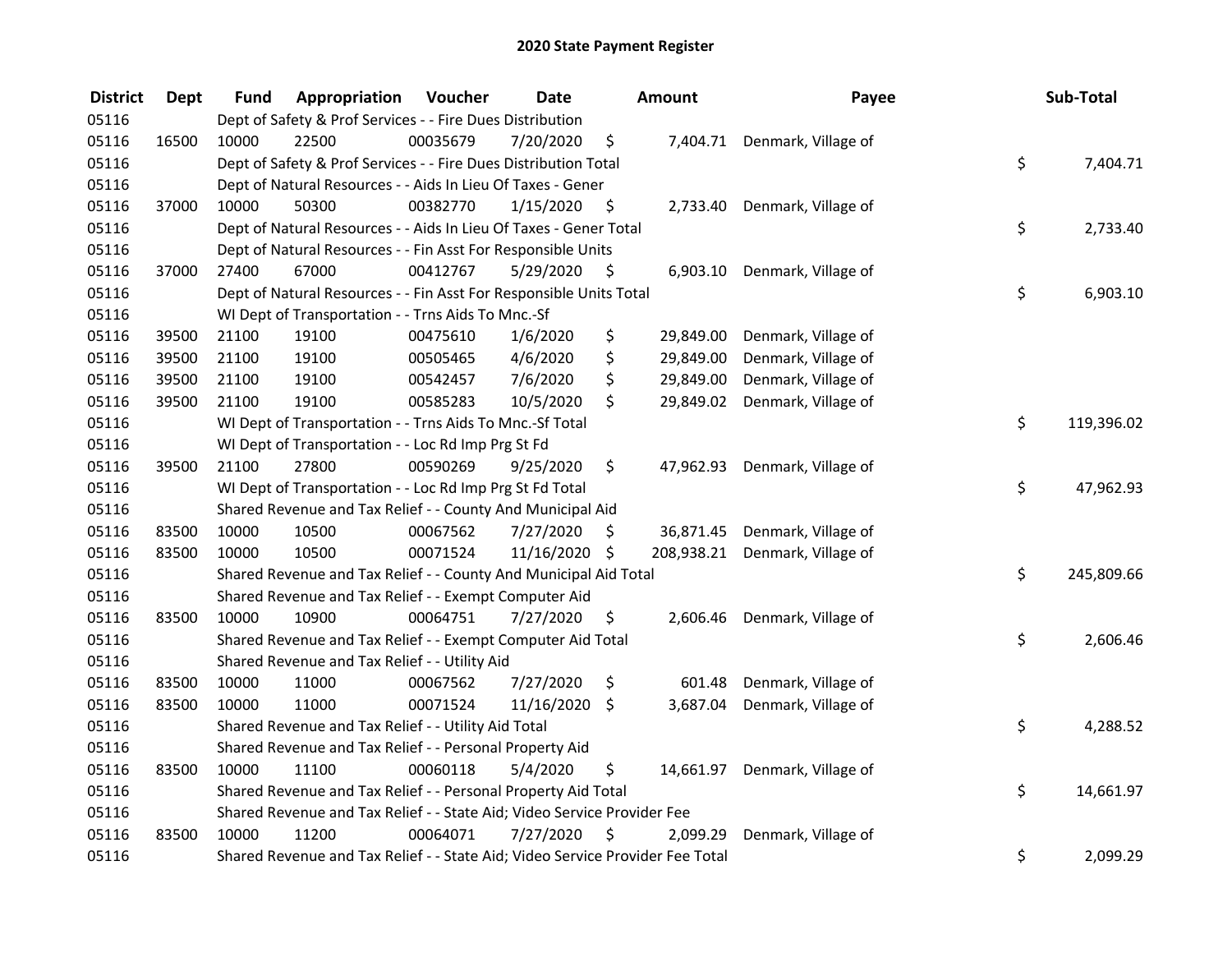| <b>District</b> | Dept  | Fund  | <b>Appropriation</b>                                            | Voucher  | Date         | Amount | Payee                        | Sub-Total  |
|-----------------|-------|-------|-----------------------------------------------------------------|----------|--------------|--------|------------------------------|------------|
| 05116           |       |       | Shared Revenue and Tax Relief - - Lottery & Gaming Credit       |          |              |        |                              |            |
| 05116           | 83500 | 52100 | 36300                                                           | 00055173 | 3/23/2020 \$ |        | 2,170.92 Denmark, Village of |            |
| 05116           |       |       | Shared Revenue and Tax Relief - - Lottery & Gaming Credit Total |          |              |        |                              | 2.170.92   |
| 05116 Total     |       |       |                                                                 |          |              |        |                              | 456,036.98 |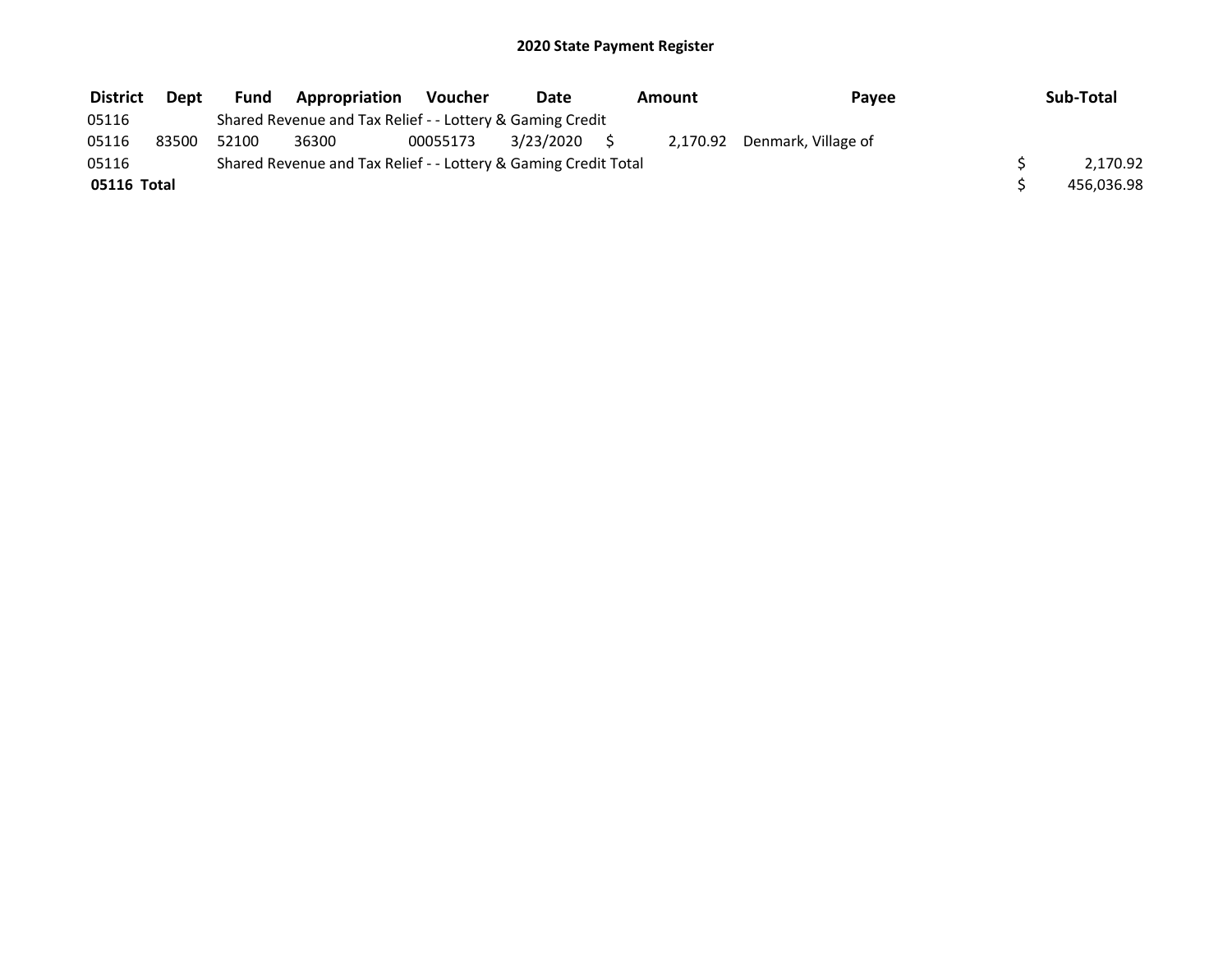| <b>District</b> | <b>Dept</b> | Fund  | Appropriation                                                      | Voucher  | <b>Date</b>     |      | <b>Amount</b> | Payee                       | Sub-Total        |
|-----------------|-------------|-------|--------------------------------------------------------------------|----------|-----------------|------|---------------|-----------------------------|------------------|
| 05126           |             |       | Dept of Safety & Prof Services - - Fire Dues Distribution          |          |                 |      |               |                             |                  |
| 05126           | 16500       | 10000 | 22500                                                              | 00035680 | 7/17/2020       | \$   |               | 41,909.39 Village Of Hobart |                  |
| 05126           |             |       | Dept of Safety & Prof Services - - Fire Dues Distribution Total    |          |                 |      |               |                             | \$<br>41,909.39  |
| 05126           |             |       | Dept of Natural Resources - - Resaids - Cnty Forst, Cl & Mfl       |          |                 |      |               |                             |                  |
| 05126           | 37000       | 21200 | 57100                                                              | 00416764 | 6/18/2020       | - \$ |               | 8.61 Village Of Hobart      |                  |
| 05126           |             |       | Dept of Natural Resources - - Resaids - Cnty Forst, CI & Mfl Total |          |                 |      |               |                             | \$<br>8.61       |
| 05126           |             |       | Dept of Natural Resources - - Fin Asst For Responsible Units       |          |                 |      |               |                             |                  |
| 05126           | 37000       | 27400 | 67000                                                              | 00413329 | 5/29/2020       | - \$ |               | 18,394.16 Village Of Hobart |                  |
| 05126           |             |       | Dept of Natural Resources - - Fin Asst For Responsible Units Total |          |                 |      |               |                             | \$<br>18,394.16  |
| 05126           |             |       | WI Dept of Transportation - - Hwy Sfty Loc Aid Ffd                 |          |                 |      |               |                             |                  |
| 05126           | 39500       | 21100 | 18500                                                              | 00602542 | $10/21/2020$ \$ |      |               | 1,267.00 Village Of Hobart  |                  |
| 05126           |             |       | WI Dept of Transportation - - Hwy Sfty Loc Aid Ffd Total           |          |                 |      |               |                             | \$<br>1,267.00   |
| 05126           |             |       | WI Dept of Transportation - - Trns Aids To Mnc.-Sf                 |          |                 |      |               |                             |                  |
| 05126           | 39500       | 21100 | 19100                                                              | 00475611 | 1/6/2020        | \$   | 88,268.65     | Village Of Hobart           |                  |
| 05126           | 39500       | 21100 | 19100                                                              | 00505466 | 4/6/2020        | \$   | 88,268.65     | Village Of Hobart           |                  |
| 05126           | 39500       | 21100 | 19100                                                              | 00542458 | 7/6/2020        | \$   | 88,268.65     | Village Of Hobart           |                  |
| 05126           | 39500       | 21100 | 19100                                                              | 00585284 | 10/5/2020       | \$   | 88,268.65     | Village Of Hobart           |                  |
| 05126           |             |       | WI Dept of Transportation - - Trns Aids To Mnc.-Sf Total           |          |                 |      |               |                             | \$<br>353,074.60 |
| 05126           |             |       | Department of Justice - - Law Enforcement Train, Local             |          |                 |      |               |                             |                  |
| 05126           | 45500       | 10000 | 23100                                                              | 00091229 | 12/1/2020       | \$   |               | 1,600.00 Village Of Hobart  |                  |
| 05126           |             |       | Department of Justice - - Law Enforcement Train, Local Total       |          |                 |      |               |                             | \$<br>1,600.00   |
| 05126           |             |       | Department of Administration - - Federal Aid                       |          |                 |      |               |                             |                  |
| 05126           | 50500       | 10000 | 14200                                                              | 00129718 | 10/1/2020       | \$   | 8,163.69      | Village Of Hobart           |                  |
| 05126           | 50500       | 10000 | 14200                                                              | 00134147 | 12/9/2020       | \$   | 126,849.58    | Village Of Hobart           |                  |
| 05126           |             |       | Department of Administration - - Federal Aid Total                 |          |                 |      |               |                             | \$<br>135,013.27 |
| 05126           |             |       | Shared Revenue and Tax Relief - - County And Municipal Aid         |          |                 |      |               |                             |                  |
| 05126           | 83500       | 10000 | 10500                                                              | 00067563 | 7/27/2020       | \$   | 9,459.03      | Village Of Hobart           |                  |
| 05126           | 83500       | 10000 | 10500                                                              | 00071525 | 11/16/2020 \$   |      |               | 53,601.17 Village Of Hobart |                  |
| 05126           |             |       | Shared Revenue and Tax Relief - - County And Municipal Aid Total   |          |                 |      |               |                             | \$<br>63,060.20  |
| 05126           |             |       | Shared Revenue and Tax Relief - - Exempt Computer Aid              |          |                 |      |               |                             |                  |
| 05126           | 83500       | 10000 | 10900                                                              | 00064752 | 7/27/2020       | \$   |               | 1,730.37 Village Of Hobart  |                  |
| 05126           | 83500       | 10000 | 10900                                                              | 00066923 | 7/27/2020       | \$   |               | 1,761.67 Village Of Hobart  |                  |
| 05126           |             |       | Shared Revenue and Tax Relief - - Exempt Computer Aid Total        |          |                 |      |               |                             | \$<br>3,492.04   |
| 05126           |             |       | Shared Revenue and Tax Relief - - Personal Property Aid            |          |                 |      |               |                             |                  |
| 05126           | 83500       | 10000 | 11100                                                              | 00060119 | 5/4/2020        | \$   |               | 10,854.58 Village Of Hobart |                  |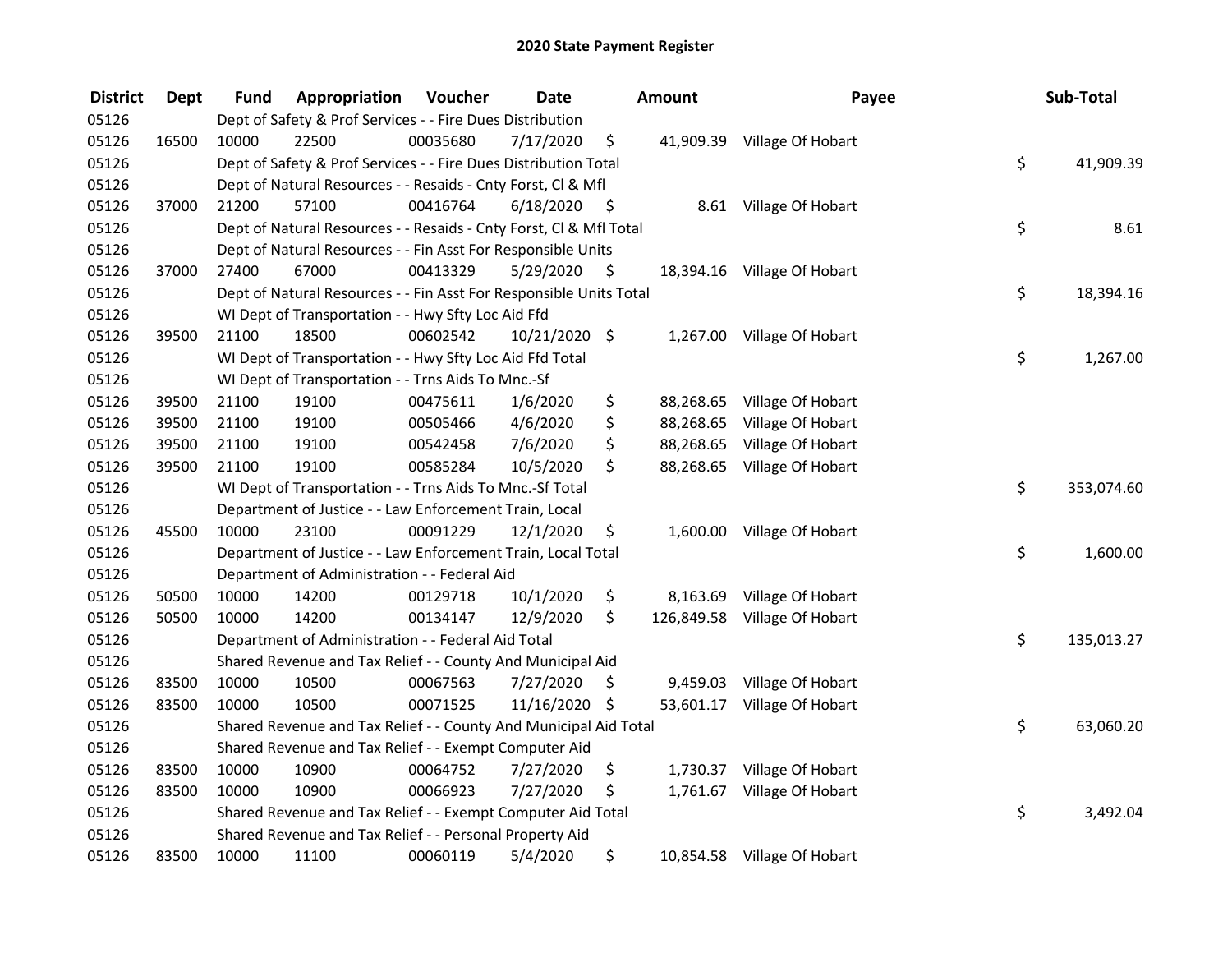| <b>District</b> | Dept  | Fund  | Appropriation                                                                 | Voucher  | Date         | Amount   | Payee             | Sub-Total  |
|-----------------|-------|-------|-------------------------------------------------------------------------------|----------|--------------|----------|-------------------|------------|
| 05126           |       |       | Shared Revenue and Tax Relief - - Personal Property Aid Total                 |          |              |          |                   | 10,854.58  |
| 05126           |       |       | Shared Revenue and Tax Relief - - State Aid; Video Service Provider Fee       |          |              |          |                   |            |
| 05126           | 83500 | 10000 | 11200                                                                         | 00064072 | 7/27/2020 \$ | 9.086.69 | Village Of Hobart |            |
| 05126           |       |       | Shared Revenue and Tax Relief - - State Aid; Video Service Provider Fee Total |          |              |          |                   | 9.086.69   |
| 05126 Total     |       |       |                                                                               |          |              |          |                   | 637,760.54 |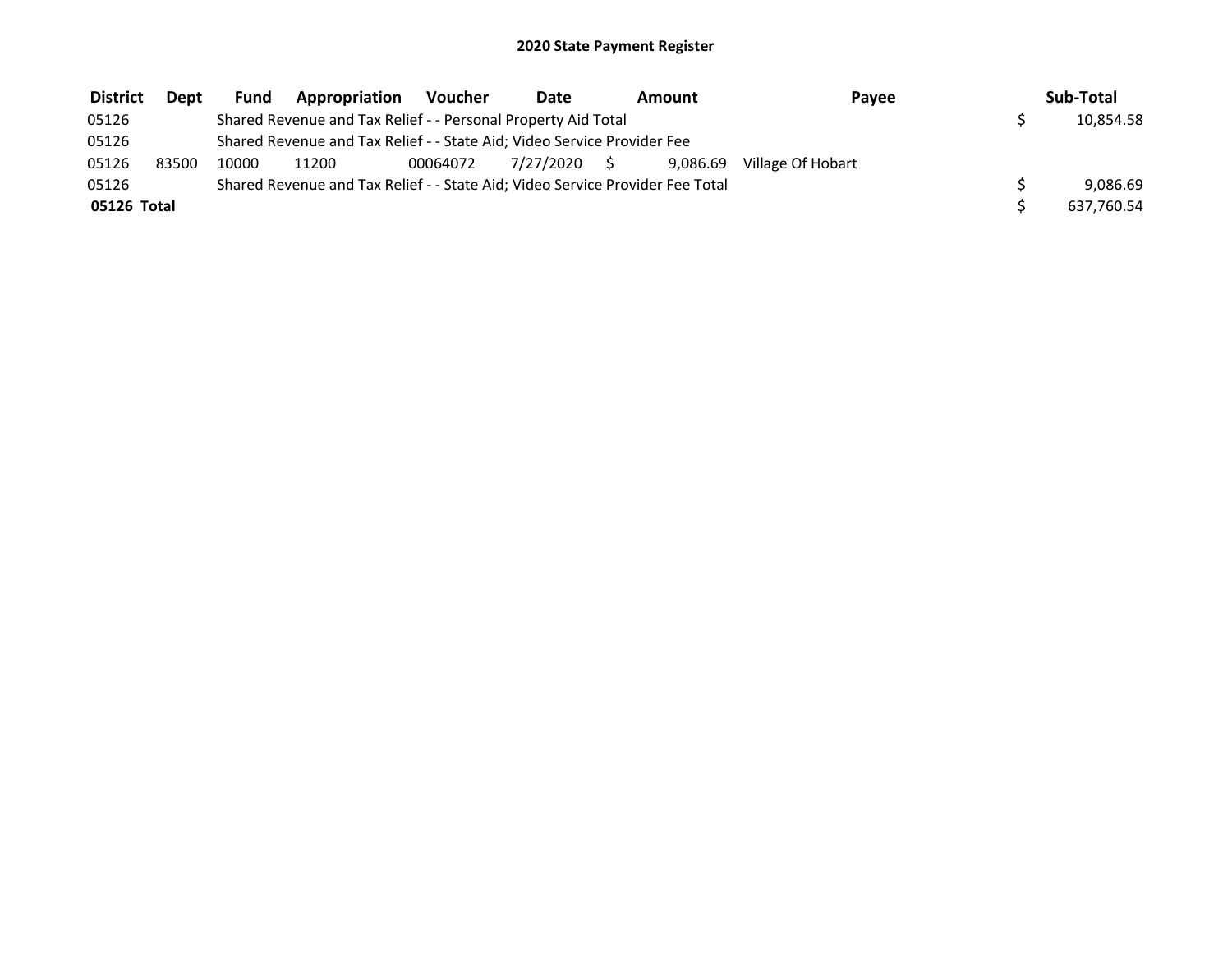| <b>District</b> | <b>Dept</b> | Fund  | Appropriation                                                      | Voucher  | <b>Date</b> |      | <b>Amount</b> | Payee             | Sub-Total       |
|-----------------|-------------|-------|--------------------------------------------------------------------|----------|-------------|------|---------------|-------------------|-----------------|
| 05136           |             |       | Dept of Safety & Prof Services - - Fire Dues Distribution          |          |             |      |               |                   |                 |
| 05136           | 16500       | 10000 | 22500                                                              | 00035681 | 7/17/2020   | \$   | 80,676.64     | Village of Howard |                 |
| 05136           |             |       | Dept of Safety & Prof Services - - Fire Dues Distribution Total    |          |             |      |               |                   | \$<br>80,676.64 |
| 05136           |             |       | Dept of Natural Resources - - Aids In Lieu Of Taxes - Gener        |          |             |      |               |                   |                 |
| 05136           | 37000       | 10000 | 50300                                                              | 00382707 | 1/14/2020   | \$   | 16,217.69     | Village of Howard |                 |
| 05136           | 37000       | 10000 | 50300                                                              | 00382708 | 1/14/2020   | \$   | 5,232.20      | Village of Howard |                 |
| 05136           | 37000       | 10000 | 50300                                                              | 00382709 | 1/14/2020   | \$   | 35,696.39     | Village of Howard |                 |
| 05136           | 37000       | 10000 | 50300                                                              | 00403828 | 4/21/2020   | \$   | 205.18        | Village of Howard |                 |
| 05136           |             |       | Dept of Natural Resources - - Aids In Lieu Of Taxes - Gener Total  |          |             |      |               |                   | \$<br>57,351.46 |
| 05136           |             |       | Dept of Natural Resources - - Resaids - Cnty Forst, Cl & Mfl       |          |             |      |               |                   |                 |
| 05136           | 37000       | 21200 | 57100                                                              | 00416765 | 6/18/2020   | - \$ | 11.00         | Village of Howard |                 |
| 05136           |             |       | Dept of Natural Resources - - Resaids - Cnty Forst, Cl & Mfl Total |          |             |      |               |                   | \$<br>11.00     |
| 05136           |             |       | Dept of Natural Resources - - Aids In Lieu Of Taxes - Sum S        |          |             |      |               |                   |                 |
| 05136           | 37000       | 21200 | 57900                                                              | 00403829 | 4/21/2020   | \$   | 2.45          | Village of Howard |                 |
| 05136           |             |       | Dept of Natural Resources - - Aids In Lieu Of Taxes - Sum S Total  |          |             |      |               |                   | \$<br>2.45      |
| 05136           |             |       | Dept of Natural Resources - - GPO--State Funds                     |          |             |      |               |                   |                 |
| 05136           | 37000       | 21200 | 86100                                                              | 00378115 | 1/9/2020    | \$   | 50.00         | Village of Howard |                 |
| 05136           | 37000       | 21200 | 86100                                                              | 00385562 | 1/27/2020   | \$   | 558.80        | Village of Howard |                 |
| 05136           | 37000       | 21200 | 86100                                                              | 00385563 | 1/28/2020   | \$   | 199.36        | Village of Howard |                 |
| 05136           | 37000       | 21200 | 86100                                                              | 00385566 | 1/27/2020   | \$   | 132.77        | Village of Howard |                 |
| 05136           | 37000       | 21200 | 86100                                                              | 00390952 | 2/18/2020   | \$   | 397.39        | Village of Howard |                 |
| 05136           | 37000       | 21200 | 86100                                                              | 00390955 | 2/18/2020   | \$   | 199.37        | Village of Howard |                 |
| 05136           | 37000       | 21200 | 86100                                                              | 00390957 | 2/18/2020   | \$   | 125.02        | Village of Howard |                 |
| 05136           | 37000       | 21200 | 86100                                                              | 00395932 | 3/17/2020   | \$   | 505.74        | Village of Howard |                 |
| 05136           | 37000       | 21200 | 86100                                                              | 00395934 | 3/17/2020   | \$   | 197.78        | Village of Howard |                 |
| 05136           | 37000       | 21200 | 86100                                                              | 00395936 | 3/17/2020   | \$   | 123.85        | Village of Howard |                 |
| 05136           | 37000       | 21200 | 86100                                                              | 00400334 | 4/7/2020    | \$   | 124.54        | Village of Howard |                 |
| 05136           | 37000       | 21200 | 86100                                                              | 00400336 | 4/7/2020    | \$   | 228.78        | Village of Howard |                 |
| 05136           | 37000       | 21200 | 86100                                                              | 00400338 | 4/7/2020    | \$   | 452.55        | Village of Howard |                 |
| 05136           | 37000       | 21200 | 86100                                                              | 00408310 | 5/14/2020   | \$   | 228.78        | Village of Howard |                 |
| 05136           | 37000       | 21200 | 86100                                                              | 00408311 | 5/14/2020   | \$   | 128.37        | Village of Howard |                 |
| 05136           | 37000       | 21200 | 86100                                                              | 00408313 | 5/14/2020   | \$   | 196.54        | Village of Howard |                 |
| 05136           | 37000       | 21200 | 86100                                                              | 00410489 | 6/5/2020    | \$   | 50.00         | Village of Howard |                 |
| 05136           | 37000       | 21200 | 86100                                                              | 00414250 | 6/5/2020    | \$   | 228.78        | Village of Howard |                 |
| 05136           | 37000       | 21200 | 86100                                                              | 00414252 | 6/5/2020    | \$   | 173.08        | Village of Howard |                 |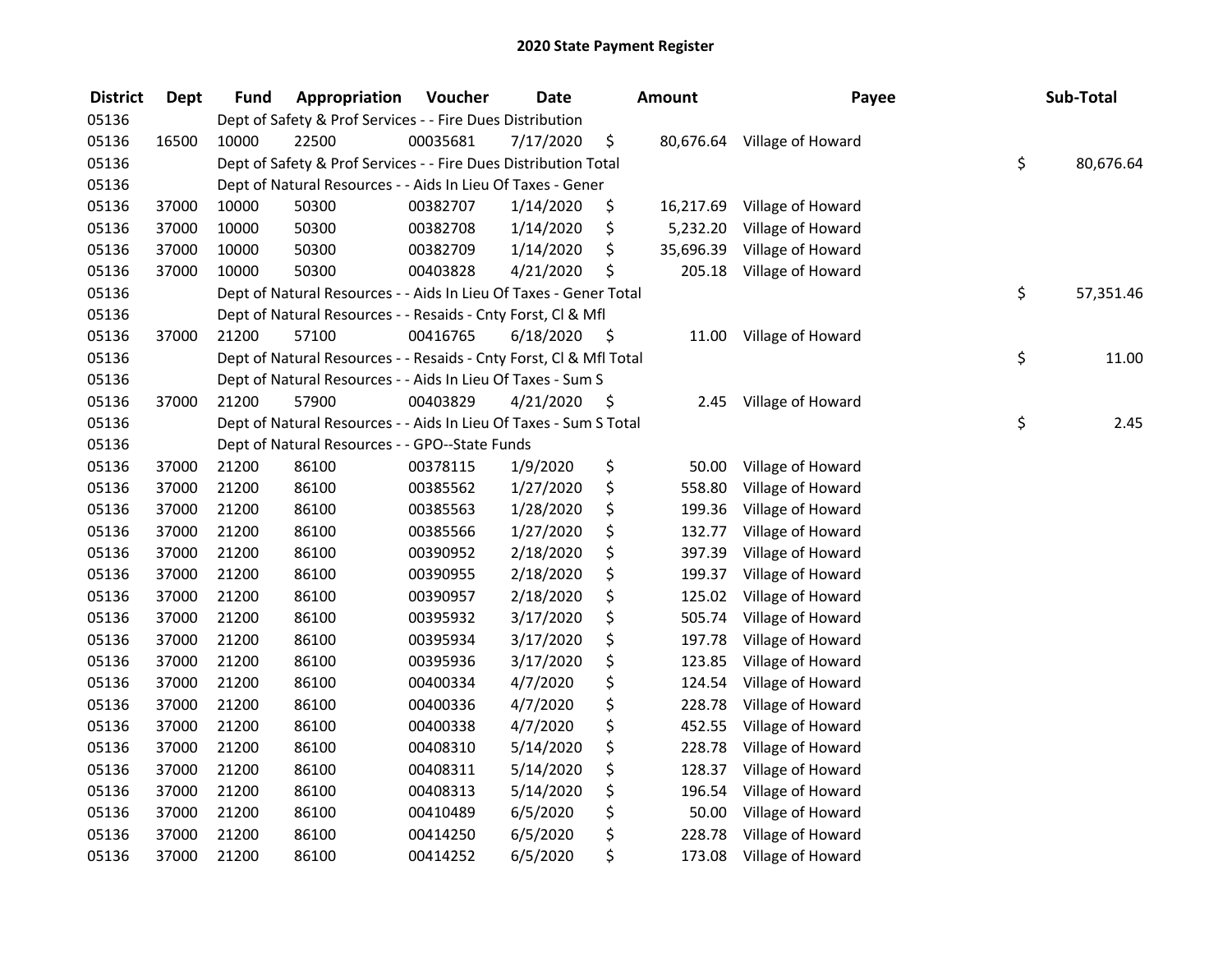| <b>District</b> | <b>Dept</b> | <b>Fund</b> | Appropriation                                                      | Voucher  | <b>Date</b> |         | <b>Amount</b> | Payee             | Sub-Total       |
|-----------------|-------------|-------------|--------------------------------------------------------------------|----------|-------------|---------|---------------|-------------------|-----------------|
| 05136           | 37000       | 21200       | 86100                                                              | 00414254 | 6/5/2020    | \$      | 126.29        | Village of Howard |                 |
| 05136           | 37000       | 21200       | 86100                                                              | 00424158 | 7/16/2020   | \$      | 228.78        | Village of Howard |                 |
| 05136           | 37000       | 21200       | 86100                                                              | 00424160 | 7/16/2020   | \$      | 184.57        | Village of Howard |                 |
| 05136           | 37000       | 21200       | 86100                                                              | 00424161 | 7/16/2020   | \$      | 134.51        | Village of Howard |                 |
| 05136           | 37000       | 21200       | 86100                                                              | 00428440 | 8/10/2020   | \$      | 196.07        | Village of Howard |                 |
| 05136           | 37000       | 21200       | 86100                                                              | 00428442 | 8/10/2020   | \$      | 228.78        | Village of Howard |                 |
| 05136           | 37000       | 21200       | 86100                                                              | 00428443 | 8/10/2020   | \$      | 164.65        | Village of Howard |                 |
| 05136           | 37000       | 21200       | 86100                                                              | 00433745 | 9/8/2020    | \$      | 151.56        | Village of Howard |                 |
| 05136           | 37000       | 21200       | 86100                                                              | 00433808 | 9/8/2020    | \$      | 228.78        | Village of Howard |                 |
| 05136           | 37000       | 21200       | 86100                                                              | 00433810 | 9/8/2020    | \$      | 200.85        | Village of Howard |                 |
| 05136           | 37000       | 21200       | 86100                                                              | 00439679 | 10/2/2020   | \$      | 146.35        | Village of Howard |                 |
| 05136           | 37000       | 21200       | 86100                                                              | 00439680 | 10/2/2020   | \$      | 228.78        | Village of Howard |                 |
| 05136           | 37000       | 21200       | 86100                                                              | 00439681 | 10/2/2020   | \$      | 202.29        | Village of Howard |                 |
| 05136           | 37000       | 21200       | 86100                                                              | 00446385 | 11/10/2020  | \$      | 147.02        | Village of Howard |                 |
| 05136           | 37000       | 21200       | 86100                                                              | 00446386 | 11/10/2020  | \$      | 228.78        | Village of Howard |                 |
| 05136           | 37000       | 21200       | 86100                                                              | 00446387 | 11/10/2020  | \$      | 208.37        | Village of Howard |                 |
| 05136           | 37000       | 21200       | 86100                                                              | 00449743 | 12/11/2020  | \$      | 200.00        | Village of Howard |                 |
| 05136           | 37000       | 21200       | 86100                                                              | 00452976 | 12/18/2020  | \$      | 238.86        | Village of Howard |                 |
| 05136           | 37000       | 21200       | 86100                                                              | 00452978 | 12/18/2020  | \$,     | 228.78        | Village of Howard |                 |
| 05136           | 37000       | 21200       | 86100                                                              | 00452980 | 12/30/2020  | -\$     | 138.88        | Village of Howard |                 |
| 05136           |             |             | Dept of Natural Resources - - GPO--State Funds Total               |          |             |         |               |                   | \$<br>8,114.45  |
| 05136           |             |             | Dept of Natural Resources - - Fin Asst For Responsible Units       |          |             |         |               |                   |                 |
| 05136           | 37000       | 27400       | 67000                                                              | 00412513 | 5/29/2020   | $\zeta$ | 44,220.86     | Village of Howard |                 |
| 05136           |             |             | Dept of Natural Resources - - Fin Asst For Responsible Units Total |          |             |         |               |                   | \$<br>44,220.86 |
| 05136           |             |             | Dept of Natural Resources - - Recycling Consolidation Grants       |          |             |         |               |                   |                 |
| 05136           | 37000       | 27400       | 67300                                                              | 00412513 | 5/29/2020   | \$      | 4,967.26      | Village of Howard |                 |
| 05136           |             |             | Dept of Natural Resources - - Recycling Consolidation Grants Total |          |             |         |               |                   | \$<br>4,967.26  |
| 05136           |             |             | WI Dept of Transportation - - Conn Hwy Aids St Fds                 |          |             |         |               |                   |                 |
| 05136           | 39500       | 21100       | 16200                                                              | 00477348 | 1/6/2020    | \$      | 11,574.76     | Village of Howard |                 |
| 05136           | 39500       | 21100       | 16200                                                              | 00507203 | 4/6/2020    | \$      | 11,574.76     | Village of Howard |                 |
| 05136           | 39500       | 21100       | 16200                                                              | 00544195 | 7/6/2020    | \$      | 11,574.76     | Village of Howard |                 |
| 05136           | 39500       | 21100       | 16200                                                              | 00587021 | 10/5/2020   | \$      | 11,574.77     | Village of Howard |                 |
| 05136           |             |             | WI Dept of Transportation - - Conn Hwy Aids St Fds Total           |          |             |         |               |                   | \$<br>46,299.05 |
| 05136           |             |             | WI Dept of Transportation - - Trns Aids To Mnc.-Sf                 |          |             |         |               |                   |                 |
| 05136           | 39500       | 21100       | 19100                                                              | 00475612 | 1/6/2020    | \$      | 266,863.32    | Village of Howard |                 |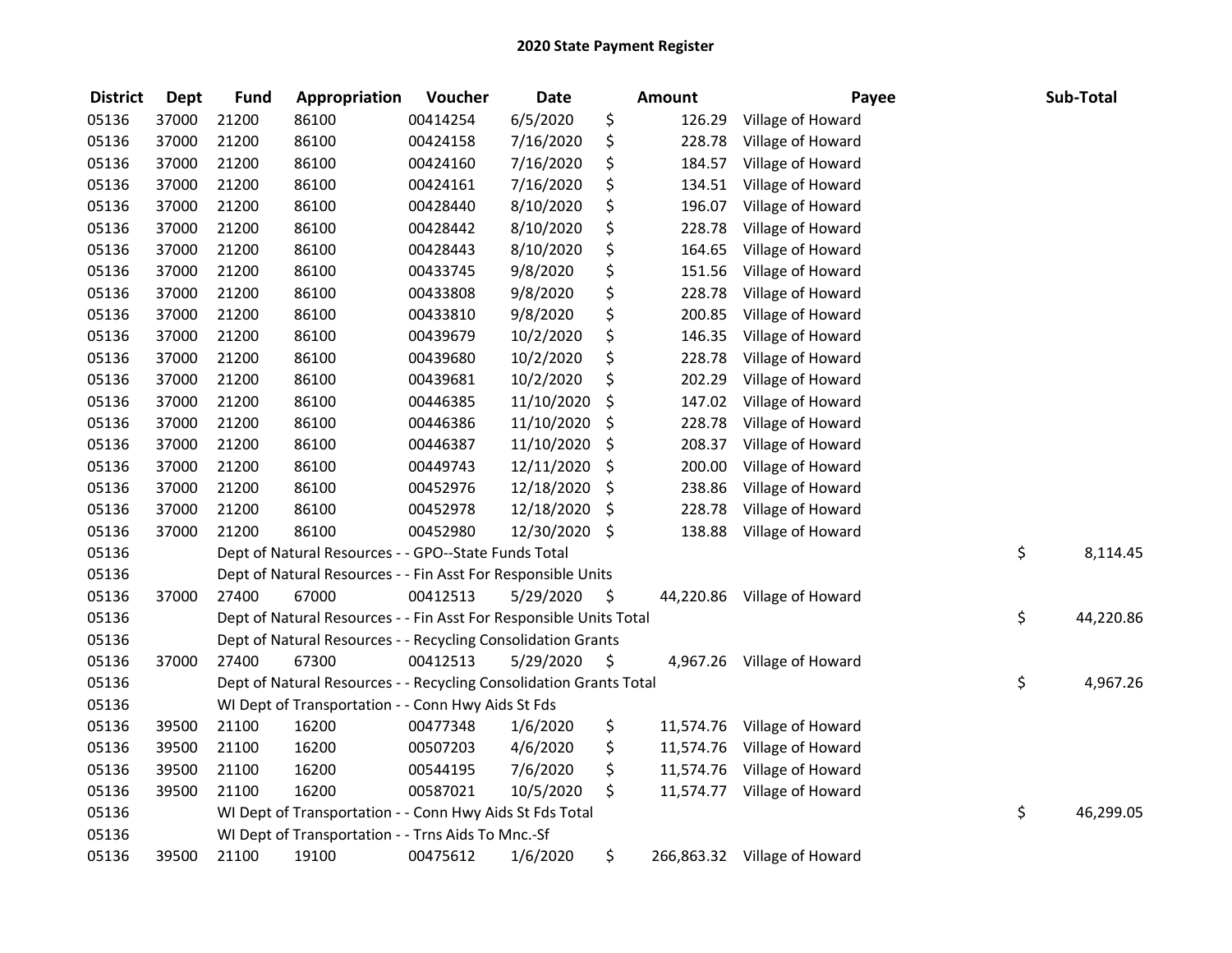| <b>District</b> | <b>Dept</b> | <b>Fund</b> | Appropriation                                                                 | Voucher  | <b>Date</b>   |     | Amount     | Payee                          | Sub-Total          |
|-----------------|-------------|-------------|-------------------------------------------------------------------------------|----------|---------------|-----|------------|--------------------------------|--------------------|
| 05136           | 39500       | 21100       | 19100                                                                         | 00505467 | 4/6/2020      | \$  |            | 266,863.32 Village of Howard   |                    |
| 05136           | 39500       | 21100       | 19100                                                                         | 00542459 | 7/6/2020      | \$. |            | 266,863.32 Village of Howard   |                    |
| 05136           | 39500       | 21100       | 19100                                                                         | 00585285 | 10/5/2020     | \$  |            | 266,863.34 Village of Howard   |                    |
| 05136           |             |             | WI Dept of Transportation - - Trns Aids To Mnc.-Sf Total                      |          |               |     |            |                                | \$<br>1,067,453.30 |
| 05136           |             |             | Department of Administration - - Federal Aid                                  |          |               |     |            |                                |                    |
| 05136           | 50500       | 10000       | 14200                                                                         | 00126577 | 8/11/2020     | \$  |            | 7,110.21 Village of Howard     |                    |
| 05136           | 50500       | 10000       | 14200                                                                         | 00129719 | 10/1/2020     | \$  | 70,137.73  | Village of Howard              |                    |
| 05136           | 50500       | 10000       | 14200                                                                         | 00134148 | 12/9/2020     | \$  | 242,700.06 | Village of Howard              |                    |
| 05136           | 50500       | 10000       | 14200                                                                         | 00136095 | 12/16/2020    | \$  |            | 24,504.57 Village of Howard    |                    |
| 05136           |             |             | Department of Administration - - Federal Aid Total                            |          |               |     |            |                                | \$<br>344,452.57   |
| 05136           |             |             | Elections Commission - - 2018 Hava Election Security                          |          |               |     |            |                                |                    |
| 05136           | 51000       | 22000       | 18200                                                                         | 00003404 | 6/25/2020     | \$  |            | 13,269.10 Village of Howard    |                    |
| 05136           |             |             | Elections Commission - - 2018 Hava Election Security Total                    |          |               |     |            |                                | \$<br>13,269.10    |
| 05136           |             |             | Shared Revenue and Tax Relief - - County And Municipal Aid                    |          |               |     |            |                                |                    |
| 05136           | 83500       | 10000       | 10500                                                                         | 00067564 | 7/27/2020     | \$. | 79,893.43  | Village of Howard              |                    |
| 05136           | 83500       | 10000       | 10500                                                                         | 00071526 | 11/16/2020 \$ |     |            | 452,729.46 Village of Howard   |                    |
| 05136           |             |             | Shared Revenue and Tax Relief - - County And Municipal Aid Total              |          |               |     |            |                                | \$<br>532,622.89   |
| 05136           |             |             | Shared Revenue and Tax Relief - - Exempt Computer Aid                         |          |               |     |            |                                |                    |
| 05136           | 83500       | 10000       | 10900                                                                         | 00064753 | 7/27/2020     | \$  |            | 35,555.02 Village of Howard    |                    |
| 05136           | 83500       | 10000       | 10900                                                                         | 00066924 | 7/27/2020     | \$  |            | 54,734.87 Village of Howard    |                    |
| 05136           |             |             | Shared Revenue and Tax Relief - - Exempt Computer Aid Total                   |          |               |     |            |                                | \$<br>90,289.89    |
| 05136           |             |             | Shared Revenue and Tax Relief - - Utility Aid                                 |          |               |     |            |                                |                    |
| 05136           | 83500       | 10000       | 11000                                                                         | 00067564 | 7/27/2020     | \$  | 7,985.27   | Village of Howard              |                    |
| 05136           | 83500       | 10000       | 11000                                                                         | 00071526 | 11/16/2020    | \$  | 46,420.38  | Village of Howard              |                    |
| 05136           |             |             | Shared Revenue and Tax Relief - - Utility Aid Total                           |          |               |     |            |                                | \$<br>54,405.65    |
| 05136           |             |             | Shared Revenue and Tax Relief - - Personal Property Aid                       |          |               |     |            |                                |                    |
| 05136           | 83500       | 10000       | 11100                                                                         | 00060120 | 5/4/2020      | \$  | 31,402.05  | Village of Howard              |                    |
| 05136           | 83500       | 10000       | 11100                                                                         | 00062366 | 5/4/2020      | \$  |            | 49,935.04 Village of Howard    |                    |
| 05136           |             |             | Shared Revenue and Tax Relief - - Personal Property Aid Total                 |          |               |     |            |                                | \$<br>81,337.09    |
| 05136           |             |             | Shared Revenue and Tax Relief - - State Aid; Video Service Provider Fee       |          |               |     |            |                                |                    |
| 05136           | 83500       | 10000       | 11200                                                                         | 00064073 | 7/27/2020     | \$  | 19,644.28  | Village of Howard              |                    |
| 05136           |             |             | Shared Revenue and Tax Relief - - State Aid; Video Service Provider Fee Total |          |               |     |            |                                | \$<br>19,644.28    |
| 05136           |             |             | Shared Revenue and Tax Relief - - School Lvy Tx/First Dollar Cr               |          |               |     |            |                                |                    |
| 05136           | 83500       | 10000       | 30200                                                                         | 00063903 | 7/27/2020     | \$  | 407,429.28 | Village of Howard              |                    |
| 05136           | 83500       | 10000       | 30200                                                                         | 00067294 | 7/27/2020     | \$  |            | 2,871,908.83 Village of Howard |                    |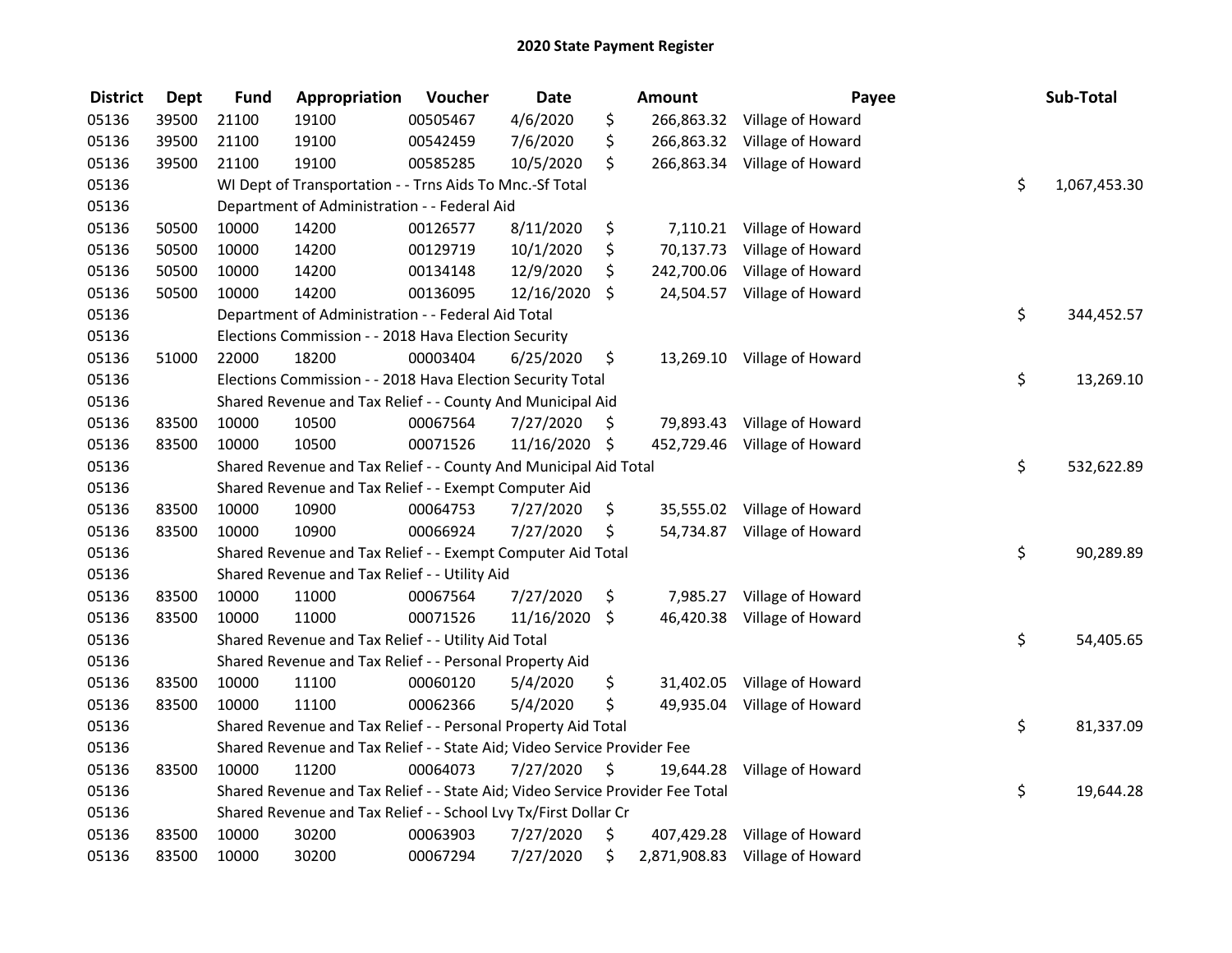| <b>District</b> | <b>Dept</b> | <b>Fund</b> | Appropriation                                                         | <b>Voucher</b> | Date      | Amount     | Payee             | Sub-Total    |
|-----------------|-------------|-------------|-----------------------------------------------------------------------|----------------|-----------|------------|-------------------|--------------|
| 05136           |             |             | Shared Revenue and Tax Relief - - School Lvy Tx/First Dollar Cr Total |                |           |            |                   | 3,279,338.11 |
| 05136           |             |             | Shared Revenue and Tax Relief - - Payments For Municipal Svcs         |                |           |            |                   |              |
| 05136           | 83500       | 10000       | 50100                                                                 | 00054656       | 2/3/2020  | 4.918.64   | Village of Howard |              |
| 05136           |             |             | Shared Revenue and Tax Relief - - Payments For Municipal Svcs Total   |                |           |            |                   | 4,918.64     |
| 05136           |             |             | Shared Revenue and Tax Relief - - Lottery & Gaming Credit             |                |           |            |                   |              |
| 05136           | 83500       | 52100       | 36300                                                                 | 00055626       | 3/23/2020 | 824.110.48 | Village of Howard |              |
| 05136           |             |             | Shared Revenue and Tax Relief - - Lottery & Gaming Credit Total       |                |           |            |                   | 824,110.48   |
| 05136 Total     |             |             |                                                                       |                |           |            |                   | 6,553,485.17 |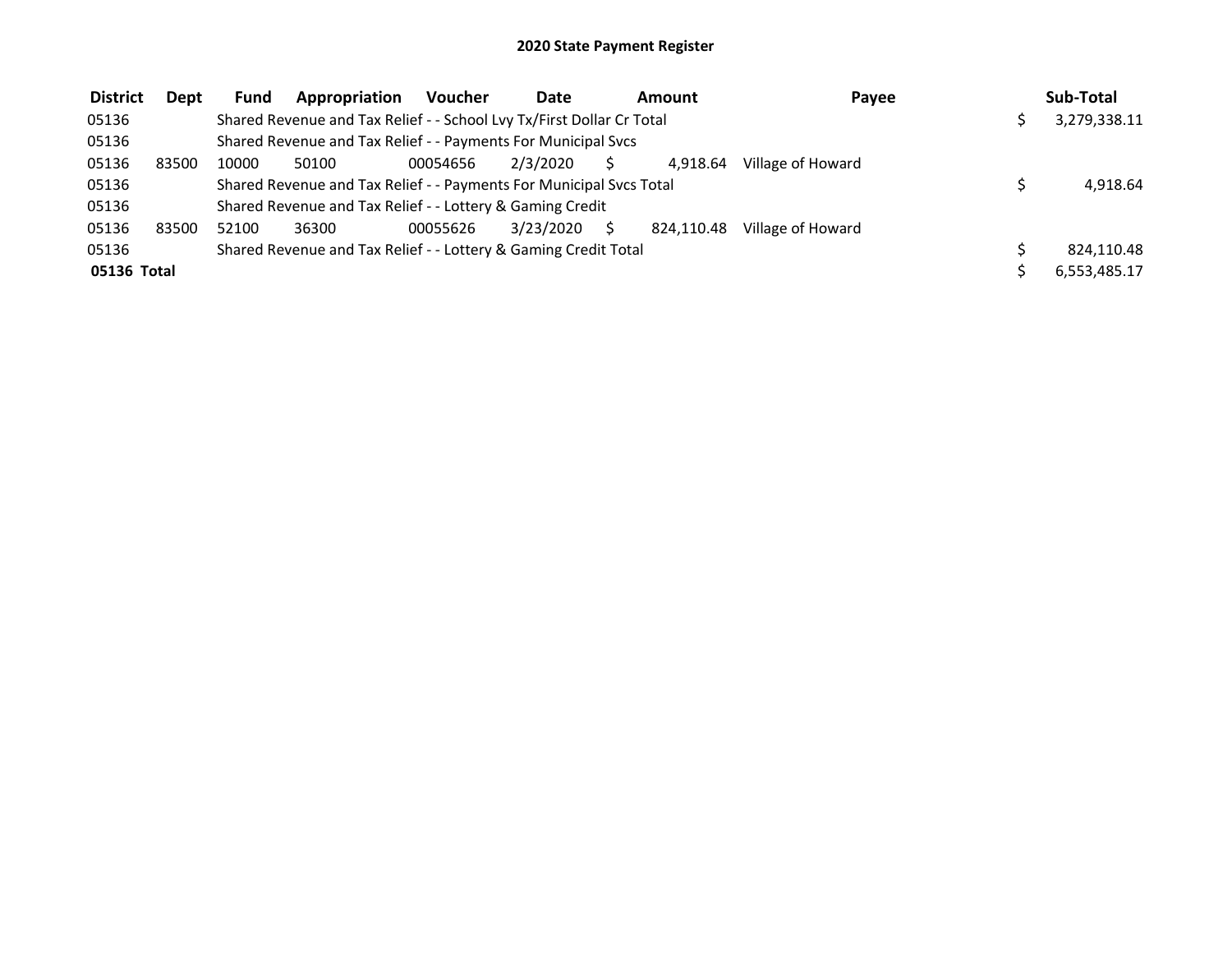| <b>District</b> | <b>Dept</b> | Fund  | Appropriation                                                      | Voucher  | <b>Date</b>   |      | Amount   | Payee                         | Sub-Total        |
|-----------------|-------------|-------|--------------------------------------------------------------------|----------|---------------|------|----------|-------------------------------|------------------|
| 05171           |             |       | Dept of Safety & Prof Services - - Fire Dues Distribution          |          |               |      |          |                               |                  |
| 05171           | 16500       | 10000 | 22500                                                              | 00035682 | 7/20/2020     | \$   |          | 10,405.89 Village Of Pulaski  |                  |
| 05171           |             |       | Dept of Safety & Prof Services - - Fire Dues Distribution Total    |          |               |      |          |                               | \$<br>10,405.89  |
| 05171           |             |       | Dept of Natural Resources - - Aids In Lieu Of Taxes - Gener        |          |               |      |          |                               |                  |
| 05171           | 37000       | 10000 | 50300                                                              | 00382772 | 1/15/2020     | \$   |          | 575.56 Village Of Pulaski     |                  |
| 05171           |             |       | Dept of Natural Resources - - Aids In Lieu Of Taxes - Gener Total  |          |               |      |          |                               | \$<br>575.56     |
| 05171           |             |       | Dept of Natural Resources - - Taxes & Assessmts-Conserv Fund       |          |               |      |          |                               |                  |
| 05171           | 37000       | 21200 | 16900                                                              | 00383481 | 1/22/2020     | - \$ |          | 28.80 Village Of Pulaski      |                  |
| 05171           |             |       | Dept of Natural Resources - - Taxes & Assessmts-Conserv Fund Total |          |               |      |          |                               | \$<br>28.80      |
| 05171           |             |       | Dept of Natural Resources - - Petrostorage Envr Remd Awards        |          |               |      |          |                               |                  |
| 05171           | 37000       | 27200 | 66700                                                              | 00389025 | 2/10/2020     | \$   |          | 4,673.56 Village Of Pulaski   |                  |
| 05171           | 37000       | 27200 | 66700                                                              | 00434778 | 9/14/2020     | \$   |          | 8,214.72 Village Of Pulaski   |                  |
| 05171           |             |       | Dept of Natural Resources - - Petrostorage Envr Remd Awards Total  |          |               |      |          |                               | \$<br>12,888.28  |
| 05171           |             |       | Dept of Natural Resources - - Fin Asst For Responsible Units       |          |               |      |          |                               |                  |
| 05171           | 37000       | 27400 | 67000                                                              | 00413106 | 5/29/2020     | \$   |          | 9,767.97 Village Of Pulaski   |                  |
| 05171           |             |       | Dept of Natural Resources - - Fin Asst For Responsible Units Total |          |               |      |          |                               | \$<br>9,767.97   |
| 05171           |             |       | WI Dept of Transportation - - Hwy Sfty Loc Aid Ffd                 |          |               |      |          |                               |                  |
| 05171           | 39500       | 21100 | 18500                                                              | 00516267 | 4/16/2020     | \$   | 4,000.00 | Village Of Pulaski            |                  |
| 05171           |             |       | WI Dept of Transportation - - Hwy Sfty Loc Aid Ffd Total           |          |               |      |          |                               | \$<br>4,000.00   |
| 05171           |             |       | WI Dept of Transportation - - Trns Aids To Mnc.-Sf                 |          |               |      |          |                               |                  |
| 05171           | 39500       | 21100 | 19100                                                              | 00475613 | 1/6/2020      | \$   |          | 58,428.62 Village Of Pulaski  |                  |
| 05171           | 39500       | 21100 | 19100                                                              | 00505468 | 4/6/2020      | \$   |          | 58,428.62 Village Of Pulaski  |                  |
| 05171           | 39500       | 21100 | 19100                                                              | 00542460 | 7/6/2020      | \$   |          | 58,428.62 Village Of Pulaski  |                  |
| 05171           | 39500       | 21100 | 19100                                                              | 00585286 | 10/5/2020     | \$   |          | 58,428.64 Village Of Pulaski  |                  |
| 05171           |             |       | WI Dept of Transportation - - Trns Aids To Mnc.-Sf Total           |          |               |      |          |                               | \$<br>233,714.50 |
| 05171           |             |       | WI Dept of Transportation - - Local Rds, Grants Sf                 |          |               |      |          |                               |                  |
| 05171           | 39500       | 21100 | 27000                                                              | 00633756 | 12/28/2020 \$ |      |          | 294,962.21 Village Of Pulaski |                  |
| 05171           |             |       | WI Dept of Transportation - - Local Rds, Grants Sf Total           |          |               |      |          |                               | \$<br>294,962.21 |
| 05171           |             |       | WI Dept of Transportation - - Loc Rd Imp Prg St Fd                 |          |               |      |          |                               |                  |
| 05171           | 39500       | 21100 | 27800                                                              | 00631056 | 12/28/2020 \$ |      |          | 63,942.44 Village Of Pulaski  |                  |
| 05171           |             |       | WI Dept of Transportation - - Loc Rd Imp Prg St Fd Total           |          |               |      |          |                               | \$<br>63,942.44  |
| 05171           |             |       | Department of Justice - - Law Enforcement Train, Local             |          |               |      |          |                               |                  |
| 05171           | 45500       | 10000 | 23100                                                              | 00091833 | 12/9/2020     | \$   |          | 1,120.00 Village Of Pulaski   |                  |
| 05171           |             |       | Department of Justice - - Law Enforcement Train, Local Total       |          |               |      |          |                               | \$<br>1,120.00   |
| 05171           |             |       | Department of Administration - - Federal Aid                       |          |               |      |          |                               |                  |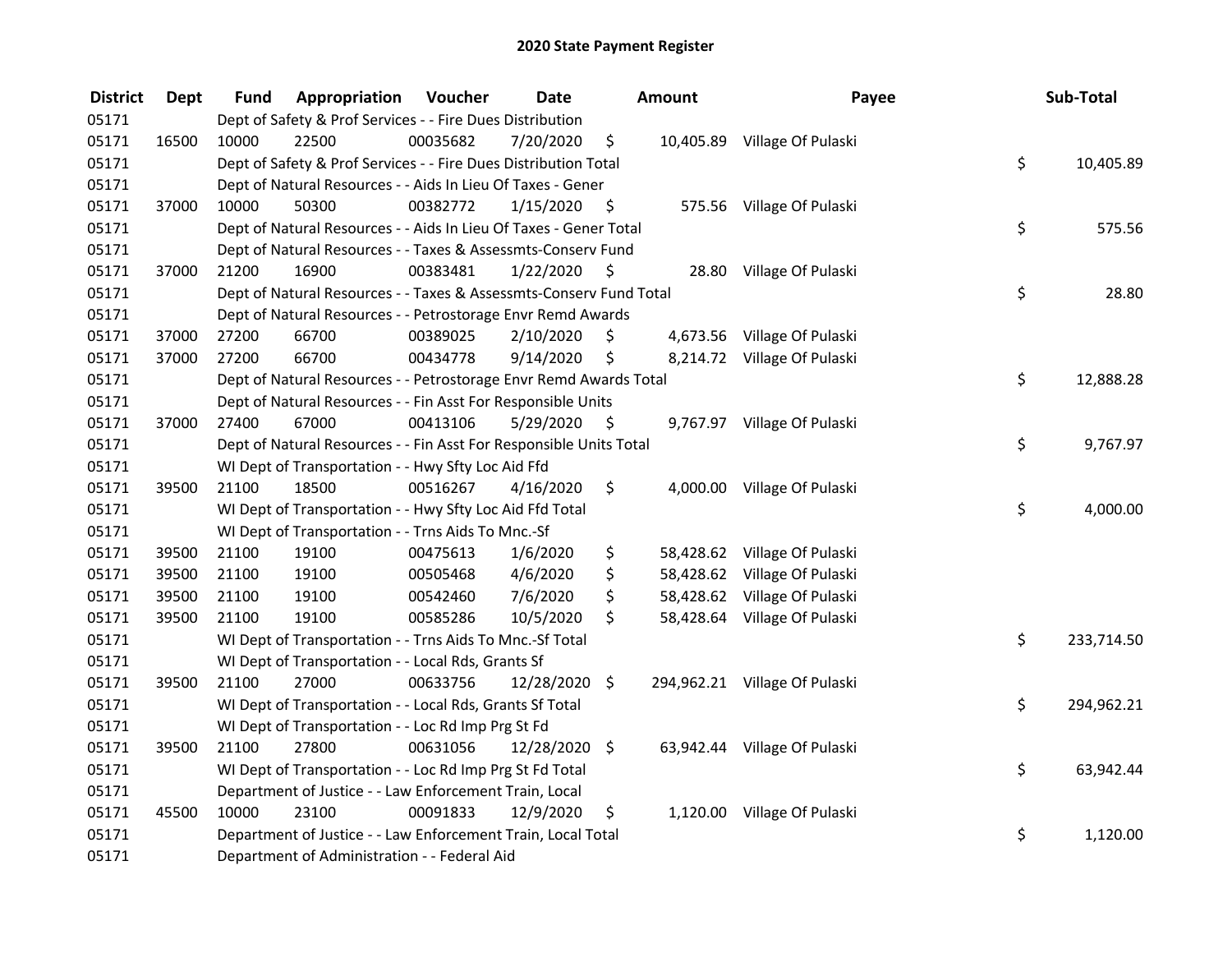| <b>District</b> | Dept  | <b>Fund</b> | Appropriation                                                                 | Voucher  | <b>Date</b>   |      | <b>Amount</b> | Payee                         | Sub-Total          |
|-----------------|-------|-------------|-------------------------------------------------------------------------------|----------|---------------|------|---------------|-------------------------------|--------------------|
| 05171           | 50500 | 10000       | 14200                                                                         | 00129720 | 10/2/2020     | \$   | 15,200.09     | Village Of Pulaski            |                    |
| 05171           | 50500 | 10000       | 14200                                                                         | 00134149 | 12/10/2020 \$ |      |               | 7,417.91 Village Of Pulaski   |                    |
| 05171           |       |             | Department of Administration - - Federal Aid Total                            |          |               |      |               |                               | \$<br>22,618.00    |
| 05171           |       |             | Shared Revenue and Tax Relief - - Expenditure Restraint Program               |          |               |      |               |                               |                    |
| 05171           | 83500 | 10000       | 10100                                                                         | 00067565 | 7/27/2020     | - \$ |               | 46,750.66 Village Of Pulaski  |                    |
| 05171           |       |             | Shared Revenue and Tax Relief - - Expenditure Restraint Program Total         |          |               |      |               |                               | \$<br>46,750.66    |
| 05171           |       |             | Shared Revenue and Tax Relief - - County And Municipal Aid                    |          |               |      |               |                               |                    |
| 05171           | 83500 | 10000       | 10500                                                                         | 00067565 | 7/27/2020     | \$.  |               | 73,531.74 Village Of Pulaski  |                    |
| 05171           | 83500 | 10000       | 10500                                                                         | 00071527 | 11/16/2020 \$ |      |               | 416,679.86 Village Of Pulaski |                    |
| 05171           |       |             | Shared Revenue and Tax Relief - - County And Municipal Aid Total              |          |               |      |               |                               | \$<br>490,211.60   |
| 05171           |       |             | Shared Revenue and Tax Relief - - Exempt Computer Aid                         |          |               |      |               |                               |                    |
| 05171           | 83500 | 10000       | 10900                                                                         | 00064754 | 7/27/2020     | S    |               | 4,308.76 Village Of Pulaski   |                    |
| 05171           | 83500 | 10000       | 10900                                                                         | 00066925 | 7/27/2020     | \$   |               | 5,024.48 Village Of Pulaski   |                    |
| 05171           |       |             | Shared Revenue and Tax Relief - - Exempt Computer Aid Total                   |          |               |      |               |                               | \$<br>9,333.24     |
| 05171           |       |             | Shared Revenue and Tax Relief - - Utility Aid                                 |          |               |      |               |                               |                    |
| 05171           | 83500 | 10000       | 11000                                                                         | 00067565 | 7/27/2020     | \$.  | 1,526.89      | Village Of Pulaski            |                    |
| 05171           | 83500 | 10000       | 11000                                                                         | 00071527 | 11/16/2020 \$ |      |               | 8,834.21 Village Of Pulaski   |                    |
| 05171           |       |             | Shared Revenue and Tax Relief - - Utility Aid Total                           |          |               |      |               |                               | \$<br>10,361.10    |
| 05171           |       |             | Shared Revenue and Tax Relief - - Personal Property Aid                       |          |               |      |               |                               |                    |
| 05171           | 83500 | 10000       | 11100                                                                         | 00060121 | 5/4/2020      | \$   |               | 11,459.80 Village Of Pulaski  |                    |
| 05171           | 83500 | 10000       | 11100                                                                         | 00062367 | 5/4/2020      | \$   |               | 21,952.85 Village Of Pulaski  |                    |
| 05171           |       |             | Shared Revenue and Tax Relief - - Personal Property Aid Total                 |          |               |      |               |                               | \$<br>33,412.65    |
| 05171           |       |             | Shared Revenue and Tax Relief - - State Aid; Video Service Provider Fee       |          |               |      |               |                               |                    |
| 05171           | 83500 | 10000       | 11200                                                                         | 00064074 | 7/27/2020     | \$   | 3,052.50      | Village Of Pulaski            |                    |
| 05171           |       |             | Shared Revenue and Tax Relief - - State Aid; Video Service Provider Fee Total |          |               |      |               |                               | \$<br>3,052.50     |
| 05171           |       |             | Shared Revenue and Tax Relief - - Lottery & Gaming Credit                     |          |               |      |               |                               |                    |
| 05171           | 83500 | 52100       | 36300                                                                         | 00055174 | 3/23/2020     | - \$ |               | 11,204.72 Village Of Pulaski  |                    |
| 05171           |       |             | Shared Revenue and Tax Relief - - Lottery & Gaming Credit Total               |          |               |      |               |                               | \$<br>11,204.72    |
| 05171 Total     |       |             |                                                                               |          |               |      |               |                               | \$<br>1,258,350.12 |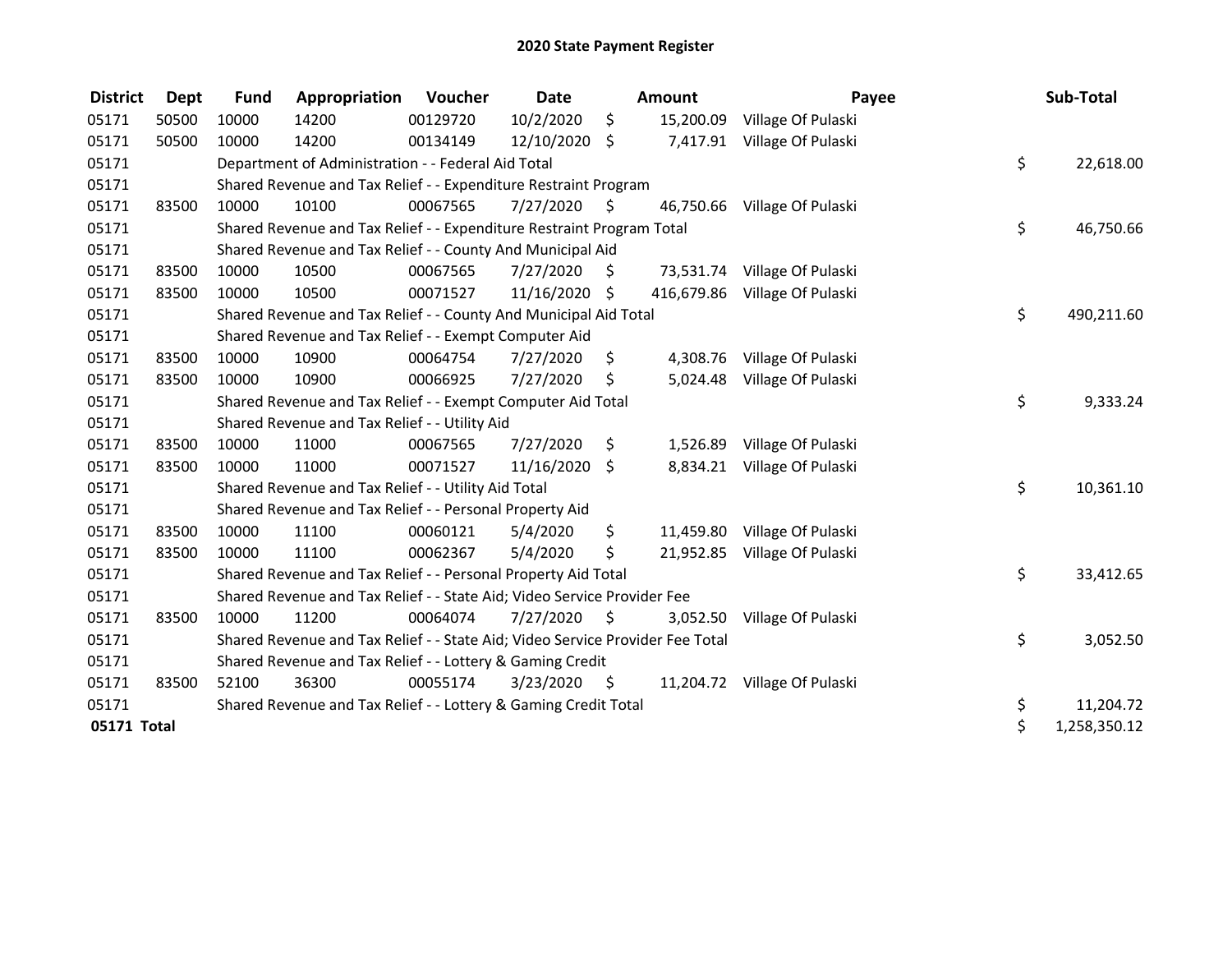| <b>District</b> | <b>Dept</b> | Fund  | Appropriation                                                      | Voucher  | <b>Date</b>   |                     | <b>Amount</b> | Payee                         | Sub-Total       |
|-----------------|-------------|-------|--------------------------------------------------------------------|----------|---------------|---------------------|---------------|-------------------------------|-----------------|
| 05178           |             |       | Dept of Safety & Prof Services - - Fire Dues Distribution          |          |               |                     |               |                               |                 |
| 05178           | 16500       | 10000 | 22500                                                              | 00035683 | 7/17/2020     | \$                  |               | 60,256.27 Suamico, Village of |                 |
| 05178           |             |       | Dept of Safety & Prof Services - - Fire Dues Distribution Total    |          |               |                     |               |                               | \$<br>60,256.27 |
| 05178           |             |       | Dept of Natural Resources - - Aids In Lieu Of Taxes - Gener        |          |               |                     |               |                               |                 |
| 05178           | 37000       | 10000 | 50300                                                              | 00382720 | 1/14/2020     | \$                  |               | 11,801.69 Suamico, Village of |                 |
| 05178           | 37000       | 10000 | 50300                                                              | 00382721 | 1/14/2020     | \$                  |               | 21,454.15 Suamico, Village of |                 |
| 05178           | 37000       | 10000 | 50300                                                              | 00404077 | 4/21/2020     | \$                  |               | 476.40 Suamico, Village of    |                 |
| 05178           |             |       | Dept of Natural Resources - - Aids In Lieu Of Taxes - Gener Total  |          |               |                     |               |                               | \$<br>33,732.24 |
| 05178           |             |       | Dept of Natural Resources - - GPO - Federal Funds                  |          |               |                     |               |                               |                 |
| 05178           | 37000       | 10000 | 94100                                                              | 00431948 | 8/26/2020     | \$                  |               | 40,611.43 Suamico, Village of |                 |
| 05178           | 37000       | 10000 | 94100                                                              | 00431950 | 8/26/2020     | \$                  |               | 4,388.57 Suamico, Village of  |                 |
| 05178           |             |       | Dept of Natural Resources - - GPO - Federal Funds Total            |          |               |                     |               |                               | \$<br>45,000.00 |
| 05178           |             |       | Dept of Natural Resources - - Gen Program Ops-State Funds          |          |               |                     |               |                               |                 |
| 05178           | 37000       | 21200 | 16100                                                              | 00434218 | 9/18/2020     | -\$                 |               | 1,021.12 Suamico, Village of  |                 |
| 05178           |             |       | Dept of Natural Resources - - Gen Program Ops-State Funds Total    |          |               |                     |               |                               | \$<br>1,021.12  |
| 05178           |             |       | Dept of Natural Resources - - Resaids - Cnty Forst, CI & Mfl       |          |               |                     |               |                               |                 |
| 05178           | 37000       | 21200 | 57100                                                              | 00416766 | 6/18/2020     | - \$                |               | 116.71 Suamico, Village of    |                 |
| 05178           |             |       | Dept of Natural Resources - - Resaids - Cnty Forst, Cl & Mfl Total |          |               |                     |               |                               | \$<br>116.71    |
| 05178           |             |       | Dept of Natural Resources - - Aids In Lieu Of Taxes - Sum S        |          |               |                     |               |                               |                 |
| 05178           | 37000       | 21200 | 57900                                                              | 00404078 | 4/21/2020     | $\ddot{\mathsf{s}}$ |               | 486.70 Suamico, Village of    |                 |
| 05178           |             |       | Dept of Natural Resources - - Aids In Lieu Of Taxes - Sum S Total  |          |               |                     |               |                               | \$<br>486.70    |
| 05178           |             |       | Dept of Natural Resources - - Fin Asst For Responsible Units       |          |               |                     |               |                               |                 |
| 05178           | 37000       | 27400 | 67000                                                              | 00412903 | 5/29/2020     | - \$                |               | 20,506.47 Suamico, Village of |                 |
| 05178           |             |       | Dept of Natural Resources - - Fin Asst For Responsible Units Total |          |               |                     |               |                               | \$<br>20,506.47 |
| 05178           |             |       | Dept of Natural Resources - - Recycling Consolidation Grants       |          |               |                     |               |                               |                 |
| 05178           | 37000       | 27400 | 67300                                                              | 00412903 | 5/29/2020     | $\zeta$             |               | 3,214.34 Suamico, Village of  |                 |
| 05178           |             |       | Dept of Natural Resources - - Recycling Consolidation Grants Total |          |               |                     |               |                               | \$<br>3,214.34  |
| 05178           |             |       | Dept of Natural Resources - - Land Acquisition                     |          |               |                     |               |                               |                 |
| 05178           | 37000       | 36300 | <b>TA100</b>                                                       | 00441780 | 10/16/2020 \$ |                     |               | 18,216.00 Suamico, Village of |                 |
| 05178           |             |       | Dept of Natural Resources - - Land Acquisition Total               |          |               |                     |               |                               | \$<br>18,216.00 |
| 05178           |             |       | WI Dept of Transportation - - Trns Aids To Mnc.-Sf                 |          |               |                     |               |                               |                 |
| 05178           | 39500       | 21100 | 19100                                                              | 00475614 | 1/6/2020      | \$                  |               | 98,368.23 Suamico, Village of |                 |
| 05178           | 39500       | 21100 | 19100                                                              | 00505469 | 4/6/2020      | \$                  |               | 98,368.23 Suamico, Village of |                 |
| 05178           | 39500       | 21100 | 19100                                                              | 00542461 | 7/6/2020      | \$                  |               | 98,368.23 Suamico, Village of |                 |
| 05178           | 39500       | 21100 | 19100                                                              | 00585287 | 10/5/2020     | \$                  |               | 98,368.24 Suamico, Village of |                 |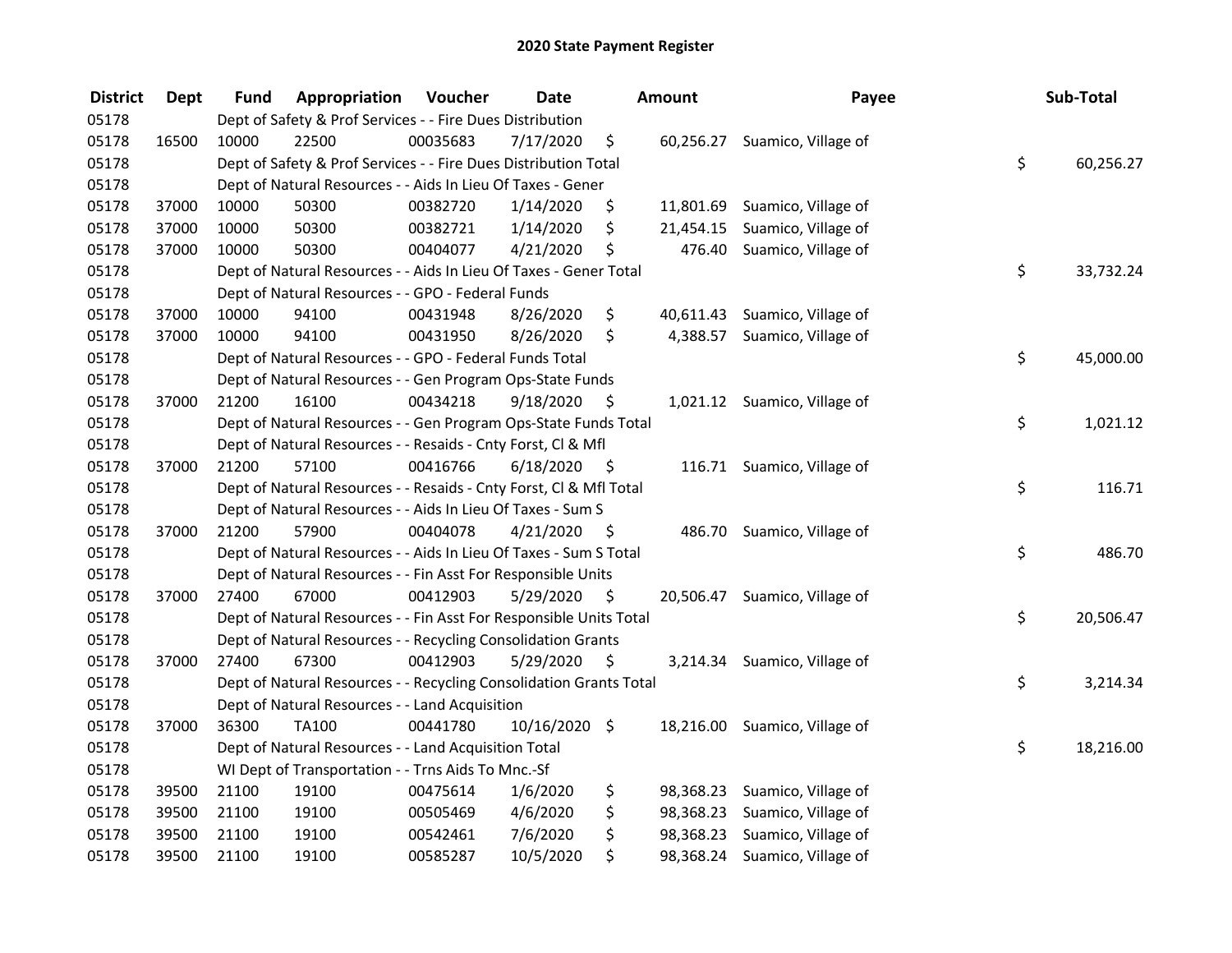| <b>District</b> | <b>Dept</b> | <b>Fund</b> | Appropriation                                                                 | Voucher  | <b>Date</b>   |    | <b>Amount</b> | Payee                         | Sub-Total        |
|-----------------|-------------|-------------|-------------------------------------------------------------------------------|----------|---------------|----|---------------|-------------------------------|------------------|
| 05178           |             |             | WI Dept of Transportation - - Trns Aids To Mnc.-Sf Total                      |          |               |    |               |                               | \$<br>393,472.93 |
| 05178           |             |             | Department of Administration - - Federal Aid                                  |          |               |    |               |                               |                  |
| 05178           | 50500       | 10000       | 14200                                                                         | 00126578 | 8/11/2020     | \$ | 21,451.41     | Suamico, Village of           |                  |
| 05178           | 50500       | 10000       | 14200                                                                         | 00129721 | 10/1/2020     | \$ | 36,563.69     | Suamico, Village of           |                  |
| 05178           | 50500       | 10000       | 14200                                                                         | 00132074 | 11/12/2020    | \$ | 55,914.25     | Suamico, Village of           |                  |
| 05178           | 50500       | 10000       | 14200                                                                         | 00134150 | 12/9/2020     | S  | 93,110.65     | Suamico, Village of           |                  |
| 05178           | 50500       | 10000       | 14200                                                                         | 00136096 | 12/16/2020    | \$ | 5,785.63      | Suamico, Village of           |                  |
| 05178           |             |             | Department of Administration - - Federal Aid Total                            |          |               |    |               |                               | \$<br>212,825.63 |
| 05178           |             |             | Elections Commission - - 2018 Hava Election Security                          |          |               |    |               |                               |                  |
| 05178           | 51000       | 22000       | 18200                                                                         | 00004047 | 8/3/2020      | \$ | 9,297.00      | Suamico, Village of           |                  |
| 05178           |             |             | Elections Commission - - 2018 Hava Election Security Total                    |          |               |    |               |                               | \$<br>9,297.00   |
| 05178           |             |             | Shared Revenue and Tax Relief - - County And Municipal Aid                    |          |               |    |               |                               |                  |
| 05178           | 83500       | 10000       | 10500                                                                         | 00067566 | 7/27/2020     | \$ | 15,169.38     | Suamico, Village of           |                  |
| 05178           | 83500       | 10000       | 10500                                                                         | 00071528 | 11/16/2020 \$ |    |               | 85,959.85 Suamico, Village of |                  |
| 05178           |             |             | Shared Revenue and Tax Relief - - County And Municipal Aid Total              |          |               |    |               |                               | \$<br>101,129.23 |
| 05178           |             |             | Shared Revenue and Tax Relief - - Exempt Computer Aid                         |          |               |    |               |                               |                  |
| 05178           | 83500       | 10000       | 10900                                                                         | 00064755 | 7/27/2020     | \$ | 1,076.67      | Suamico, Village of           |                  |
| 05178           | 83500       | 10000       | 10900                                                                         | 00066926 | 7/27/2020     | \$ | 12,806.63     | Suamico, Village of           |                  |
| 05178           |             |             | Shared Revenue and Tax Relief - - Exempt Computer Aid Total                   |          |               |    |               |                               | \$<br>13,883.30  |
| 05178           |             |             | Shared Revenue and Tax Relief - - Utility Aid                                 |          |               |    |               |                               |                  |
| 05178           | 83500       | 10000       | 11000                                                                         | 00067566 | 7/27/2020     | \$ | 1,210.13      | Suamico, Village of           |                  |
| 05178           | 83500       | 10000       | 11000                                                                         | 00071528 | 11/16/2020    | \$ | 6,960.81      | Suamico, Village of           |                  |
| 05178           |             |             | Shared Revenue and Tax Relief - - Utility Aid Total                           |          |               |    |               |                               | \$<br>8,170.94   |
| 05178           |             |             | Shared Revenue and Tax Relief - - Personal Property Aid                       |          |               |    |               |                               |                  |
| 05178           | 83500       | 10000       | 11100                                                                         | 00060122 | 5/4/2020      | \$ |               | 7,054.88 Suamico, Village of  |                  |
| 05178           | 83500       | 10000       | 11100                                                                         | 00062368 | 5/4/2020      | \$ | 20,543.68     | Suamico, Village of           |                  |
| 05178           |             |             | Shared Revenue and Tax Relief - - Personal Property Aid Total                 |          |               |    |               |                               | \$<br>27,598.56  |
| 05178           |             |             | Shared Revenue and Tax Relief - - State Aid; Video Service Provider Fee       |          |               |    |               |                               |                  |
| 05178           | 83500       | 10000       | 11200                                                                         | 00064075 | 7/27/2020     | \$ | 13,425.55     | Suamico, Village of           |                  |
| 05178           |             |             | Shared Revenue and Tax Relief - - State Aid; Video Service Provider Fee Total |          |               |    |               |                               | \$<br>13,425.55  |
| 05178 Total     |             |             |                                                                               |          |               |    |               |                               | \$<br>962,352.99 |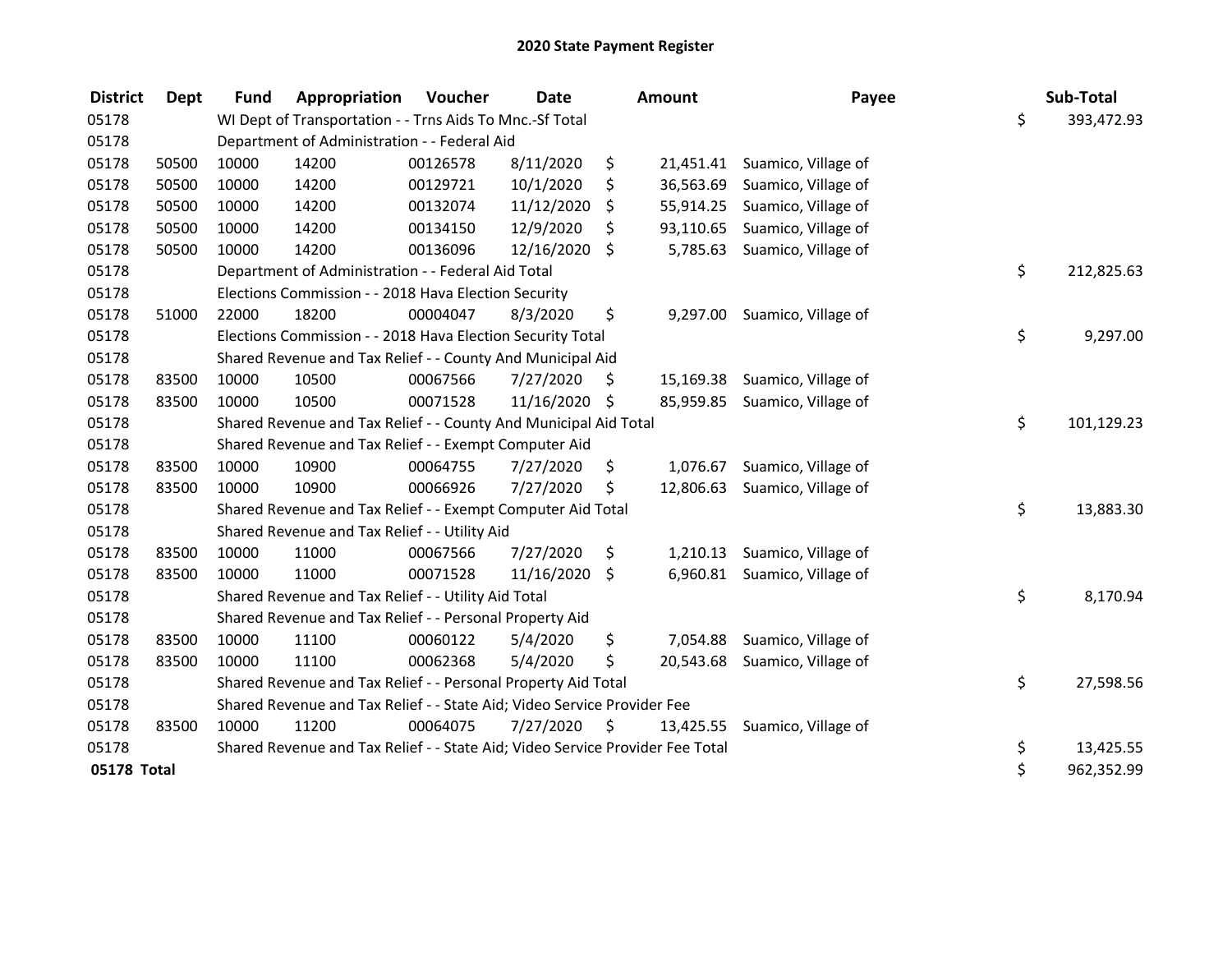| <b>District</b> | <b>Dept</b> | <b>Fund</b> | Appropriation                                                      | Voucher  | <b>Date</b>   |         | <b>Amount</b> | Payee                             | Sub-Total        |
|-----------------|-------------|-------------|--------------------------------------------------------------------|----------|---------------|---------|---------------|-----------------------------------|------------------|
| 05191           |             |             | Dept of Safety & Prof Services - - Fire Dues Distribution          |          |               |         |               |                                   |                  |
| 05191           | 16500       | 10000       | 22500                                                              | 00035684 | 7/20/2020     | \$      |               | 12,860.92 Wrightstown, Village of |                  |
| 05191           |             |             | Dept of Safety & Prof Services - - Fire Dues Distribution Total    |          |               |         |               |                                   | \$<br>12,860.92  |
| 05191           |             |             | Dept of Natural Resources - - Fin Asst For Responsible Units       |          |               |         |               |                                   |                  |
| 05191           | 37000       | 27400       | 67000                                                              | 00413066 | 5/29/2020     | \$      | 5,391.44      | Wrightstown, Village of           |                  |
| 05191           |             |             | Dept of Natural Resources - - Fin Asst For Responsible Units Total |          |               |         |               |                                   | \$<br>5,391.44   |
| 05191           |             |             | WI Dept of Transportation - - Hwy Sfty Loc Aid Ffd                 |          |               |         |               |                                   |                  |
| 05191           | 39500       | 21100       | 18500                                                              | 00525171 | 5/12/2020     | \$      | 4,000.00      | Wrightstown, Village of           |                  |
| 05191           | 39500       | 21100       | 18500                                                              | 00601406 | 10/19/2020    | $\zeta$ | 4,000.00      | Wrightstown, Village of           |                  |
| 05191           |             |             | WI Dept of Transportation - - Hwy Sfty Loc Aid Ffd Total           |          |               |         |               |                                   | \$<br>8,000.00   |
| 05191           |             |             | WI Dept of Transportation - - Trns Aids To Mnc.-Sf                 |          |               |         |               |                                   |                  |
| 05191           | 39500       | 21100       | 19100                                                              | 00475615 | 1/6/2020      | \$      | 29,188.03     | Wrightstown, Village of           |                  |
| 05191           | 39500       | 21100       | 19100                                                              | 00505470 | 4/6/2020      | \$      | 29,188.03     | Wrightstown, Village of           |                  |
| 05191           | 39500       | 21100       | 19100                                                              | 00542462 | 7/6/2020      | \$      | 29,188.03     | Wrightstown, Village of           |                  |
| 05191           | 39500       | 21100       | 19100                                                              | 00585288 | 10/5/2020     | \$      | 29,188.04     | Wrightstown, Village of           |                  |
| 05191           |             |             | WI Dept of Transportation - - Trns Aids To Mnc.-Sf Total           |          |               |         |               |                                   | \$<br>116,752.13 |
| 05191           |             |             | Department of Justice - - Law Enforcement Train, Local             |          |               |         |               |                                   |                  |
| 05191           | 45500       | 10000       | 23100                                                              | 00092096 | 12/11/2020 \$ |         | 640.00        | Wrightstown, Village of           |                  |
| 05191           |             |             | Department of Justice - - Law Enforcement Train, Local Total       |          |               |         |               |                                   | \$<br>640.00     |
| 05191           |             |             | Department of Administration - - Federal Aid                       |          |               |         |               |                                   |                  |
| 05191           | 50500       | 10000       | 14200                                                              | 00129722 | 10/2/2020     | \$      | 7,685.59      | Wrightstown, Village of           |                  |
| 05191           | 50500       | 10000       | 14200                                                              | 00132075 | 11/13/2020    | \$      | 18,285.82     | Wrightstown, Village of           |                  |
| 05191           | 50500       | 10000       | 14200                                                              | 00134151 | 12/10/2020    | \$      | 22,394.59     | Wrightstown, Village of           |                  |
| 05191           | 50500       | 10000       | 14200                                                              | 00136097 | 12/17/2020    | \$      | 1,535.78      | Wrightstown, Village of           |                  |
| 05191           |             |             | Department of Administration - - Federal Aid Total                 |          |               |         |               |                                   | \$<br>49,901.78  |
| 05191           |             |             | Shared Revenue and Tax Relief - - County And Municipal Aid         |          |               |         |               |                                   |                  |
| 05191           | 83500       | 10000       | 10500                                                              | 00067567 | 7/27/2020     | \$      | 18,039.40     | Wrightstown, Village of           |                  |
| 05191           | 83500       | 10000       | 10500                                                              | 00071529 | 11/16/2020 \$ |         | 102,223.28    | Wrightstown, Village of           |                  |
| 05191           |             |             | Shared Revenue and Tax Relief - - County And Municipal Aid Total   |          |               |         |               |                                   | \$<br>120,262.68 |
| 05191           |             |             | Shared Revenue and Tax Relief - - Exempt Computer Aid              |          |               |         |               |                                   |                  |
| 05191           | 83500       | 10000       | 10900                                                              | 00064756 | 7/27/2020     | \$      | 15,444.38     | Wrightstown, Village of           |                  |
| 05191           | 83500       | 10000       | 10900                                                              | 00066927 | 7/27/2020     | \$      | 23.76         | Wrightstown, Village of           |                  |
| 05191           |             |             | Shared Revenue and Tax Relief - - Exempt Computer Aid Total        |          |               |         |               |                                   | \$<br>15,468.14  |
| 05191           |             |             | Shared Revenue and Tax Relief - - Utility Aid                      |          |               |         |               |                                   |                  |
| 05191           | 83500       | 10000       | 11000                                                              | 00067567 | 7/27/2020     | \$      | 123,779.99    | Wrightstown, Village of           |                  |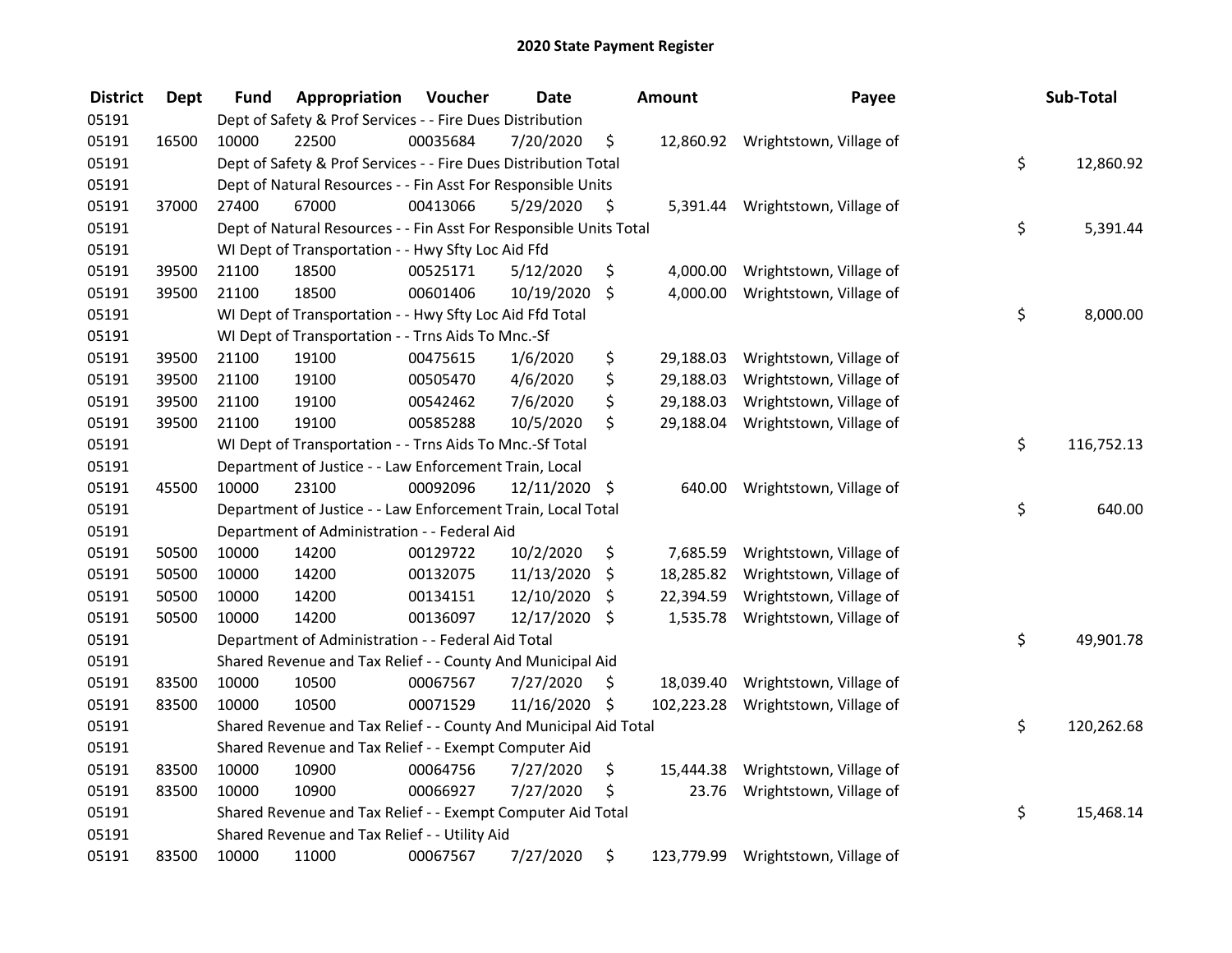| <b>District</b> | Dept  | <b>Fund</b> | Appropriation                                                                 | <b>Voucher</b> | Date            |    | Amount     | Payee                   | Sub-Total    |
|-----------------|-------|-------------|-------------------------------------------------------------------------------|----------------|-----------------|----|------------|-------------------------|--------------|
| 05191           | 83500 | 10000       | 11000                                                                         | 00071529       | $11/16/2020$ \$ |    | 701,419.96 | Wrightstown, Village of |              |
| 05191           |       |             | Shared Revenue and Tax Relief - - Utility Aid Total                           |                |                 |    |            |                         | 825,199.95   |
| 05191           |       |             | Shared Revenue and Tax Relief - - Personal Property Aid                       |                |                 |    |            |                         |              |
| 05191           | 83500 | 10000       | 11100                                                                         | 00060123       | 5/4/2020        |    | 3.697.18   | Wrightstown, Village of |              |
| 05191           | 83500 | 10000       | 11100                                                                         | 00062369       | 5/4/2020        |    | 9.108.78   | Wrightstown, Village of |              |
| 05191           |       |             | Shared Revenue and Tax Relief - - Personal Property Aid Total                 |                |                 |    |            |                         | 12,805.96    |
| 05191           |       |             | Shared Revenue and Tax Relief - - State Aid; Video Service Provider Fee       |                |                 |    |            |                         |              |
| 05191           | 83500 | 10000       | 11200                                                                         | 00064076       | 7/27/2020       | S. | 2,436.38   | Wrightstown, Village of |              |
| 05191           |       |             | Shared Revenue and Tax Relief - - State Aid; Video Service Provider Fee Total |                |                 |    |            |                         | 2,436.38     |
| 05191 Total     |       |             |                                                                               |                |                 |    |            |                         | 1,169,719.38 |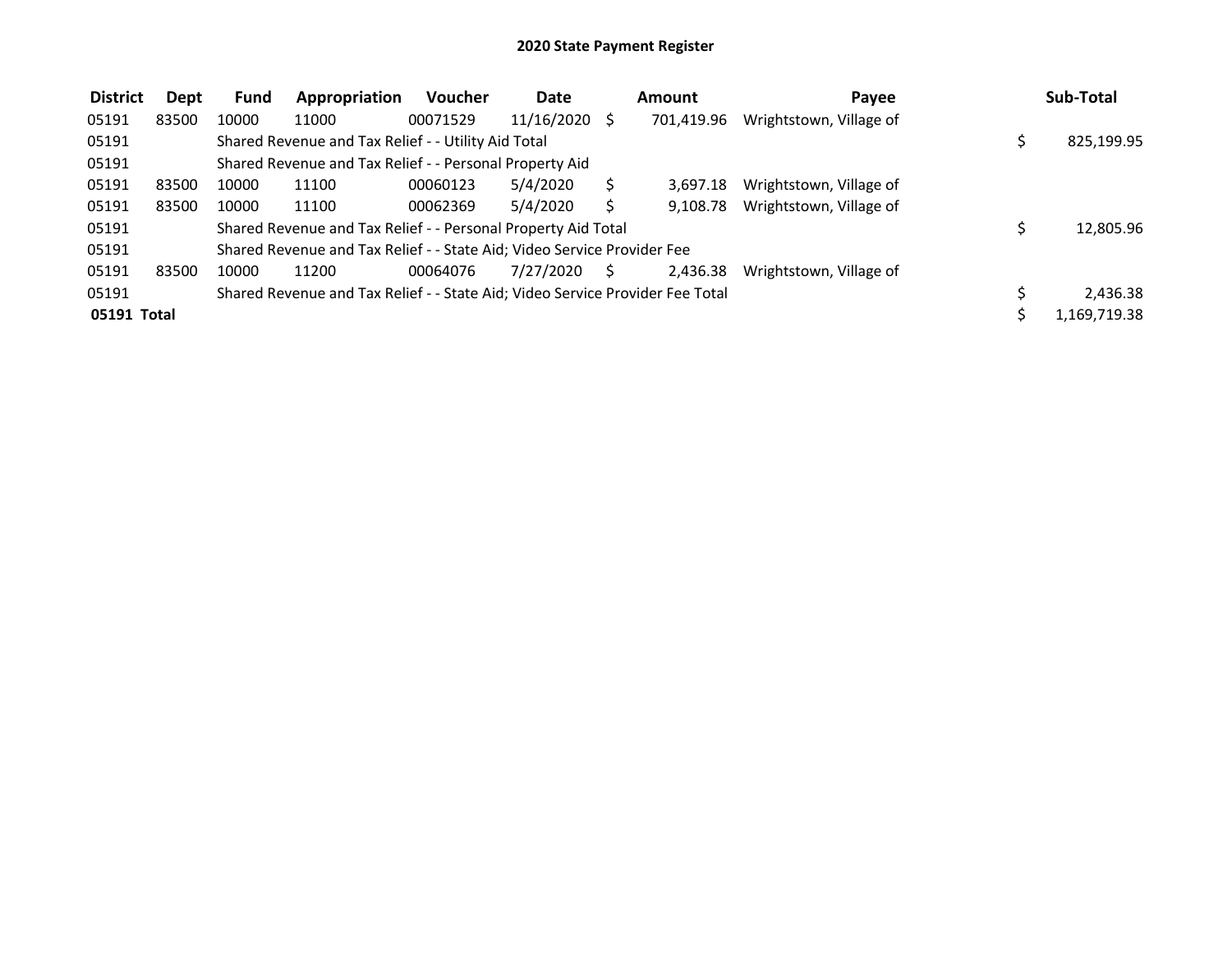| <b>District</b> | <b>Dept</b> | Fund  | Appropriation                                                         | Voucher  | <b>Date</b> |                     | Amount    |                            | Payee | Sub-Total        |
|-----------------|-------------|-------|-----------------------------------------------------------------------|----------|-------------|---------------------|-----------|----------------------------|-------|------------------|
| 05216           |             |       | Dept of Safety & Prof Services - - Fire Dues Distribution             |          |             |                     |           |                            |       |                  |
| 05216           | 16500       | 10000 | 22500                                                                 | 00035685 | 7/17/2020   | \$                  |           | 93,568.49 City of De Pere  |       |                  |
| 05216           |             |       | Dept of Safety & Prof Services - - Fire Dues Distribution Total       |          |             |                     |           |                            |       | \$<br>93,568.49  |
| 05216           |             |       | Wisconsin Historical Society - - General Program Operations-Prf       |          |             |                     |           |                            |       |                  |
| 05216           | 24500       | 10000 | 14100                                                                 | 00029560 | 9/23/2020   | -\$                 |           | 12,006.00 City of De Pere  |       |                  |
| 05216           |             |       | Wisconsin Historical Society - - General Program Operations-Prf Total |          |             |                     |           |                            |       | \$<br>12,006.00  |
| 05216           |             |       | Dept of Natural Resources - - Aids In Lieu Of Taxes - Gener           |          |             |                     |           |                            |       |                  |
| 05216           | 37000       | 10000 | 50300                                                                 | 00382754 | 1/14/2020   | \$                  |           | 2,685.25 City of De Pere   |       |                  |
| 05216           | 37000       | 10000 | 50300                                                                 | 00404567 | 4/21/2020   | \$                  |           | 507.41 City of De Pere     |       |                  |
| 05216           |             |       | Dept of Natural Resources - - Aids In Lieu Of Taxes - Gener Total     |          |             |                     |           |                            |       | \$<br>3,192.66   |
| 05216           |             |       | Dept of Natural Resources - - Solid Waste Management -- Envi          |          |             |                     |           |                            |       |                  |
| 05216           | 37000       | 27400 | 47200                                                                 | 00383947 | 1/22/2020   | \$                  | 87.08     | City of De Pere            |       |                  |
| 05216           | 37000       | 27400 | 47200                                                                 | 00400668 | 4/9/2020    | \$                  | 86.11     | City of De Pere            |       |                  |
| 05216           | 37000       | 27400 | 47200                                                                 | 00424942 | 7/17/2020   | \$                  | 91.73     | City of De Pere            |       |                  |
| 05216           | 37000       | 27400 | 47200                                                                 | 00445311 | 11/5/2020   | \$                  | 87.52     | City of De Pere            |       |                  |
| 05216           |             |       | Dept of Natural Resources - - Solid Waste Management -- Envi Total    |          |             |                     |           |                            |       | \$<br>352.44     |
| 05216           |             |       | Dept of Natural Resources - - Fin Asst For Responsible Units          |          |             |                     |           |                            |       |                  |
| 05216           | 37000       | 27400 | 67000                                                                 | 00413166 | 5/29/2020   | \$                  | 91,317.69 | City of De Pere            |       |                  |
| 05216           |             |       | Dept of Natural Resources - - Fin Asst For Responsible Units Total    |          |             |                     |           |                            |       | \$<br>91,317.69  |
| 05216           |             |       | Dept of Natural Resources - - Recycling Consolidation Grants          |          |             |                     |           |                            |       |                  |
| 05216           | 37000       | 27400 | 67300                                                                 | 00413166 | 5/29/2020   | $\ddot{\mathsf{s}}$ |           | 6,244.92 City of De Pere   |       |                  |
| 05216           |             |       | Dept of Natural Resources - - Recycling Consolidation Grants Total    |          |             |                     |           |                            |       | \$<br>6,244.92   |
| 05216           |             |       | Dept of Natural Resources - - Land Acquisition                        |          |             |                     |           |                            |       |                  |
| 05216           | 37000       | 36300 | <b>TA100</b>                                                          | 00382027 | 1/13/2020   | \$.                 |           | 151,797.00 City of De Pere |       |                  |
| 05216           |             |       | Dept of Natural Resources - - Land Acquisition Total                  |          |             |                     |           |                            |       | \$<br>151,797.00 |
| 05216           |             |       | WI Dept of Transportation - - Conn Hwy Aids St Fds                    |          |             |                     |           |                            |       |                  |
| 05216           | 39500       | 21100 | 16200                                                                 | 00477349 | 1/6/2020    | \$                  |           | 18,537.41 City of De Pere  |       |                  |
| 05216           | 39500       | 21100 | 16200                                                                 | 00507204 | 4/6/2020    | \$                  | 18,537.41 | City of De Pere            |       |                  |
| 05216           | 39500       | 21100 | 16200                                                                 | 00544196 | 7/6/2020    | \$                  | 18,537.41 | City of De Pere            |       |                  |
| 05216           | 39500       | 21100 | 16200                                                                 | 00587022 | 10/5/2020   | \$                  |           | 18,537.42 City of De Pere  |       |                  |
| 05216           |             |       | WI Dept of Transportation - - Conn Hwy Aids St Fds Total              |          |             |                     |           |                            |       | \$<br>74,149.65  |
| 05216           |             |       | WI Dept of Transportation - - Hwy Sfty Loc Aid Ffd                    |          |             |                     |           |                            |       |                  |
| 05216           | 39500       | 21100 | 18500                                                                 | 00525170 | 5/12/2020   | \$                  |           | 4,000.00 City of De Pere   |       |                  |
| 05216           |             |       | WI Dept of Transportation - - Hwy Sfty Loc Aid Ffd Total              |          |             |                     |           |                            |       | \$<br>4,000.00   |
| 05216           |             |       | WI Dept of Transportation - - Trns Aids To Mnc.-Sf                    |          |             |                     |           |                            |       |                  |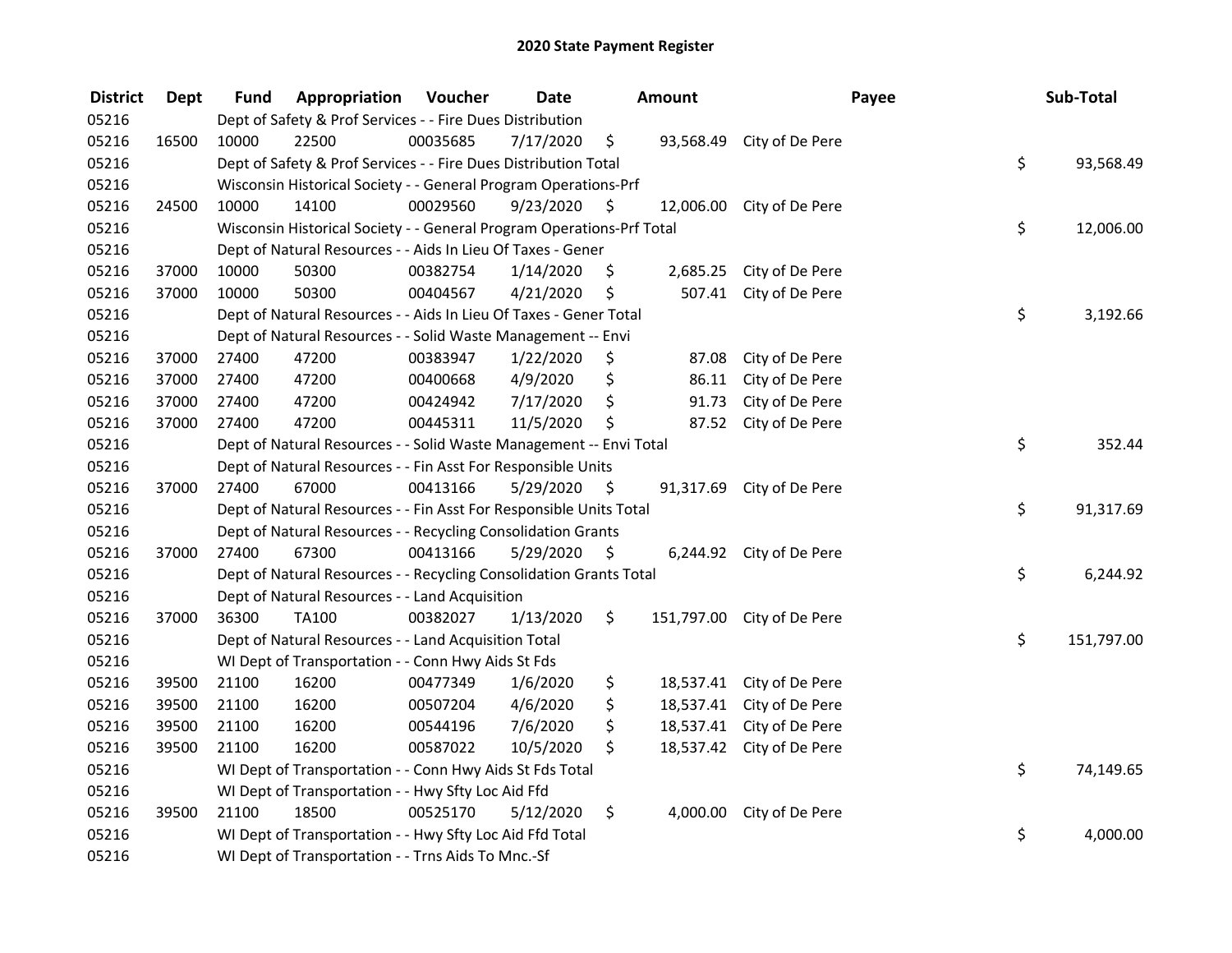| <b>District</b> | <b>Dept</b> | <b>Fund</b> | Appropriation                                                                   | Voucher  | <b>Date</b>             |      | Amount    |                            | Payee | Sub-Total    |
|-----------------|-------------|-------------|---------------------------------------------------------------------------------|----------|-------------------------|------|-----------|----------------------------|-------|--------------|
| 05216           | 39500       | 21100       | 19100                                                                           | 00475616 | 1/6/2020                | \$   |           | 310,798.31 City of De Pere |       |              |
| 05216           | 39500       | 21100       | 19100                                                                           | 00505471 | 4/6/2020                | \$   |           | 310,798.31 City of De Pere |       |              |
| 05216           | 39500       | 21100       | 19100                                                                           | 00542463 | 7/6/2020                | \$   |           | 310,798.31 City of De Pere |       |              |
| 05216           | 39500       | 21100       | 19100                                                                           | 00585289 | 10/5/2020               | \$   |           | 310,798.31 City of De Pere |       |              |
| 05216           |             |             | WI Dept of Transportation - - Trns Aids To Mnc.-Sf Total                        |          |                         |      |           |                            | \$    | 1,243,193.24 |
| 05216           |             |             | WI Dept of Transportation - - Its & Traf SignIs Lf                              |          |                         |      |           |                            |       |              |
| 05216           | 39500       | 21100       | 35400                                                                           | 00623740 | 12/7/2020               | \$   |           | 60,221.18 City of De Pere  |       |              |
| 05216           |             |             | WI Dept of Transportation - - Its & Traf SignIs Lf Total                        |          |                         |      |           |                            | \$    | 60,221.18    |
| 05216           |             |             | Department of Health Services - - State/Federal Aids                            |          |                         |      |           |                            |       |              |
| 05216           | 43500       | 10000       | 00000                                                                           | 92007    | $1/1/2020$ \$           |      | 14,347.00 | City of De Pere            |       |              |
| 05216           | 43500       | 10000       | 00000                                                                           | 92009    | $3/1/2020$ \$           |      | 2,271.00  | City of De Pere            |       |              |
| 05216           | 43500       | 10000       | 00000                                                                           | 92010    | $4/1/2020$ \$           |      | 7,029.00  | City of De Pere            |       |              |
| 05216           | 43500       | 10000       | 00000                                                                           | 92011    | $5/1/2020$ \$           |      | 4,643.00  | City of De Pere            |       |              |
| 05216           | 43500       | 10000       | 00000                                                                           | 92012    | $6/1/2020$ \$           |      | 3,635.00  | City of De Pere            |       |              |
| 05216           | 43500       | 10000       | 00000                                                                           | 92100    | $7/1/2020$ \$           |      | 5,869.00  | City of De Pere            |       |              |
| 05216           | 43500       | 10000       | 00000                                                                           | 92101    | $8/1/2020$ \$           |      | 78,751.00 | City of De Pere            |       |              |
| 05216           | 43500       | 10000       | 00000                                                                           | 92102    | $9/1/2020$ \$           |      | 29,348.00 | City of De Pere            |       |              |
| 05216           | 43500       | 10000       | 00000                                                                           | 92103    | 10/1/2020 \$            |      | 44,815.00 | City of De Pere            |       |              |
| 05216           | 43500       | 10000       | 00000                                                                           | 92104    | 11/1/2020 \$            |      | 257.00    | City of De Pere            |       |              |
| 05216           | 43500       | 10000       | 00000                                                                           | 92105    | $12/1/2020$ \$          |      | 93,180.00 | City of De Pere            |       |              |
| 05216           |             |             | Department of Health Services - - State/Federal Aids Total                      |          |                         |      |           |                            | \$    | 284,145.00   |
| 05216           |             |             | Department of Health Services - - Emergency Medical Services, Ai                |          |                         |      |           |                            |       |              |
| 05216           | 43500       | 10000       | 11900                                                                           | 00379017 | 9/15/2020               | - \$ |           | 7,264.59 City of De Pere   |       |              |
| 05216           |             |             | Department of Health Services - - Emergency Medical Services, Ai Total          |          |                         |      |           |                            | \$    | 7,264.59     |
| 05216           |             |             | Department of Health Services - - Prepaid Medical Transport Reimbursement       |          |                         |      |           |                            |       |              |
| 05216           | 43500       | 10000       | 16300                                                                           |          | AMBULANCE 11/16/2020 \$ |      |           | 23,338.41 City of De Pere  |       |              |
| 05216           |             |             | Department of Health Services - - Prepaid Medical Transport Reimbursement Total |          |                         |      |           |                            | \$    | 23,338.41    |
| 05216           |             |             | Department of Justice - - Law Enforcement Train, Local                          |          |                         |      |           |                            |       |              |
| 05216           | 45500       | 10000       | 23100                                                                           | 00091126 | 11/27/2020 \$           |      |           | 5,440.00 City of De Pere   |       |              |
| 05216           |             |             | Department of Justice - - Law Enforcement Train, Local Total                    |          |                         |      |           |                            | \$    | 5,440.00     |
| 05216           |             |             | Department of Justice - - Internet Crimes Against Childr                        |          |                         |      |           |                            |       |              |
| 05216           | 45500       | 10000       | 28400                                                                           | 00092399 | 12/28/2020 \$           |      | 212.45    | City of De Pere            |       |              |
| 05216           |             |             | Department of Justice - - Internet Crimes Against Childr Total                  |          |                         |      |           |                            | \$    | 212.45       |
| 05216           |             |             | Department of Administration - - Gifts, Grants And Bequests                     |          |                         |      |           |                            |       |              |
| 05216           | 50500       | 10000       | 13100                                                                           | 00124147 | 7/9/2020                | \$   |           | 82.00 City of De Pere      |       |              |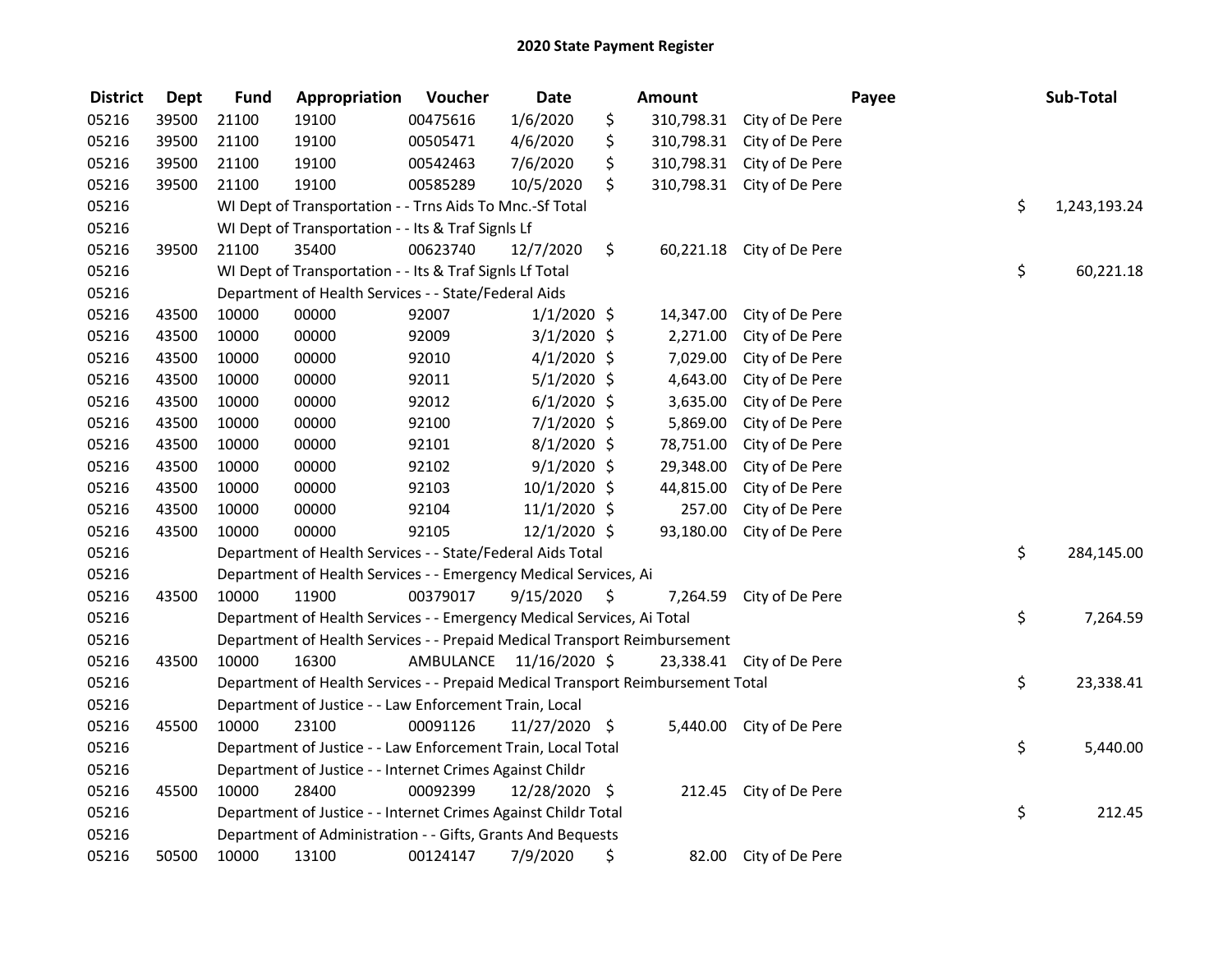| <b>District</b> | <b>Dept</b> | Fund  | Appropriation                                                                 | Voucher  | <b>Date</b>     |    | Amount       |                            | Payee | Sub-Total    |
|-----------------|-------------|-------|-------------------------------------------------------------------------------|----------|-----------------|----|--------------|----------------------------|-------|--------------|
| 05216           |             |       | Department of Administration - - Gifts, Grants And Bequests Total             |          |                 |    |              |                            | \$    | 82.00        |
| 05216           |             |       | Elections Commission - - 2018 Hava Election Security                          |          |                 |    |              |                            |       |              |
| 05216           | 51000       | 22000 | 18200                                                                         | 00004059 | 8/3/2020        | \$ |              | 16,354.60 City of De Pere  |       |              |
| 05216           |             |       | Elections Commission - - 2018 Hava Election Security Total                    |          |                 |    |              |                            | \$    | 16,354.60    |
| 05216           |             |       | Shared Revenue and Tax Relief - - Expenditure Restraint Program               |          |                 |    |              |                            |       |              |
| 05216           | 83500       | 10000 | 10100                                                                         | 00067568 | 7/27/2020       | S. |              | 269,340.92 City of De Pere |       |              |
| 05216           |             |       | Shared Revenue and Tax Relief - - Expenditure Restraint Program Total         |          |                 |    |              |                            | \$    | 269,340.92   |
| 05216           |             |       | Shared Revenue and Tax Relief - - County And Municipal Aid                    |          |                 |    |              |                            |       |              |
| 05216           | 83500       | 10000 | 10500                                                                         | 00067568 | 7/27/2020       | \$ |              | 170,011.17 City of De Pere |       |              |
| 05216           | 83500       | 10000 | 10500                                                                         | 00071530 | 11/16/2020 \$   |    | 940,058.23   | City of De Pere            |       |              |
| 05216           |             |       | Shared Revenue and Tax Relief - - County And Municipal Aid Total              |          |                 |    |              |                            | \$    | 1,110,069.40 |
| 05216           |             |       | Shared Revenue and Tax Relief - - Exempt Computer Aid                         |          |                 |    |              |                            |       |              |
| 05216           | 83500       | 10000 | 10900                                                                         | 00064757 | 7/27/2020       | \$ | 77,851.68    | City of De Pere            |       |              |
| 05216           | 83500       | 10000 | 10900                                                                         | 00066928 | 7/27/2020       | \$ | 260,473.95   | City of De Pere            |       |              |
| 05216           |             |       | Shared Revenue and Tax Relief - - Exempt Computer Aid Total                   |          |                 |    |              |                            | \$    | 338,325.63   |
| 05216           |             |       | Shared Revenue and Tax Relief - - Utility Aid                                 |          |                 |    |              |                            |       |              |
| 05216           | 83500       | 10000 | 11000                                                                         | 00067568 | 7/27/2020       | \$ | 50,425.32    | City of De Pere            |       |              |
| 05216           | 83500       | 10000 | 11000                                                                         | 00071530 | $11/16/2020$ \$ |    | 290,685.78   | City of De Pere            |       |              |
| 05216           |             |       | Shared Revenue and Tax Relief - - Utility Aid Total                           |          |                 |    |              |                            | \$    | 341,111.10   |
| 05216           |             |       | Shared Revenue and Tax Relief - - Personal Property Aid                       |          |                 |    |              |                            |       |              |
| 05216           | 83500       | 10000 | 11100                                                                         | 00060124 | 5/4/2020        | \$ |              | 96,539.02 City of De Pere  |       |              |
| 05216           | 83500       | 10000 | 11100                                                                         | 00062370 | 5/4/2020        | \$ | 46,186.50    | City of De Pere            |       |              |
| 05216           |             |       | Shared Revenue and Tax Relief - - Personal Property Aid Total                 |          |                 |    |              |                            | \$    | 142,725.52   |
| 05216           |             |       | Shared Revenue and Tax Relief - - State Aid; Video Service Provider Fee       |          |                 |    |              |                            |       |              |
| 05216           | 83500       | 10000 | 11200                                                                         | 00064077 | 7/27/2020       | S  | 23,789.02    | City of De Pere            |       |              |
| 05216           |             |       | Shared Revenue and Tax Relief - - State Aid; Video Service Provider Fee Total |          |                 |    |              |                            | \$    | 23,789.02    |
| 05216           |             |       | Shared Revenue and Tax Relief - - School Lvy Tx/First Dollar Cr               |          |                 |    |              |                            |       |              |
| 05216           | 83500       | 10000 | 30200                                                                         | 00063904 | 7/27/2020       | \$ | 482,153.74   | City of De Pere            |       |              |
| 05216           | 83500       | 10000 | 30200                                                                         | 00067295 | 7/27/2020       | \$ | 3,705,017.53 | City of De Pere            |       |              |
| 05216           |             |       | Shared Revenue and Tax Relief - - School Lvy Tx/First Dollar Cr Total         |          |                 |    |              |                            | \$    | 4,187,171.27 |
| 05216           |             |       | Shared Revenue and Tax Relief - - Lottery & Gaming Credit                     |          |                 |    |              |                            |       |              |
| 05216           | 83500       | 52100 | 36300                                                                         | 00055175 | 3/23/2020       | \$ |              | 2,420.34 City of De Pere   |       |              |
| 05216           | 83500       | 52100 | 36300                                                                         | 00055627 | 3/23/2020       | \$ |              | 968,382.78 City of De Pere |       |              |
| 05216           |             |       | Shared Revenue and Tax Relief - - Lottery & Gaming Credit Total               |          |                 |    |              |                            | \$    | 970,803.12   |
| 05216 Total     |             |       |                                                                               |          |                 |    |              |                            | \$    | 9,460,216.30 |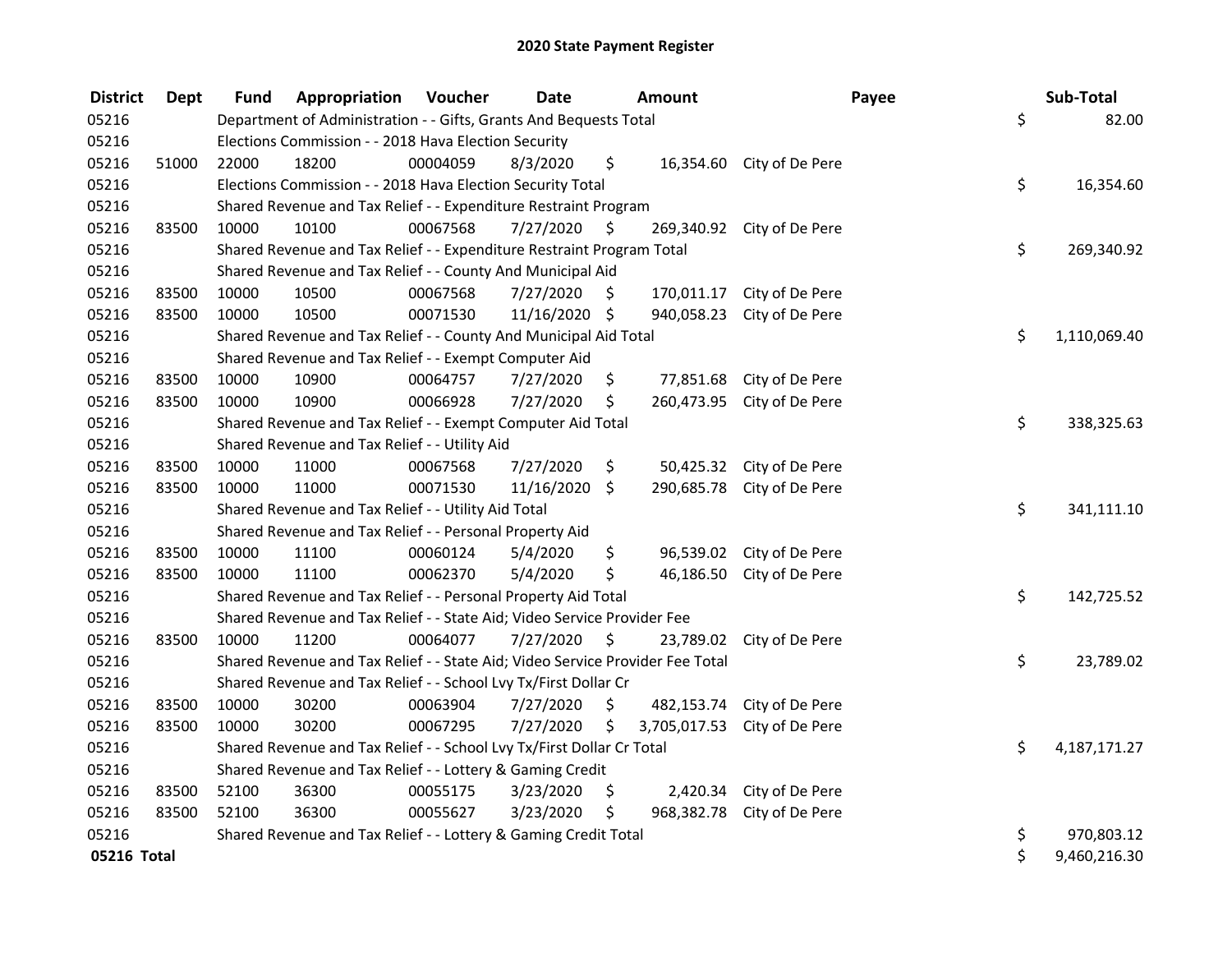| <b>District</b> | <b>Dept</b> | Fund  | Appropriation                                                      | Voucher  | <b>Date</b> |      | Amount | Payee                         | Sub-Total        |
|-----------------|-------------|-------|--------------------------------------------------------------------|----------|-------------|------|--------|-------------------------------|------------------|
| 05231           |             |       | Dept of Safety & Prof Services - - Fire Dues Distribution          |          |             |      |        |                               |                  |
| 05231           | 16500       | 10000 | 22500                                                              | 00035686 | 7/17/2020   | \$   |        | 288,651.97 Green Bay, City of |                  |
| 05231           |             |       | Dept of Safety & Prof Services - - Fire Dues Distribution Total    |          |             |      |        |                               | \$<br>288,651.97 |
| 05231           |             |       | Dept of Natural Resources - - Aids In Lieu Of Taxes - Gener        |          |             |      |        |                               |                  |
| 05231           | 37000       | 10000 | 50300                                                              | 00382755 | 1/14/2020   | \$   |        | 426.37 Green Bay, City of     |                  |
| 05231           |             |       | Dept of Natural Resources - - Aids In Lieu Of Taxes - Gener Total  |          |             |      |        |                               | \$<br>426.37     |
| 05231           |             |       | Dept of Natural Resources - - Taxes & Assessmts-Conserv Fund       |          |             |      |        |                               |                  |
| 05231           | 37000       | 21200 | 16900                                                              | 00385661 | 1/28/2020   | - \$ |        | 210.03 Green Bay, City of     |                  |
| 05231           |             |       | Dept of Natural Resources - - Taxes & Assessmts-Conserv Fund Total |          |             |      |        |                               | \$<br>210.03     |
| 05231           |             |       | Dept of Natural Resources - - GPO -Federal Funds                   |          |             |      |        |                               |                  |
| 05231           | 37000       | 21200 | 38100                                                              | 00394049 | 3/6/2020    | \$.  |        | 10,725.21 Green Bay, City of  |                  |
| 05231           |             |       | Dept of Natural Resources - - GPO -Federal Funds Total             |          |             |      |        |                               | \$<br>10,725.21  |
| 05231           |             |       | Dept of Natural Resources - - Enf A - Boating Enforcement          |          |             |      |        |                               |                  |
| 05231           | 37000       | 21200 | 55000                                                              | 00394049 | 3/6/2020    | \$   |        | 21,973.62 Green Bay, City of  |                  |
| 05231           |             |       | Dept of Natural Resources - - Enf A - Boating Enforcement Total    |          |             |      |        |                               | \$<br>21,973.62  |
| 05231           |             |       | Dept of Natural Resources - - Resaids - Cnty Forst, CI & Mfl       |          |             |      |        |                               |                  |
| 05231           | 37000       | 21200 | 57100                                                              | 00416767 | 6/18/2020   | - \$ |        | 15.81 Green Bay, City of      |                  |
| 05231           |             |       | Dept of Natural Resources - - Resaids - Cnty Forst, Cl & Mfl Total |          |             |      |        |                               | \$<br>15.81      |
| 05231           |             |       | Dept of Natural Resources - - Fin Asst For Responsible Units       |          |             |      |        |                               |                  |
| 05231           | 37000       | 27400 | 67000                                                              | 00413228 | 5/29/2020   | - \$ |        | 406,499.55 Green Bay, City of |                  |
| 05231           |             |       | Dept of Natural Resources - - Fin Asst For Responsible Units Total |          |             |      |        |                               | \$<br>406,499.55 |
| 05231           |             |       | Dept of Natural Resources - - Recycling Consolidation Grants       |          |             |      |        |                               |                  |
| 05231           | 37000       | 27400 | 67300                                                              | 00413228 | 5/29/2020   | \$   |        | 26,677.09 Green Bay, City of  |                  |
| 05231           |             |       | Dept of Natural Resources - - Recycling Consolidation Grants Total |          |             |      |        |                               | \$<br>26,677.09  |
| 05231           |             |       | WI Dept of Transportation - - Rpd Slvg Veh Exm Sf                  |          |             |      |        |                               |                  |
| 05231           | 39500       | 10000 | 52300                                                              | 00478893 | 1/6/2020    | \$   | 180.00 | Green Bay, City of            |                  |
| 05231           | 39500       | 10000 | 52300                                                              | 00481152 | 1/13/2020   | \$   | 180.00 | Green Bay, City of            |                  |
| 05231           | 39500       | 10000 | 52300                                                              | 00483647 | 1/21/2020   | \$   | 180.00 | Green Bay, City of            |                  |
| 05231           | 39500       | 10000 | 52300                                                              | 00485611 | 1/27/2020   | \$   | 300.00 | Green Bay, City of            |                  |
| 05231           | 39500       | 10000 | 52300                                                              | 00488422 | 2/3/2020    | \$   | 60.00  | Green Bay, City of            |                  |
| 05231           | 39500       | 10000 | 52300                                                              | 00491056 | 2/10/2020   | \$   | 60.00  | Green Bay, City of            |                  |
| 05231           | 39500       | 10000 | 52300                                                              | 00493869 | 2/18/2020   | \$   | 240.00 | Green Bay, City of            |                  |
| 05231           | 39500       | 10000 | 52300                                                              | 00496255 | 2/24/2020   | \$   | 540.00 | Green Bay, City of            |                  |
| 05231           | 39500       | 10000 | 52300                                                              | 00498647 | 3/4/2020    | \$   | 240.00 | Green Bay, City of            |                  |
| 05231           | 39500       | 10000 | 52300                                                              | 00500925 | 3/10/2020   | \$   | 240.00 | Green Bay, City of            |                  |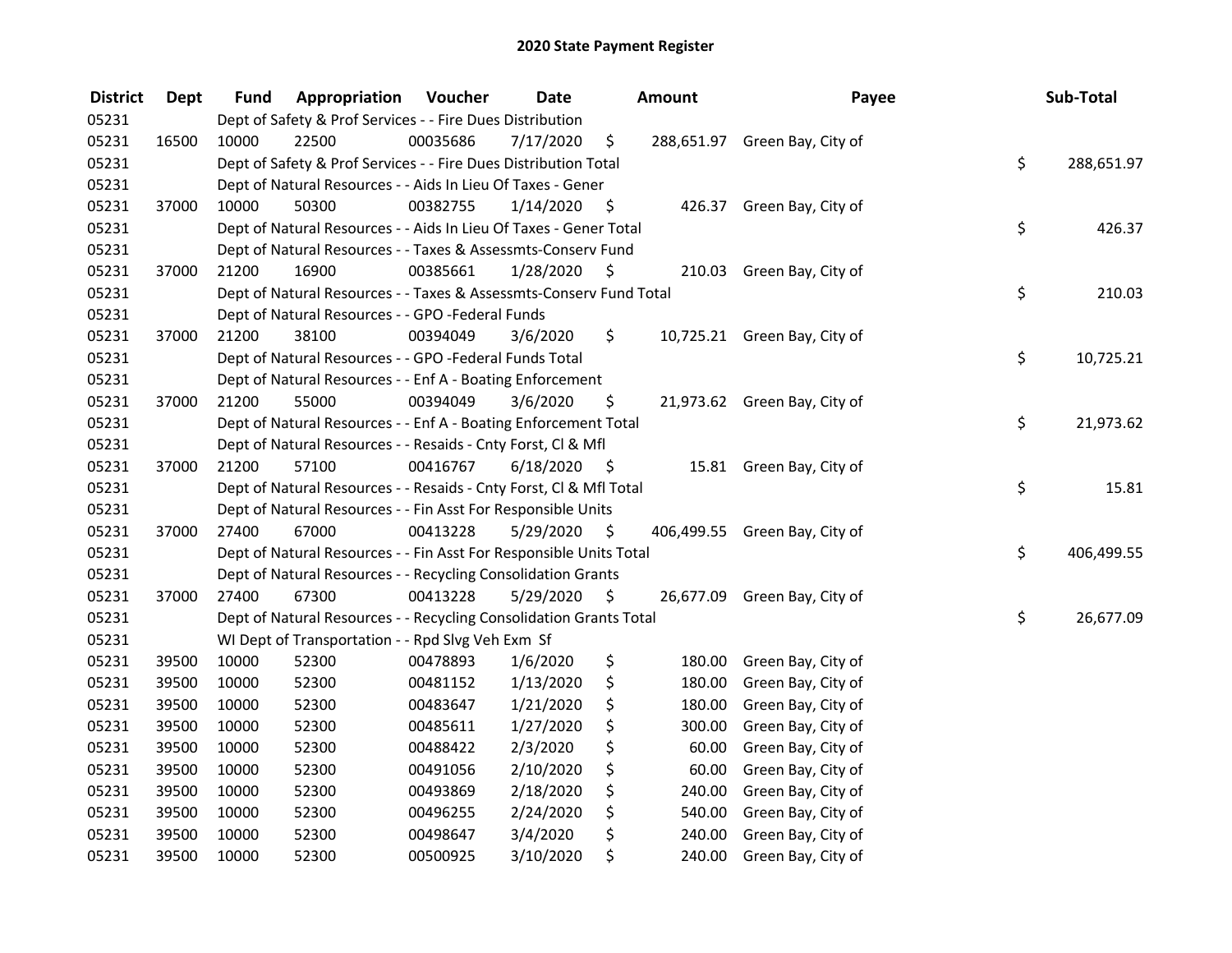| <b>District</b> | <b>Dept</b> | <b>Fund</b> | Appropriation | Voucher  | <b>Date</b> | Amount         | Payee              | Sub-Total |
|-----------------|-------------|-------------|---------------|----------|-------------|----------------|--------------------|-----------|
| 05231           | 39500       | 10000       | 52300         | 00503209 | 3/16/2020   | \$<br>360.00   | Green Bay, City of |           |
| 05231           | 39500       | 10000       | 52300         | 00505339 | 3/23/2020   | \$<br>420.00   | Green Bay, City of |           |
| 05231           | 39500       | 10000       | 52300         | 00509562 | 3/31/2020   | \$<br>60.00    | Green Bay, City of |           |
| 05231           | 39500       | 10000       | 52300         | 00512166 | 4/7/2020    | \$<br>120.00   | Green Bay, City of |           |
| 05231           | 39500       | 10000       | 52300         | 00514613 | 4/13/2020   | \$<br>300.00   | Green Bay, City of |           |
| 05231           | 39500       | 10000       | 52300         | 00517151 | 4/20/2020   | \$<br>300.00   | Green Bay, City of |           |
| 05231           | 39500       | 10000       | 52300         | 00519640 | 4/29/2020   | \$<br>420.00   | Green Bay, City of |           |
| 05231           | 39500       | 10000       | 52300         | 00522471 | 5/5/2020    | \$<br>1,080.00 | Green Bay, City of |           |
| 05231           | 39500       | 10000       | 52300         | 00525132 | 5/13/2020   | \$<br>780.00   | Green Bay, City of |           |
| 05231           | 39500       | 10000       | 52300         | 00527897 | 5/18/2020   | \$<br>1,200.00 | Green Bay, City of |           |
| 05231           | 39500       | 10000       | 52300         | 00530329 | 5/29/2020   | \$<br>1,620.00 | Green Bay, City of |           |
| 05231           | 39500       | 10000       | 52300         | 00532336 | 6/3/2020    | \$<br>420.00   | Green Bay, City of |           |
| 05231           | 39500       | 10000       | 52300         | 00534800 | 6/10/2020   | \$<br>1,800.00 | Green Bay, City of |           |
| 05231           | 39500       | 10000       | 52300         | 00537369 | 6/15/2020   | \$<br>660.00   | Green Bay, City of |           |
| 05231           | 39500       | 10000       | 52300         | 00540708 | 6/25/2020   | \$<br>1,380.00 | Green Bay, City of |           |
| 05231           | 39500       | 10000       | 52300         | 00545255 | 6/29/2020   | \$<br>600.00   | Green Bay, City of |           |
| 05231           | 39500       | 10000       | 52300         | 00548508 | 7/6/2020    | \$<br>300.00   | Green Bay, City of |           |
| 05231           | 39500       | 10000       | 52300         | 00551407 | 7/13/2020   | \$<br>420.00   | Green Bay, City of |           |
| 05231           | 39500       | 10000       | 52300         | 00553782 | 7/21/2020   | \$<br>600.00   | Green Bay, City of |           |
| 05231           | 39500       | 10000       | 52300         | 00556405 | 7/28/2020   | \$<br>540.00   | Green Bay, City of |           |
| 05231           | 39500       | 10000       | 52300         | 00560396 | 8/3/2020    | \$<br>300.00   | Green Bay, City of |           |
| 05231           | 39500       | 10000       | 52300         | 00564746 | 8/11/2020   | \$<br>420.00   | Green Bay, City of |           |
| 05231           | 39500       | 10000       | 52300         | 00573120 | 8/25/2020   | \$<br>60.00    | Green Bay, City of |           |
| 05231           | 39500       | 10000       | 52300         | 00576300 | 8/31/2020   | \$<br>540.00   | Green Bay, City of |           |
| 05231           | 39500       | 10000       | 52300         | 00579670 | 9/9/2020    | \$<br>120.00   | Green Bay, City of |           |
| 05231           | 39500       | 10000       | 52300         | 00582593 | 9/16/2020   | \$<br>120.00   | Green Bay, City of |           |
| 05231           | 39500       | 10000       | 52300         | 00588092 | 9/24/2020   | \$<br>600.00   | Green Bay, City of |           |
| 05231           | 39500       | 10000       | 52300         | 00591817 | 9/29/2020   | \$<br>240.00   | Green Bay, City of |           |
| 05231           | 39500       | 10000       | 52300         | 00594918 | 10/5/2020   | \$<br>300.00   | Green Bay, City of |           |
| 05231           | 39500       | 10000       | 52300         | 00598431 | 10/13/2020  | \$<br>240.00   | Green Bay, City of |           |
| 05231           | 39500       | 10000       | 52300         | 00602470 | 10/19/2020  | \$<br>120.00   | Green Bay, City of |           |
| 05231           | 39500       | 10000       | 52300         | 00606160 | 10/27/2020  | \$<br>240.00   | Green Bay, City of |           |
| 05231           | 39500       | 10000       | 52300         | 00609707 | 11/3/2020   | \$<br>60.00    | Green Bay, City of |           |
| 05231           | 39500       | 10000       | 52300         | 00613264 | 11/10/2020  | \$<br>120.00   | Green Bay, City of |           |
| 05231           | 39500       | 10000       | 52300         | 00616444 | 11/17/2020  | \$<br>240.00   | Green Bay, City of |           |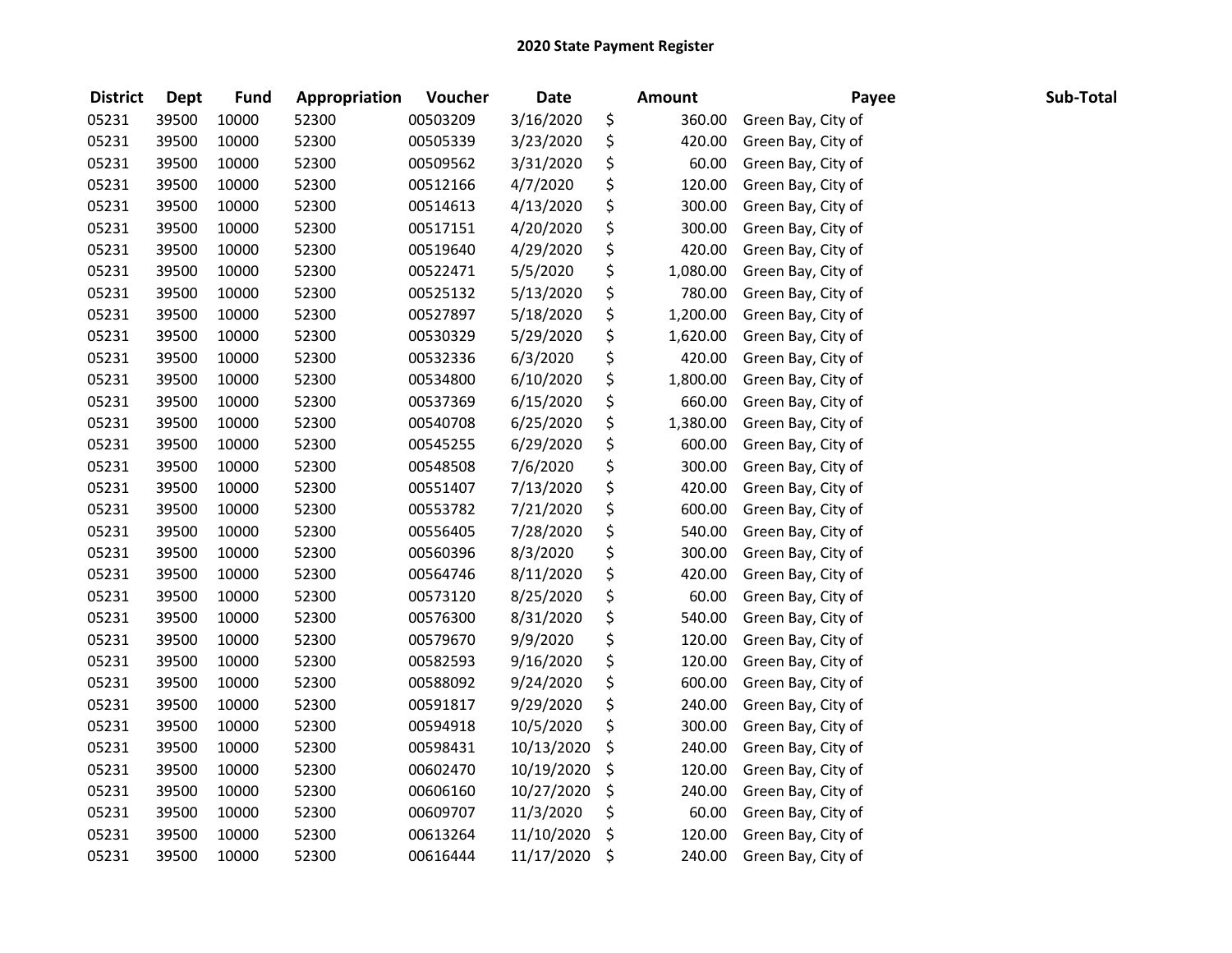| <b>District</b> | <b>Dept</b> | <b>Fund</b> | Appropriation                                            | Voucher  | <b>Date</b> | Amount             | Payee              | Sub-Total          |
|-----------------|-------------|-------------|----------------------------------------------------------|----------|-------------|--------------------|--------------------|--------------------|
| 05231           | 39500       | 10000       | 52300                                                    | 00621718 | 12/4/2020   | \$<br>240.00       | Green Bay, City of |                    |
| 05231           | 39500       | 10000       | 52300                                                    | 00627218 | 12/15/2020  | \$<br>60.00        | Green Bay, City of |                    |
| 05231           | 39500       | 10000       | 52300                                                    | 00630482 | 12/23/2020  | \$<br>240.00       | Green Bay, City of |                    |
| 05231           |             |             | WI Dept of Transportation - - Rpd Slvg Veh Exm Sf Total  |          |             |                    |                    | \$<br>19,860.00    |
| 05231           |             |             | WI Dept of Transportation - - Conn Hwy Aids St Fds       |          |             |                    |                    |                    |
| 05231           | 39500       | 21100       | 16200                                                    | 00477350 | 1/6/2020    | \$<br>165,358.65   | Green Bay, City of |                    |
| 05231           | 39500       | 21100       | 16200                                                    | 00507205 | 4/6/2020    | \$<br>165,358.65   | Green Bay, City of |                    |
| 05231           | 39500       | 21100       | 16200                                                    | 00544197 | 7/6/2020    | \$<br>165,358.65   | Green Bay, City of |                    |
| 05231           | 39500       | 21100       | 16200                                                    | 00587023 | 10/5/2020   | \$<br>165,358.65   | Green Bay, City of |                    |
| 05231           |             |             | WI Dept of Transportation - - Conn Hwy Aids St Fds Total |          |             |                    |                    | \$<br>661,434.60   |
| 05231           |             |             | WI Dept of Transportation - - Lift Bridge State Fd       |          |             |                    |                    |                    |
| 05231           | 39500       | 21100       | 16400                                                    | 00546597 | 7/6/2020    | \$<br>339,687.60   | Green Bay, City of |                    |
| 05231           |             |             | WI Dept of Transportation - - Lift Bridge State Fd Total |          |             |                    |                    | \$<br>339,687.60   |
| 05231           |             |             | WI Dept of Transportation - - Paratransit Aids, Sf       |          |             |                    |                    |                    |
| 05231           | 39500       | 21100       | 17500                                                    | 00489522 | 2/6/2020    | \$<br>89,198.00    | Green Bay, City of |                    |
| 05231           |             |             | WI Dept of Transportation - - Paratransit Aids, Sf Total |          |             |                    |                    | \$<br>89,198.00    |
| 05231           |             |             | WI Dept of Transportation - - Tb, Trns Oper Aid Sf       |          |             |                    |                    |                    |
| 05231           | 39500       | 21100       | 17600                                                    | 00525180 | 5/12/2020   | \$<br>577,574.00   | Green Bay, City of |                    |
| 05231           | 39500       | 21100       | 17600                                                    | 00574173 | 8/27/2020   | \$<br>1,732,722.00 | Green Bay, City of |                    |
| 05231           |             |             | WI Dept of Transportation - - Tb, Trns Oper Aid Sf Total |          |             |                    |                    | \$<br>2,310,296.00 |
| 05231           |             |             | WI Dept of Transportation - - Hwy Sfty Loc Aid Ffd       |          |             |                    |                    |                    |
| 05231           | 39500       | 21100       | 18500                                                    | 00481229 | 1/14/2020   | \$<br>22,754.65    | Green Bay, City of |                    |
| 05231           | 39500       | 21100       | 18500                                                    | 00481230 | 1/14/2020   | \$<br>21,441.42    | Green Bay, City of |                    |
| 05231           | 39500       | 21100       | 18500                                                    | 00481234 | 1/14/2020   | \$<br>13,851.44    | Green Bay, City of |                    |
| 05231           | 39500       | 21100       | 18500                                                    | 00490586 | 2/10/2020   | \$<br>16,482.78    | Green Bay, City of |                    |
| 05231           | 39500       | 21100       | 18500                                                    | 00491692 | 2/12/2020   | \$<br>5,264.14     | Green Bay, City of |                    |
| 05231           | 39500       | 21100       | 18500                                                    | 00499510 | 3/5/2020    | \$<br>15,087.26    | Green Bay, City of |                    |
| 05231           | 39500       | 21100       | 18500                                                    | 00499511 | 3/5/2020    | \$<br>5,511.82     | Green Bay, City of |                    |
| 05231           | 39500       | 21100       | 18500                                                    | 00509179 | 3/31/2020   | \$<br>12,877.06    | Green Bay, City of |                    |
| 05231           | 39500       | 21100       | 18500                                                    | 00509183 | 3/31/2020   | \$<br>4,091.77     | Green Bay, City of |                    |
| 05231           | 39500       | 21100       | 18500                                                    | 00555727 | 7/27/2020   | \$<br>13,225.21    | Green Bay, City of |                    |
| 05231           | 39500       | 21100       | 18500                                                    | 00555733 | 7/27/2020   | \$<br>15,773.56    | Green Bay, City of |                    |
| 05231           | 39500       | 21100       | 18500                                                    | 00555756 | 7/27/2020   | \$<br>6,669.33     | Green Bay, City of |                    |
| 05231           | 39500       | 21100       | 18500                                                    | 00566927 | 8/14/2020   | \$<br>25,291.19    | Green Bay, City of |                    |
| 05231           | 39500       | 21100       | 18500                                                    | 00566930 | 8/14/2020   | \$<br>18,824.37    | Green Bay, City of |                    |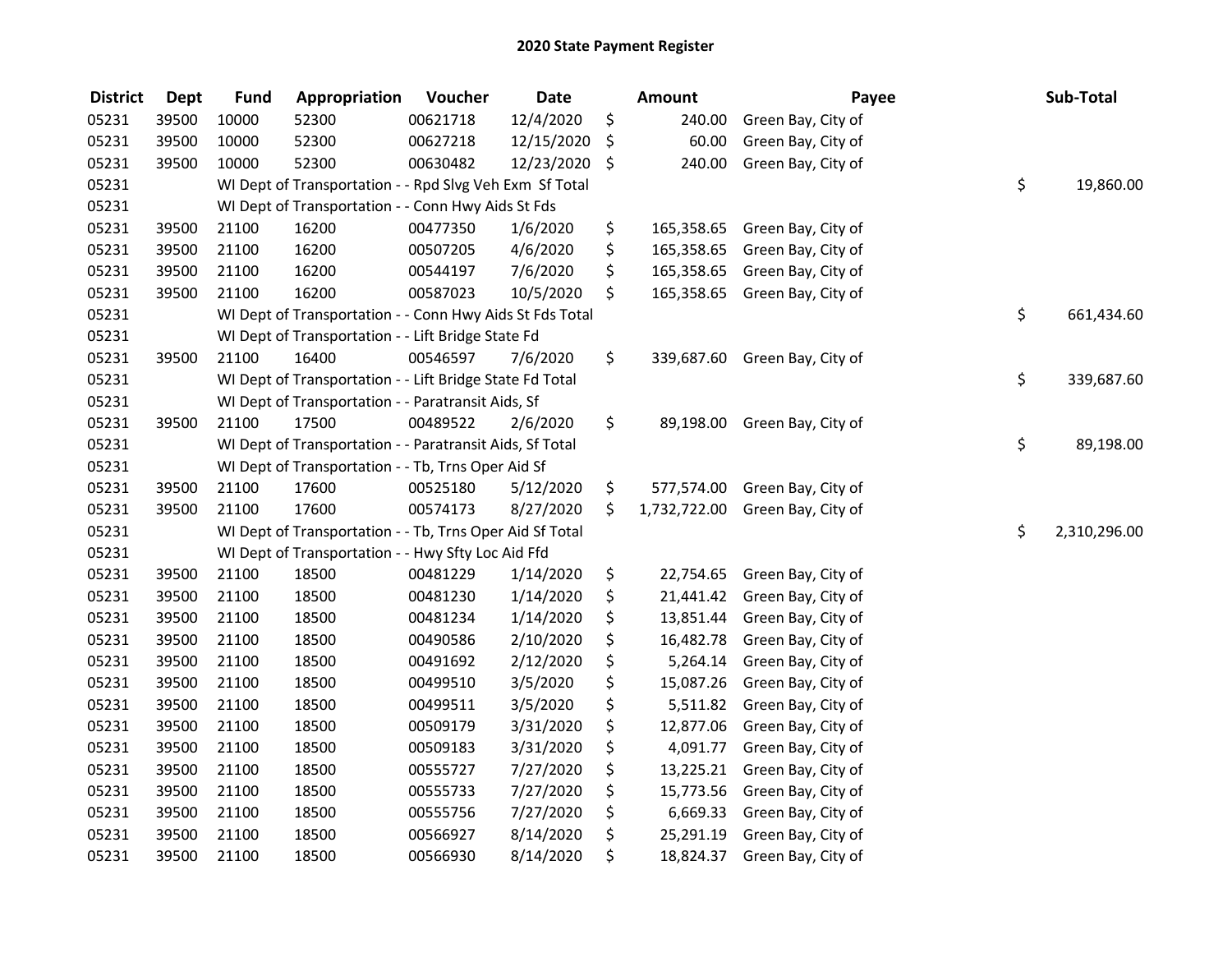| <b>District</b> | <b>Dept</b> | <b>Fund</b> | Appropriation                                            | Voucher  | <b>Date</b>   |         | <b>Amount</b> | Payee                          | Sub-Total          |
|-----------------|-------------|-------------|----------------------------------------------------------|----------|---------------|---------|---------------|--------------------------------|--------------------|
| 05231           | 39500       | 21100       | 18500                                                    | 00566935 | 8/14/2020     | \$      | 6,715.88      | Green Bay, City of             |                    |
| 05231           | 39500       | 21100       | 18500                                                    | 00583957 | 9/17/2020     | \$      | 30,441.06     | Green Bay, City of             |                    |
| 05231           | 39500       | 21100       | 18500                                                    | 00583968 | 9/17/2020     | \$      | 20,625.27     | Green Bay, City of             |                    |
| 05231           | 39500       | 21100       | 18500                                                    | 00583980 | 9/17/2020     | \$      | 20,091.38     | Green Bay, City of             |                    |
| 05231           | 39500       | 21100       | 18500                                                    | 00597118 | 10/9/2020     | \$      | 22,110.94     | Green Bay, City of             |                    |
| 05231           | 39500       | 21100       | 18500                                                    | 00601413 | 10/21/2020    | \$      | 24,162.94     | Green Bay, City of             |                    |
| 05231           | 39500       | 21100       | 18500                                                    | 00602539 | 10/20/2020    | \$      | 3,738.00      | Green Bay, City of             |                    |
| 05231           | 39500       | 21100       | 18500                                                    | 00602540 | 10/20/2020    | \$      | 4,000.00      | Green Bay, City of             |                    |
| 05231           | 39500       | 21100       | 18500                                                    | 00608344 | 11/5/2020     | \$      | 27,324.36     | Green Bay, City of             |                    |
| 05231           | 39500       | 21100       | 18500                                                    | 00628523 | 12/17/2020    | \$      | 19,789.80     | Green Bay, City of             |                    |
| 05231           | 39500       | 21100       | 18500                                                    | 00628525 | 12/17/2020    | \$      | 10,328.56     | Green Bay, City of             |                    |
| 05231           |             |             | WI Dept of Transportation - - Hwy Sfty Loc Aid Ffd Total |          |               |         |               |                                | \$<br>386,474.19   |
| 05231           |             |             | WI Dept of Transportation - - Trns Aids To Mnc.-Sf       |          |               |         |               |                                |                    |
| 05231           | 39500       | 21100       | 19100                                                    | 00475617 | 1/6/2020      | \$      | 770,758.36    | Green Bay, City of             |                    |
| 05231           | 39500       | 21100       | 19100                                                    | 00505472 | 4/6/2020      | \$      | 770,758.36    | Green Bay, City of             |                    |
| 05231           | 39500       | 21100       | 19100                                                    | 00542464 | 7/6/2020      | \$      | 770,758.36    | Green Bay, City of             |                    |
| 05231           | 39500       | 21100       | 19100                                                    | 00585290 | 10/5/2020     | \$      | 770,758.37    | Green Bay, City of             |                    |
| 05231           |             |             | WI Dept of Transportation - - Trns Aids To Mnc.-Sf Total |          |               |         |               |                                | \$<br>3,083,033.45 |
| 05231           |             |             | WI Dept of Transportation - - Its & Traf SignIs Sf       |          |               |         |               |                                |                    |
| 05231           | 39500       | 21100       | 35200                                                    | 00616504 | 11/18/2020 \$ |         | 88,419.00     | Green Bay, City of             |                    |
| 05231           |             |             | WI Dept of Transportation - - Its & Traf Signls Sf Total |          |               |         |               |                                | \$<br>88,419.00    |
| 05231           |             |             | WI Dept of Transportation - - Its & Traf SignIs Lf       |          |               |         |               |                                |                    |
| 05231           | 39500       | 21100       | 35400                                                    | 00616497 | 11/18/2020    | \$      | 111,568.00    | Green Bay, City of             |                    |
| 05231           | 39500       | 21100       | 35400                                                    | 00616500 | 11/18/2020    | \$      | 59,287.50     | Green Bay, City of             |                    |
| 05231           | 39500       | 21100       | 35400                                                    | 00616504 | 11/18/2020    | $\zeta$ |               | (37,910.50) Green Bay, City of |                    |
| 05231           |             |             | WI Dept of Transportation - - Its & Traf SignIs Lf Total |          |               |         |               |                                | \$<br>132,945.00   |
| 05231           |             |             | WI Dept of Transportation - - Wi Lift Brdg Op/M Sf       |          |               |         |               |                                |                    |
| 05231           | 39500       | 21100       | 36600                                                    | 00479296 | 1/8/2020      | \$      | 81,465.93     | Green Bay, City of             |                    |
| 05231           | 39500       | 21100       | 36600                                                    | 00483084 | 1/17/2020     | \$      | 4,047.51      | Green Bay, City of             |                    |
| 05231           | 39500       | 21100       | 36600                                                    | 00501458 | 3/10/2020     | \$      | 3,090.67      | Green Bay, City of             |                    |
| 05231           | 39500       | 21100       | 36600                                                    | 00512269 | 4/7/2020      | \$      | 3,371.85      | Green Bay, City of             |                    |
| 05231           | 39500       | 21100       | 36600                                                    | 00521765 | 5/1/2020      | \$      | 1,561.74      | Green Bay, City of             |                    |
| 05231           | 39500       | 21100       | 36600                                                    | 00521766 | 5/1/2020      | \$      | 708.49        | Green Bay, City of             |                    |
| 05231           | 39500       | 21100       | 36600                                                    | 00547830 | 7/6/2020      | \$      | 1,119.17      | Green Bay, City of             |                    |
| 05231           | 39500       | 21100       | 36600                                                    | 00547831 | 7/6/2020      | \$      | 852.30        | Green Bay, City of             |                    |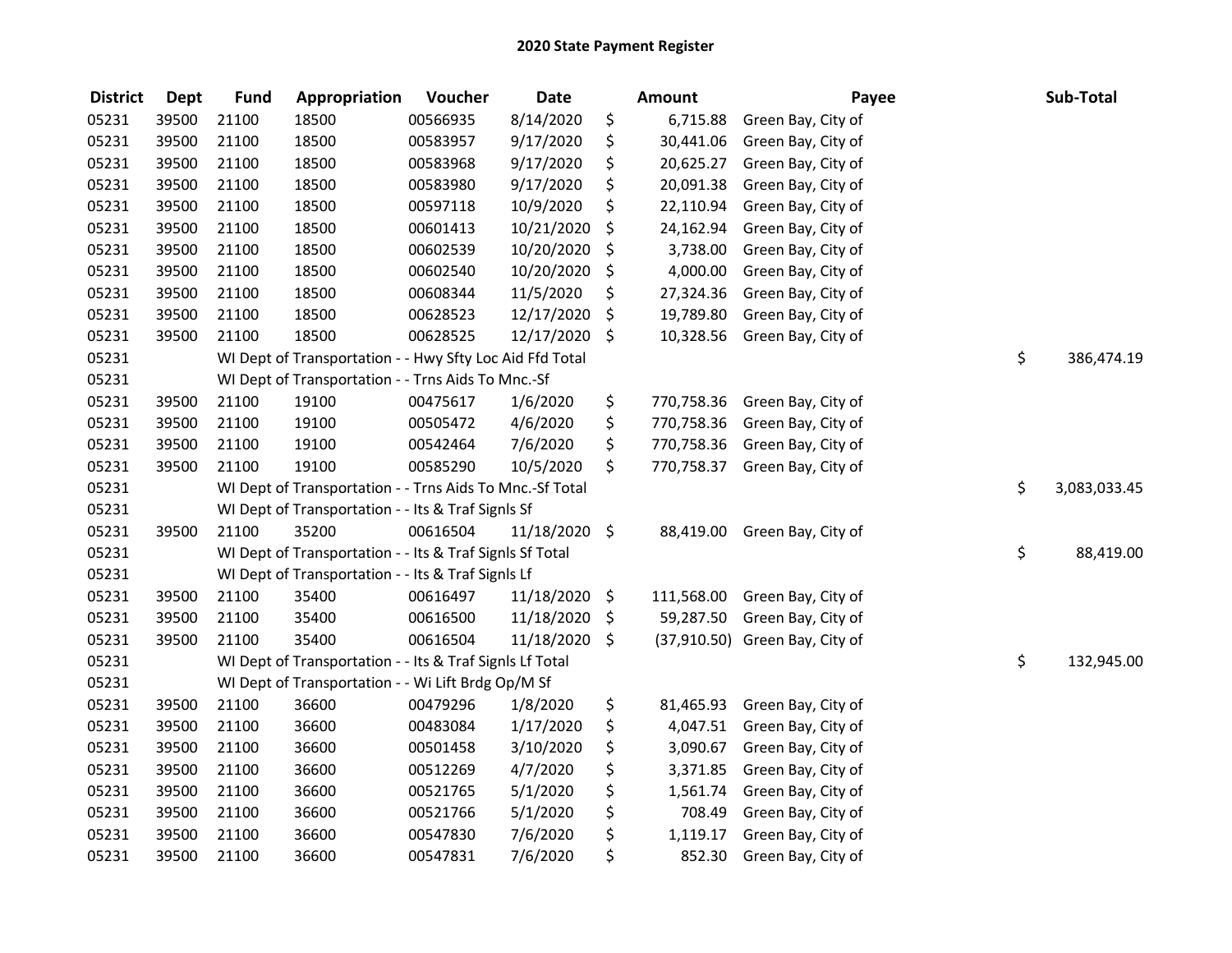| <b>District</b> | <b>Dept</b> | <b>Fund</b> | Appropriation                                                      | Voucher  | <b>Date</b>   | <b>Amount</b> |          | Payee              |    | Sub-Total  |  |
|-----------------|-------------|-------------|--------------------------------------------------------------------|----------|---------------|---------------|----------|--------------------|----|------------|--|
| 05231           | 39500       | 21100       | 36600                                                              | 00549777 | 7/9/2020      | \$            | 4,939.43 | Green Bay, City of |    |            |  |
| 05231           | 39500       | 21100       | 36600                                                              | 00549781 | 7/9/2020      | \$            | 876.77   | Green Bay, City of |    |            |  |
| 05231           |             |             | WI Dept of Transportation - - Wi Lift Brdg Op/M Sf Total           |          |               |               |          |                    | \$ | 102,033.86 |  |
| 05231           |             |             | Department of Corrections - - General Program Operations           |          |               |               |          |                    |    |            |  |
| 05231           | 41000       | 10000       | 10100                                                              | 00332907 | 1/17/2020     | \$            | 5.25     | Green Bay, City of |    |            |  |
| 05231           | 41000       | 10000       | 10100                                                              | 00342390 | 3/4/2020      | \$            | 17.20    | Green Bay, City of |    |            |  |
| 05231           | 41000       | 10000       | 10100                                                              | 00347692 | 4/1/2020      | \$            | 4.75     | Green Bay, City of |    |            |  |
| 05231           | 41000       | 10000       | 10100                                                              | 00353449 | 5/1/2020      | \$            | 5.50     | Green Bay, City of |    |            |  |
| 05231           |             |             | Department of Corrections - - General Program Operations Total     |          |               |               |          |                    | \$ | 32.70      |  |
| 05231           |             |             | Department of Corrections - - Services For Community Correct       |          |               |               |          |                    |    |            |  |
| 05231           | 41000       | 10000       | 10200                                                              | 00337695 | 1/29/2020     | \$            | 510.73   | Green Bay, City of |    |            |  |
| 05231           | 41000       | 10000       | 10200                                                              | 00338093 | 1/29/2020     | \$            | 375.78   | Green Bay, City of |    |            |  |
| 05231           | 41000       | 10000       | 10200                                                              | 00343958 | 2/26/2020     | \$            | 526.05   | Green Bay, City of |    |            |  |
| 05231           | 41000       | 10000       | 10200                                                              | 00344362 | 2/27/2020     | \$            | 375.78   | Green Bay, City of |    |            |  |
| 05231           | 41000       | 10000       | 10200                                                              | 00349345 | 3/25/2020     | \$            | 526.05   | Green Bay, City of |    |            |  |
| 05231           | 41000       | 10000       | 10200                                                              | 00349658 | 3/26/2020     | \$            | 375.78   | Green Bay, City of |    |            |  |
| 05231           | 41000       | 10000       | 10200                                                              | 00356199 | 4/28/2020     | \$            | 526.05   | Green Bay, City of |    |            |  |
| 05231           | 41000       | 10000       | 10200                                                              | 00356474 | 4/28/2020     | \$            | 375.78   | Green Bay, City of |    |            |  |
| 05231           | 41000       | 10000       | 10200                                                              | 00361224 | 5/22/2020     | \$            | 526.05   | Green Bay, City of |    |            |  |
| 05231           | 41000       | 10000       | 10200                                                              | 00361448 | 5/26/2020     | \$            | 375.78   | Green Bay, City of |    |            |  |
| 05231           | 41000       | 10000       | 10200                                                              | 00369977 | 7/3/2020      | \$            | 526.05   | Green Bay, City of |    |            |  |
| 05231           | 41000       | 10000       | 10200                                                              | 00370584 | 7/6/2020      | \$            | 375.78   | Green Bay, City of |    |            |  |
| 05231           | 41000       | 10000       | 10200                                                              | 00374541 | 7/28/2020     | \$            | 526.05   | Green Bay, City of |    |            |  |
| 05231           | 41000       | 10000       | 10200                                                              | 00374704 | 7/28/2020     | \$            | 375.78   | Green Bay, City of |    |            |  |
| 05231           | 41000       | 10000       | 10200                                                              | 00380123 | 8/27/2020     | \$            | 526.05   | Green Bay, City of |    |            |  |
| 05231           | 41000       | 10000       | 10200                                                              | 00380398 | 8/27/2020     | \$            | 375.78   | Green Bay, City of |    |            |  |
| 05231           | 41000       | 10000       | 10200                                                              | 00385002 | 9/25/2020     | \$            | 526.05   | Green Bay, City of |    |            |  |
| 05231           | 41000       | 10000       | 10200                                                              | 00385256 | 9/25/2020     | \$            | 375.78   | Green Bay, City of |    |            |  |
| 05231           | 41000       | 10000       | 10200                                                              | 00390990 | 10/27/2020    | \$            | 526.05   | Green Bay, City of |    |            |  |
| 05231           | 41000       | 10000       | 10200                                                              | 00391287 | 10/27/2020    | \$            | 375.78   | Green Bay, City of |    |            |  |
| 05231           | 41000       | 10000       | 10200                                                              | 00396443 | 11/24/2020    | \$            | 526.05   | Green Bay, City of |    |            |  |
| 05231           | 41000       | 10000       | 10200                                                              | 00396681 | 11/25/2020    | \$            | 375.78   | Green Bay, City of |    |            |  |
| 05231           | 41000       | 10000       | 10200                                                              | 00401365 | 12/22/2020    | \$            | 526.05   | Green Bay, City of |    |            |  |
| 05231           | 41000       | 10000       | 10200                                                              | 00401550 | 12/23/2020 \$ |               | 375.78   | Green Bay, City of |    |            |  |
| 05231           |             |             | Department of Corrections - - Services For Community Correct Total |          |               |               |          |                    | \$ | 10,806.64  |  |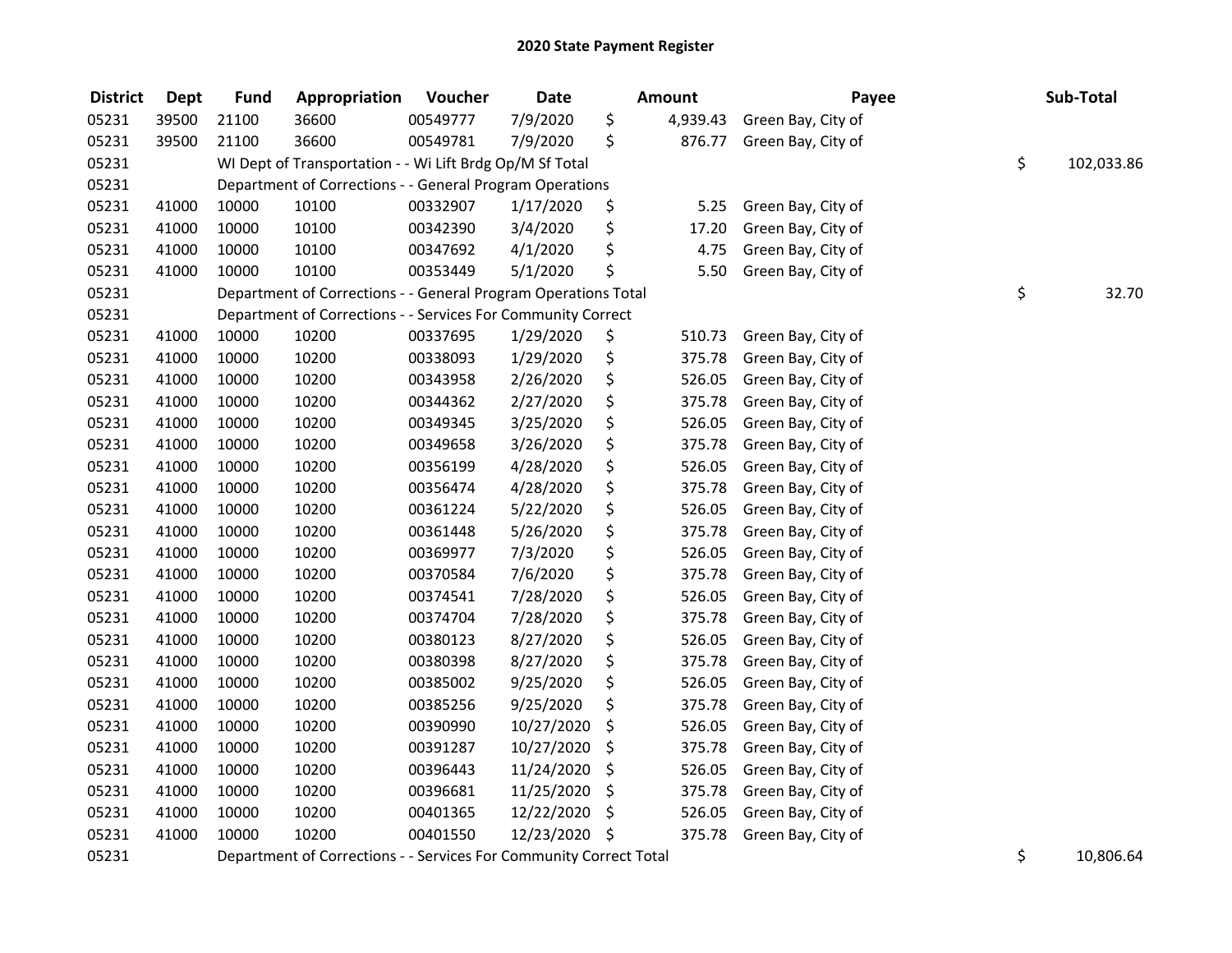| <b>District</b> | Dept  | Fund                                                                                 | Appropriation                                                                   | Voucher  | <b>Date</b>             |    | <b>Amount</b> | Payee                         |    | Sub-Total  |  |  |
|-----------------|-------|--------------------------------------------------------------------------------------|---------------------------------------------------------------------------------|----------|-------------------------|----|---------------|-------------------------------|----|------------|--|--|
| 05231           |       | Department of Corrections - - Purchased Services For Offende                         |                                                                                 |          |                         |    |               |                               |    |            |  |  |
| 05231           | 41000 | 10000                                                                                | 11100                                                                           | 00353531 | 4/14/2020               | \$ |               | 8,748.00 Green Bay, City of   |    |            |  |  |
| 05231           |       | \$<br>Department of Corrections - - Purchased Services For Offende Total<br>8,748.00 |                                                                                 |          |                         |    |               |                               |    |            |  |  |
| 05231           |       | Department of Health Services - - Emergency Medical Services, Ai                     |                                                                                 |          |                         |    |               |                               |    |            |  |  |
| 05231           | 43500 | 10000                                                                                | 11900                                                                           | 00379041 | 9/15/2020               | \$ |               | 11,289.84 Green Bay, City of  |    |            |  |  |
| 05231           |       |                                                                                      | Department of Health Services - - Emergency Medical Services, Ai Total          |          |                         |    |               |                               | \$ | 11,289.84  |  |  |
| 05231           |       |                                                                                      | Department of Health Services - - Prepaid Medical Transport Reimbursement       |          |                         |    |               |                               |    |            |  |  |
| 05231           | 43500 | 10000                                                                                | 16300                                                                           |          | AMBULANCE 11/16/2020 \$ |    |               | 185,734.88 Green Bay, City of |    |            |  |  |
| 05231           |       |                                                                                      | Department of Health Services - - Prepaid Medical Transport Reimbursement Total |          |                         |    |               |                               | \$ | 185,734.88 |  |  |
| 05231           |       |                                                                                      | Department of Justice - - Law Enforcement Officer Supplement                    |          |                         |    |               |                               |    |            |  |  |
| 05231           | 45500 | 10000                                                                                | 21100                                                                           | 00084481 | 6/11/2020               | \$ |               | 63,697.02 Green Bay, City of  |    |            |  |  |
| 05231           | 45500 | 10000                                                                                | 21100                                                                           | 00086786 | 8/3/2020                | \$ |               | 57,736.98 Green Bay, City of  |    |            |  |  |
| 05231           |       |                                                                                      | Department of Justice - - Law Enforcement Officer Supplement Total              |          |                         |    |               |                               | \$ | 121,434.00 |  |  |
| 05231           |       |                                                                                      | Department of Justice - - Law Enforcement Train, Local                          |          |                         |    |               |                               |    |            |  |  |
| 05231           | 45500 | 10000                                                                                | 23100                                                                           | 00091451 | 12/4/2020               | \$ |               | 26,720.00 Green Bay, City of  |    |            |  |  |
| 05231           |       |                                                                                      | Department of Justice - - Law Enforcement Train, Local Total                    |          |                         |    |               |                               | \$ | 26,720.00  |  |  |
| 05231           |       |                                                                                      | Department of Justice - - Internet Crimes Against Childr                        |          |                         |    |               |                               |    |            |  |  |
| 05231           | 45500 | 10000                                                                                | 28400                                                                           | 00081083 | 3/5/2020                | \$ | 2,960.64      | Green Bay, City of            |    |            |  |  |
| 05231           | 45500 | 10000                                                                                | 28400                                                                           | 00082250 | 4/10/2020               | \$ | 89.08         | Green Bay, City of            |    |            |  |  |
| 05231           | 45500 | 10000                                                                                | 28400                                                                           | 00092382 | 12/28/2020 \$           |    | 311.80        | Green Bay, City of            |    |            |  |  |
| 05231           |       | Department of Justice - - Internet Crimes Against Childr Total                       |                                                                                 |          |                         |    |               |                               |    | 3,361.52   |  |  |
| 05231           |       |                                                                                      | Department of Justice - - Law Enforcement Overtime Grant                        |          |                         |    |               |                               |    |            |  |  |
| 05231           | 45500 | 10000                                                                                | 28600                                                                           | 00079157 | 2/3/2020                | \$ | 10,425.39     | Green Bay, City of            |    |            |  |  |
| 05231           | 45500 | 10000                                                                                | 28600                                                                           | 00082376 | 4/15/2020               | \$ |               | 2,224.76 Green Bay, City of   |    |            |  |  |
| 05231           |       |                                                                                      | Department of Justice - - Law Enforcement Overtime Grant Total                  |          |                         |    |               |                               | \$ | 12,650.15  |  |  |
| 05231           |       |                                                                                      | Department of Military Affairs - - Regional Emergency Response Tm               |          |                         |    |               |                               |    |            |  |  |
| 05231           | 46500 | 10000                                                                                | 30600                                                                           | 00076124 | 4/6/2020                | \$ | 11,268.85     | Green Bay, City of            |    |            |  |  |
| 05231           | 46500 | 10000                                                                                | 30600                                                                           | 00076175 | 4/6/2020                | \$ | 11,268.85     | Green Bay, City of            |    |            |  |  |
| 05231           | 46500 | 10000                                                                                | 30600                                                                           | 00078684 | 6/16/2020               | \$ | 11,268.85     | Green Bay, City of            |    |            |  |  |
| 05231           | 46500 | 10000                                                                                | 30600                                                                           | 00085222 | 11/9/2020               | \$ | 11,268.85     | Green Bay, City of            |    |            |  |  |
| 05231           |       |                                                                                      | Department of Military Affairs - - Regional Emergency Response Tm Total         |          |                         |    |               |                               | \$ | 45,075.40  |  |  |
| 05231           |       | Department of Administration - - Federal Aid                                         |                                                                                 |          |                         |    |               |                               |    |            |  |  |
| 05231           | 50500 | 10000                                                                                | 14200                                                                           | 00126575 | 8/11/2020               | \$ |               | 212,344.56 Green Bay, City of |    |            |  |  |
| 05231           | 50500 | 10000                                                                                | 14200                                                                           | 00129708 | 10/1/2020               | \$ | 604,135.65    | Green Bay, City of            |    |            |  |  |
| 05231           | 50500 | 10000                                                                                | 14200                                                                           | 00134130 | 12/9/2020               | \$ |               | 901,827.79 Green Bay, City of |    |            |  |  |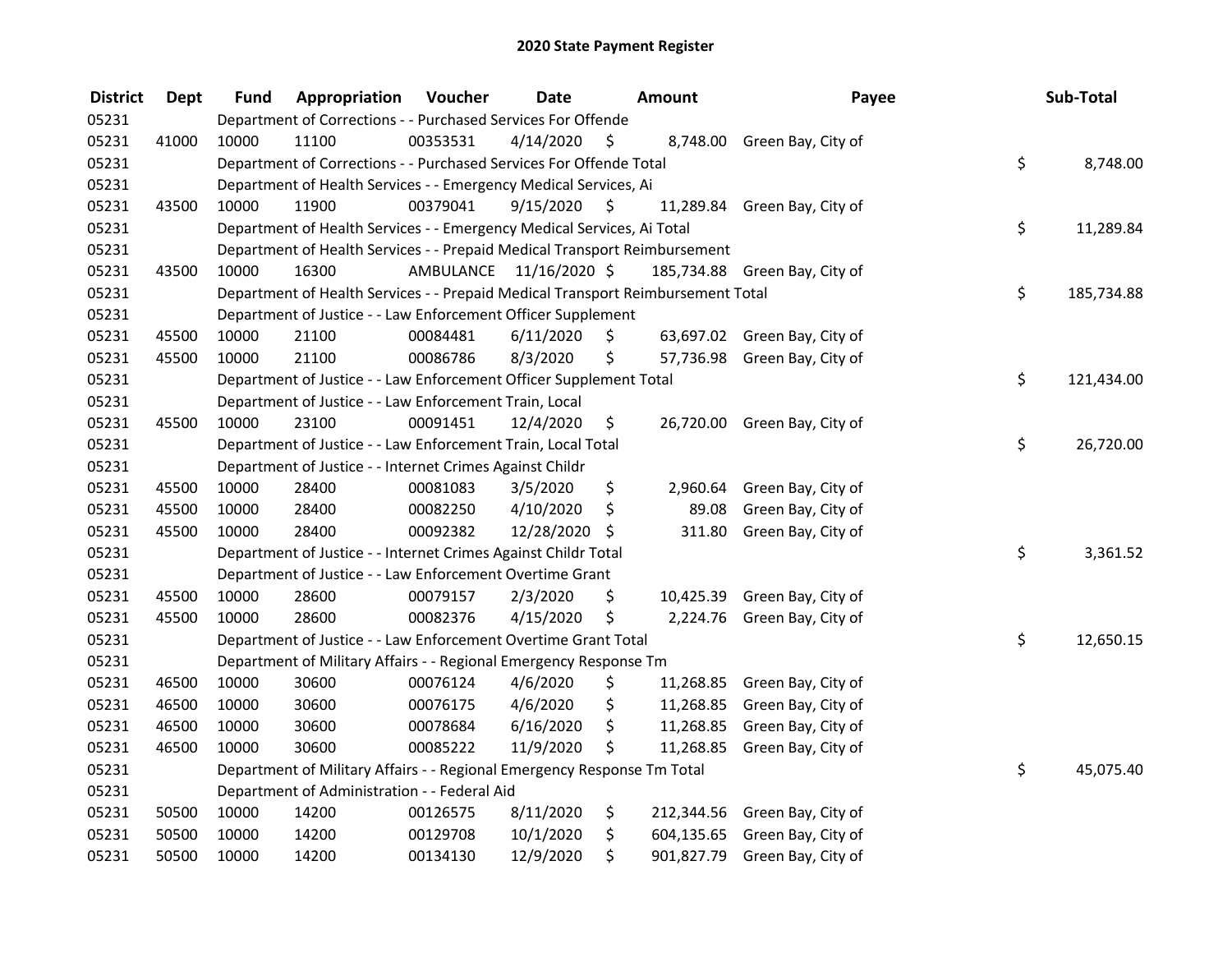| <b>District</b> | Dept  | <b>Fund</b>                                           | Appropriation                                                         | Voucher      | <b>Date</b>   |               | Amount | Payee                                                                                                   |    | Sub-Total     |
|-----------------|-------|-------------------------------------------------------|-----------------------------------------------------------------------|--------------|---------------|---------------|--------|---------------------------------------------------------------------------------------------------------|----|---------------|
| 05231           | 50500 | 10000                                                 | 14200                                                                 | 00136087     | 12/16/2020    | \$            |        | 182,367.63 Green Bay, City of                                                                           |    |               |
| 05231           |       | Department of Administration - - Federal Aid Total    | \$                                                                    | 1,900,675.63 |               |               |        |                                                                                                         |    |               |
| 05231           |       | Elections Commission - - General Program Ops, GPR     |                                                                       |              |               |               |        |                                                                                                         |    |               |
| 05231           | 51000 | 10000                                                 | 10100                                                                 | 00005037     | 12/23/2020 \$ |               |        | 686.60 Green Bay, City of                                                                               |    |               |
| 05231           |       |                                                       | Elections Commission - - General Program Ops, GPR Total               |              |               |               |        |                                                                                                         | \$ | 686.60        |
| 05231           |       |                                                       | Elections Commission - - 2018 Hava Election Security                  |              |               |               |        |                                                                                                         |    |               |
| 05231           | 51000 | 22000                                                 | 18200                                                                 | 00003045     | 1/7/2020      | \$            |        | 300.00 Green Bay, City of                                                                               |    |               |
| 05231           | 51000 | 22000                                                 | 18200                                                                 | 00003380     | 6/25/2020     | \$            |        | 57,535.30 Green Bay, City of                                                                            |    |               |
| 05231           |       |                                                       | Elections Commission - - 2018 Hava Election Security Total            |              |               |               |        |                                                                                                         | \$ | 57,835.30     |
| 05231           |       |                                                       | Public Defender Board - - Trial Representation                        |              |               |               |        |                                                                                                         |    |               |
| 05231           | 55000 | 10000                                                 | 10300                                                                 | 00231602     | 1/27/2020     | \$            | 3.75   | Green Bay, City of                                                                                      |    |               |
| 05231           | 55000 | 10000                                                 | 10300                                                                 | 00231624     | 1/30/2020     | \$            | 5.50   | Green Bay, City of                                                                                      |    |               |
| 05231           | 55000 | 10000                                                 | 10300                                                                 | 00237521     | 3/10/2020     | \$            | 2.40   | Green Bay, City of                                                                                      |    |               |
| 05231           | 55000 | 10000                                                 | 10300                                                                 | 00243278     | 5/1/2020      | \$            | 88.85  | Green Bay, City of                                                                                      |    |               |
| 05231           | 55000 | 10000                                                 | 10300                                                                 | 00247302     | 5/15/2020     | \$            | 5.00   | Green Bay, City of                                                                                      |    |               |
| 05231           | 55000 | 10000                                                 | 10300                                                                 | 00254410     | 7/3/2020      | \$            | 69.60  | Green Bay, City of                                                                                      |    |               |
| 05231           | 55000 | 10000                                                 | 10300                                                                 | 00258208     | 8/7/2020      | \$            | 3.75   | Green Bay, City of                                                                                      |    |               |
| 05231           | 55000 | 10000                                                 | 10300                                                                 | 00264016     | 10/14/2020    | \$            | 10.25  | Green Bay, City of                                                                                      |    |               |
| 05231           |       |                                                       | Public Defender Board - - Trial Representation Total                  |              |               |               |        |                                                                                                         | \$ | 189.10        |
| 05231           |       |                                                       |                                                                       |              |               |               |        | Public Defender Board - - Transcript, Discovery and Records Provided to the Public Defender Board       |    |               |
| 05231           | 55000 | 10000                                                 | 10600                                                                 | 00241272     | 4/1/2020      | \$            |        | 21.65 Green Bay, City of                                                                                |    |               |
| 05231           |       |                                                       |                                                                       |              |               |               |        | Public Defender Board - - Transcript, Discovery and Records Provided to the Public Defender Board Total | \$ | 21.65         |
| 05231           |       |                                                       | Shared Revenue and Tax Relief - - Expenditure Restraint Program       |              |               |               |        |                                                                                                         |    |               |
| 05231           | 83500 | 10000                                                 | 10100                                                                 | 00067569     | 7/27/2020     | $\frac{1}{2}$ |        | 1,572,185.16 Green Bay, City of                                                                         |    |               |
| 05231           |       |                                                       | Shared Revenue and Tax Relief - - Expenditure Restraint Program Total |              |               |               |        |                                                                                                         | \$ | 1,572,185.16  |
| 05231           |       |                                                       | Shared Revenue and Tax Relief - - County And Municipal Aid            |              |               |               |        |                                                                                                         |    |               |
| 05231           | 83500 | 10000                                                 | 10500                                                                 | 00067569     | 7/27/2020     | \$            |        | 2,303,362.43 Green Bay, City of                                                                         |    |               |
| 05231           | 83500 | 10000                                                 | 10500                                                                 | 00071531     |               |               |        | 11/16/2020 \$ 13,073,917.12 Green Bay, City of                                                          |    |               |
| 05231           |       |                                                       | Shared Revenue and Tax Relief - - County And Municipal Aid Total      |              |               |               |        |                                                                                                         | \$ | 15,377,279.55 |
| 05231           |       | Shared Revenue and Tax Relief - - Exempt Computer Aid |                                                                       |              |               |               |        |                                                                                                         |    |               |
| 05231           | 83500 | 10000                                                 | 10900                                                                 | 00064758     | 7/27/2020     | \$            |        | 611,869.63 Green Bay, City of                                                                           |    |               |
| 05231           | 83500 | 10000                                                 | 10900                                                                 | 00066929     | 7/27/2020     | \$            |        | 879,955.06 Green Bay, City of                                                                           |    |               |
| 05231           |       |                                                       | Shared Revenue and Tax Relief - - Exempt Computer Aid Total           |              |               |               |        |                                                                                                         | \$ | 1,491,824.69  |
| 05231           |       | Shared Revenue and Tax Relief - - Utility Aid         |                                                                       |              |               |               |        |                                                                                                         |    |               |
| 05231           | 83500 | 10000                                                 | 11000                                                                 | 00067569     | 7/27/2020     | \$            |        | 58,956.01 Green Bay, City of                                                                            |    |               |